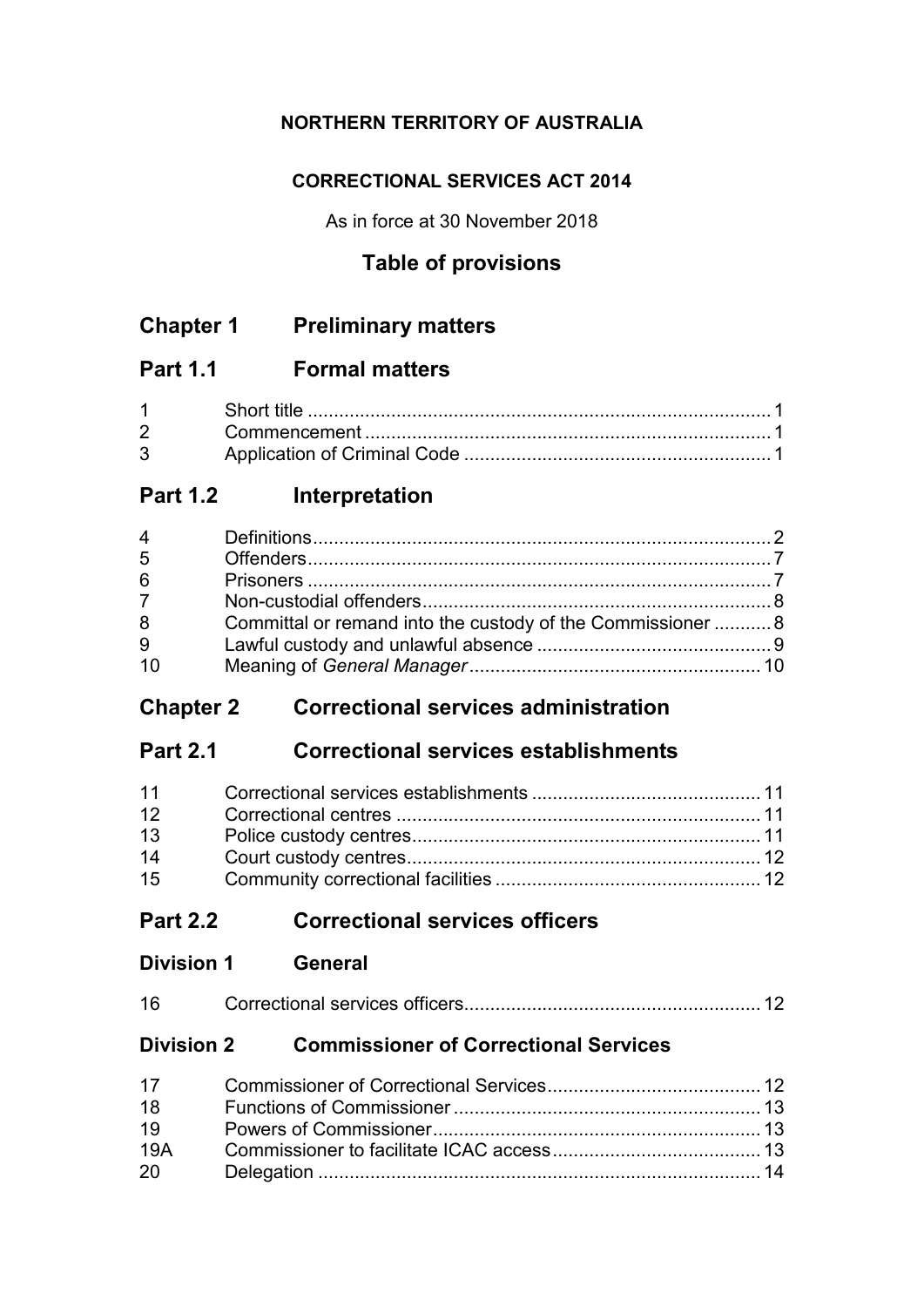# **Division 3 Other correctional services officers**

| 21 |                                                      |  |
|----|------------------------------------------------------|--|
| 22 | General Managers of police custody centres and court |  |
|    |                                                      |  |
| 23 |                                                      |  |
| 24 |                                                      |  |
| 25 |                                                      |  |

# **Part 2.3 Official visitors**

## **Division 1 Appointment**

| 26 |  |
|----|--|
| 27 |  |
| 28 |  |

# **Division 2 Visiting**

| 29              |  |
|-----------------|--|
| 30              |  |
| 31              |  |
| 32 <sup>2</sup> |  |

# **Part 2.4 General matters**

| 33 |  |
|----|--|
| 34 |  |
| 35 |  |
| 36 |  |
| 37 |  |

# **Chapter 3 Custodial correctional facilities**

# **Part 3.1 Management of prisoners**

**Division 1 Prisoners generally**

## **Subdivision 1 General matters**

| 38 |  |
|----|--|
| 39 |  |
| 40 |  |
| 41 |  |
| 42 |  |

# **Subdivision 2 Prisoner's property**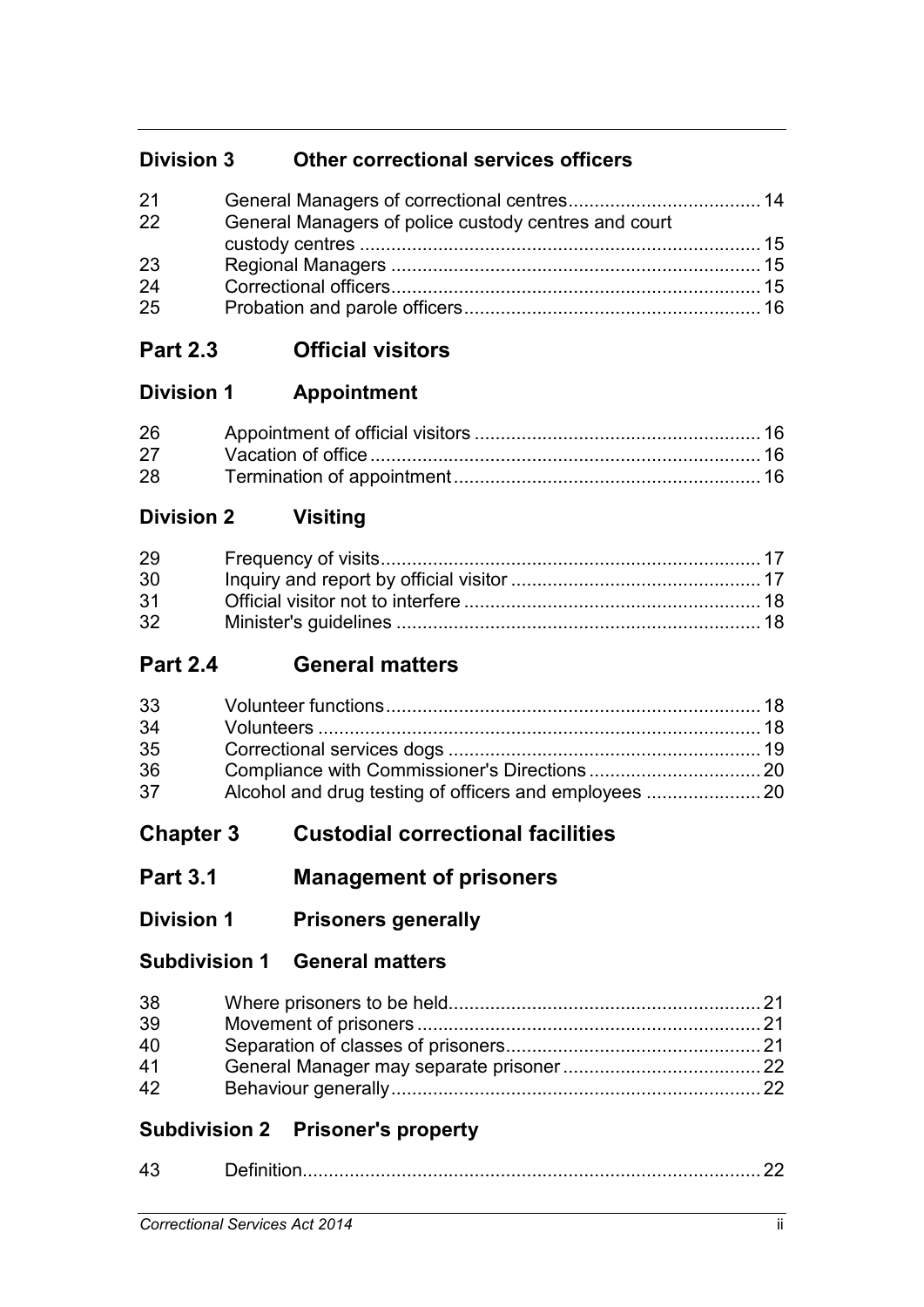| 44 |                                                          |  |
|----|----------------------------------------------------------|--|
| 45 |                                                          |  |
| 46 | Confiscation of prohibited things, things connected with |  |
|    |                                                          |  |

## **Subdivision 3 Searches**

| 47 |  |
|----|--|
| 48 |  |
| 49 |  |
| 50 |  |

## **Subdivision 4 Testing**

| 52 |  |
|----|--|
| 53 |  |

## **Subdivision 5 Work**

| 54 |  |
|----|--|
| 55 |  |
| 56 |  |

## **Subdivision 6 Children**

| 57 |  |
|----|--|
| 58 |  |

# **Subdivision 7 Religion and belief systems**

| 59 |  |
|----|--|
| 60 |  |

## **Subdivision 8 Release**

| 61 |  |
|----|--|
| 62 |  |
| 63 |  |

# **Division 2 Youth**

| 64 | Transfer of youth prisoner to youth detention centre 32      |  |
|----|--------------------------------------------------------------|--|
| 65 | Transfer of youth back to custodial correctional facility 32 |  |
| 67 |                                                              |  |

## **Division 3 Misconduct**

| 68 |  |
|----|--|
| 69 |  |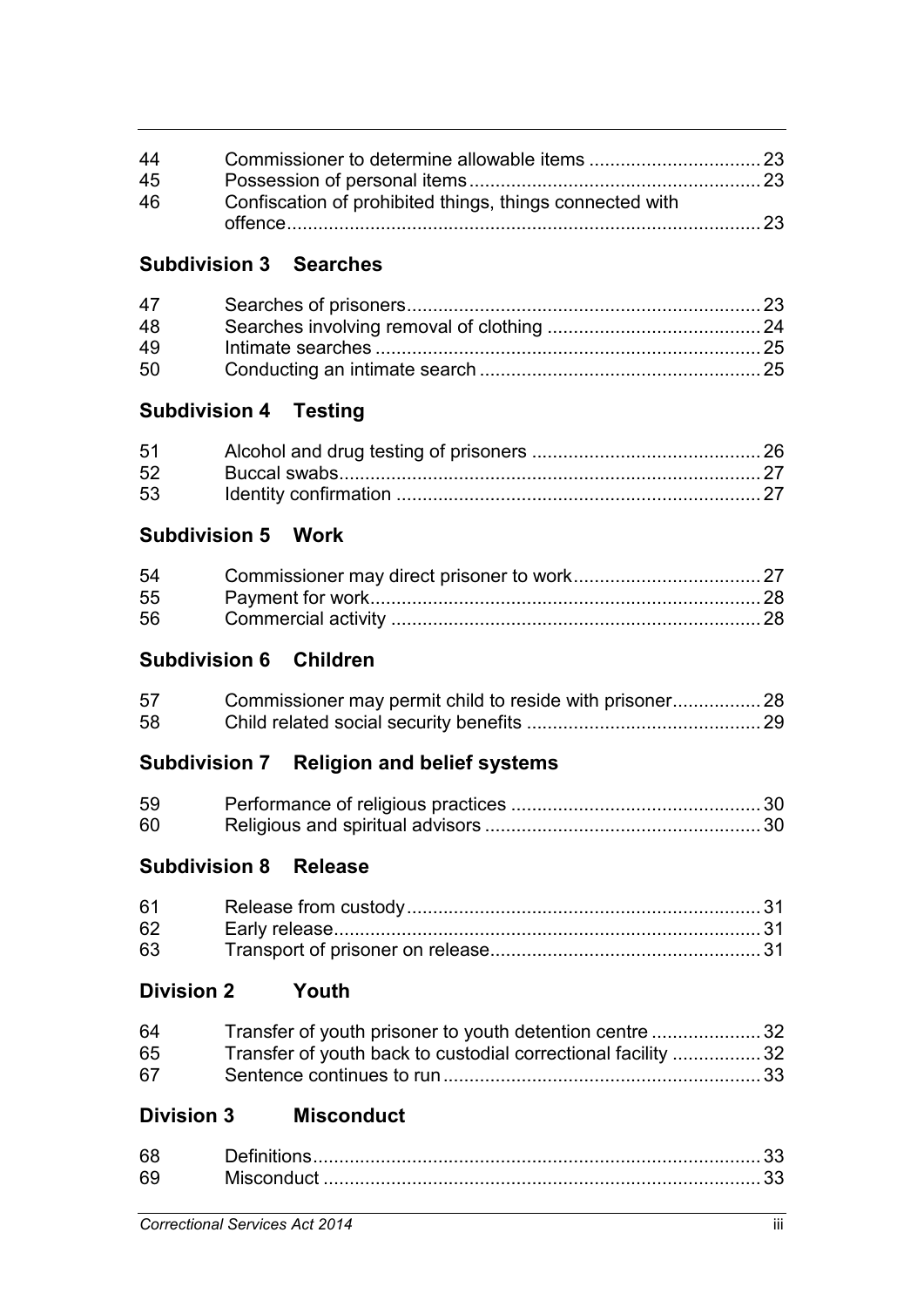| 70 |  |
|----|--|
| 71 |  |
| 72 |  |
| 73 |  |
| 74 |  |
| 75 |  |
| 76 |  |
| 77 |  |
| 78 |  |
| 79 |  |
| 80 |  |
|    |  |

# **Division 4 Health care for prisoners**

| 81 | 39 |
|----|----|
| 82 |    |
| 83 |    |
| 84 |    |
| 85 |    |
| 86 |    |
| 87 |    |
| 88 |    |
| 89 |    |
| 90 |    |
| 91 |    |
| 92 |    |
| 93 |    |
|    |    |

# **Part 3.2 Visits and communication**

# **Division 1 Visits**

| 94  |                                                                   |  |
|-----|-------------------------------------------------------------------|--|
| 95  |                                                                   |  |
| 96  |                                                                   |  |
| 97  |                                                                   |  |
| 98  |                                                                   |  |
| 99  |                                                                   |  |
| 100 | Person may be directed to leave custodial correctional facility46 |  |
| 101 | Correctional officer may prevent entry or remove person47         |  |
| 102 |                                                                   |  |

# **Division 2 Telephone calls**

| 105 |  |
|-----|--|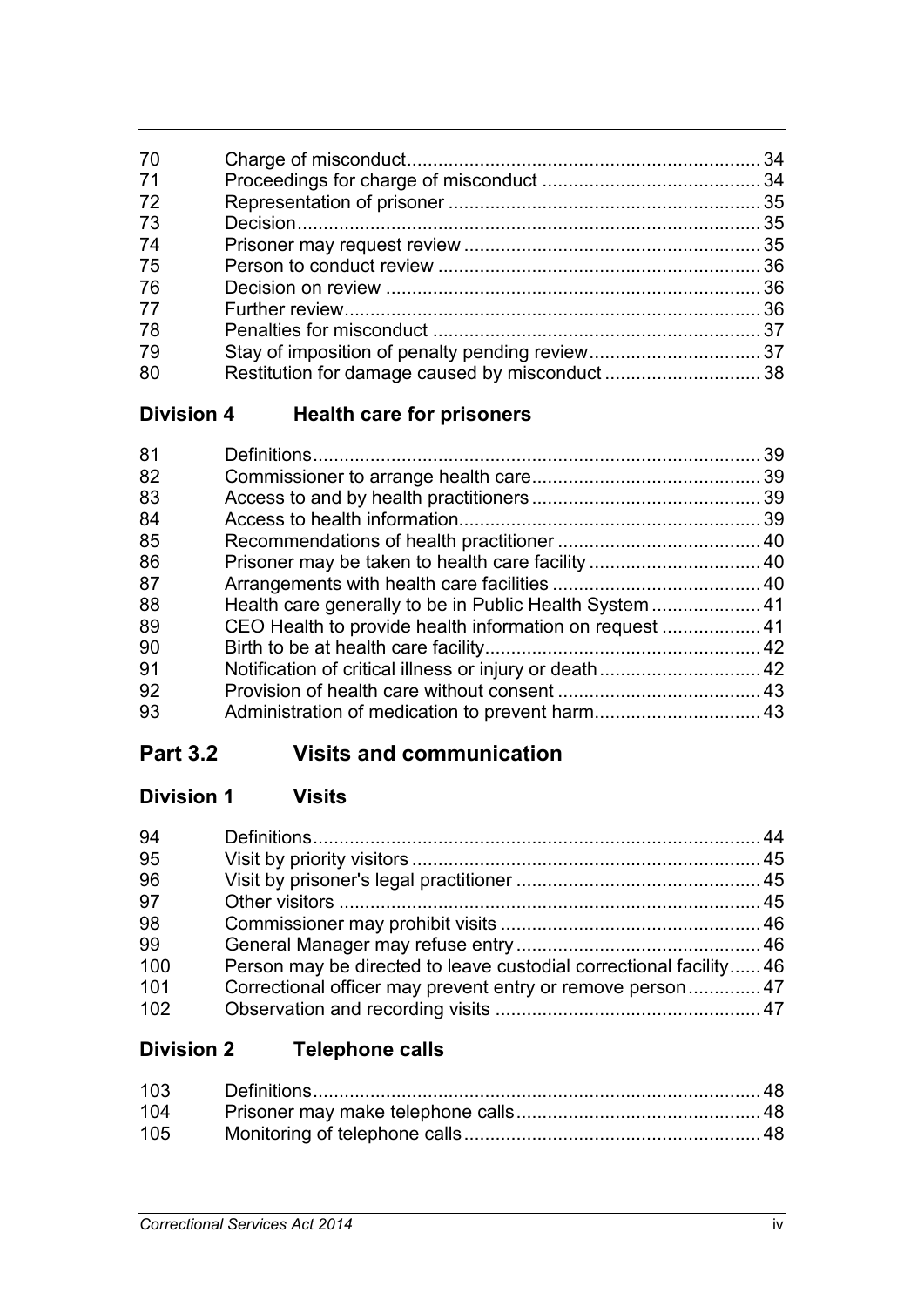## **Division 3 Mail**

| 108 |  |
|-----|--|

# **Part 3.3 Leave permits**

## **Division 1 General matters**

| 109 |                                                     |  |
|-----|-----------------------------------------------------|--|
| 110 |                                                     |  |
| 111 |                                                     |  |
| 112 |                                                     |  |
| 113 |                                                     |  |
| 114 | Unlawfully absent prisoner may be returned to place |  |
| 115 |                                                     |  |
| 116 |                                                     |  |
| 117 |                                                     |  |

## **Division 2 General leave permits**

| 118 | Commissioner may issue general leave permit 52 |  |
|-----|------------------------------------------------|--|
| 119 |                                                |  |

## **Division 3 Interstate custodial leave permits**

| 120 |                                                                 | 53 |
|-----|-----------------------------------------------------------------|----|
| 121 |                                                                 |    |
| 122 |                                                                 |    |
| 123 |                                                                 |    |
| 124 |                                                                 | 54 |
| 125 |                                                                 |    |
| 126 | Notice to participating States and transit States 55            |    |
| 127 | Failure to comply with conditions of interstate custodial leave |    |
|     |                                                                 | 55 |
| 128 |                                                                 |    |
| 129 |                                                                 |    |
|     |                                                                 |    |

## **Division 4 Foreign legal matters leave permit**

| 130 | Commissioner may issue foreign legal matters leave permit56 |  |  |  |  |  |
|-----|-------------------------------------------------------------|--|--|--|--|--|
|-----|-------------------------------------------------------------|--|--|--|--|--|

## **Division 5 Administrative home detention permits**

| 133 |  |
|-----|--|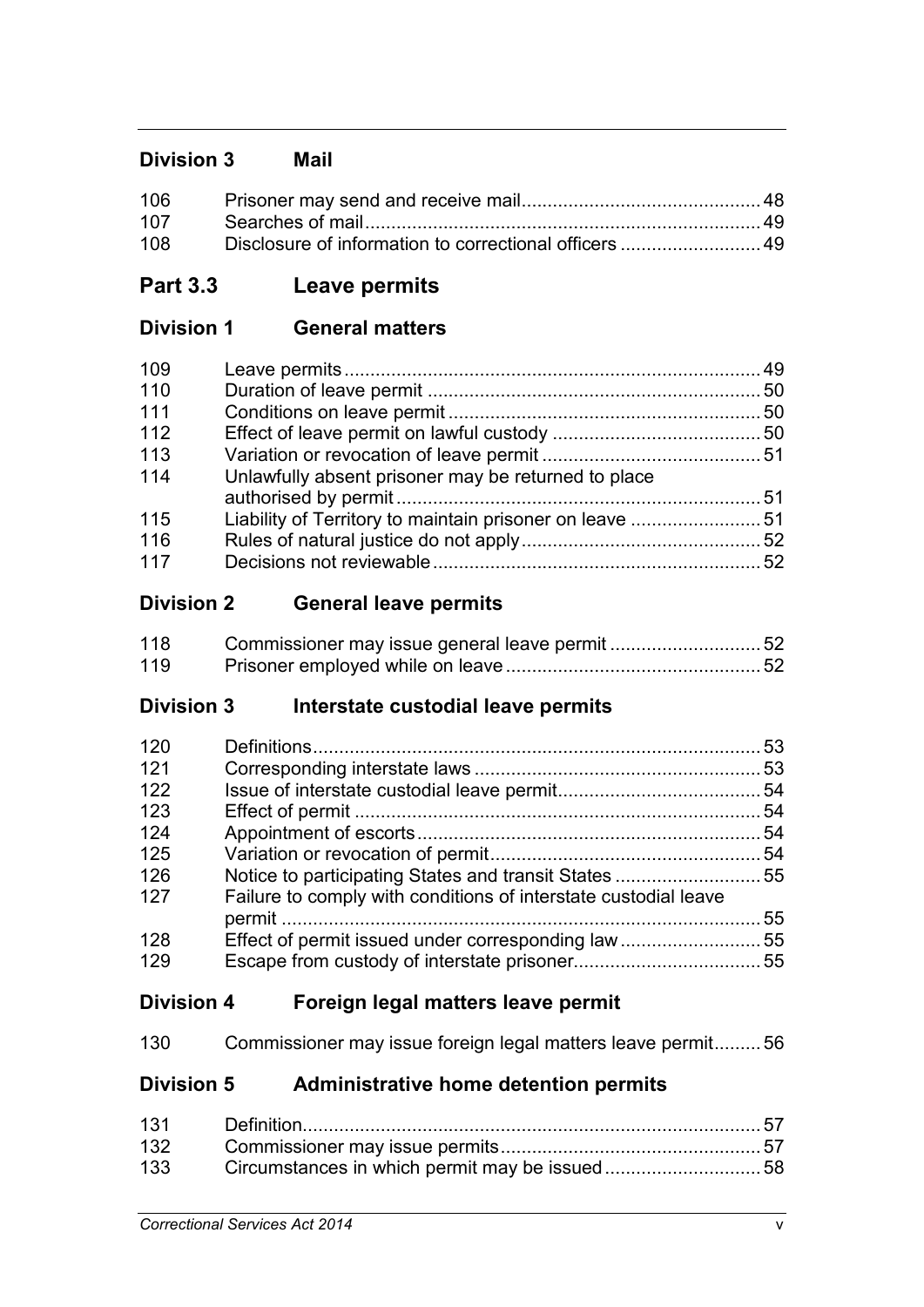| 135 |  |
|-----|--|
| 136 |  |

## **Part 3.4 Maintaining security and good order – use of force**

| 137 | Correctional officer to maintain security and good order 59 |  |
|-----|-------------------------------------------------------------|--|
| 138 |                                                             |  |
| 139 |                                                             |  |
| 140 |                                                             |  |
| 141 |                                                             |  |

## **Part 3.5 General matters about custodial correctional facilities**

## **Division 1 Matters relating to people and things at custodial correctional facility**

# **Division 2 Searches, confiscation and confiscated things**

| 151 |                                                                  |  |
|-----|------------------------------------------------------------------|--|
| 152 |                                                                  |  |
| 153 |                                                                  |  |
| 154 |                                                                  |  |
| 155 |                                                                  |  |
| 156 |                                                                  |  |
| 157 |                                                                  |  |
| 158 |                                                                  |  |
| 159 | Disclosure of information about unlawful or improper conduct  72 |  |

## **Division 3 Administrative matters**

| 160 |                                                         |  |
|-----|---------------------------------------------------------|--|
| 161 |                                                         |  |
| 162 |                                                         |  |
| 163 | Use of custodial correctional facilities to accommodate |  |
| 164 |                                                         |  |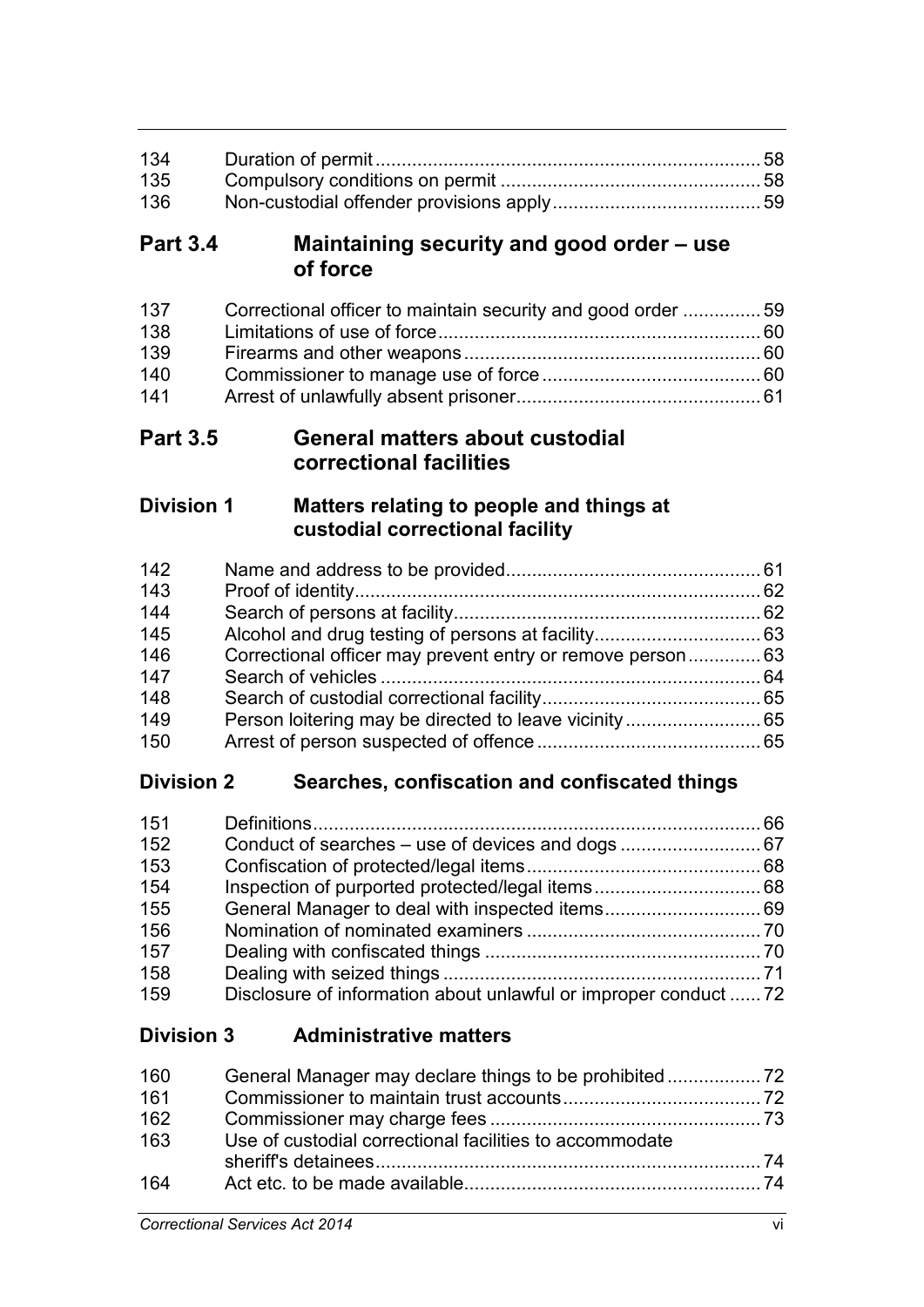# **Chapter 4 Non-custodial offenders and community correctional facilities**

## **Part 4.1 Non-custodial offenders**

| 165 |  |
|-----|--|
| 166 |  |
| 167 |  |
| 168 |  |
| 169 |  |
| 170 |  |
| 171 |  |
| 172 |  |

## **Part 4.2 Community correctional facilities**

| 173 |  |
|-----|--|
|     |  |

## **Chapter 5 General matters**

## **Part 5.1 Offences**

## **Division 1 Offences relating to prisoners**

| 175 |  |
|-----|--|
| 176 |  |
| 177 |  |
| 178 |  |

## **Division 2 Offences relating to custodial correctional facility**

| 179 | Entering custodial correctional facility without authority 82      |  |
|-----|--------------------------------------------------------------------|--|
| 180 | Person directed to leave custodial correctional facility  82       |  |
| 181 | Person loitering in vicinity of custodial correctional facility 83 |  |
| 182 |                                                                    |  |
| 183 | Removal of property from a custodial correctional facility84       |  |
| 184 |                                                                    |  |
| 185 |                                                                    |  |

## **Division 3 Administration related offences**

| 186 | Falsely representing to be correctional services officer 85 |  |
|-----|-------------------------------------------------------------|--|
| 187 |                                                             |  |
| 188 |                                                             |  |
| 189 |                                                             |  |
|     |                                                             |  |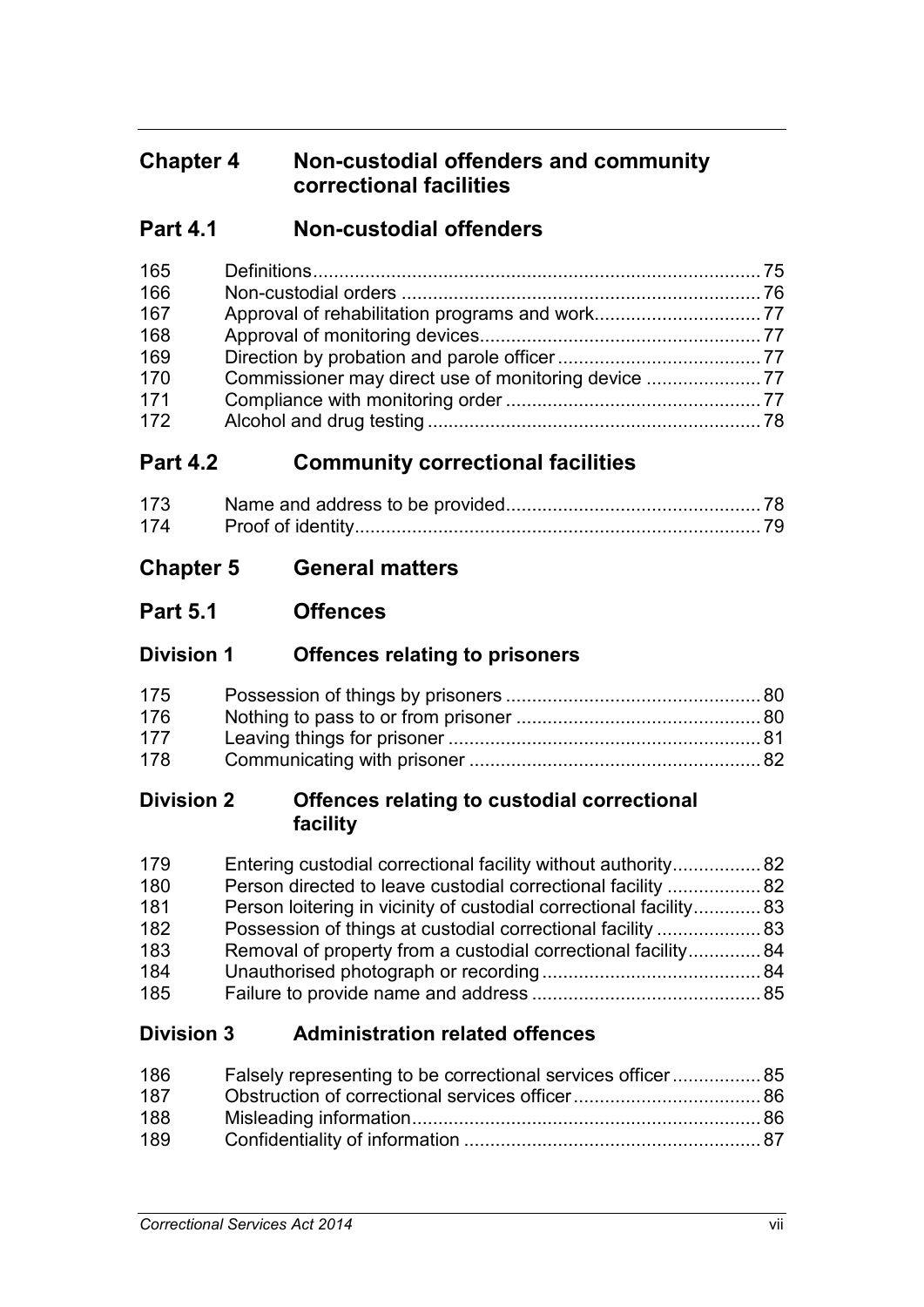# **Division 4 Miscellaneous offences**

| 190 | Failure to provide name and address at community |  |
|-----|--------------------------------------------------|--|
|     |                                                  |  |
| 191 |                                                  |  |
| 192 |                                                  |  |
| 193 |                                                  |  |

# **Part 5.2 Miscellaneous matters**

## **Division 1 Administrative matters**

| 194 |  |
|-----|--|
| 195 |  |
| 196 |  |
| 197 |  |
| 198 |  |

# **Division 2 Legal matters**

| 199 |                                                                     |  |
|-----|---------------------------------------------------------------------|--|
| 200 |                                                                     |  |
| 201 | Evidentiary matters in relation to prescribed alcohol/drug tests 95 |  |
| 202 |                                                                     |  |
| 203 |                                                                     |  |

## **Division 3 Miscellaneous matters**

| 204 |  |
|-----|--|
| 205 |  |
| 206 |  |
| 207 |  |

# **Chapter 6 Repeals and transitional provisions**

**Part 6.1 Repeal**

# **Part 6.2 Transitional provisions for Correctional Services Act 2014**

| 209 |                                                              |  |
|-----|--------------------------------------------------------------|--|
| 210 |                                                              |  |
| 211 |                                                              |  |
| 212 |                                                              |  |
| 213 |                                                              |  |
| 214 | Misconduct – prior conduct may be charged under this Act  99 |  |
| 215 |                                                              |  |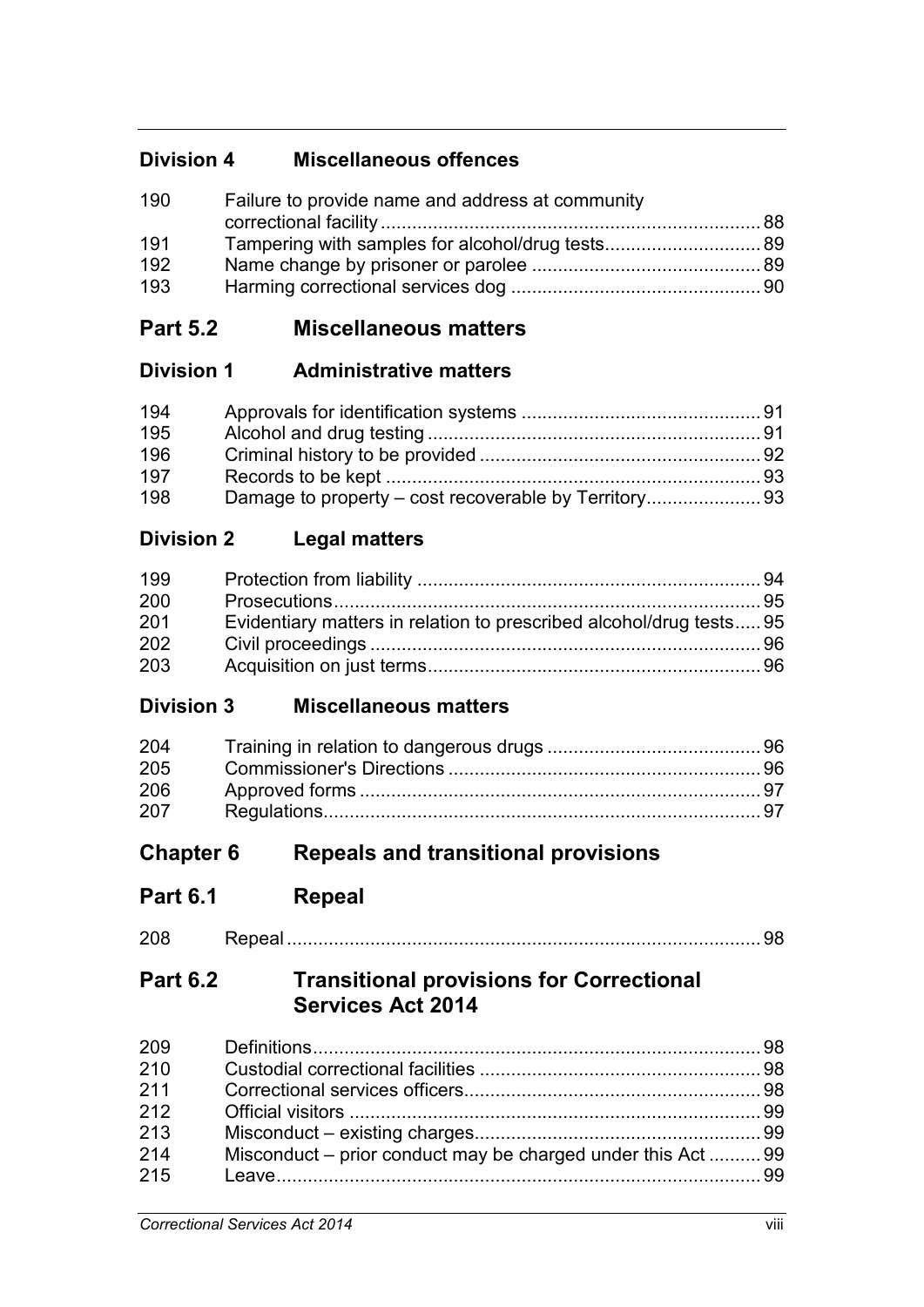| 216 |  |
|-----|--|
| 217 |  |
| 218 |  |
| 219 |  |
| 220 |  |
| 221 |  |
| 222 |  |
| 223 |  |
|     |  |

# **Schedule Repealed Acts**

**ENDNOTES**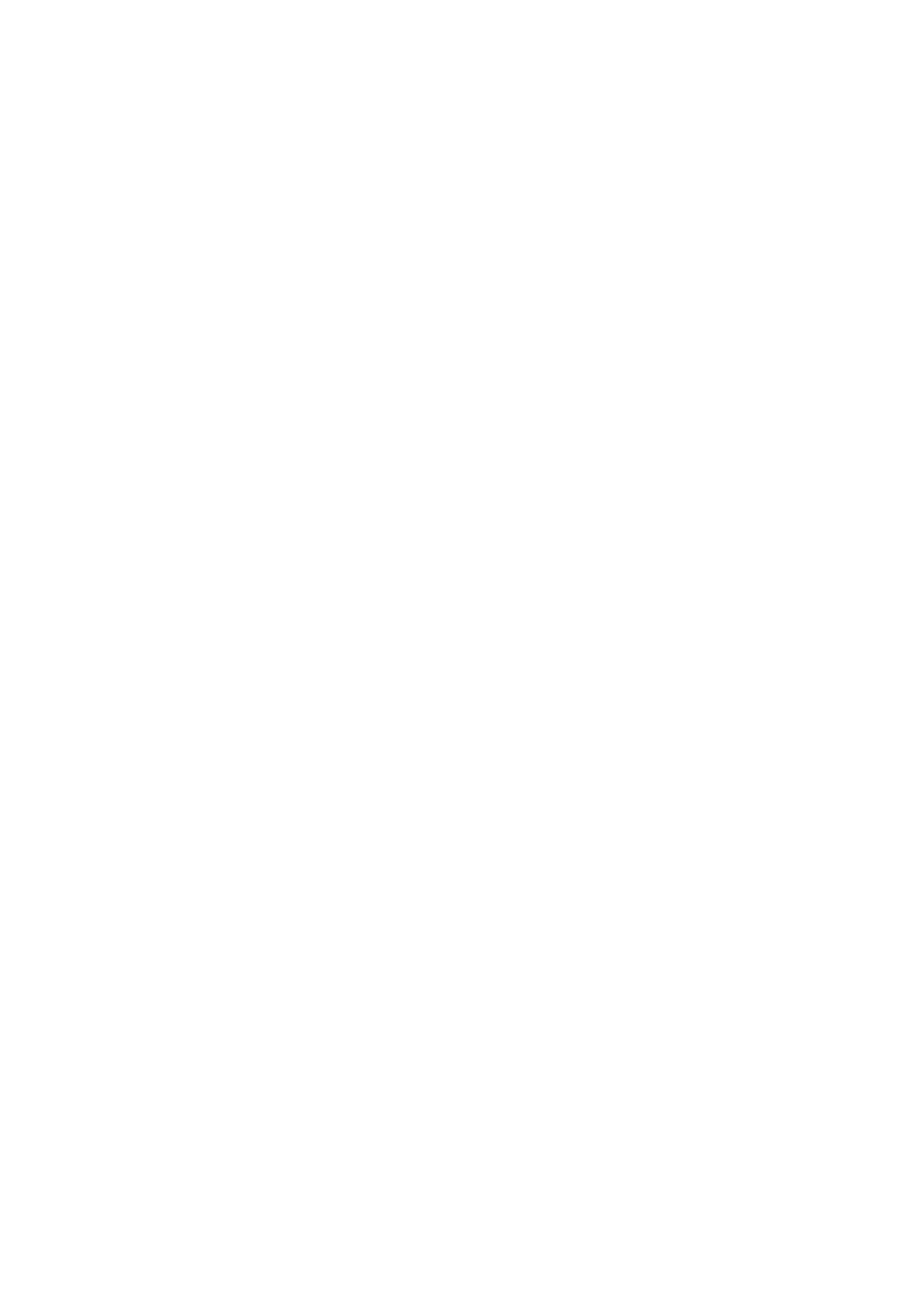## **NORTHERN TERRITORY OF AUSTRALIA**

As in force at 30 November 2018 \_\_\_\_\_\_\_\_\_\_\_\_\_\_\_\_\_\_\_\_

\_\_\_\_\_\_\_\_\_\_\_\_\_\_\_\_\_\_\_\_

### **CORRECTIONAL SERVICES ACT 2014**

### **An Act to provide for the declaration of correctional services establishments, the management and control of those establishments and offenders, and related purposes**

## **Chapter 1 Preliminary matters**

### **Part 1.1 Formal matters**

### **1 Short title**

This Act may be cited as the *Correctional Services Act 2014*.

### **2 Commencement**

This Act commences on the day fixed by the Administrator by *Gazette* notice.

### **3 Application of Criminal Code**

Part IIAA of the Criminal Code applies to an offence against this Act.

*Note for section 3*

Part IIAA of the Criminal Code states the general principles of criminal *responsibility, establishes general defences, and deals with burden of proof. It also defines, or elaborates on, certain concepts commonly used in the creation of offences.*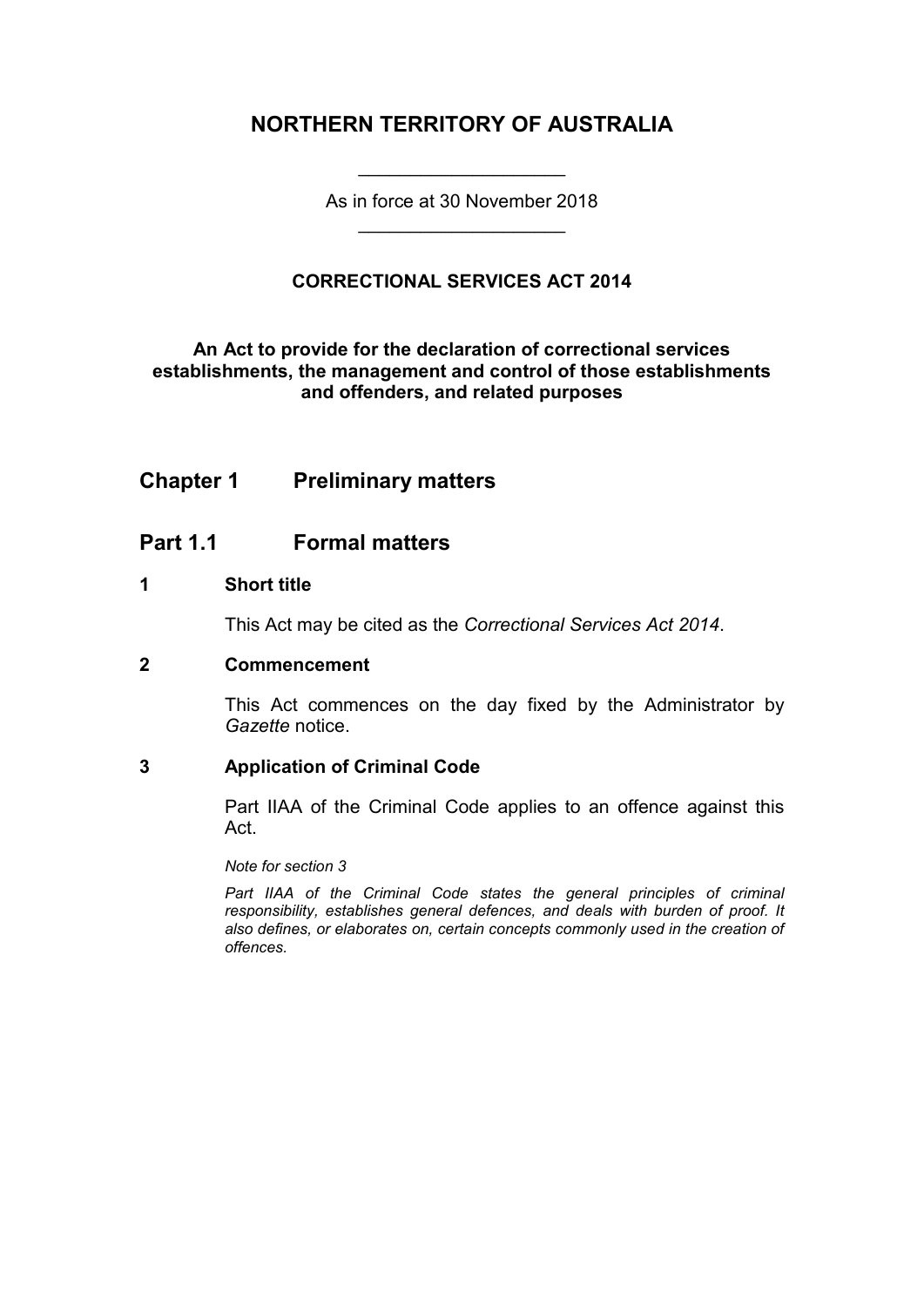## **Part 1.2 Interpretation**

#### **4 Definitions**

In this Act:

*acting in an official capacity*, in relation to a correctional services officer, means the officer is exercising powers or performing functions under, or otherwise related to the administration of, this Act.

*administrative home detention permit*, see section 132.

*adult prisoner* means a prisoner who is not a youth prisoner.

*allowable item*, see section 44.

*approved identification system* means a system approved under section 194(1).

*approved monitoring device*, see section 165.

#### *approved residence*:

- (a) for Part 3.3, Division 5 see section 131; or
- (b) for Part 4.1 see section 165.

*CEO Health*, see section 81.

*Commissioner* means the Commissioner of Correctional Services appointed under section 17(1).

*Commissioner's Directions* means directions issued under section 205(1).

*committed or remanded into the custody of the Commissioner*, see section 8(1).

*community based order*, see section 165.

*community correctional facility* means a facility declared under section 15(1) to be a community correctional facility.

*community custody order*, see section 165.

*community work order*, see section 165.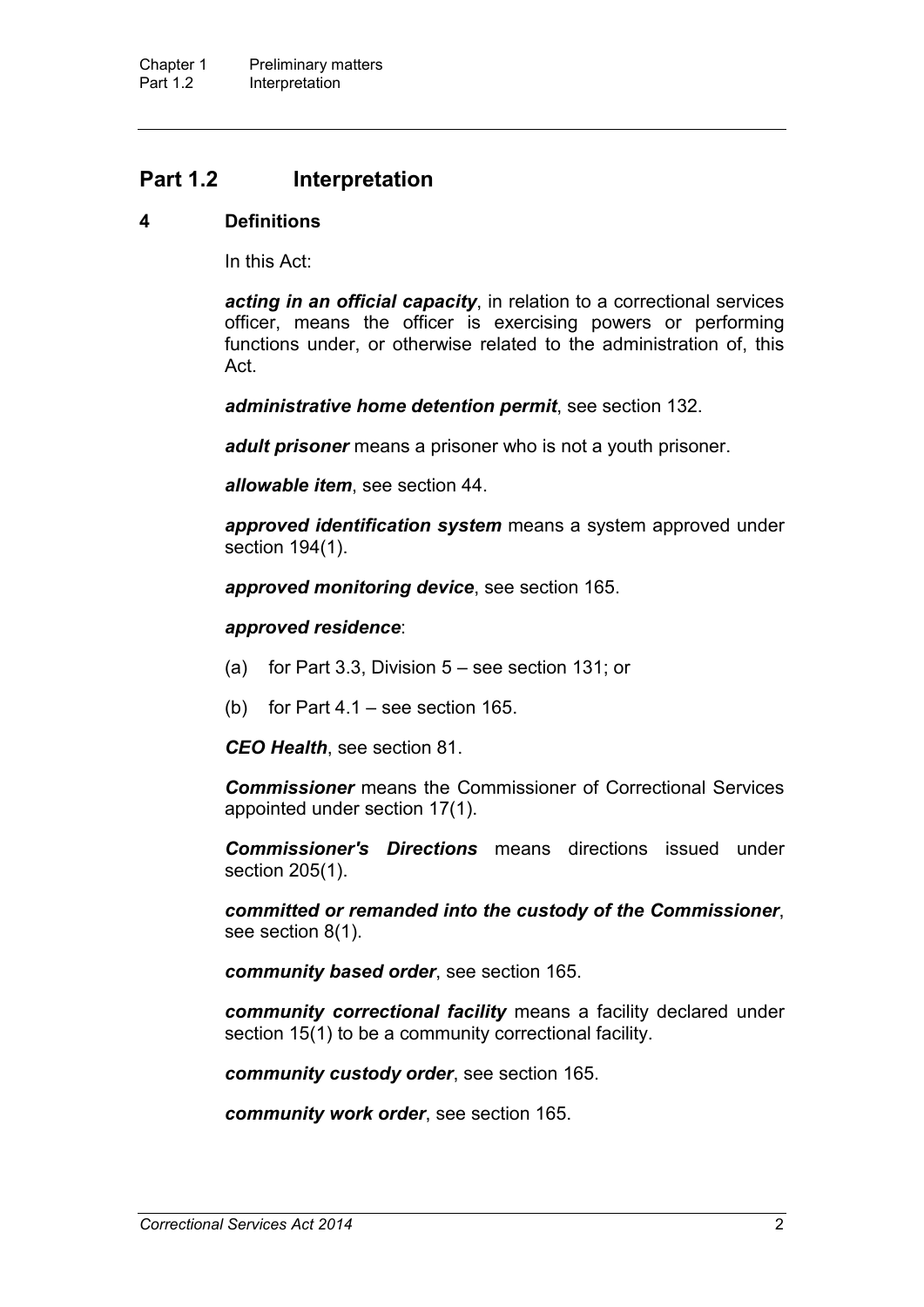*connected with an offence*, in relation to a thing, means that the thing:

- (a) was, is being, or is intended to be, used for the purpose of committing the offence; or
- (b) provides evidence of the commission of the offence.

*correctional centre* means a place declared under section 12(1) to be a correctional centre.

*correctional officer* means a person appointed under section 24(1).

*correctional services dog* means a dog approved under section 35(1)(a) as a correctional services dog.

*correctional services establishment*, see section 11.

*correctional services officer*, see section 16.

*corresponding Commissioner*, see section 120.

*corresponding interstate law*, see section 120.

*corresponding permit*, see section 120.

*court custody centre*, see section 14.

*custodial correctional facility*, see section 11(1)(a).

*decision maker*, see section 68.

*foreign legal matters leave permit*, see section 130(2).

*general leave permit*, see section 118(1).

*General Manager*, see section 10.

*health care*, see section 81.

*health practitioner* means a person registered under the Health Practitioner Regulation National Law to practise in a health profession (other than as a student).

*home detention order*, see section 165.

*immigration detainee*, see section 6(2).

*interstate custodial leave permit*, see section 120.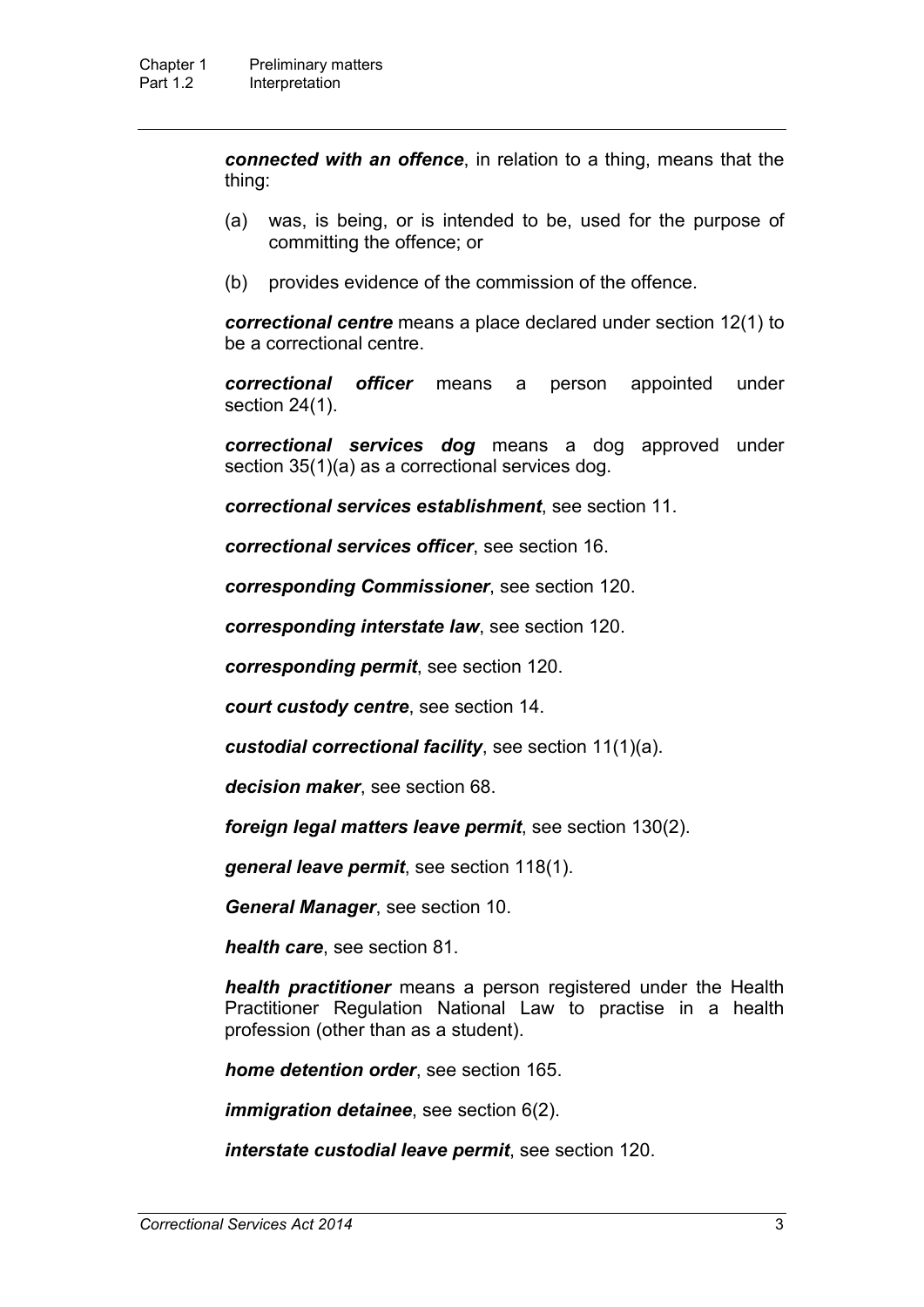*interstate escort*, see section 120.

*interstate prisoner*, see section 120.

*intimate search*, see section 49(1).

*law enforcement agency* means one of the following:

- (a) the Police Force of the Northern Territory;
- (b) the Police Force of the Commonwealth or a State;
- (c) the Australian Crime Commission established by section 7 of the *Australian Crime Commission Act 2002* (Cth);
- (d) a body established under a law of the Territory, the Commonwealth or a State, that performs one or more of the following functions:
	- (i) preventing, detecting or investigating the commission of offences;
	- (ii) executing or implementing a decision, direction, order or other requirement of a court, tribunal, or judicial officer (including executing warrants).

*lawful custody of the Commissioner*, see section 9(1).

*leave permit*, see section 109(1).

*legal item*, see section 151.

*mail* means a letter or parcel, sent or delivered by any means.

*misconduct decision*, see section 68.

*misconduct proceedings*, see section 71(1).

*mobile communications device* includes the following:

- (a) a mobile phone or other device that is telecommunication-enabled or internet-enabled;
- (b) any part of a mobile phone or device;
- (c) any equipment or other thing used in connection with a mobile phone or device.

#### *Note for definition mobile communications device*

*This does not include a device that is capable of being made telecommunication-enabled or internet-enable if it is in fact not so enabled.*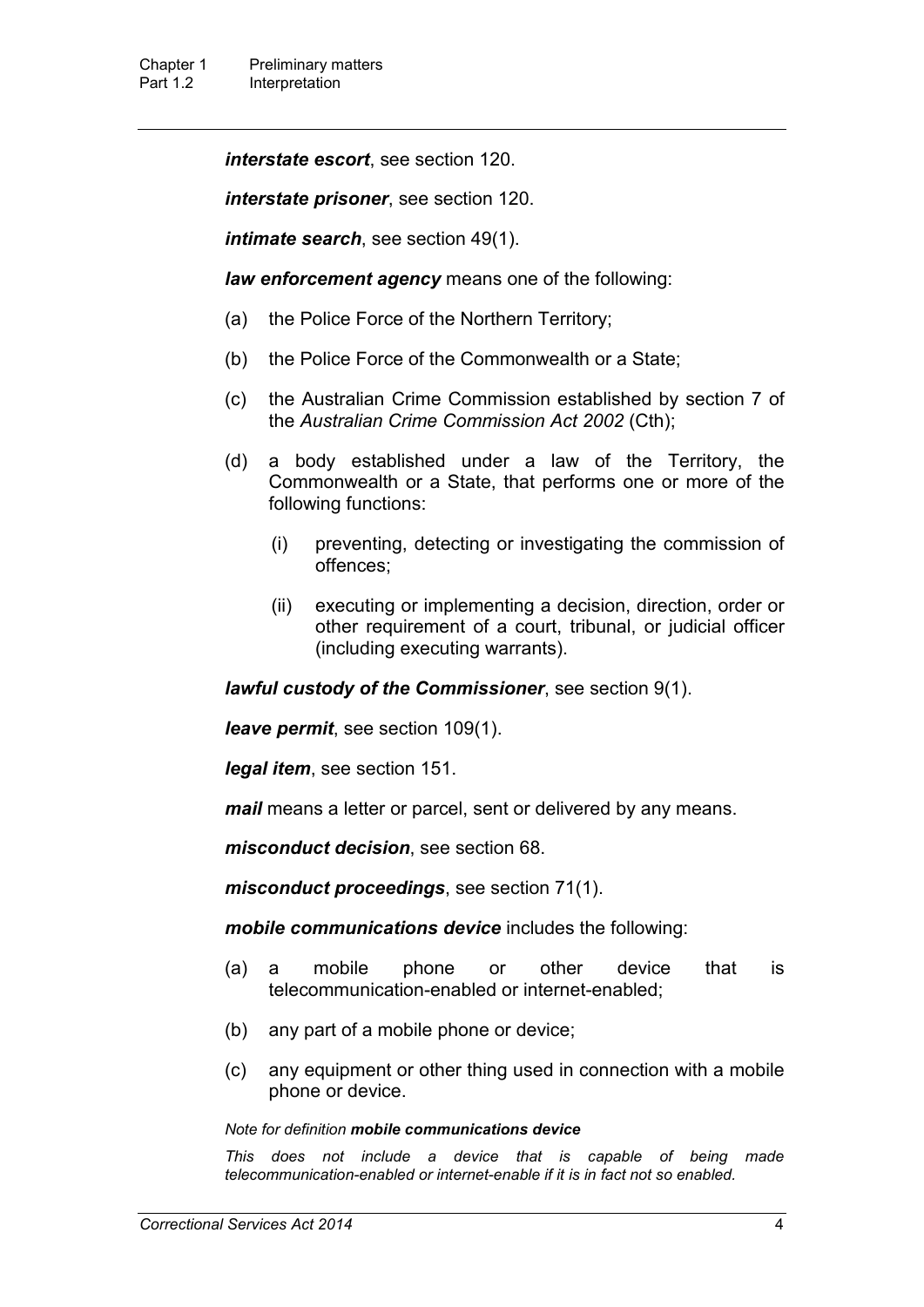*monitored*, for Part 3.2, Division 2, see section 103.

*monitoring device*, see section 165.

*monitoring order*, see section 166(2).

*nominated examiner*, see section 151.

*non-custodial offender*, see section 7.

*non-custodial order*, see section 166(1).

*non-custodial work order*, see section 166(3).

*observed*, for Part 3.2, Division 1, see section 94.

*offender*, see section 5.

*official visitor* means a person appointed under section 26.

*parole order* means an order made by the Parole Board under section 5 of the *Parole Act 1971*.

*participating State*, see section 120.

*police custody centre*, see section 13.

*prescribed alcohol/drug test* means a test prescribed as mentioned under section 195(1)(a).

*prescribed sampler*, for a prescribed alcohol/drug test, means a person prescribed for the test as mentioned under section 195(1)(b).

*priority/legal call*, see section 103.

*priority/legal visit*, see section 94.

*priority visitor*, see section 94.

*prisoner*, see section 6.

*probation and parole officer* means a person appointed under section 25(1).

*prohibited thing* means a thing (including information) to which one or more of the following applies:

- (a) it is offensive, indecent, obscene, threatening or abusive;
- (b) it is a mobile communications device;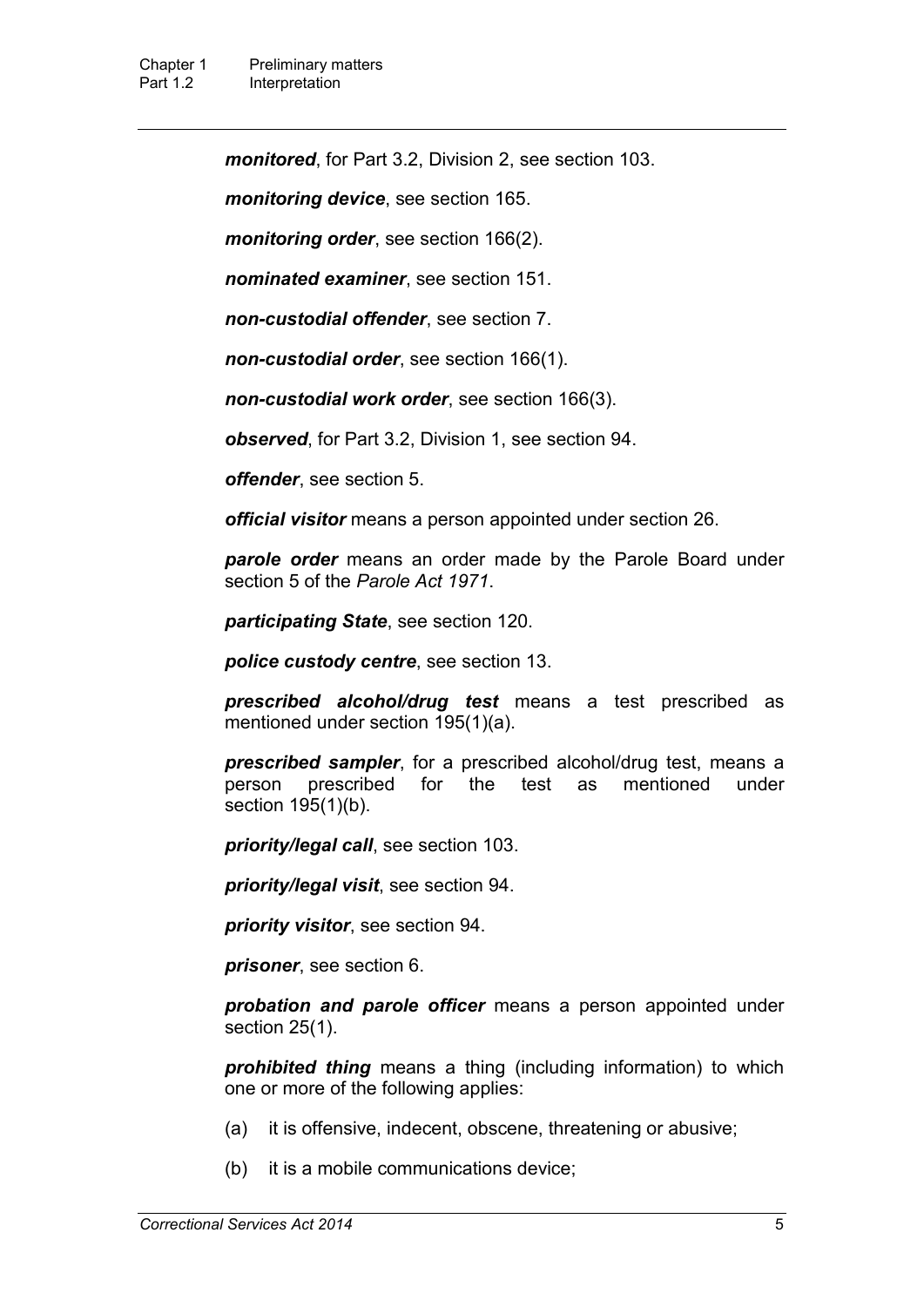- (c) it might reasonably constitute a threat to national security;
- (d) it might reasonably constitute a threat to the security and good order of a custodial correctional facility or a prisoner;
- (e) possession of it is unlawful under a law of the Territory, the Commonwealth or a State;
- (f) it is reasonable to infer from possession of it, an intention to facilitate, incite, or use the thing in connection with, an unlawful activity;
- (g) it may have a detrimental influence or effect on a prisoner;
- (h) if it is written it is in a language other than English or in code, and is not readily translatable to English;
- (i) it is declared to be a prohibited thing by:
	- (i) the Regulations; or
	- (ii) the Commissioner's Directions; or
	- (iii) for a custodial correctional facility the General Manager under section 160.

#### *Note for definition prohibited thing*

*This definition is modified by sections 175(3) and 182(3) for those sections.*

*protected correspondent*, see section 151.

*protected item*, see section 151.

*protected/legal item*, see section 151.

*recorded*, for Part 3.2, Division 1, see section 94.

*reasonably necessary*, in relation to the use of force, see section 138(2).

*Regional Manager*, of a region, means a person appointed under section 23(1) for the region.

*release date*, for a prisoner other than an immigration detainee, means the date on which the prisoner ceases, or will cease, to be a prisoner.

*reviewer*, see section 68.

*sentenced prisoner* means a person who is a prisoner under section  $6(1)(b)$ .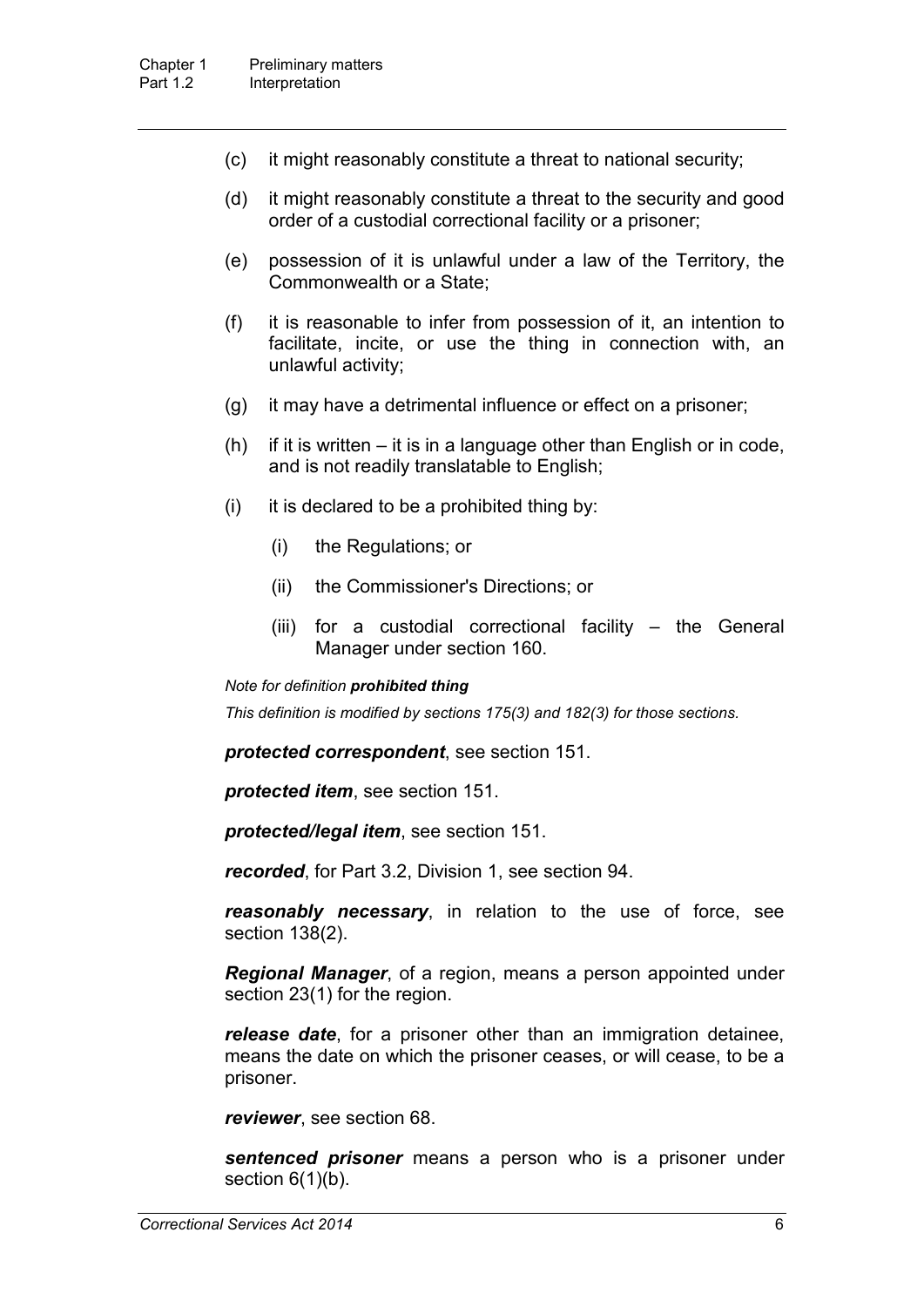*State*, see section 120.

*trust account*, for a prisoner, means the trust account maintained for the prisoner under section 161.

*unlawfully absent*, see section 9(2).

*visitor* means a person who is at a custodial correctional facility and who:

- (a) is not a prisoner; and
- (b) is not a correctional services officer, or employee of the Agency, acting in the course of his or her duties.

*volunteer* means a person approved under section 34(1).

*youth*, see section 6 of the *Youth Justice Act 2005*.

*youth detainee* means a detainee as defined in section 5(1) of the *Youth Justice Act*.

*youth detention centre* means a detention centre, as defined in section 5(1) of the *Youth Justice Act 2005*.

*youth prisoner* means a person who is a prisoner under section  $6(1)(a)$  or (b) and is a youth.

*Note for section 4*

*The Interpretation Act 1978 contains definitions and other provisions that may be relevant to this Act.*

### **5 Offenders**

Each of the following is an *offender*:

- (a) a prisoner, who may be:
	- (i) a youth prisoner; or
	- (ii) an adult prisoner;
- (b) a non-custodial offender.

### **6 Prisoners**

- (1) A person is a *prisoner* if the person:
	- (a) has been committed or remanded into the custody of the Commissioner by an order that is in force; or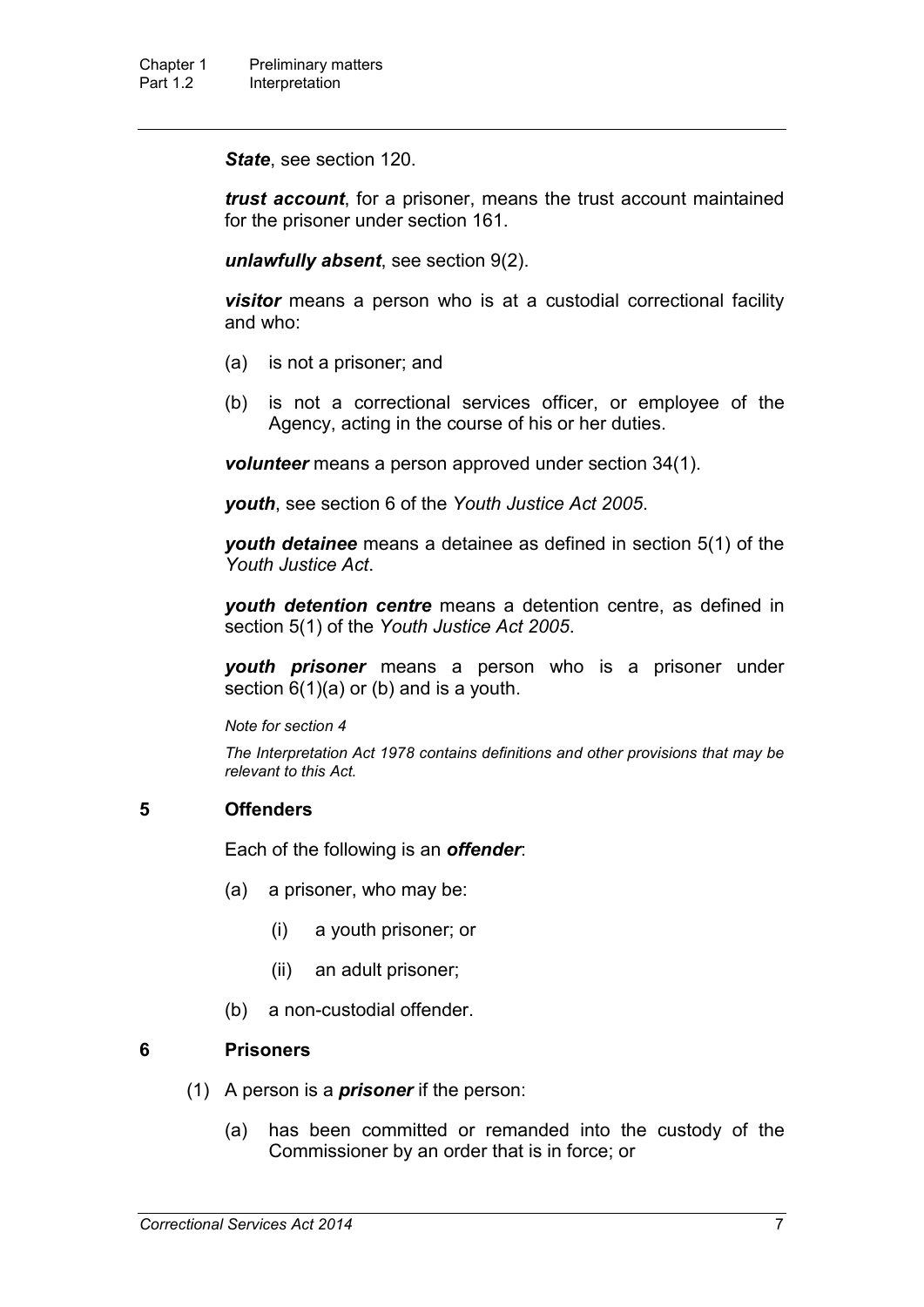- (b) is under a sentence of imprisonment but is not a non-custodial offender; or
- (c) is a detainee under the *Serious Sex Offenders Act 2013*; or
- (d) is an immigration detainee.

*Examples for subsection (1)(b)*

*Examples of persons who are under sentence of imprisonment but are non-custodial offenders include:*

- *(a) a person who has been released under a parole order; and*
- *(b) a person whose sentence of imprisonment has been suspended.*
- (2) A person is an *immigration detainee* if:
	- (a) the person is:
		- (i) in immigration detention (as defined in section 5 of the *Migration Act 1958* (Cth)); and
		- (ii) being restrained or held by or on behalf of an officer (as defined in section 5 of that Act) who is a correctional services officer; or
	- (b) the person would be an immigration detainee under paragraph (a) but for the fact that the person has escaped from detention.
- (3) To avoid doubt, a person mentioned in subsection  $(1)(a)$ ,  $(b)$  or  $(c)$ is a prisoner:
	- (a) whether or not a warrant of commitment has been issued; and
	- (b) even if the person is not at a custodial correctional facility.

### **7 Non-custodial offenders**

A person is a *non-custodial offender* if the person is subject to a non-custodial order.

### **8 Committal or remand into the custody of the Commissioner**

- (1) For this Act, a person is *committed or remanded into the custody of the Commissioner* if a court, or a person or other body with authority to do so, orders that the person:
	- (a) is committed or remanded into the custody of the Commissioner; or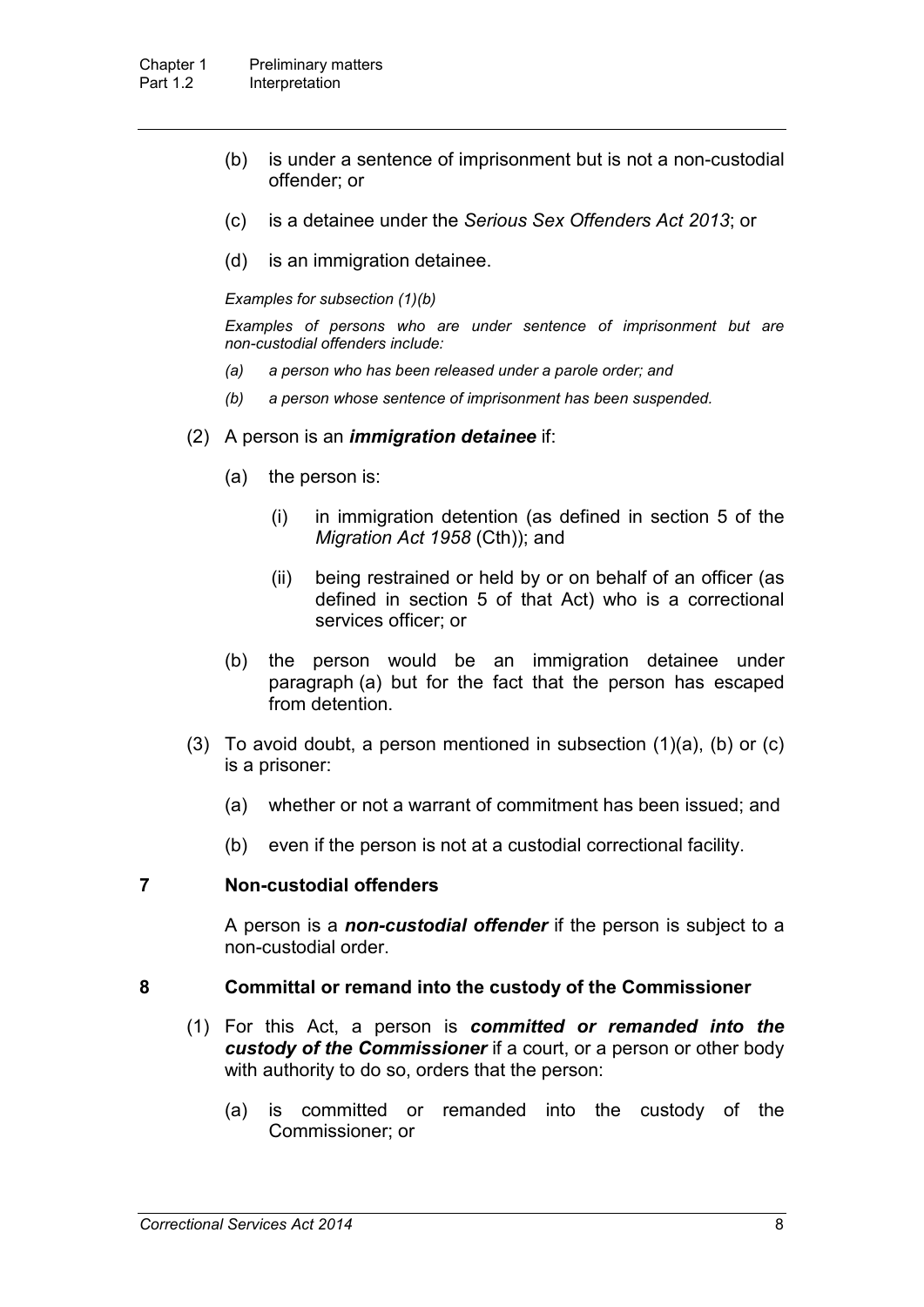- (b) is committed or remanded to a, or to a particular, custodial correctional facility (however described); or
- (c) is committed to custody.
- (2) However, subsection (1)(c) does not apply:
	- (a) in relation to a youth; or
	- (b) if the person is committed to the custody of the sheriff by a court exercising civil jurisdiction or in proceedings for contempt; or
	- (c) if the person is committed to custody at a specified place, or to the custody of a specified person.

#### *Example for subsection (2)(c)*

*A person committed under section 43ZA(1)(a)(ii) of the Criminal Code to a place the court considers appropriate. Such a person is not committed or remanded into the custody of the Commissioner.* 

#### **9 Lawful custody and unlawful absence**

- (1) A prisoner is in the *lawful custody of the Commissioner* if the prisoner:
	- (a) is at a custodial correctional facility; or
	- (b) is at a health care facility under section 86; or
	- (c) is attending court; or
	- (d) is working at a place outside a custodial correctional facility as mentioned in section 54; or
	- (e) is being transported to a custodial correctional facility, or between 2 places mentioned in paragraphs (a) to (d); or
	- (f) is absent from a custodial correctional facility as authorised by a leave permit as mentioned in section 109(2); or
	- (g) is absent from a custodial correctional facility under other lawful authority.
- (2) A prisoner is *unlawfully absent* if the person is not in the lawful custody of the Commissioner.

#### *Note for section 9*

*See section 63A of the Sentencing Act 1995 for the effect that being absent from a custodial correctional facility has on a prisoner's term of imprisonment.*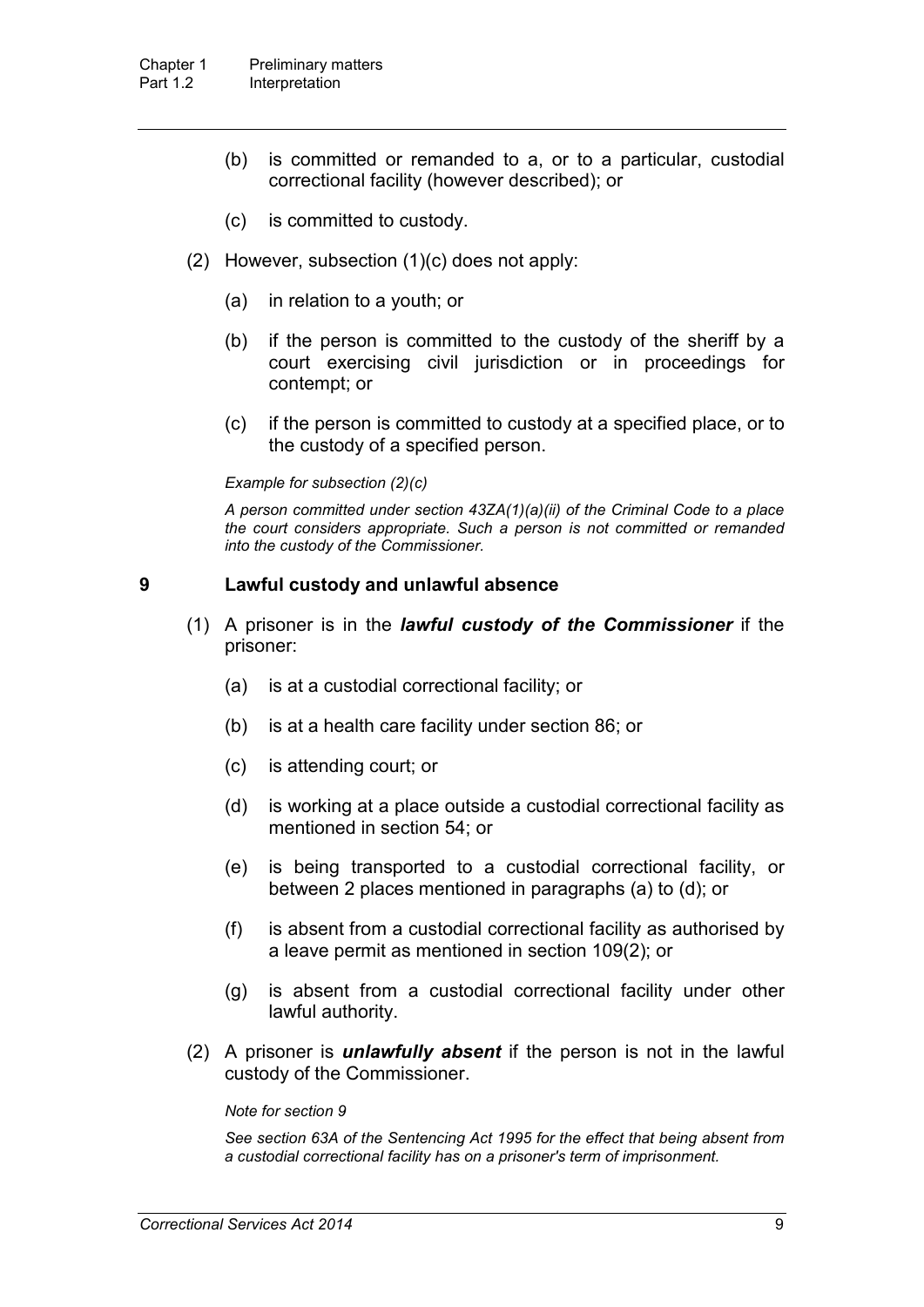### **10 Meaning of** *General Manager*

(1) In this Act:

*General Manager* means the following:

- (a) for a correctional centre the General Manager appointed under section 21 for the correctional centre;
- (b) for a police custody centre the police officer, or correctional officer, in charge of a police custody centre;
- (c) for a court custody centre the police officer, or correctional officer, in charge of a court custody centre.
- (2) A reference, in relation to a custodial correctional facility, to the General Manager, is a reference to the General Manager for that facility.
- (3) A reference, in relation to a prisoner, to the General Manager is a reference to the General Manager of the custodial correctional facility at which the person is a prisoner.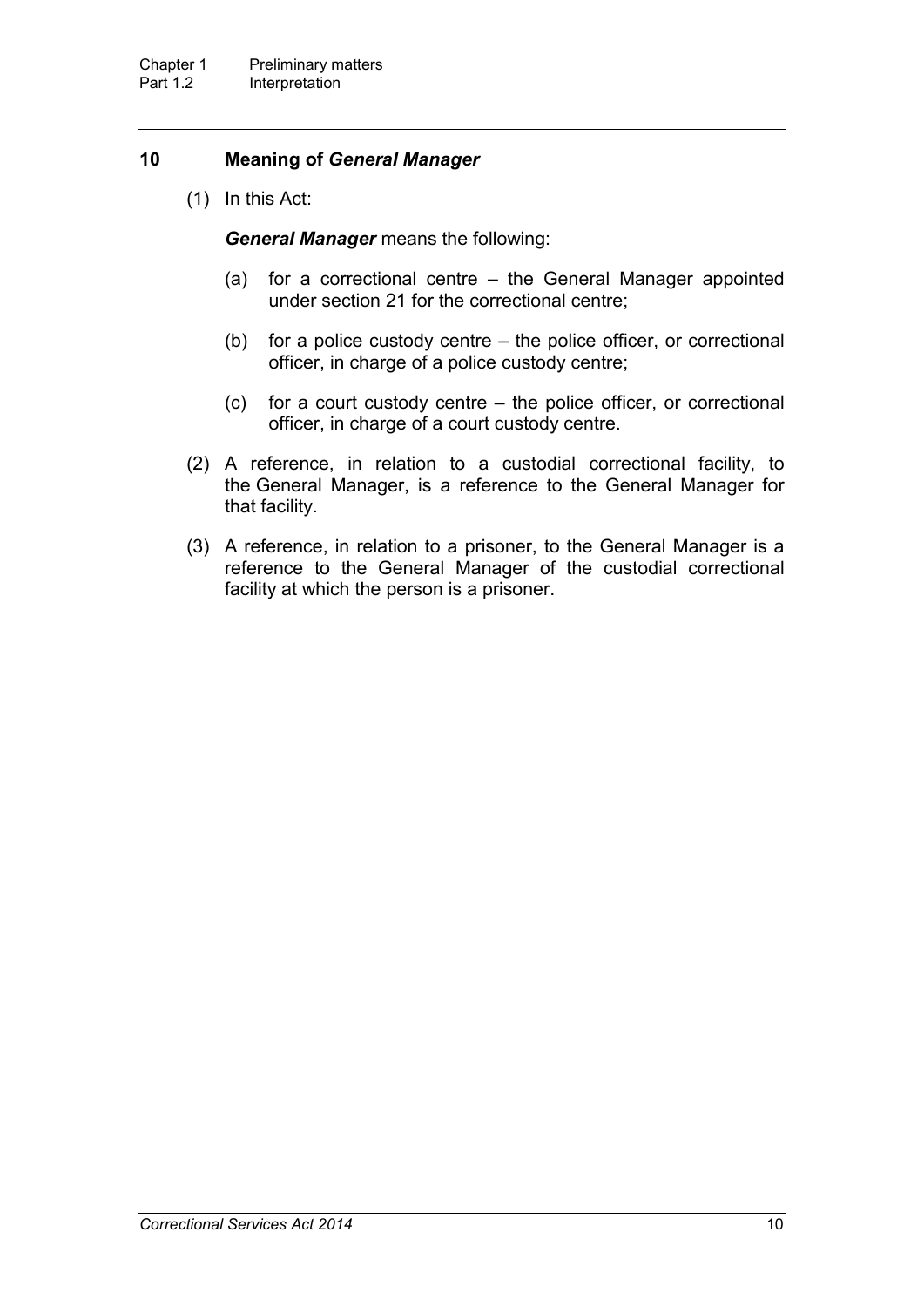## **Chapter 2 Correctional services administration**

### **Part 2.1 Correctional services establishments**

#### **11 Correctional services establishments**

- (1) Each of the following is a *correctional services establishment*:
	- (a) a *custodial correctional facility*, which is one of the following:
		- (i) a correctional centre;
		- (ii) a court custody centre;
		- (iii) a police custody centre;
	- (b) a community correctional facility.
- (2) A reference, in relation to a prisoner, to the custodial correctional facility, is a reference to the facility at which the person is a prisoner.

#### **12 Correctional centres**

- (1) The Minister may, by *Gazette* notice, declare a place to be a correctional centre.
- (2) The Minister may assign the correctional centre a name.

#### **13 Police custody centres**

A police station is a *police custody centre*:

- (a) if it has been declared to be a police custody centre by the Minister by *Gazette* notice; and
- (b) while it is being used:
	- (i) for the custody of a prisoner; or
	- (ii) to accommodate a person who the Commissioner has agreed is to be accommodated at a custodial correctional facility under section 163.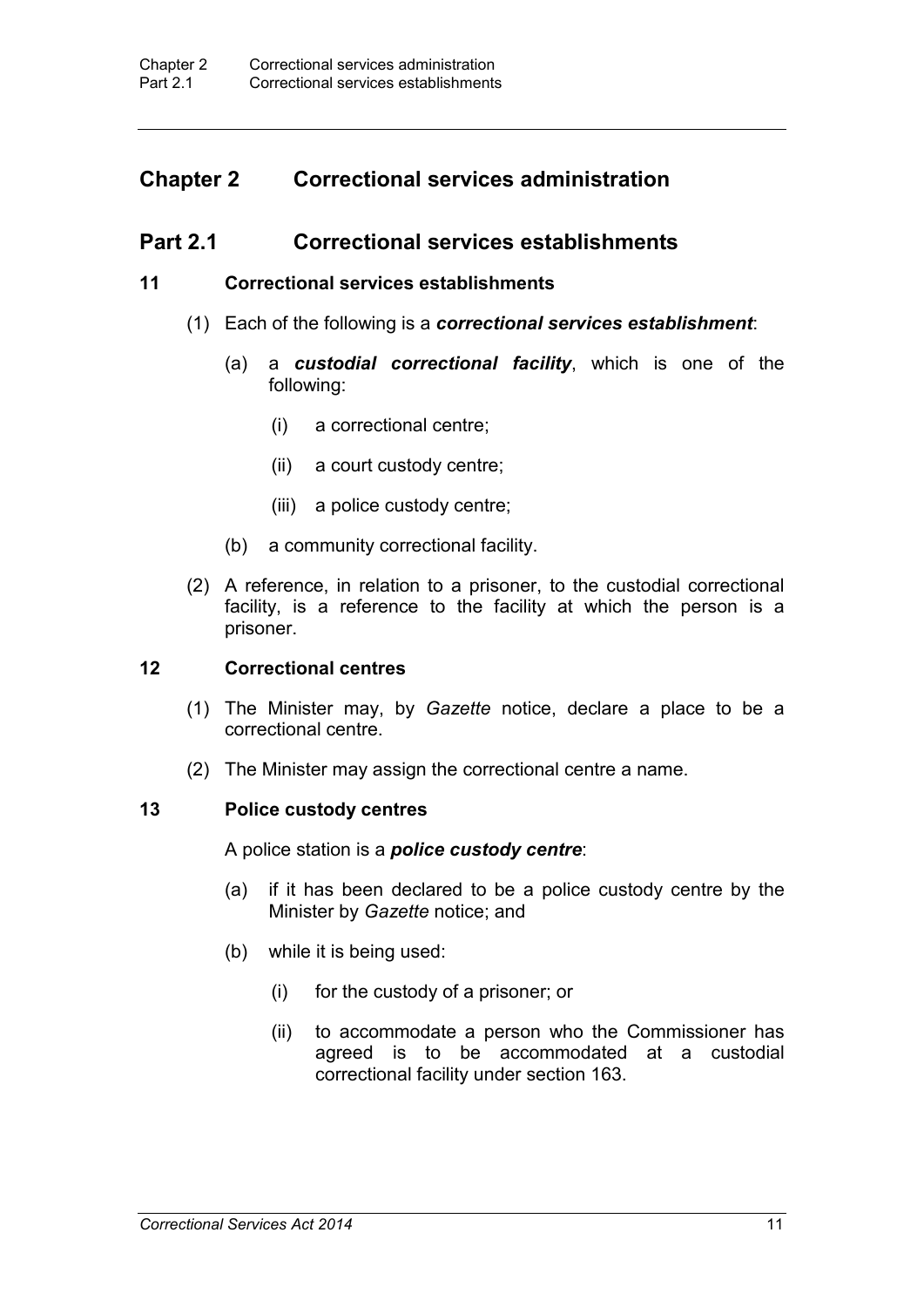## **14 Court custody centres**

An area of a courthouse is a *court custody centre*:

- (a) if it has been declared to be a court custody centre by the Minister by *Gazette* notice; and
- (b) while it is being used:
	- (i) for the custody of a prisoner; or
	- (ii) to accommodate a person who the Commissioner has agreed is to be accommodated at a custodial correctional facility under section 163.

### **15 Community correctional facilities**

- (1) The Commissioner may declare a place to be a community correctional facility for the management of non-custodial offenders.
- (2) The Commissioner may create administrative regions for the purpose of administering community correctional facilities within each region.

## **Part 2.2 Correctional services officers**

### **Division 1 General**

### **16 Correctional services officers**

Each of the following is a *correctional services officer*:

- (a) the Commissioner;
- (b) the General Manager of a custodial correctional facility;
- (c) the Regional Manager of a region;
- (d) a correctional officer;
- (e) a probation and parole officer.

## **Division 2 Commissioner of Correctional Services**

### **17 Commissioner of Correctional Services**

(1) The Minister may appoint a person to be the Commissioner of Correctional Services.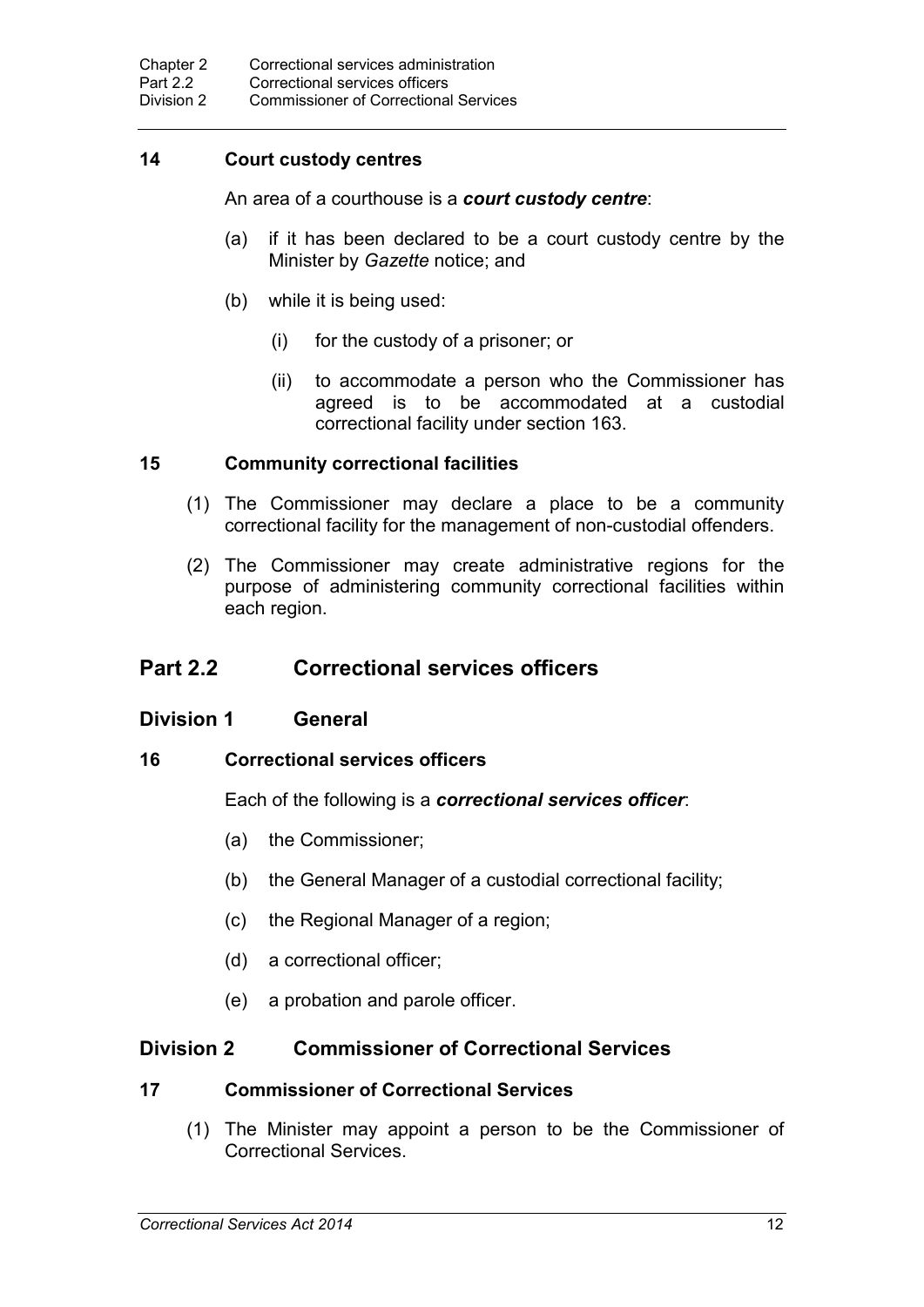(2) The Commissioner holds office on the terms and conditions (including as to remuneration) determined by the Minister.

### **18 Functions of Commissioner**

The Commissioner:

- (a) is responsible for the overall control and management of:
	- (i) correctional services establishments; and
	- (ii) offenders; and
	- (iii) persons accommodated at custodial correctional facilities who are not prisoners; and
- (b) has the other functions conferred on the Commissioner by this or any other Act.

### **19 Powers of Commissioner**

- (1) The Commissioner has the powers necessary to perform the Commissioner's functions.
- (2) Without limiting subsection (1), the Commissioner may do anything the Commissioner considers appropriate in order to maintain the security and good order of correctional services establishments and offenders.
- (3) The Commissioner may also exercise the powers and perform the functions of any other correctional services officer conferred by this or any other Act.

### **19A Commissioner to facilitate ICAC access**

- (1) The Commissioner must take all reasonable steps to facilitate access by an ICAC officer to:
	- (a) a correctional services establishment; and
	- (b) a person (including an offender), document or thing under the custody or control of the Commissioner.
- (2) Despite section 19(2), the Commissioner may refuse to facilitate access as mentioned in subsection (1) only if the Commissioner believes on reasonable grounds that the access would compromise the security or good order of a correctional services establishment or an offender.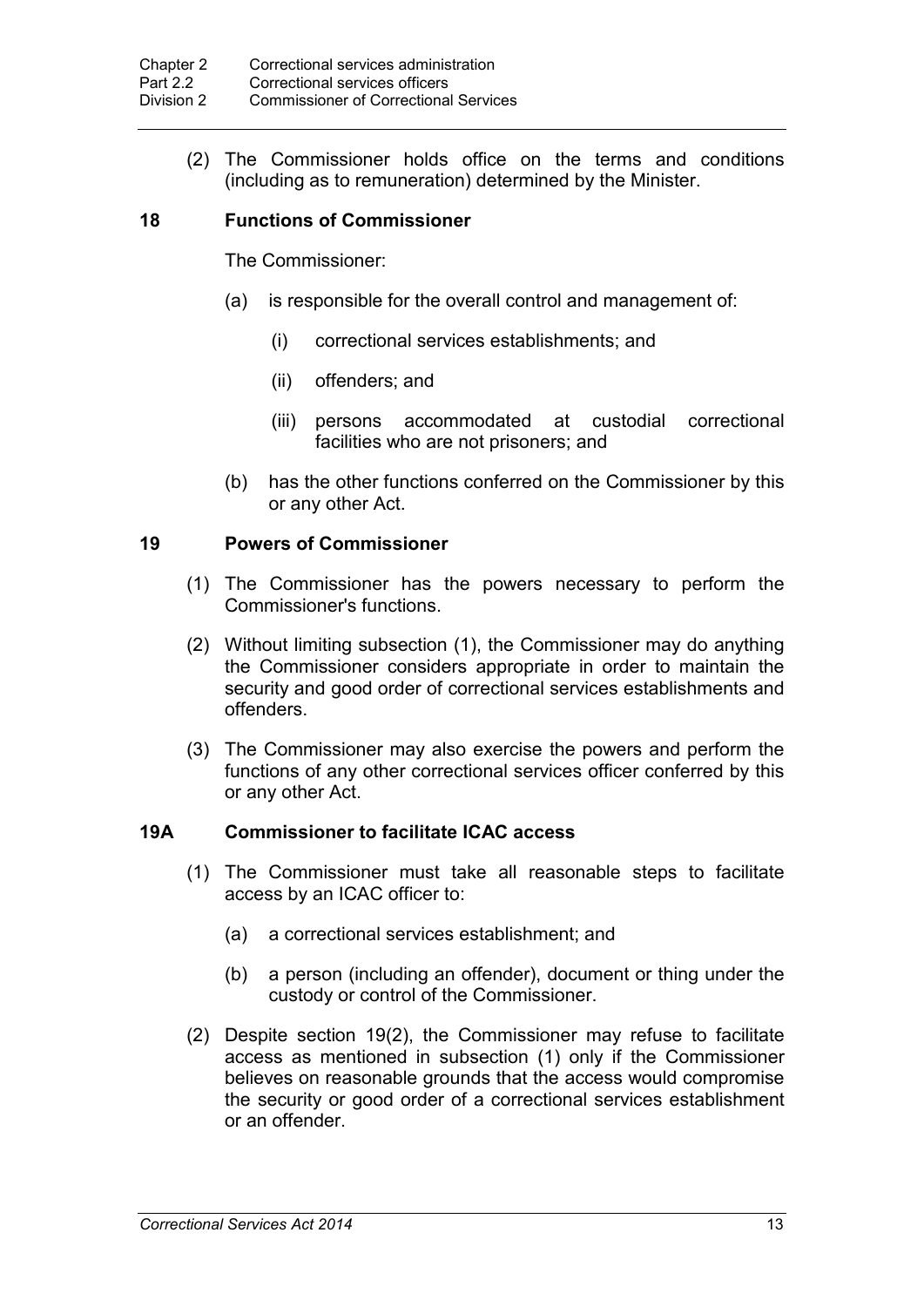(3) In this section:

*ICAC officer* means:

- (a) the ICAC; or
- (b) a member of ICAC staff as defined in section 4 of the *Independent Commissioner Against Corruption Act 2017*.

### **20 Delegation**

The Commissioner may, in writing, delegate any of the Commissioner's powers and functions under this or any other Act to a person.

### **Division 3 Other correctional services officers**

### **21 General Managers of correctional centres**

- (1) The Commissioner may appoint a public sector employee to be the General Manager of a correctional centre.
- (2) The General Manager of a correctional centre:
	- (a) is responsible for the day-to-day control and management of:
		- (i) the correctional centre; and
		- (ii) prisoners of the centre; and
		- (iii) persons accommodated at the centre who are not prisoners; and
	- (b) has the other functions conferred on the General Manager by this or any other Act.
- (3) The General Manager has the powers necessary to perform the Manager's functions.
- (4) The General Manager may also exercise the powers and perform the functions of a correctional officer conferred by this or any other Act.
- (5) The General Manager may, in writing, delegate any of the Manager's powers and functions under this or any other Act to a person.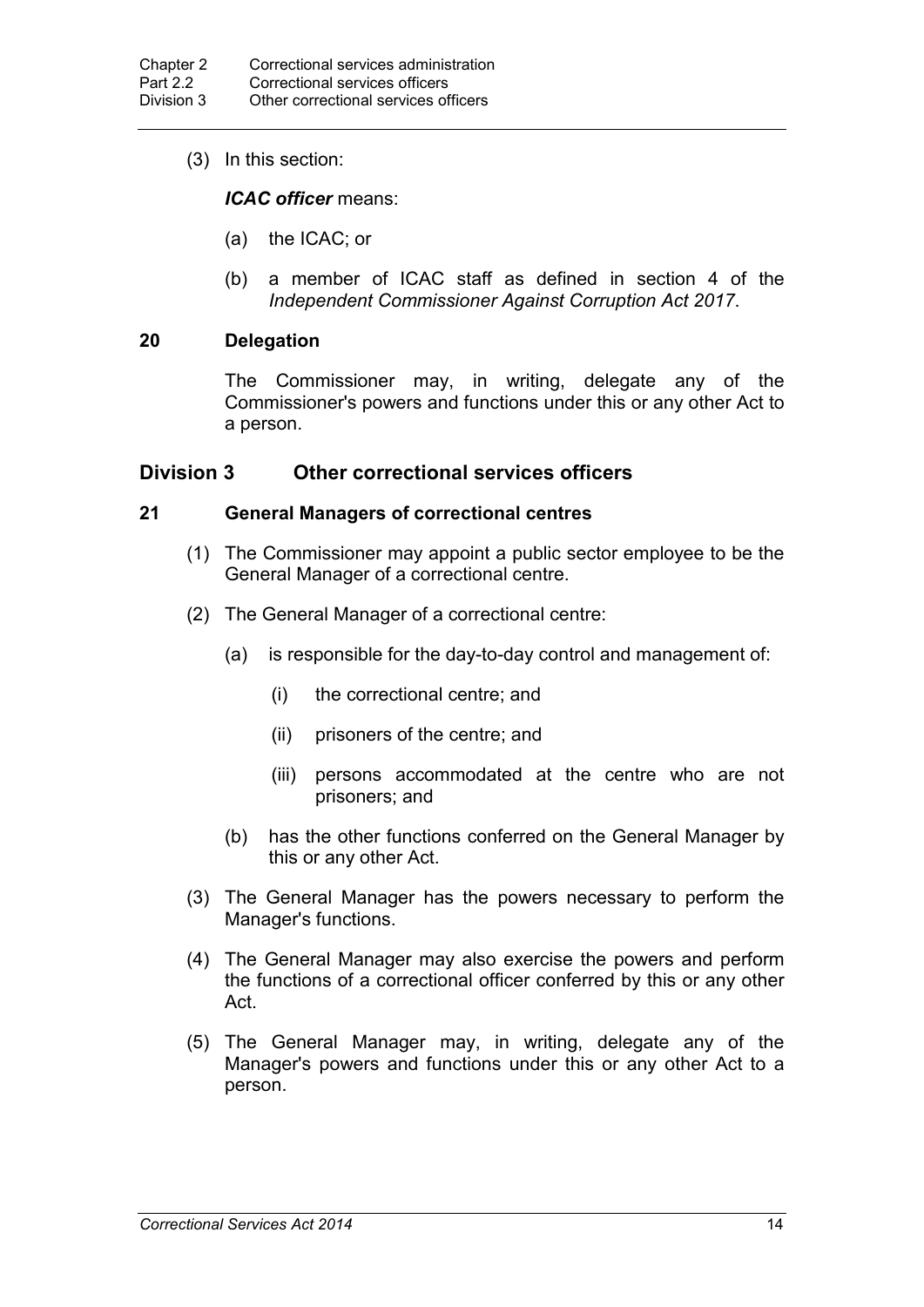### **22 General Managers of police custody centres and court custody centres**

- (1) While a police station is a police custody centre, the police officer or correctional officer in charge of the centre is the General Manager of the police custody centre.
- (2) While an area of a courthouse is a court custody centre, the police officer or correctional officer in charge of the centre is the General Manager of the court custody centre.
- (3) Section 21(2) and (3) apply in relation to the General Manager of a police custody centre or a court custody centre as if it were a correctional centre.

### **23 Regional Managers**

- (1) The Commissioner may appoint a public sector employee to be the Regional Manager of community correctional facilities in a region.
- (2) The Regional Manager of a region:
	- (a) is responsible for the day-to-day control and management of:
		- (i) the community correctional facilities in the region; and
		- (ii) the non-custodial offenders attending the facilities; and
	- (b) has the other functions conferred on the Regional Manager by this or any other Act.
- (3) The Regional Manager has the powers necessary to perform the Manager's functions.
- (4) The Regional Manager may also exercise the powers and perform the functions of a probation and parole officer conferred by this or any other Act.
- (5) The Regional Manager may, in writing, delegate any of the Manager's powers and functions under this or any other Act to a person.

### **24 Correctional officers**

- (1) The Commissioner may appoint a public sector employee to be a correctional officer.
- (2) A correctional officer:
	- (a) has the functions conferred by this or any other Act; and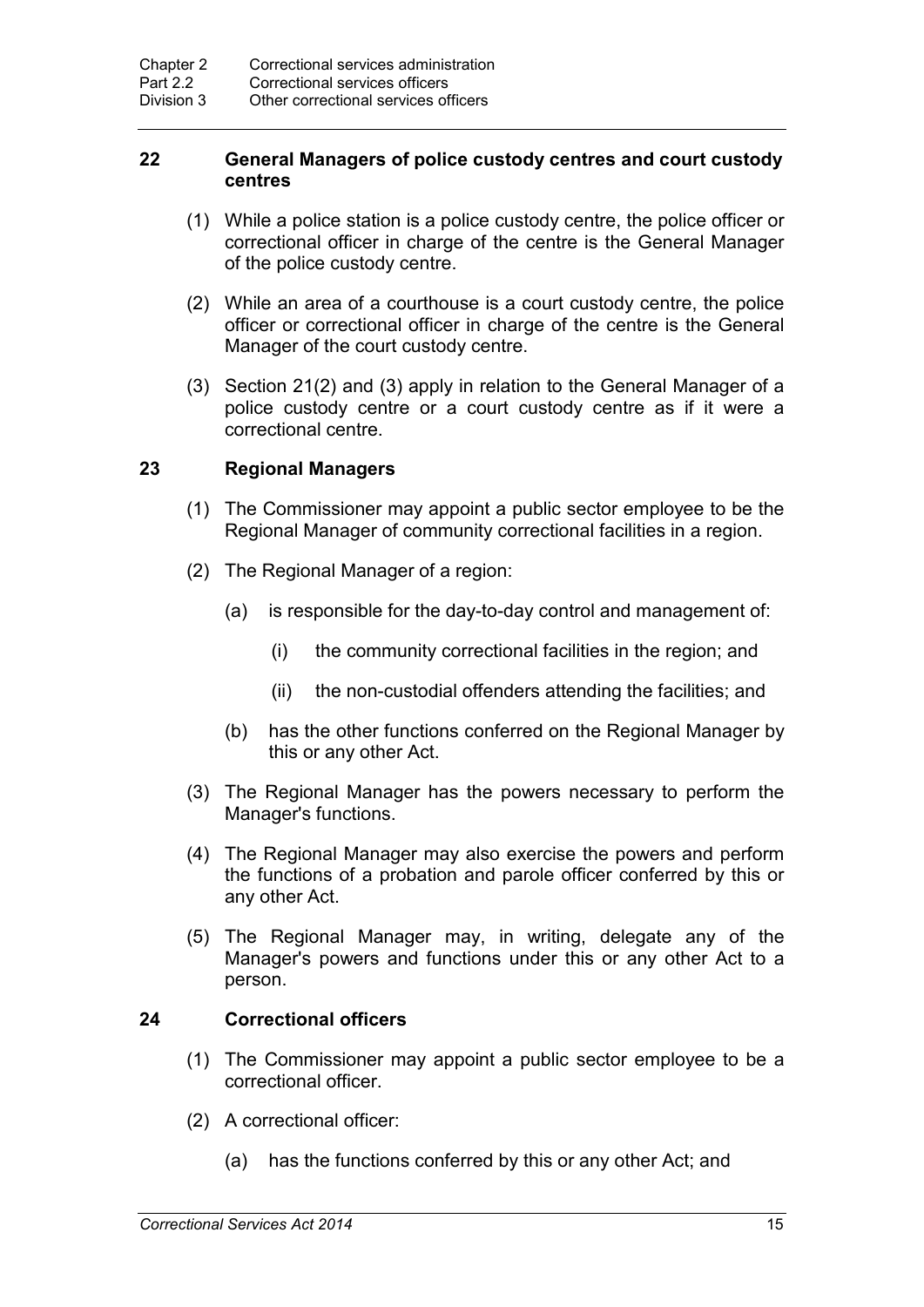(b) has the powers necessary to perform those functions.

### **25 Probation and parole officers**

- (1) The Commissioner may appoint a public sector employee to be a probation and parole officer.
- (2) A probation and parole officer:
	- (a) has the functions conferred by this or any other Act; and
	- (b) has the powers necessary to perform those functions.

## **Part 2.3 Official visitors**

### **Division 1 Appointment**

### **26 Appointment of official visitors**

- (1) The Minister must appoint at least 3 official visitors for each custodial correctional facility.
- (2) A person may be appointed as an official visitor for more than one facility.
- (3) An official visitor holds office on the terms and conditions (including as to remuneration) determined by the Minister.
- (4) The Minister must consult with the Commissioner before appointing or reappointing a person as an official visitor.
- (5) An official visitor holds office for 3 years and may be reappointed.

### **27 Vacation of office**

A person ceases to be an official visitor if:

- (a) the person resigns by giving written notice to the Minister; or
- (b) the person's term of office comes to an end and the person is not reappointed; or
- (c) the person's appointment is terminated under section 28.

### **28 Termination of appointment**

(1) The Minister may terminate the appointment of a person as an official visitor for inability, inefficiency, misbehaviour or physical or mental incapacity.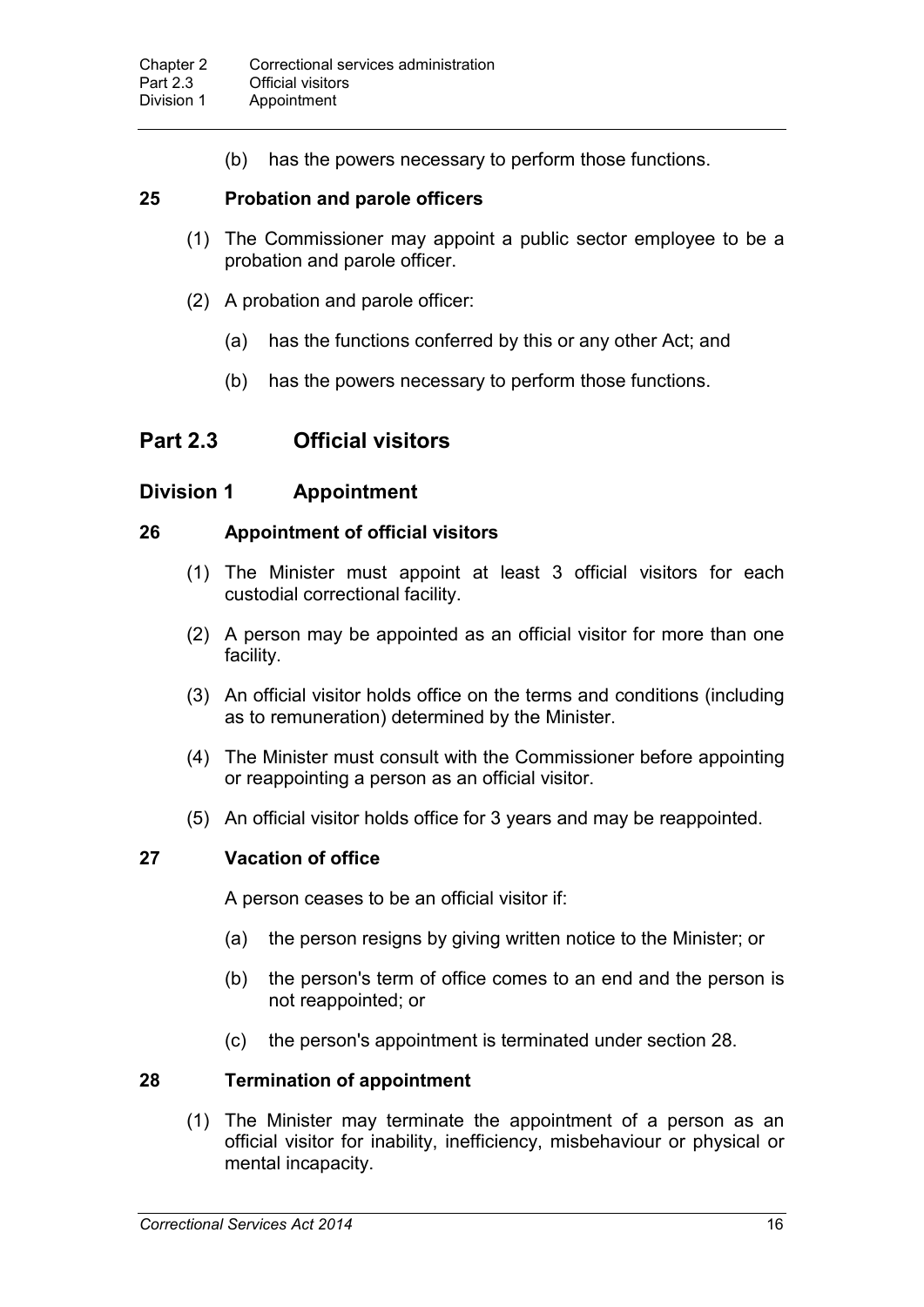- (2) The Minister must terminate the appointment of a person as an official visitor if:
	- (a) the person is found guilty of an offence of such a nature that it would be inappropriate for the person to continue to be an official visitor; or
	- (b) the person:
		- (i) becomes bankrupt; or
		- (ii) applies to take the benefit of a law for the relief of bankrupt or insolvent debtors; or
		- (iii) compounds with creditors or makes an assignment of the person's remuneration for their benefit.
- (3) A termination of appointment must be made in writing.

### **Division 2 Visiting**

#### **29 Frequency of visits**

The Commissioner must ensure that each custodial correctional facility is visited by an official visitor for the facility at least once every month.

#### **30 Inquiry and report by official visitor**

- (1) An official visitor for a custodial correctional facility must visit the facility as necessary for the purposes of section 29.
- (2) When visiting the facility, the official visitor must inquire into the treatment, behaviour and conditions of the prisoners at the facility.
- (3) As soon as practicable after the visit, the official visitor must report to the Minister on the matters mentioned in subsection (2).
- (4) However, if directed by the Minister to report to the Commissioner on a specific matter, the official visitor must report:
	- (a) to the Commissioner on that matter; and
	- (b) to the Minister on all other matters.
- (5) A report under subsection (3) or (4) must be in writing.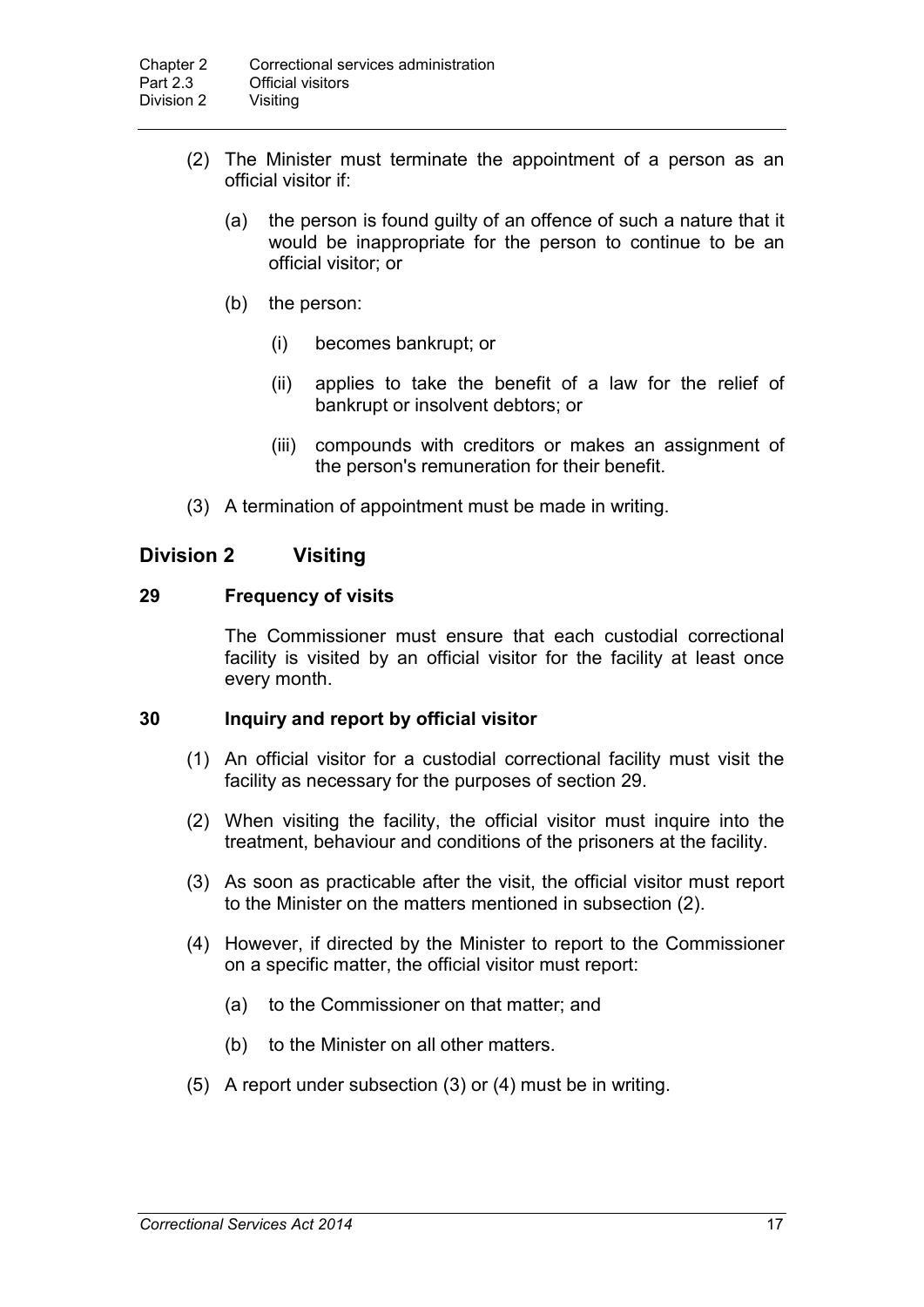### **31 Official visitor not to interfere**

An official visitor visiting a custodial correctional facility must not interfere with, or give instructions about, the control or management of prisoners.

### **32 Minister's guidelines**

The Minister may, by *Gazette* notice, issue guidelines for official visitors to assist them in performing their functions under this Act.

## **Part 2.4 General matters**

### **33 Volunteer functions**

- (1) The Commissioner must determine functions that may be performed by volunteers.
- (2) The functions that may be approved include the following:
	- (a) undertaking activities for the benefit of offenders;
	- (b) providing support for offenders;
	- (c) assisting with supervision of offenders;
	- (d) undertaking any other activities the Commissioner considers beneficial to offenders or correctional services establishments.

### **34 Volunteers**

- (1) The Commissioner may, in writing, approve a person to perform, in an unpaid capacity, one or more of the functions determined under section 33.
- (2) A volunteer must comply with:
	- (a) the terms and conditions of the volunteer's approval; and
	- (b) the Commissioner's Directions; and
	- (c) any reasonable direction given by a correctional services officer.
- (3) The Commissioner may reimburse a volunteer for any expenses incurred by the volunteer in performing the volunteer's functions.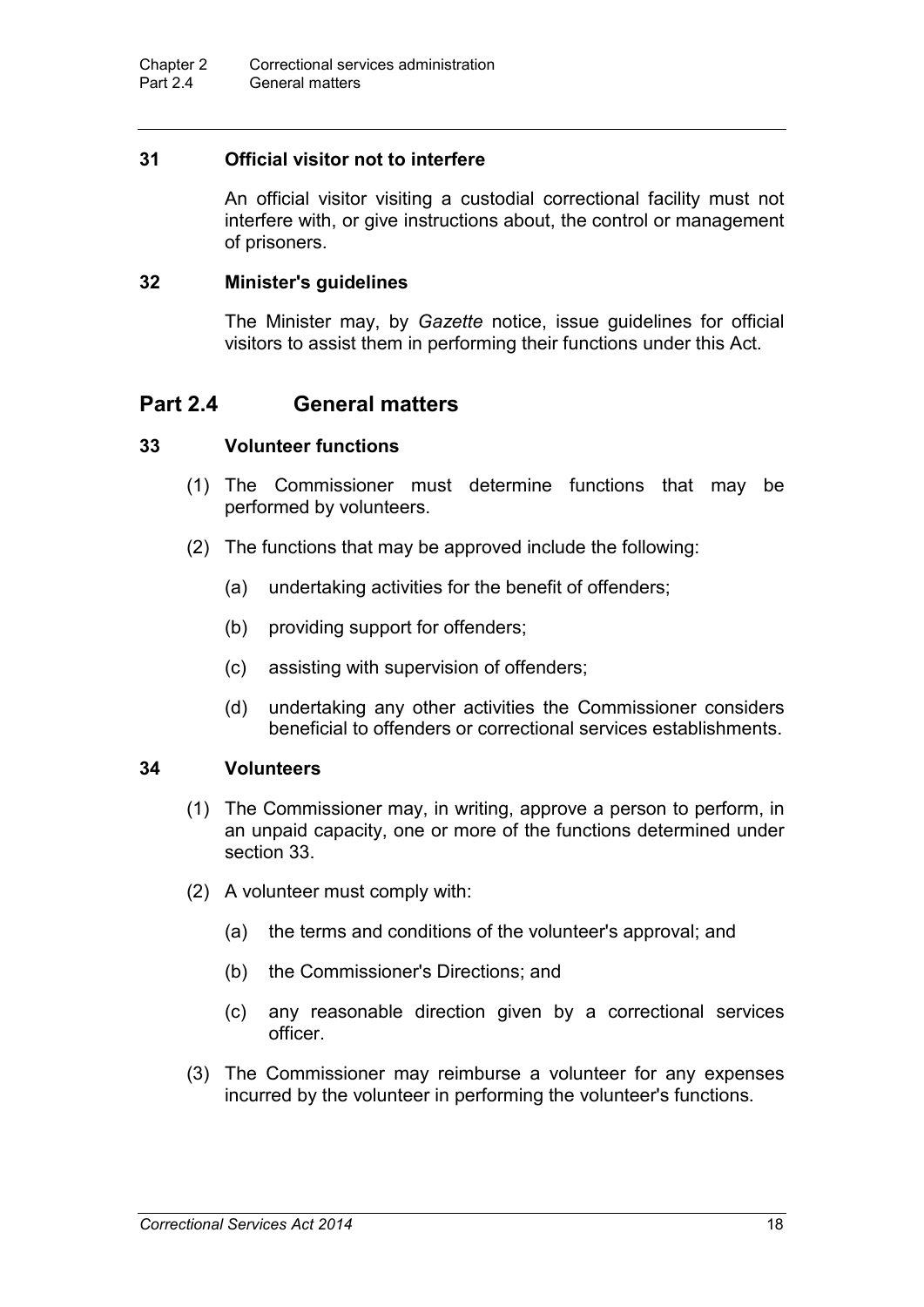### **35 Correctional services dogs**

- (1) The Commissioner may, in writing, approve:
	- (a) a dog as a *correctional services dog*; and
	- (b) a correctional officer as a *correctional services dog handler*.
- (2) A correctional services dog handler may use a correctional services dog for the following:
	- (a) to assist in searching persons at, or wishing to enter, a custodial correctional facility for drugs or other prohibited things;
	- (b) to search correctional services establishments;
	- (c) to search for an offender;
	- (d) to restrain a prisoner;
	- (e) to assist in maintaining the security and good order of a custodial correctional facility;
	- (f) to assist a correctional officer in performing the officer's functions under this Act, if the handler considers it appropriate to do so.
- (3) The handler may permit the dog to use force against a person only if:
	- (a) the handler could lawfully use force against the person; and
	- (b) the handler considers the use of force by the dog is reasonably necessary.

*Note for subsection (3)*

*Part 3.4 makes provision in relation to the use of force.*

- (4) The Commissioner may:
	- (a) second a correctional services dog handler and a correctional services dog to another Agency for purposes similar to those mentioned in subsection (2); and
	- (b) second a handler and dog from another Agency for purposes mentioned in subsection (2).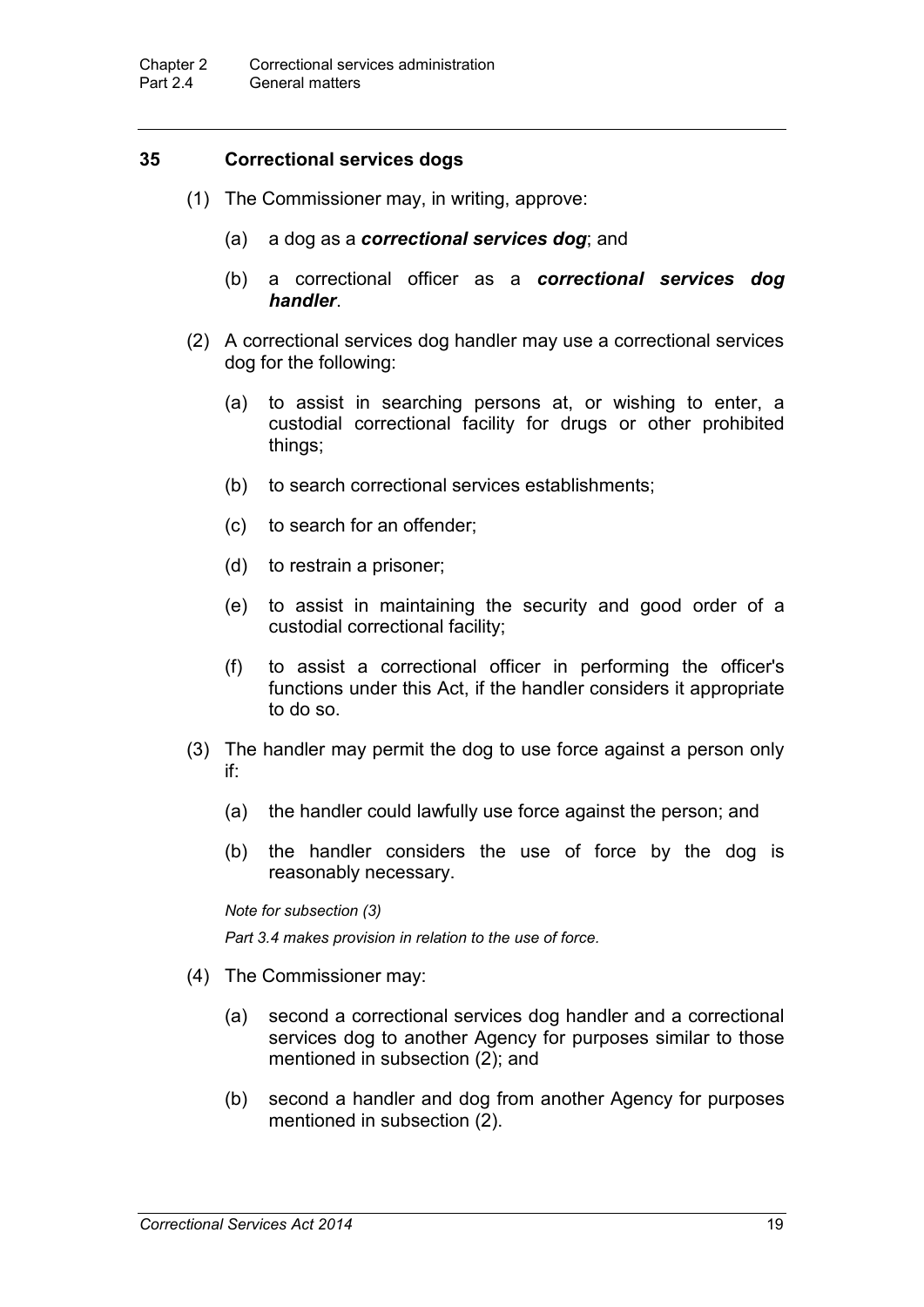### **36 Compliance with Commissioner's Directions**

In the exercise of powers or performance of functions under this Act a correctional services officer, volunteer or employee of the Agency must comply with the Commissioner's Directions.

### **37 Alcohol and drug testing of officers and employees**

A correctional services officer or employee of the Agency must submit to a prescribed alcohol/drug test when directed by the Commissioner to do so.

*Note for section 37*

*Section 195 makes provisions for the carrying out of prescribed alcohol/drug tests.*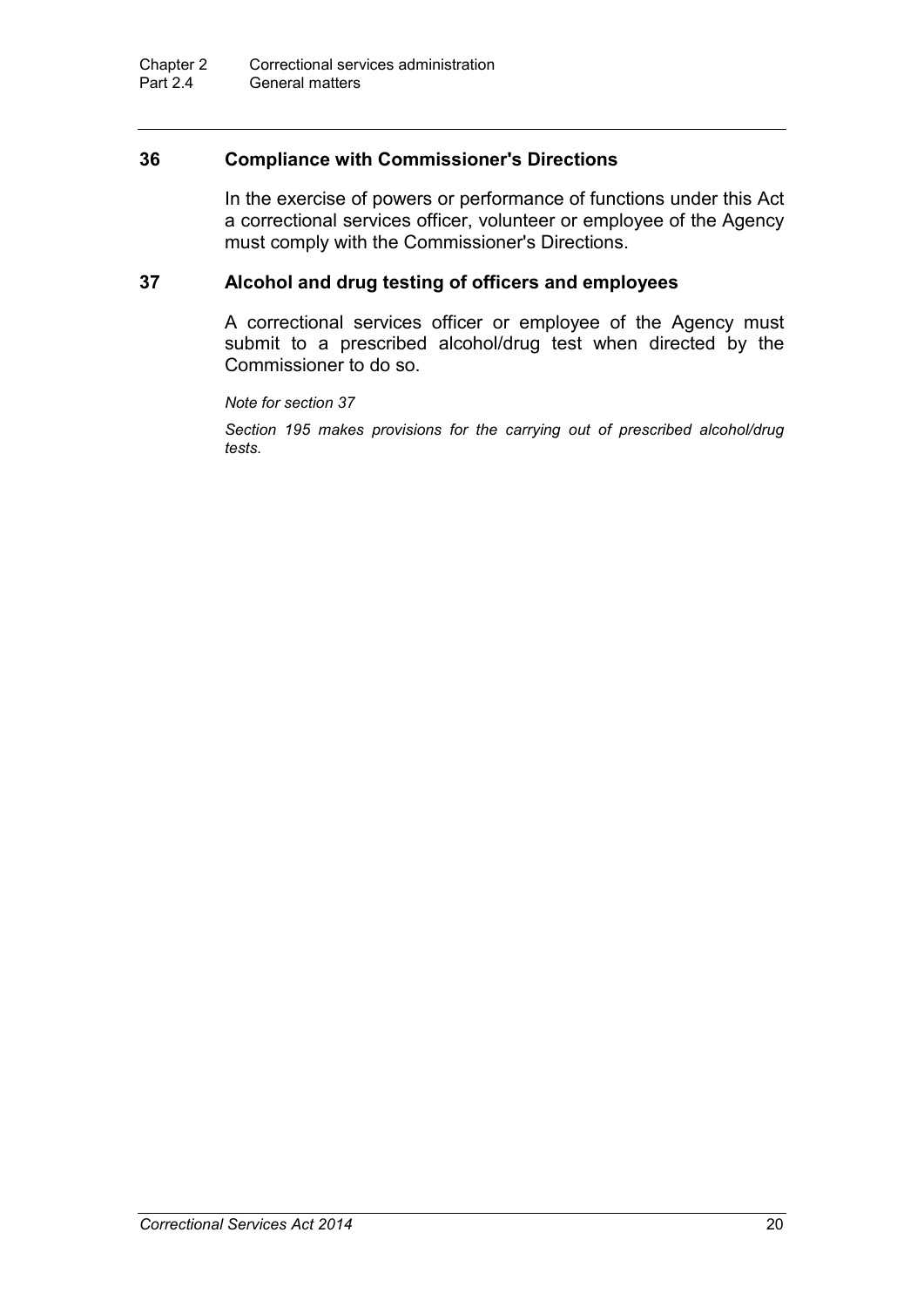# **Chapter 3 Custodial correctional facilities**

## **Part 3.1 Management of prisoners**

### **Division 1 Prisoners generally**

### **Subdivision 1 General matters**

### **38 Where prisoners to be held**

- (1) The Commissioner is to determine at which custodial correctional facility a prisoner is to be held.
- (2) The Commissioner may determine that a prisoner is to be transferred to another place the Commissioner considers appropriate.

*Examples for subsection (2)*

*Places to which a prisoner may be transferred include the following:*

- *(a) a health care facility;*
- *(b) for a youth being transferred under Division 2 – a youth detention centre;*
- *(c) for an immigration detainee – an immigration detention centre.*

### **39 Movement of prisoners**

- (1) The General Manager of a custodial correctional facility must arrange for a prisoner to be taken to any of the following:
	- (a) a custodial correctional facility or other place as directed by the Commissioner;
	- (b) a court before which the prisoner has been ordered to appear;
	- (c) a health care facility as required under Division 4.
- (2) The General Manager may arrange for a prisoner to be taken to any other place as the General Manager considers appropriate.

### **40 Separation of classes of prisoners**

The General Manager of a custodial correctional facility must ensure that, to the extent it is practicable:

- (a) sentenced prisoners are kept separate from other prisoners; and
- (b) male prisoners are kept separate from female prisoners; and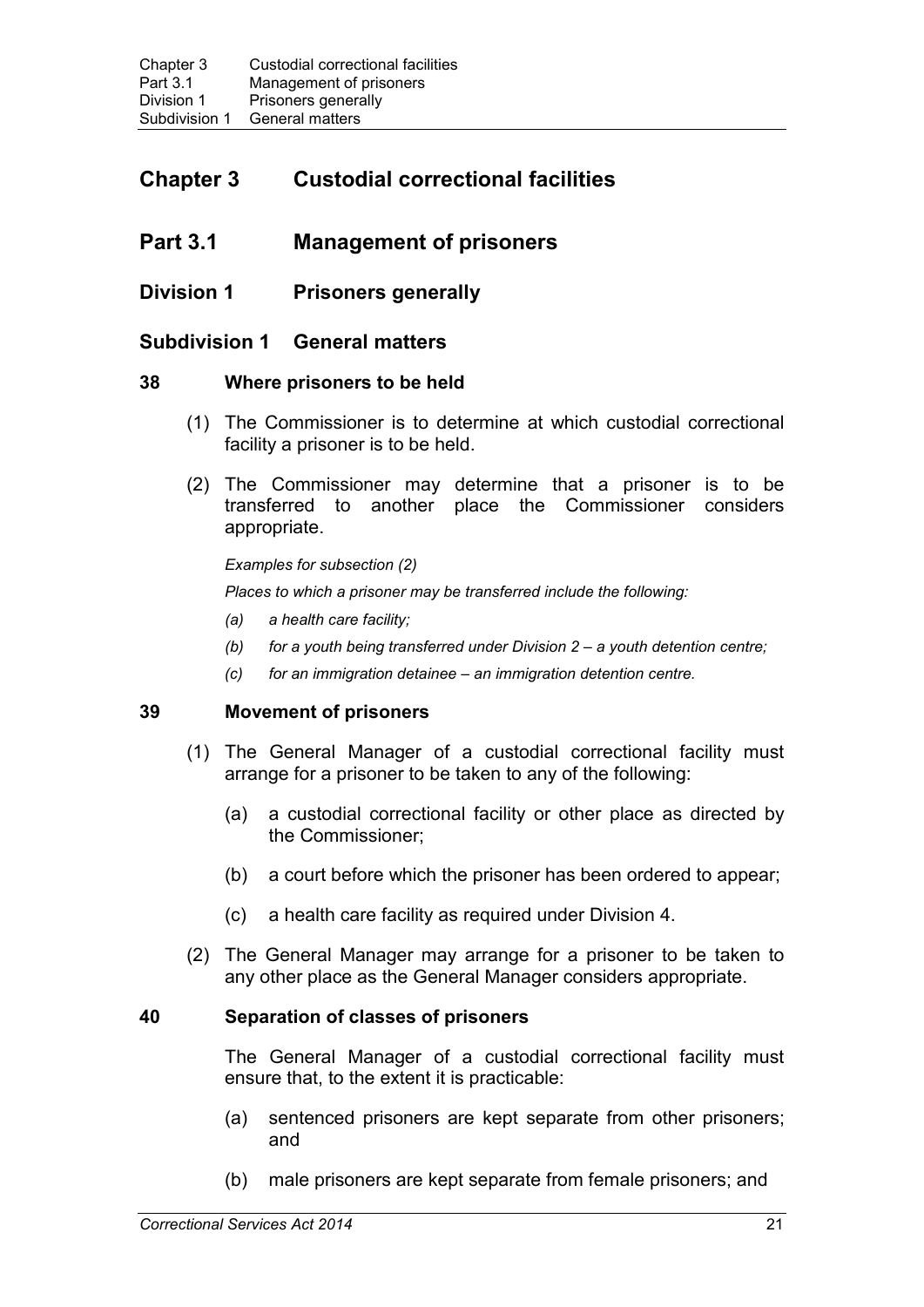(c) youth prisoners are kept separate from adult prisoners.

*Note for section 40*

*Section 163(2)(b) requires that sheriff's detainees who are being accommodated at a custodial correctional facility be kept separate from prisoners.*

#### **41 General Manager may separate prisoner**

The General Manager of a custodial correctional facility may separate a prisoner from other prisoners as the General Manager considers appropriate.

#### *Examples for section 41*

*Examples of grounds on which it may be appropriate to separate a prisoner include the following:*

- *(a) the prisoner poses a threat to the safety of another person;*
- *(b) the prisoner poses a threat to himself or herself;*
- *(c) the prisoner's safety is under threat from another prisoner;*
- *(d) to maintain the security and good order of the facility;*
- *(e) an order for separation has been made under section 78(2)(b) in relation to the prisoner as a penalty for misconduct.*

### **42 Behaviour generally**

- (1) A prisoner must comply with the general routine of the custodial correctional facility, or the part of the facility in which the prisoner is held.
- (2) A prisoner must comply with any reasonable direction of the Commissioner, General Manager or a correctional officer.
- (3) If a prisoner fails to comply with a reasonable direction, a correctional officer may use the force that is reasonably necessary to compel compliance.

*Note for subsection (3)*

*Part 3.4 makes provision in relation to the use of force.*

### **Subdivision 2 Prisoner's property**

#### **43 Definition**

In this Subdivision:

*allowable item*, see section 44.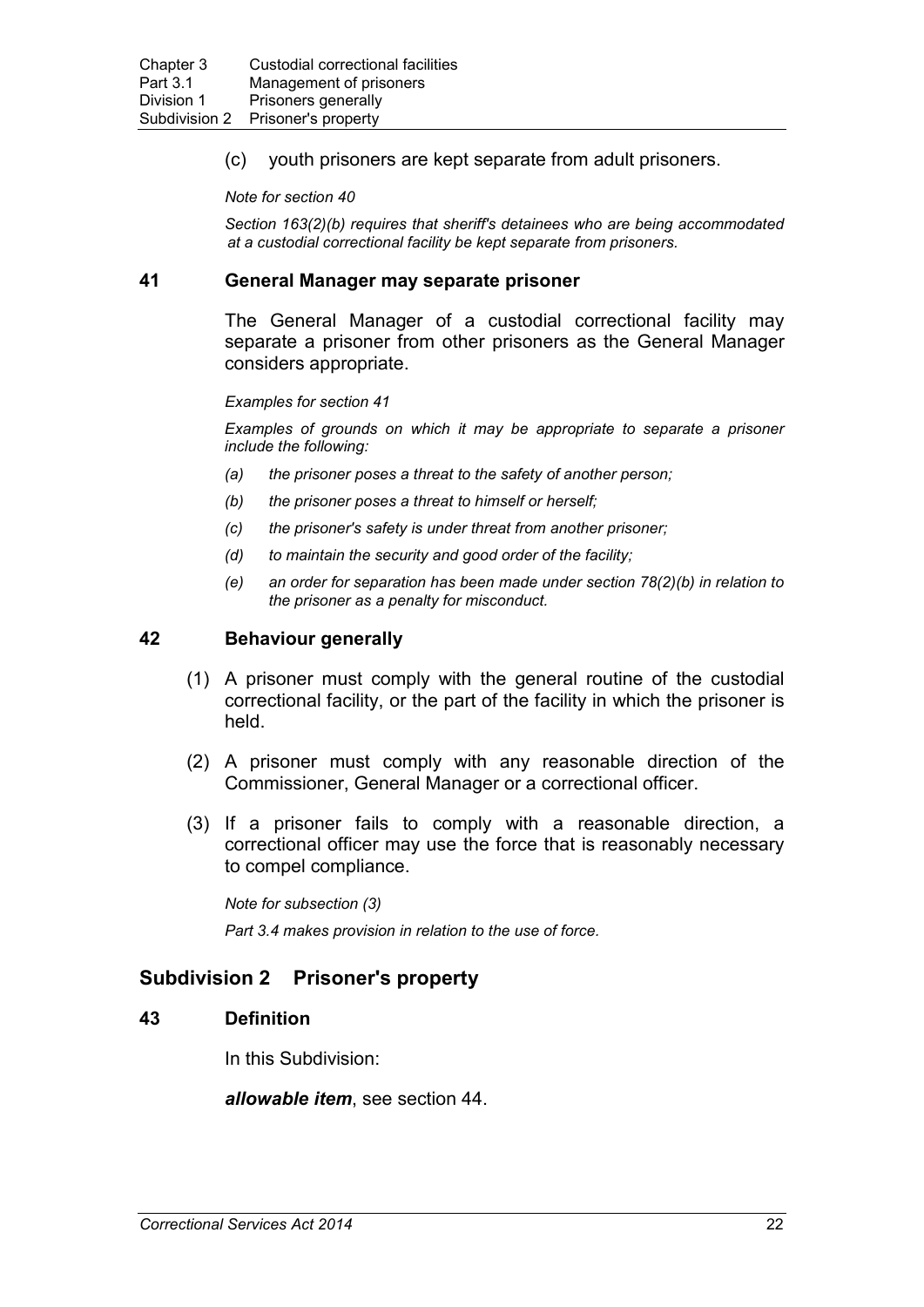#### **44 Commissioner to determine allowable items**

The Commissioner may, in the Commissioner's Directions, determine the personal items that a prisoner at a custodial correctional facility may have in the prisoner's possession (*allowable items*).

#### **45 Possession of personal items**

- (1) A prisoner at a custodial correctional facility must not have in the prisoner's possession any personal property that is not an allowable item.
- (2) If the prisoner has personal property in the prisoner's possession that is not an allowable item, the General Manager may direct the prisoner to:
	- (a) dispose of the property; or
	- (b) arrange for it to be removed from the facility.
- (3) If the prisoner fails to comply with the direction, a correctional officer may confiscate the property.

#### *Note for section 45*

*Part 3.5, Division 2 makes provision in relation to confiscation and how confiscated things are to be dealt with.*

#### **46 Confiscation of prohibited things, things connected with offence**

A correctional officer may confiscate a thing in a prisoner's possession that the correctional officer reasonably believes is:

- (a) a prohibited thing; or
- (b) connected with an offence against this Act.

*Note for section 46*

*Part 3.5, Division 2 makes provision in relation to confiscation and how confiscated things are to be dealt with.*

### **Subdivision 3 Searches**

#### **47 Searches of prisoners**

(1) A correctional officer may search a prisoner or a prisoner's personal property.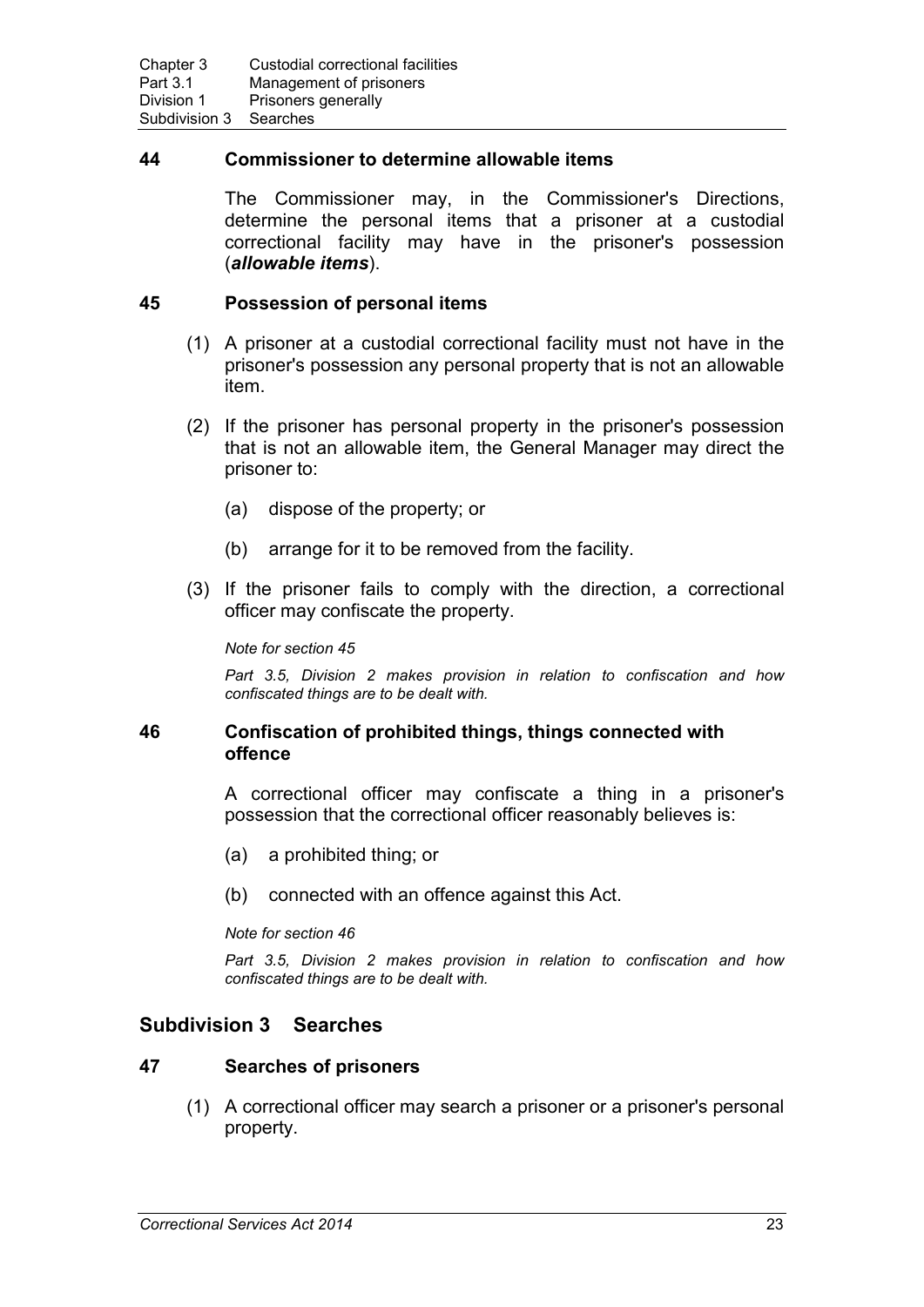- (2) However, a search under this section must not be an intimate search.
- (3) If the prisoner does not submit to the search, the correctional officer may use the force that is reasonably necessary to carry out the search.

*Note for subsection (3)*

*Part 3.4 makes provision in relation to the use of force.*

- (4) The correctional officer may confiscate a thing found during the search that the correctional officer reasonably believes is:
	- (a) a prohibited thing; or
	- (b) connected with an offence against this Act.

#### *Note for subsection (4)*

*Part 3.5, Division 2 makes provision in relation to confiscation and how confiscated things are to be dealt with.*

#### **48 Searches involving removal of clothing**

- (1) This section applies if a search under section 47 requires the removal of all or most of the prisoner's clothing.
- (2) The search must be carried out:
	- (a) by a correctional officer of the same sex as the prisoner; or
	- (b) by an appropriate health practitioner authorised by the General Manager; or
	- (c) if no person mentioned in paragraph (a) or (b) is available  $-$  by a person of the same sex as the prisoner who has been authorised by the General Manager to carry out the search.
- (3) If the person carrying out the search is not a correctional officer and the prisoner does not submit to the search, a correctional officer (whether or not of the same sex as the prisoner) may assist the person to carry out the search.
- (4) In providing the assistance, the correctional officer may use the force that is reasonably necessary.

*Note for subsection (4)*

*Part 3.4 makes provision in relation to the use of force.*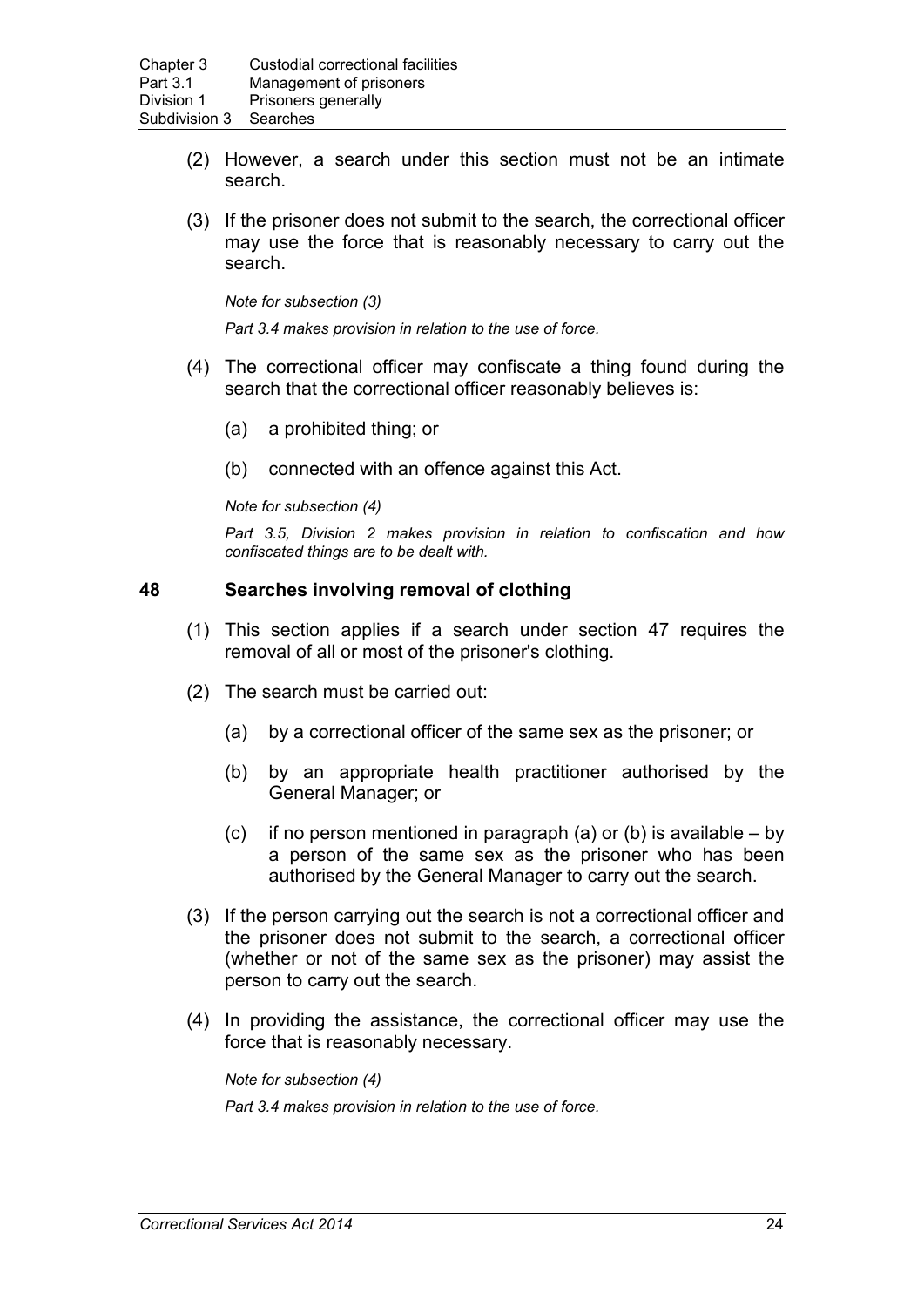### **49 Intimate searches**

- (1) A search of a prisoner is an *intimate search* if it is:
	- (a) an internal or external examination of an intimate part of the body of the prisoner; or
	- (b) an internal examination of a non-intimate part of the body of a prisoner.
- (2) In this section:

*intimate part of the body* means one of the following:

- (a) the genital area;
- (b) the anal area;
- (c) the buttocks;
- (d) if the prisoner is female the breasts.

*non-intimate part of the body* means a part of the body that is not an intimate part of the body.

#### **50 Conducting an intimate search**

- (1) The General Manager may authorise an appropriate health practitioner (an *authorised examiner*) to carry out an intimate search of a prisoner if the General Manager reasonably believes there is, concealed on or in the prisoner's person, a thing that is:
	- (a) a prohibited thing; or
	- (b) connected with an offence against this Act.
- (2) If the authorised examiner is not of the same sex as the prisoner, another health practitioner or a correctional officer of the same sex as the prisoner must be present while the intimate search is carried out.
- (3) The authorised examiner may be assisted by another health practitioner.
- (4) If the prisoner does not submit to the search, a correctional officer may assist the authorised examiner.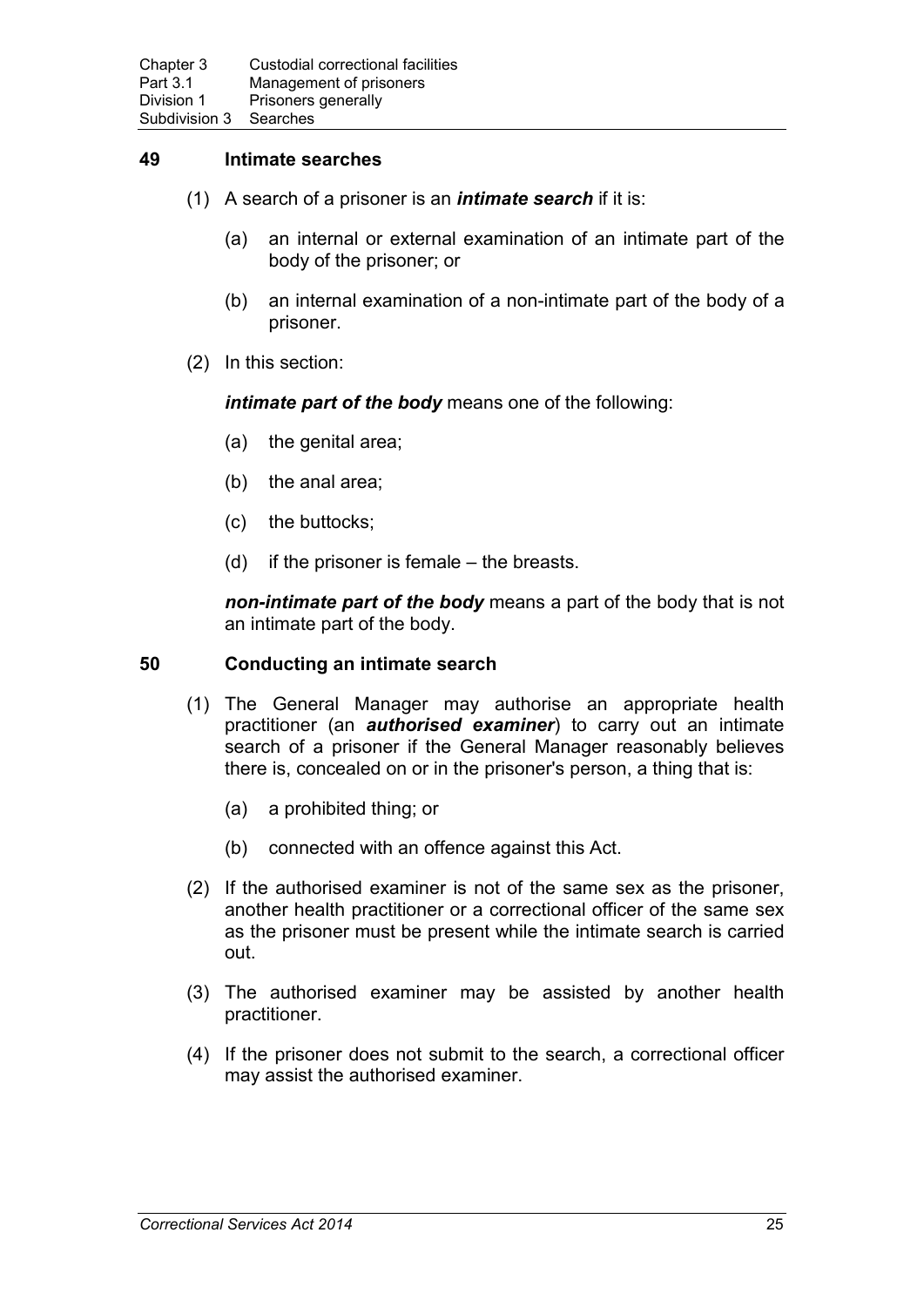(5) In providing the assistance, the correctional officer may use the force that is reasonably necessary.

*Note for subsection (5) Part 3.4 makes provision in relation to the use of force.*

- (6) The authorised examiner may remove from the prisoner a thing found during the search if the examiner reasonably believes:
	- (a) that the thing is:
		- (i) a prohibited thing; or
		- (ii) connected with an offence against this Act; and
	- (b) that removing it is not likely to cause serious harm (as defined in section 1 of the Criminal Code) to the prisoner.
- (7) As soon as practicable after removing a thing, the authorised examiner must give it to a correctional officer, who is taken to have confiscated it from the prisoner.

*Note for subsection (7)*

*Part 3.5, Division 2 makes provision in relation to confiscation and how confiscated things are to be dealt with.*

### **Subdivision 4 Testing**

### **51 Alcohol and drug testing of prisoners**

(1) A prisoner must submit to a prescribed alcohol/drug test if directed by the General Manager to do so.

*Note for subsection (1)*

*Section 195 makes provisions for the carrying out of prescribed alcohol/drug tests.*

- (2) If the prisoner does not submit to the test as required under section 195(2):
	- (a) the prescribed sampler may take the required sample without the prisoner's consent; and
	- (b) a correctional officer may assist the prescribed sampler to obtain the required sample.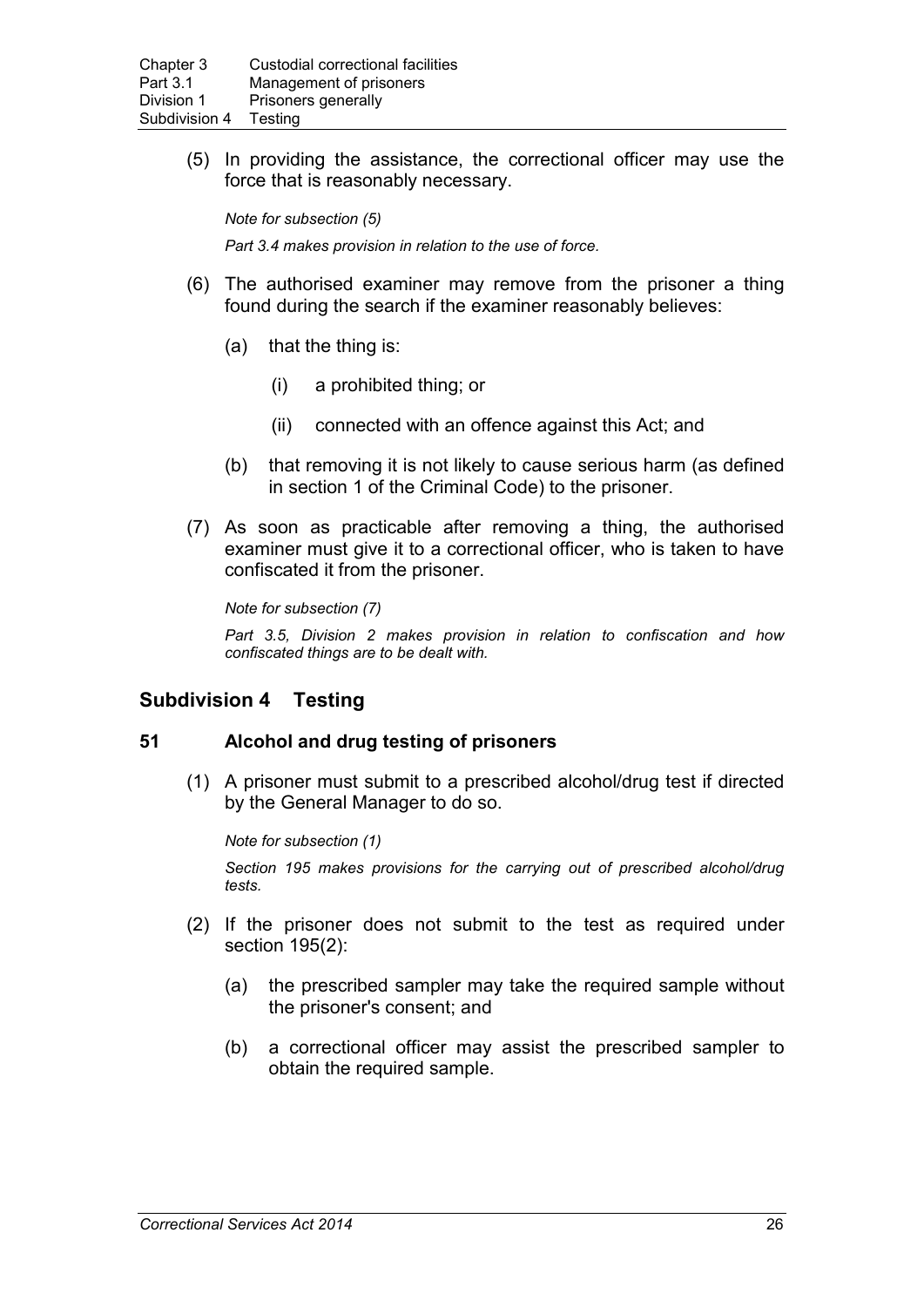(3) In providing the assistance, the correctional officer may use the force that is reasonably necessary.

*Note for subsection (3) Part 3.4 makes provision in relation to the use of force.*

# **52 Buccal swabs**

- (1) A prisoner must submit to the taking, by an approved person, of a sample of cells by buccal swab when directed by the General Manager to do so.
- (2) If the prisoner does not submit to the taking of the sample, a correctional officer may assist the approved person to take the sample.
- (3) In providing the assistance, the correctional officer may use the force that is reasonably necessary.

*Note for subsection (3) Part 3.4 makes provision in relation to the use of force.*

(4) In this section:

*approved person* means a person approved by the Commissioner to take samples for this section.

# **53 Identity confirmation**

- (1) A prisoner must, when directed by the General Manager to do so:
	- (a) provide evidence of the prisoner's identity; or
	- (b) submit to the use of an approved identification system.
- (2) If the prisoner does not comply with a direction under subsection (1)(b), a correctional officer may use the force that is reasonably necessary to use the system to identify the prisoner.

*Note for subsection (2) Part 3.4 makes provision in relation to the use of force.*

# **Subdivision 5 Work**

## **54 Commissioner may direct prisoner to work**

- (1) The Commissioner may direct:
	- (a) a sentenced prisoner to carry out work at the custodial correctional facility or elsewhere; or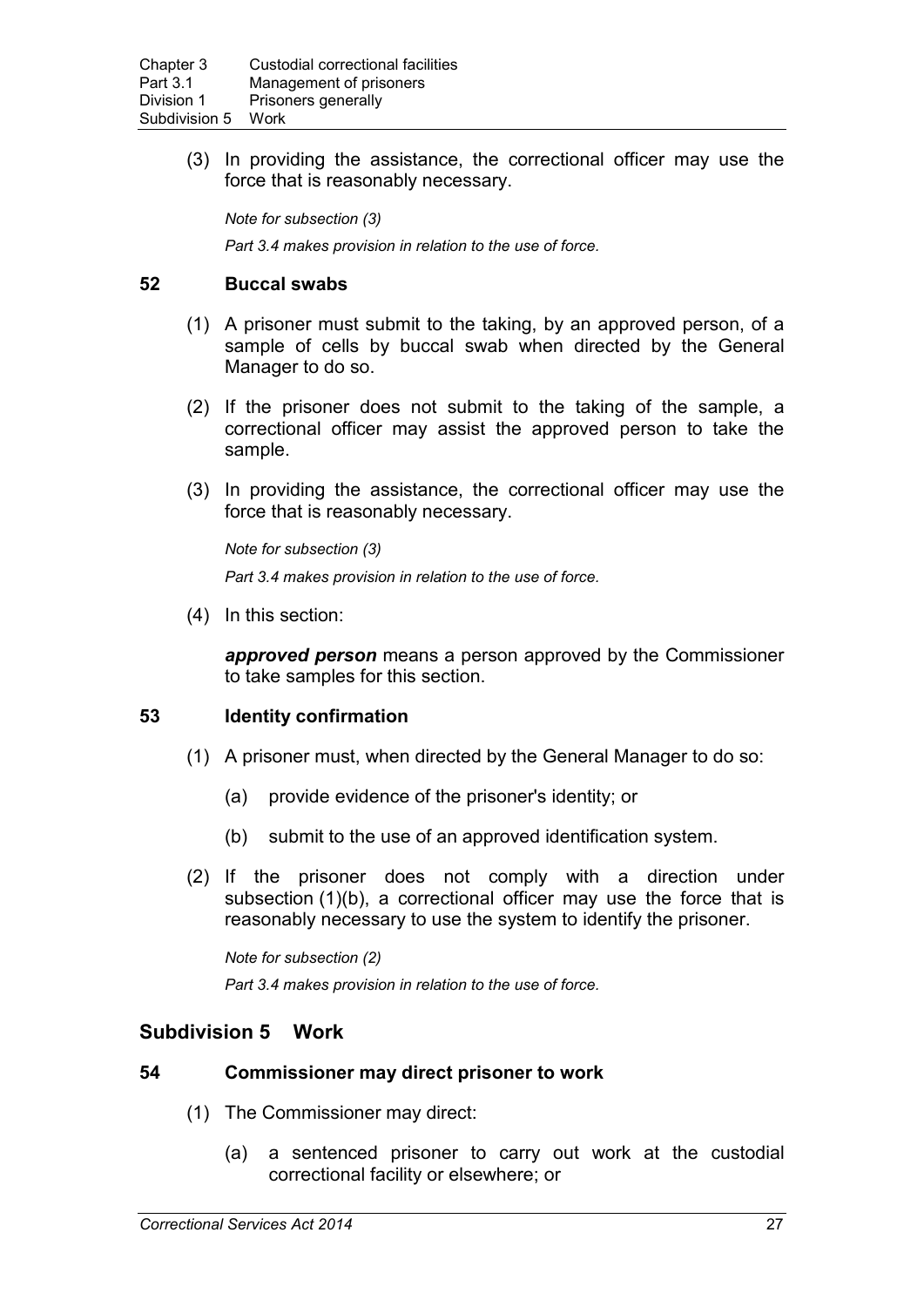- (b) a prisoner who is a detainee under the *Serious Sex Offenders Act 2013* to carry out work at the custodial correctional facility.
- (2) The Commissioner may give any other prisoner the opportunity to work at the custodial correctional facility or elsewhere.
- (3) If a prisoner is working at a place outside a custodial correctional facility, this Act continues to apply in relation to the prisoner as if the prisoner were at a custodial correctional facility.

## **55 Payment for work**

- (1) The rates of pay for work carried out by prisoners must be fixed by the Commissioner in the Commissioner's Directions.
- (2) If a prisoner carries out work, the Commissioner must:
	- (a) calculate the amount notionally earned by the prisoner based on the determined rates of pay; and
	- (b) pay that amount into the prisoner's trust account.

## **56 Commercial activity**

A prisoner must not engage in any commercial activity without the Commissioner's written consent.

## **Subdivision 6 Children**

## **57 Commissioner may permit child to reside with prisoner**

- (1) This section applies if:
	- (a) a female prisoner gives birth to a child while she is a prisoner; or
	- (b) at the time a female prisoner became a prisoner she has or had parental responsibility for a young child:
		- (i) of whom she is the mother; or
		- (ii) under a court order.
- (2) At the request of the female prisoner, the Commissioner may consent to the child residing at a custodial correctional facility with the prisoner.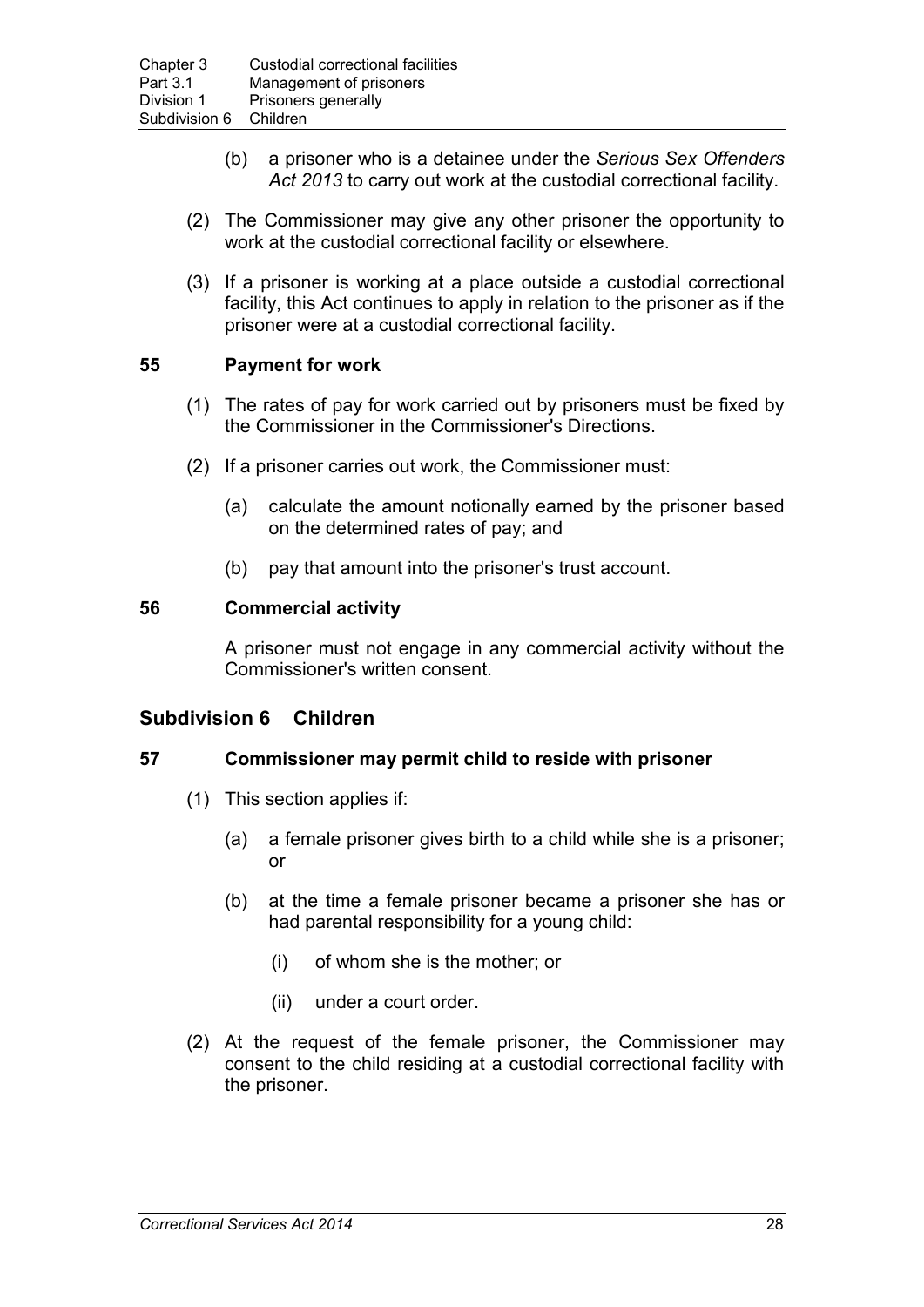- (3) The Commissioner must not consent unless the Commissioner considers that all of the following apply:
	- (a) it is in the best interests of the child to reside at the facility with the prisoner;
	- (b) the security and good order of the facility would not be threatened by the child residing at the facility;
	- (c) there is suitable accommodation at the facility for the child;
	- (d) the child is not the subject of a court order awarding custody of the child to a person other than the prisoner;
	- (e) the child has been immunised in accordance with the recommendations of the National Immunisation Program.
- (4) The Commissioner must revoke the consent if the Commissioner considers a matter mentioned in subsection (3)(d) or (e) no longer applies.
- (5) The Commissioner may revoke the consent at any time.
- (6) For the purpose of determining what is in the best interests of the child:
	- (a) the Commissioner may make enquiries and obtain information as the Commissioner considers appropriate; and
	- (b) a person or organisation with relevant information about the child is authorised to disclose the information to the Commissioner.
- (7) In this section:

*mother* means the female parent (within the meaning of section 17 of the *Care and Protection of Children Act 2007*) of a child.

*parental responsibility*, see section 22 of the *Care and Protection of Children Act 2007*.

*young child* means a child who is under the compulsory school age within the meaning of section 38(1) of the *Education Act 2015*.

# **58 Child related social security benefits**

(1) This section applies if the Commissioner consents to a child residing at a custodial correctional facility with a prisoner.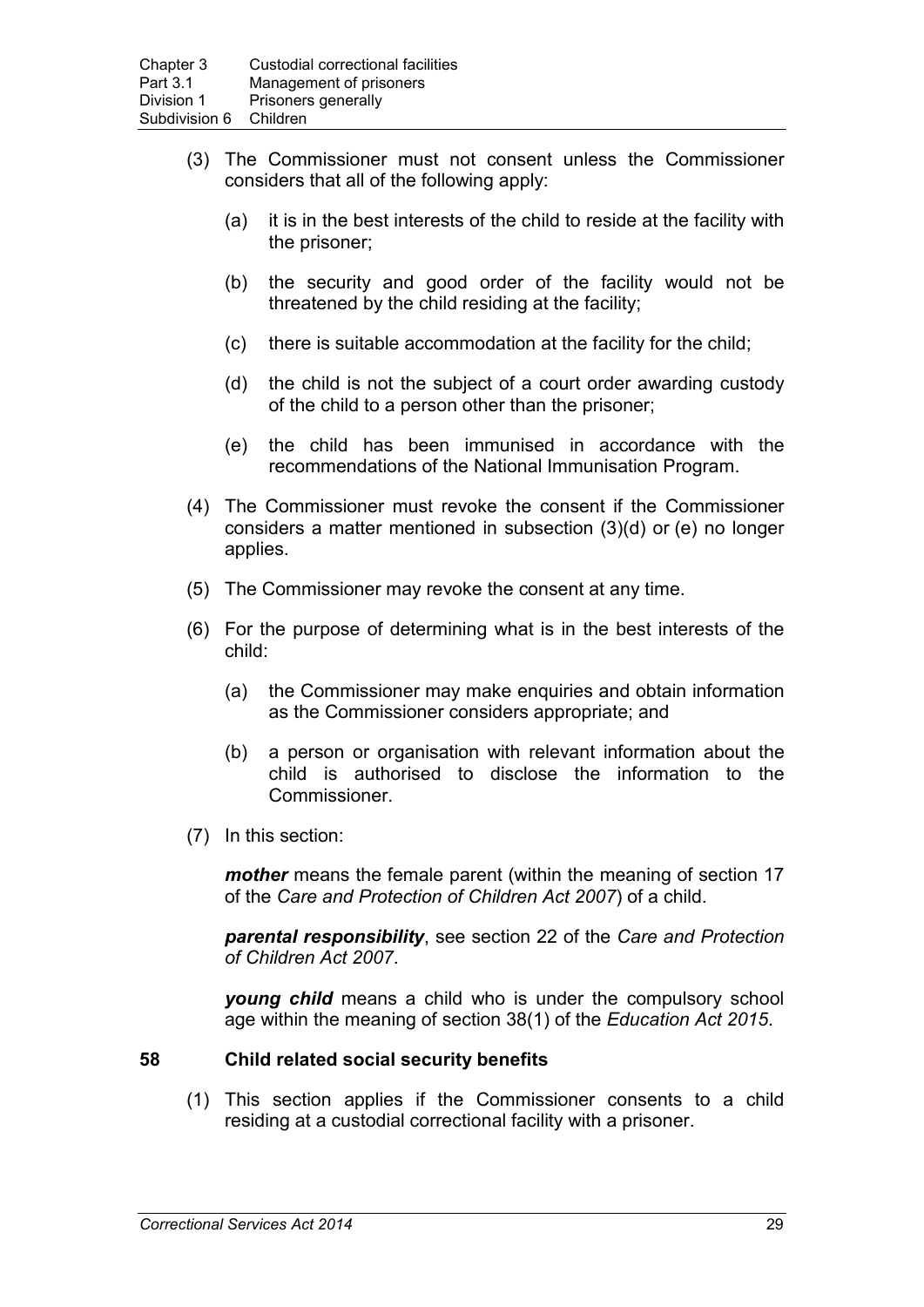- (2) If any social security benefits are payable to the prisoner in relation to the child, the prisoner must:
	- (a) arrange for the benefits to be paid to the Commissioner instead of the prisoner; or
	- (b) if a benefit is paid to the prisoner  $-$  pay the benefit to the Commissioner within 30 days of it being received by the prisoner.
- (3) If an amount is paid to the Commissioner under subsection (2), the Commissioner must pay the amount into the prisoner's trust account.
- (4) If a benefit is not paid to the Commissioner as required by subsection (2)(b), the Commissioner may deduct the amount of that benefit from the prisoner's trust account.

# **Subdivision 7 Religion and belief systems**

## **59 Performance of religious practices**

- (1) To the extent practicable, a prisoner at a custodial correctional facility may perform the usual practices associated with the prisoner's religion or belief system (including attending services or ceremonies held at the facility).
- (2) Items of personal property reasonably required for the performance of those practices are allowable items for the purposes of section 45.
- (3) However, if the General Manager considers it appropriate to do so in order to maintain the security and good order of the facility, or the prisoner's health or wellbeing, the General Manager may prohibit the prisoner from:
	- (a) performing a practice mentioned in subsection (1); or
	- (b) possessing an item mentioned in subsection (2).

## **60 Religious and spiritual advisors**

The Commissioner must take reasonable measures to ensure that every prisoner has access to a religious or spiritual advisor of the prisoner's religion or belief system.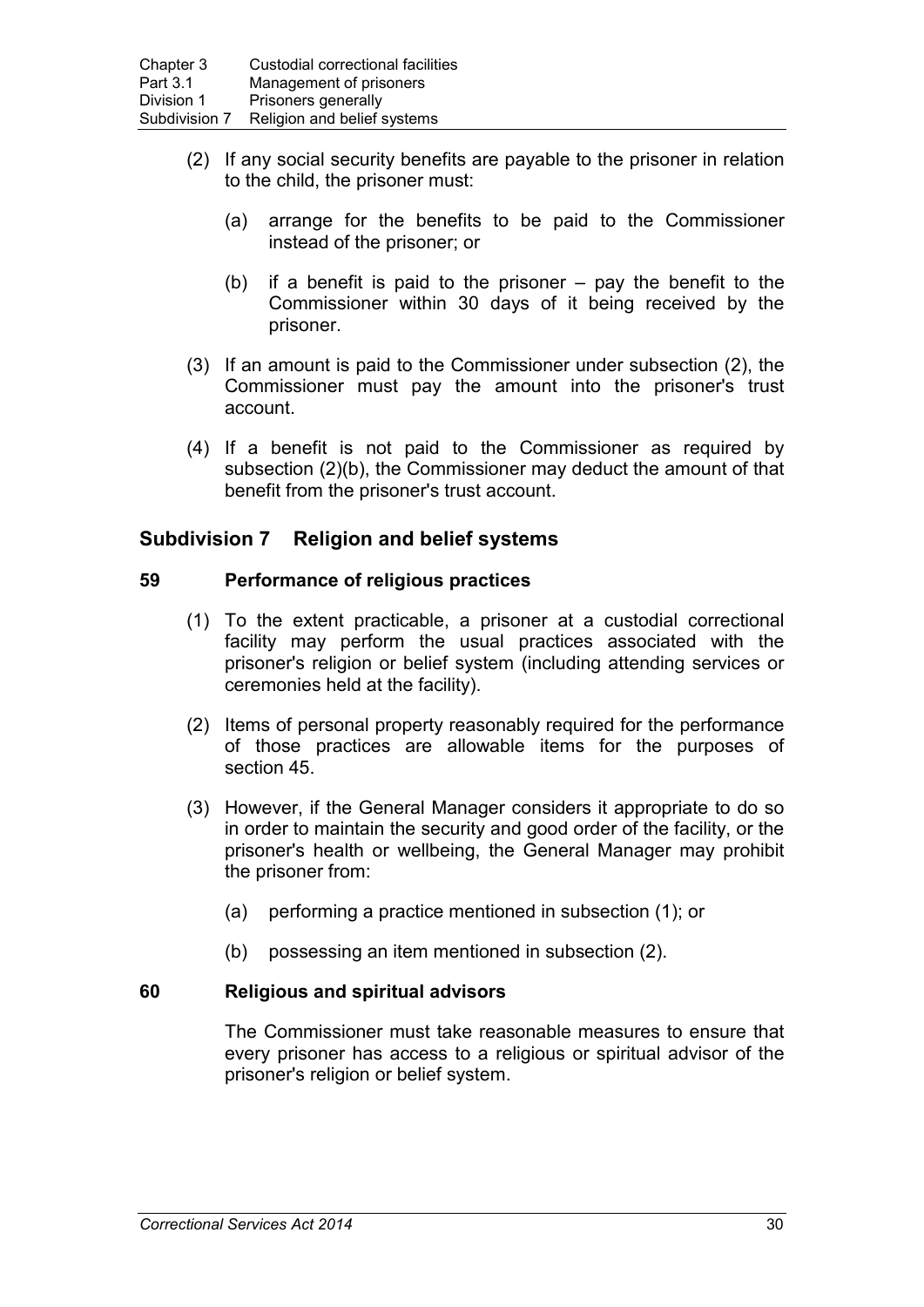# **Subdivision 8 Release**

## **61 Release from custody**

- (1) The Commissioner must release a prisoner, other than an immigration detainee, on the prisoner's release date.
- (2) The Commissioner must release an immigration detainee when required to do so under the *Migration Act 1958* (Cth).

## **62 Early release**

- (1) The Commissioner may release a sentenced prisoner up to 7 days before the prisoner's release date if the Commissioner considers it appropriate to do so.
- (2) In determining whether it is appropriate, the Commissioner must have regard to the following:
	- (a) the interests and wellbeing of the prisoner;
	- (b) the protection of the prisoner;
	- (c) the administration of justice;
	- (d) the protection of the general community;
	- (e) any other matter the Commissioner considers relevant.
- (3) This section does not apply in relation to a prisoner who is being released subject to a parole order.
- (4) If a prisoner is released early under this section, the prisoner's term of imprisonment is taken to have expired on the day on which the prisoner is released.

## **63 Transport of prisoner on release**

- (1) When a prisoner is released the General Manager may arrange for the prisoner to be transported to any of the following:
	- (a) the place where the prisoner:
		- (i) will be required to reside under a non-custodial order; or
		- (ii) otherwise proposes to reside;
	- (b) the place where the prisoner last resided before becoming a prisoner;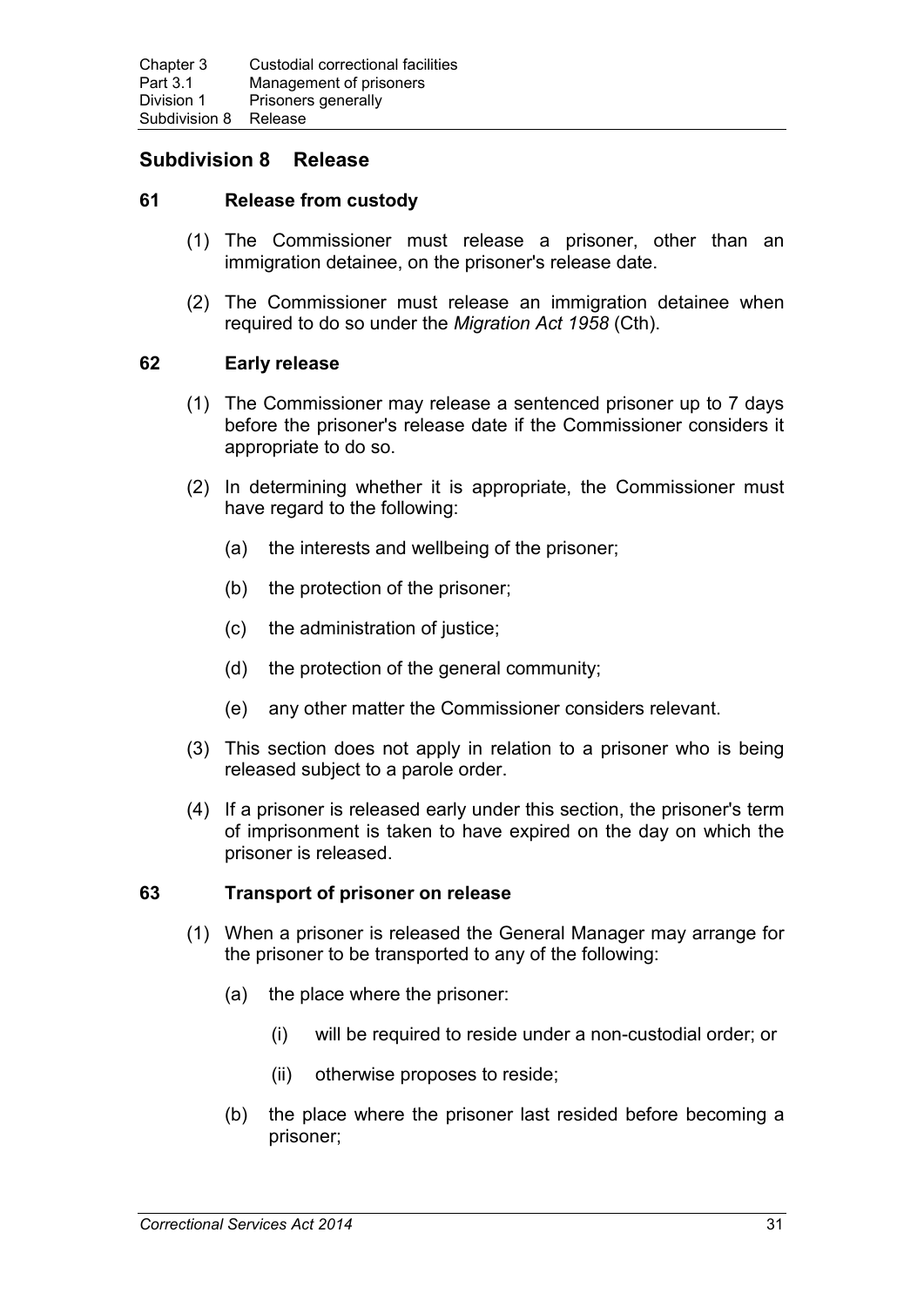- (c) if applicable, the place where the prisoner was arrested before becoming a prisoner;
- (d) any other place the General Manager considers appropriate.
- (2) However, the General Manager must not arrange transport to a place outside the Territory unless special circumstances justify doing so.

# **Division 2 Youth**

#### **64 Transfer of youth prisoner to youth detention centre**

- (1) This section applies if the Commissioner considers that:
	- (a) it would be in the best interests of a youth prisoner to serve all or part of the youth's remaining prisoner period at a youth detention centre instead of a custodial correctional facility; and
	- (b) the facilities at the youth detention centre are adequate and appropriate for the care and custody of the youth.
- (2) The Commissioner may, with the consent of the superintendent of the youth detention centre, transfer the youth to the youth detention centre.
- (3) For the purposes of this Act, while the youth is in a youth detention centre, the youth:
	- (a) is not a youth prisoner; and
	- (b) is a youth detainee.
- (4) While the youth is a youth detainee under subsection (3)(b), the youth is taken to be a detainee under a sentence of detention, and the *Youth Justice Act 2005* applies accordingly.
- (5) In this section:

*remaining prisoner period*, for a youth, means the remainder of the period for which the youth would, but for this section, remain a prisoner.

## **65 Transfer of youth back to custodial correctional facility**

- (1) This section applies if:
	- (a) a youth who was transferred to a youth detention centre is still in a youth detention centre; and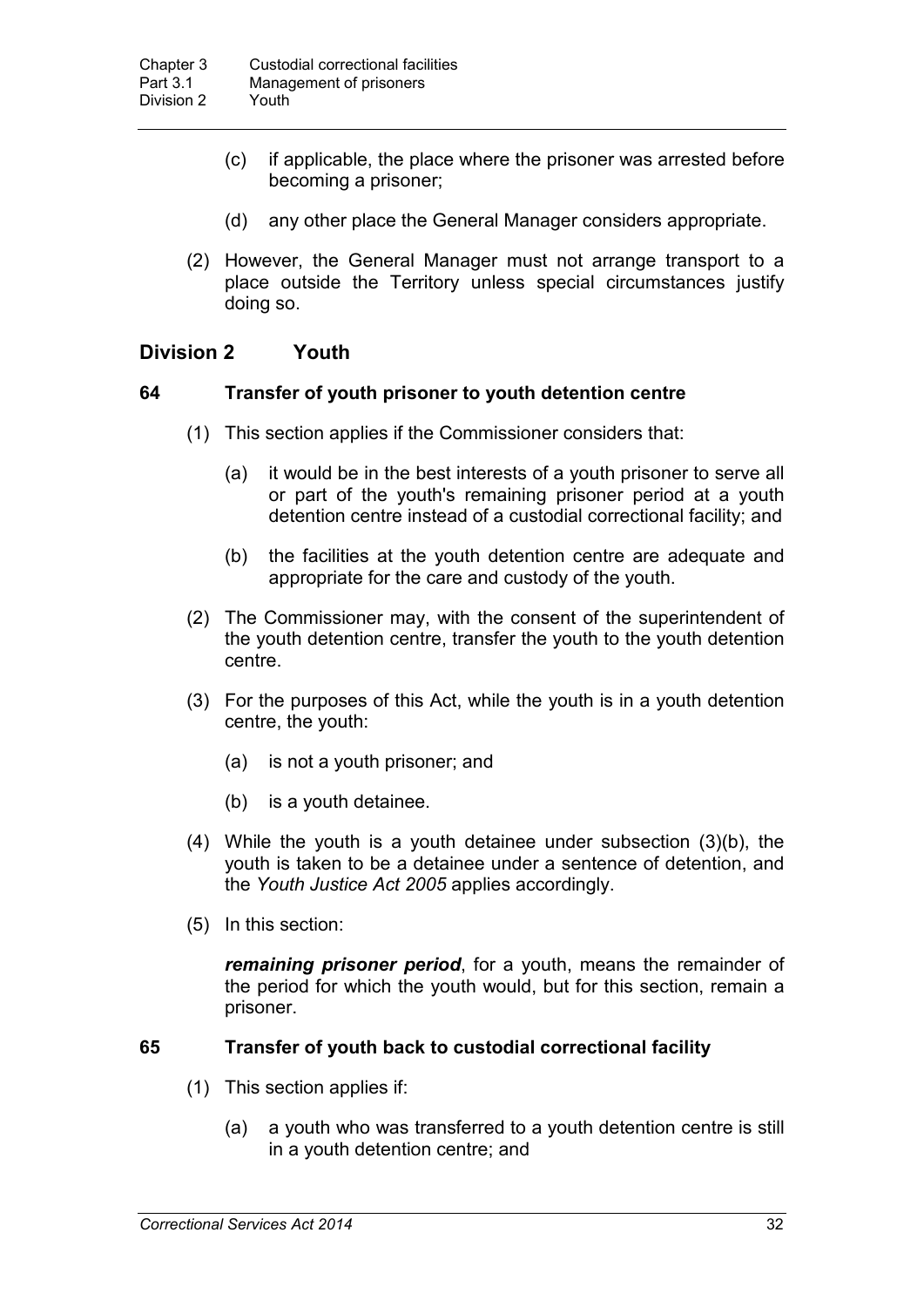- (b) the superintendent of the youth detention centre considers that returning the youth to a custodial correctional facility would be:
	- (i) in the best interests of the youth; or
	- (ii) appropriate in order to maintain the security and good order of the youth detention centre.
- (2) The superintendent may, with the consent of the Commissioner, transfer the youth to a custodial correctional facility.
- (3) When the youth is transferred out of the youth detention centre, the youth:
	- (a) again becomes a youth prisoner; and
	- (b) ceases to be a youth detainee.

## **67 Sentence continues to run**

To avoid doubt, if a youth to whom section 64 or 65 applies is under sentence of imprisonment or sentence of detention, the youth's sentence continues to run regardless of whether the youth is at a custodial correctional facility or a youth detention centre.

# **Division 3 Misconduct**

## **68 Definitions**

In this Division:

*decision maker*, in relation to misconduct proceedings, means the person conducting the proceedings under section 71(1).

*misconduct decision* means a decision under section 73(1) (including as to the imposition of a penalty).

*misconduct proceedings*, see section 71(1).

*reviewer*, in relation to proceedings for a review of a misconduct decision, means the person conducting the proceedings under section 75(1).

## **69 Misconduct**

(1) A prisoner must not engage in misconduct.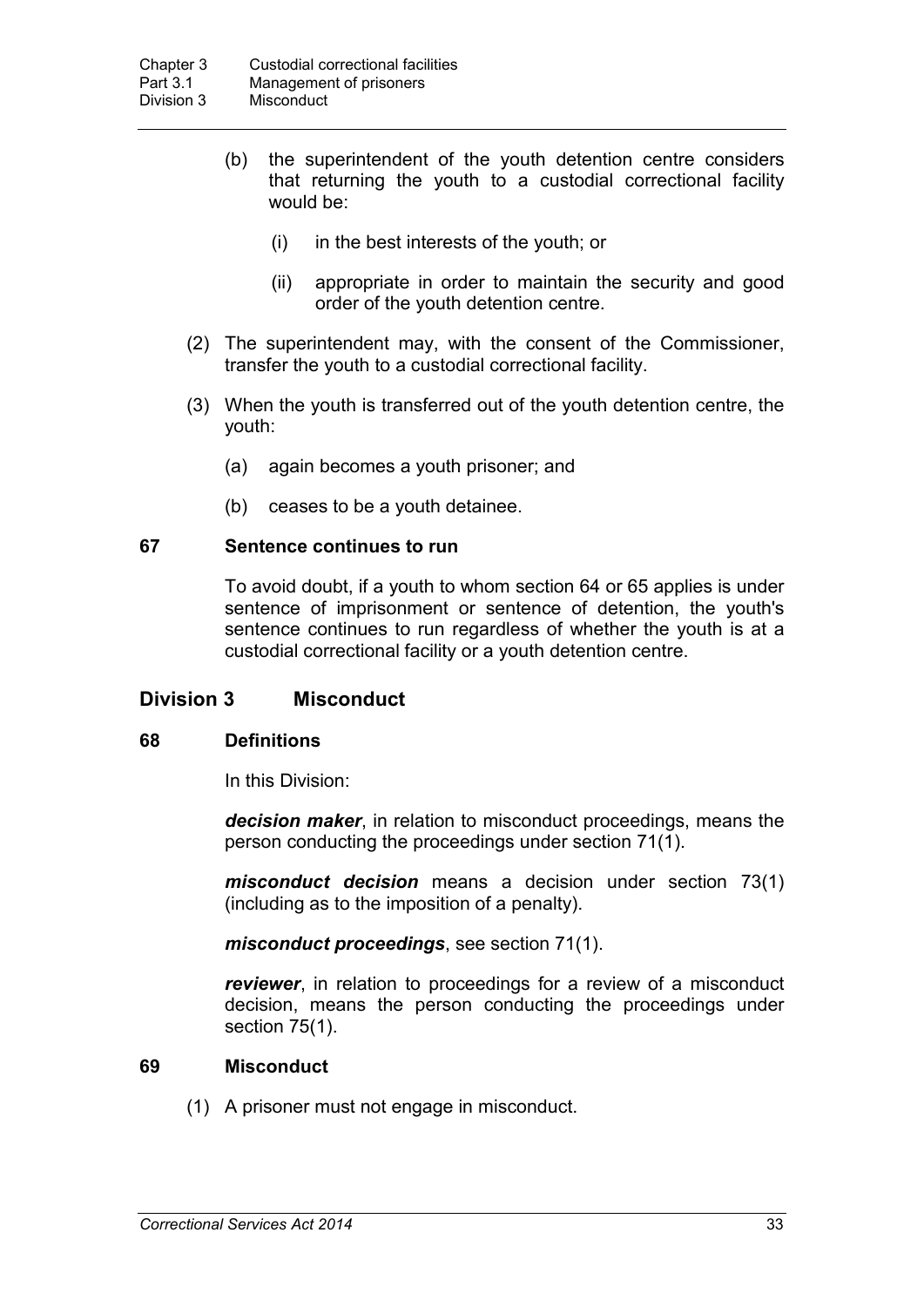- (2) Without limiting what constitutes misconduct, a prisoner engages in misconduct if the prisoner engages in conduct:
	- (a) that constitutes misconduct under a provision of this Act; or
	- (b) that is prescribed by regulation to constitute misconduct.
- (3) Regulations may prescribe conduct that does, or does not, constitute misconduct.

## **70 Charge of misconduct**

- (1) A prisoner may be charged with engaging in misconduct.
- (2) The charge must be initiated by a correctional officer.

## **71 Proceedings for charge of misconduct**

- (1) If a prisoner is charged with engaging in misconduct, the proceedings on the charge (*misconduct proceedings*) must be conducted by:
	- (a) the General Manager of the custodial correctional facility; or
	- (b) a correctional officer nominated by the General Manager.
- (2) The nominated correctional officer must not be the officer who initiated the charge.
- (3) The decision maker may:
	- (a) decide the procedures for the proceedings (subject to this Act); and
	- (b) inform himself or herself as the decision maker considers appropriate.
- (4) The proceedings must take place in the presence of the prisoner, unless the prisoner refuses to attend.
- (5) The proceedings must be conducted:
	- (a) with as much informality and expedition, and with as little technicality, as fairness to the prisoner permits; and
	- (b) in accordance with the rules of natural justice.
- (6) The prisoner may do one or more of the following:
	- (a) give evidence;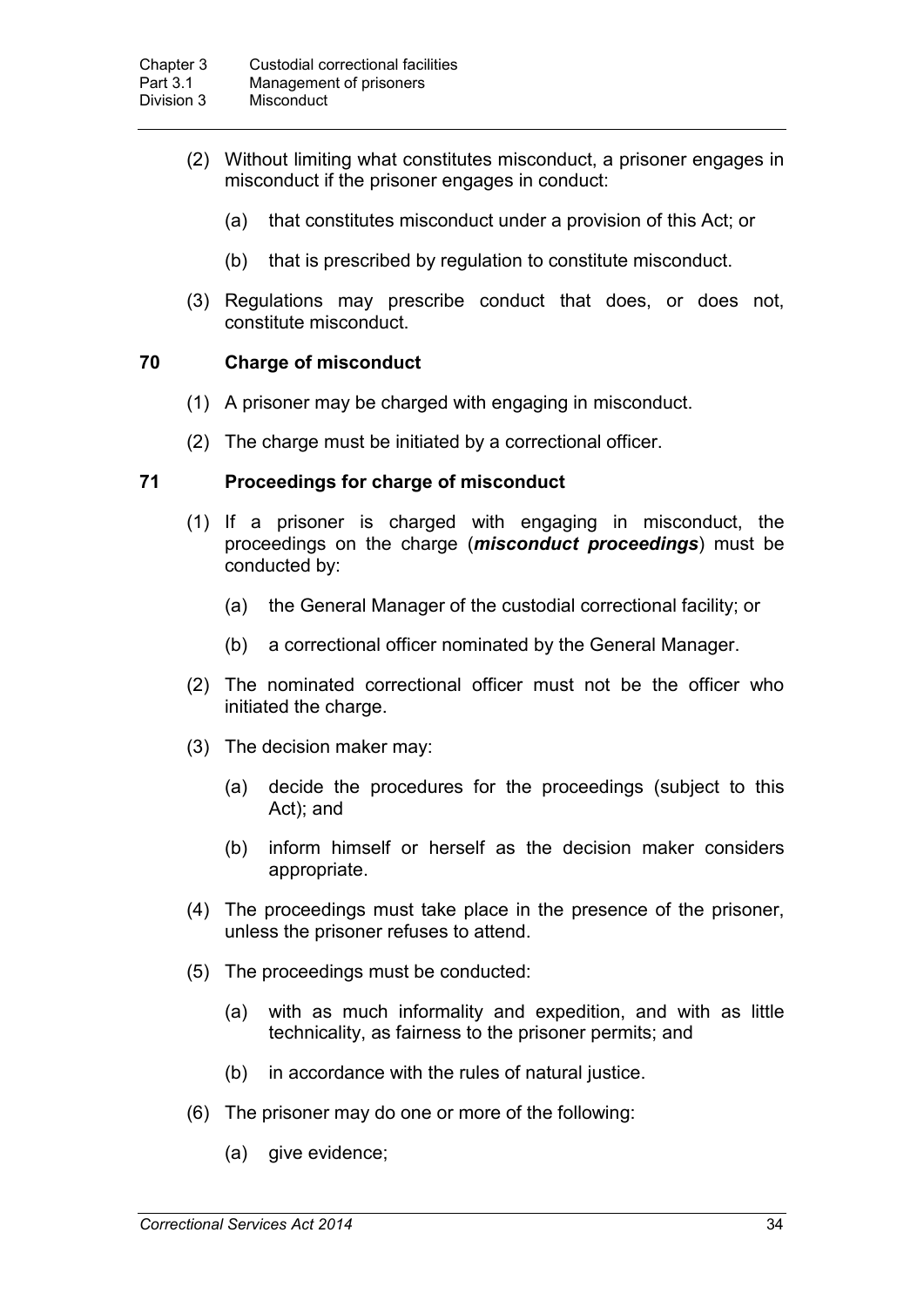- (b) call and examine witnesses;
- (c) cross-examine witnesses called in support of the charge.
- (7) Evidence is not required to be given under oath and the rules of evidence do not apply.

## **72 Representation of prisoner**

- (1) In misconduct proceedings, the prisoner is to represent himself or herself.
- (2) However, if the General Manager considers the prisoner is unable to adequately represent himself or herself, the General Manager may approve a person nominated by the prisoner to assist or represent the prisoner.
- (3) The nominated person must be another prisoner, or a person employed, at the custodial correctional facility.
- (4) The prisoner is not entitled to representation by a legal practitioner.

## **73 Decision**

- (1) At the conclusion of misconduct proceedings, the decision maker must decide:
	- (a) whether, on the balance of probabilities, the prisoner has engaged in misconduct; and
	- (b) if so, the penalty (if any) to be imposed under section 78.
- (2) As soon as practicable after making the decision, the decision maker must give written notice of the decision to:
	- (a) the prisoner; and
	- (b) if the decision maker is not the General Manager the General Manager.
- (3) A correctional officer who is asked by the prisoner to explain the written decision must give the prisoner a verbal explanation of the decision and its effect.
- (4) Subsection (3) does not apply if another correctional officer has already provided the prisoner with a verbal explanation.

#### **74 Prisoner may request review**

(1) A prisoner who is found to have engaged in misconduct may apply to the Commissioner for a review of the misconduct decision.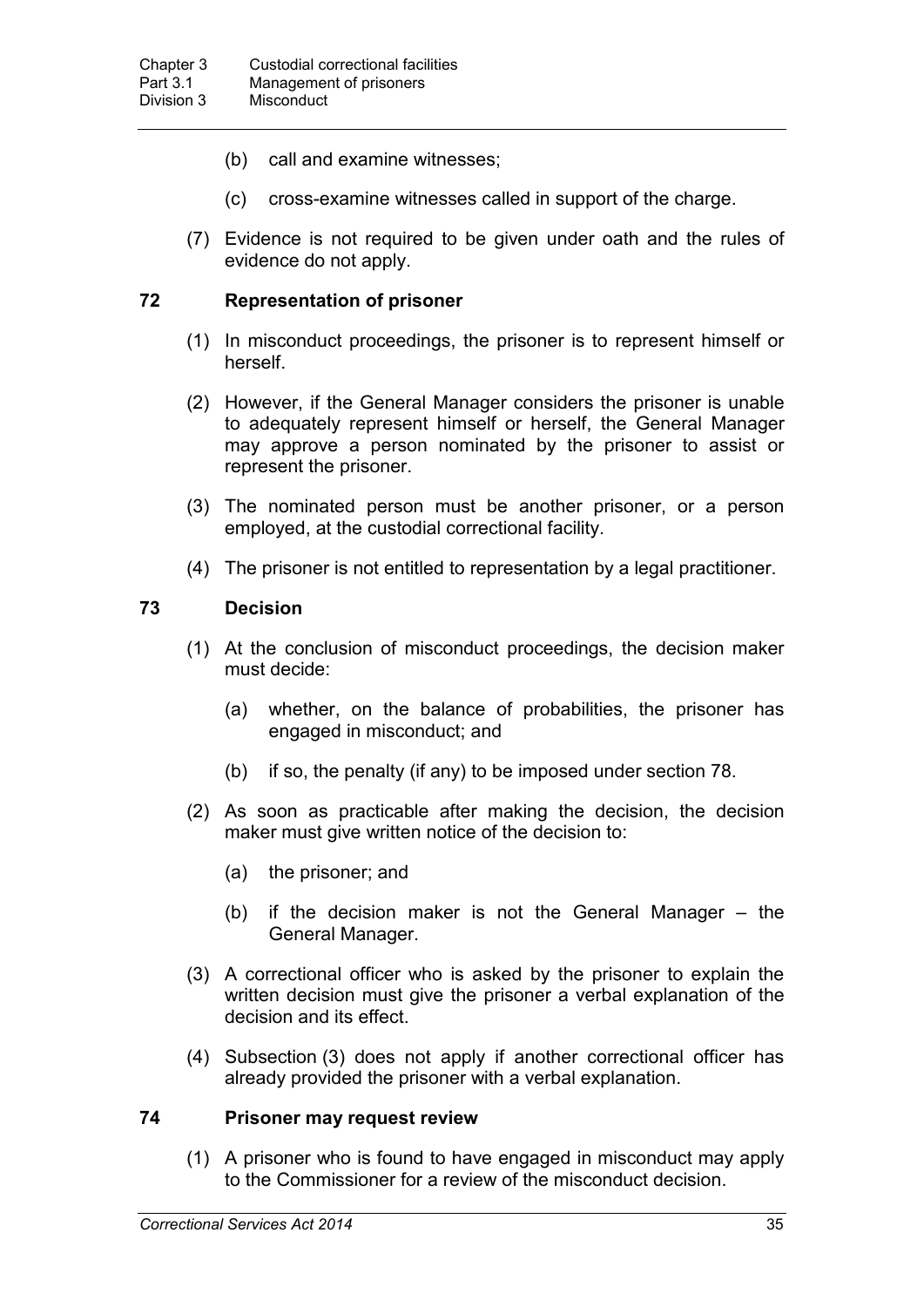(2) The application must be made within 3 days after the prisoner is given the written notice of the decision.

#### **75 Person to conduct review**

- (1) Proceedings on a review of a misconduct decision must be conducted by:
	- (a) if the decision maker was the General Manager the Commissioner; or
	- (b) if the decision maker was a correctional officer:
		- (i) a more senior correctional officer nominated by the Commissioner; or
		- (ii) if it is not practicable to nominate a more senior correctional officer – the Commissioner.
- (2) In conducting the review, the reviewer:
	- (a) may decide the procedures for the review; and
	- (b) must comply with the rules of natural justice.

#### **76 Decision on review**

- (1) After reviewing the misconduct decision, the reviewer must do one of the following:
	- (a) affirm the misconduct decision;
	- (b) vary the misconduct decision;
	- (c) quash the misconduct decision.
- (2) Section 73(2), (3) and (4) apply in relation to the decision on review as if it were a misconduct decision.

## **77 Further review**

- (1) If the reviewer was the Commissioner, no appeal or further review lies from a decision under section 76.
- (2) If the reviewer was a correctional officer, the prisoner may apply to the Commissioner for a review of a decision under section 76.
- (3) The application must be made within 3 days after the prisoner is given the written notice of the review decision.
- (4) The further review is to be conducted by the Commissioner.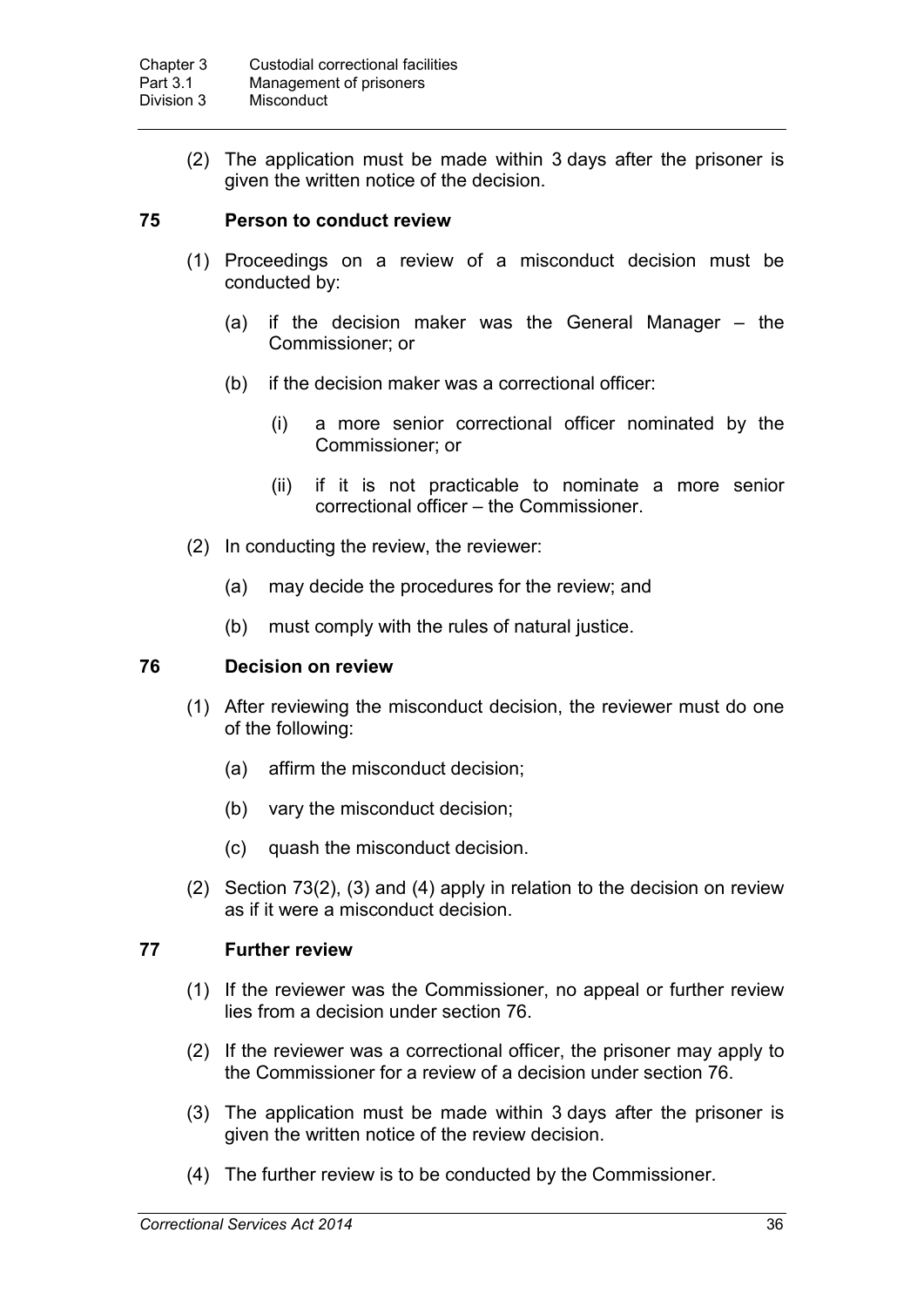(5) Subsection (1) and sections 75(2) and 76 apply in relation to the further review as if it were a review requested under section 74(1).

## **78 Penalties for misconduct**

- (1) This section applies to a decision maker, a reviewer or the Commissioner on a further review imposing a penalty on a prisoner for engaging in misconduct.
- (2) The person imposing the penalty may do one or more of the following:
	- (a) reprimand or caution the prisoner;
	- (b) order that the prisoner be separated from other prisoners for up to 7 days;
	- (c) order that a privilege prescribed by regulation be withdrawn from the prisoner for up to 28 days;
	- (d) order that the prisoner's rate of pay for work carried out be reduced for up to 28 days by not more than the amount or percentage prescribed by the Regulations;
	- (e) order that the prisoner not be permitted to carry out paid work for up to 28 days on which the prisoner would otherwise have been required or permitted to do so;
	- $(f)$  if section 80 applies order the prisoner to pay restitution;
	- (g) impose a penalty prescribed by regulation.
- (3) In determining what penalty to impose, the person must comply with the Commissioner's Directions.
- (4) The person may suspend the operation of a penalty for a period of up to 6 months.
- (5) If a penalty is suspended for a period and the prisoner does not engage in any further misconduct during that period, the penalty is taken to be spent.

## **79 Stay of imposition of penalty pending review**

A decision imposing a penalty for engaging in misconduct takes effect when the first of the following occurs:

(a) the prisoner waives the prisoner's right to a review of the decision;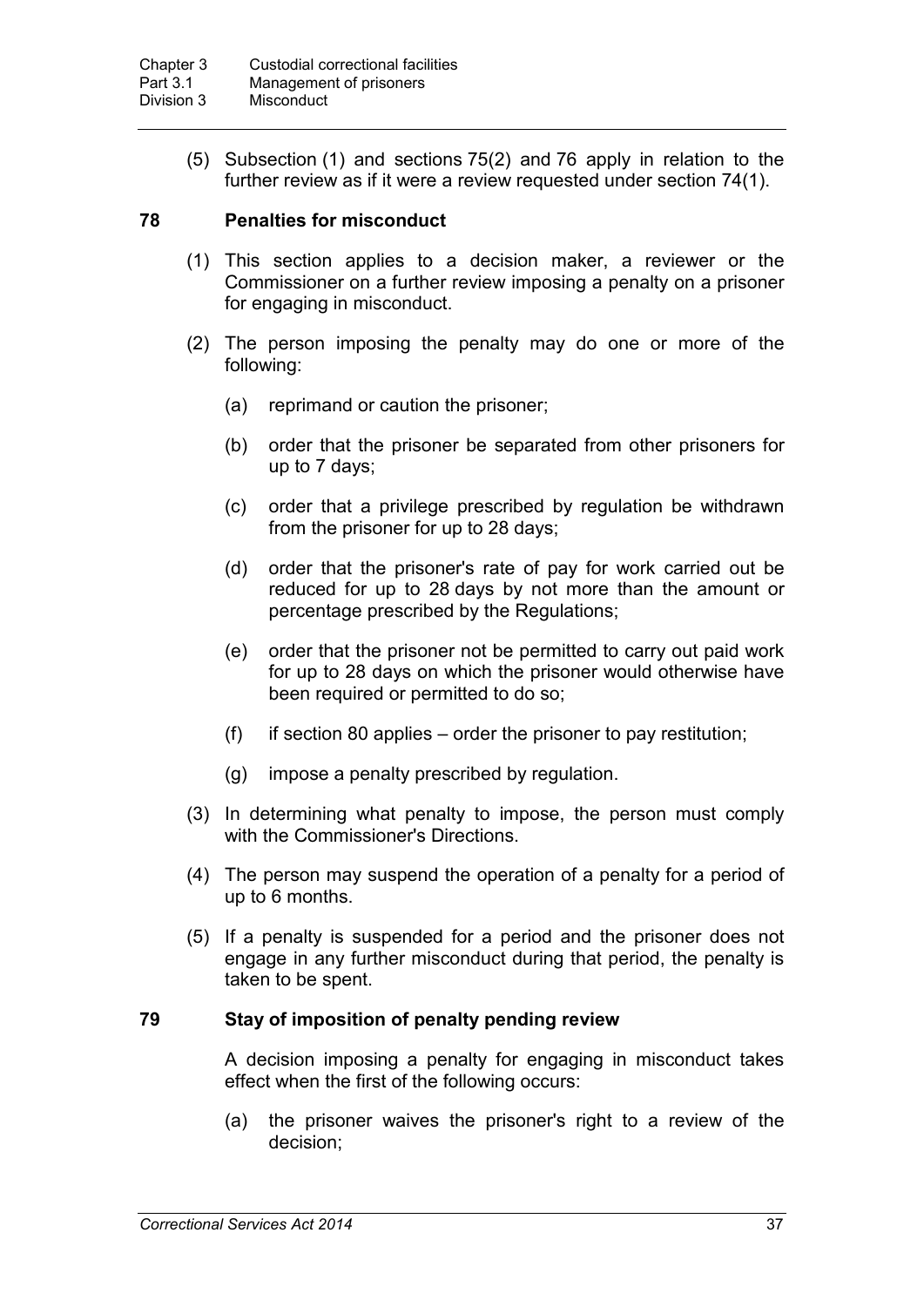- (b) the time allowed to apply for a review of the decision has expired and no application for review has been made;
- (c) if the prisoner applies for a review of the decision:
	- (i) if the prisoner does not have a right to apply for further review – the review is determined; or
	- (ii) if the prisoner does have a right to apply for further review – the first of the following occurs:
		- (A) the prisoner waives that right;
		- (B) the time allowed to apply for the further review has expired and no application for further review has been made;
		- (C) if the prisoner applies for further review the further review is determined.

## **80 Restitution for damage caused by misconduct**

- (1) This section applies if a person imposing a penalty (as mentioned in section 78(1)) finds that the prisoner's misconduct destroyed or damaged property owned by a person other than the prisoner.
- (2) The person may, under section 78(2)(f), order the prisoner to pay restitution to the owner of the property for the destruction or damage.
- (3) The maximum amount that the prisoner may be ordered to pay is the lesser of the following for each item of destroyed or damaged property:
	- (a) the amount prescribed by regulation;
	- (b) for property that was:
		- (i) destroyed the value of the property; or
		- (ii) damaged the loss of value or the cost of repair, as the case may be.
- (4) If the prisoner is ordered to pay restitution and has not done so within the time required by the order, the Commissioner may pay all or part of the amount ordered to the owner of the property and deduct the amount paid from the prisoner's trust account.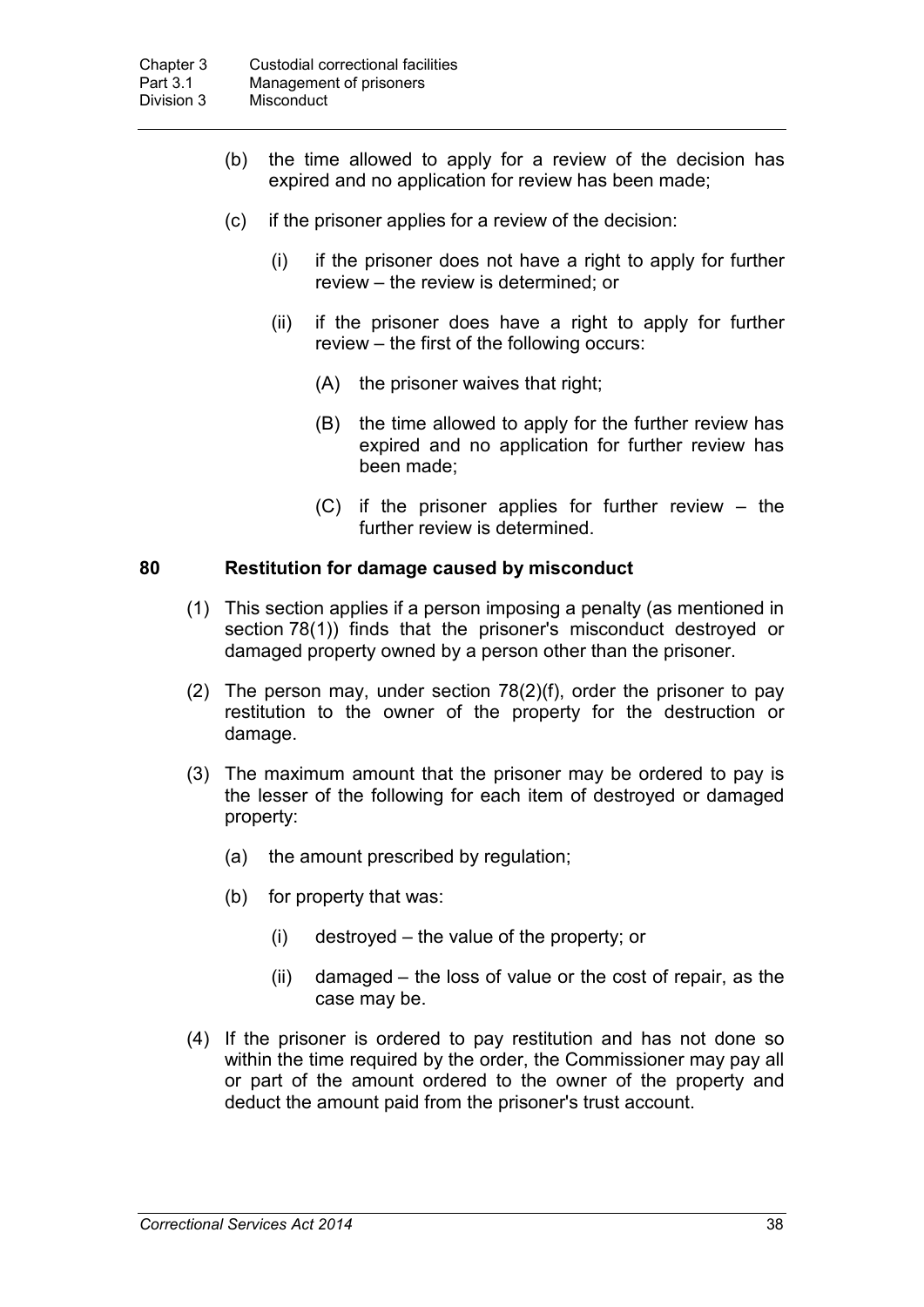(5) The fact that the owner of the property has received a payment by way of restitution under this section does not affect the owner's right to seek additional damages in a civil action.

# **Division 4 Health care for prisoners**

#### **81 Definitions**

In this Division:

*CEO Health* means the Chief Executive Officer of the Agency administering the *Medical Services Act 1982*.

*health care* means health care of any kind, including:

- (a) anything that is part of a health service, as defined in section 5 of the Health Practitioner Regulation National Law; and
- (b) all aspects of care, including examination, assessment, preparation of care or treatment plans, and provision of care and treatment.

#### **82 Commissioner to arrange health care**

- (1) The Commissioner must arrange for the provision of appropriate health care for prisoners.
- (2) The Commissioner must ensure that prisoners are provided with access to health care that is comparable with that available to persons in the general community in the same part of the Territory.

#### **83 Access to and by health practitioners**

In order to enable appropriate health care to be provided to prisoners, the Commissioner must ensure that, to the extent practicable:

- (a) health practitioners are provided with access to prisoners; and
- (b) prisoners are permitted to consult in person with health practitioners.

## **84 Access to health information**

(1) The Commissioner must ensure that the information relating to the health and health care of prisoners is accessible only to persons authorised by the Commissioner.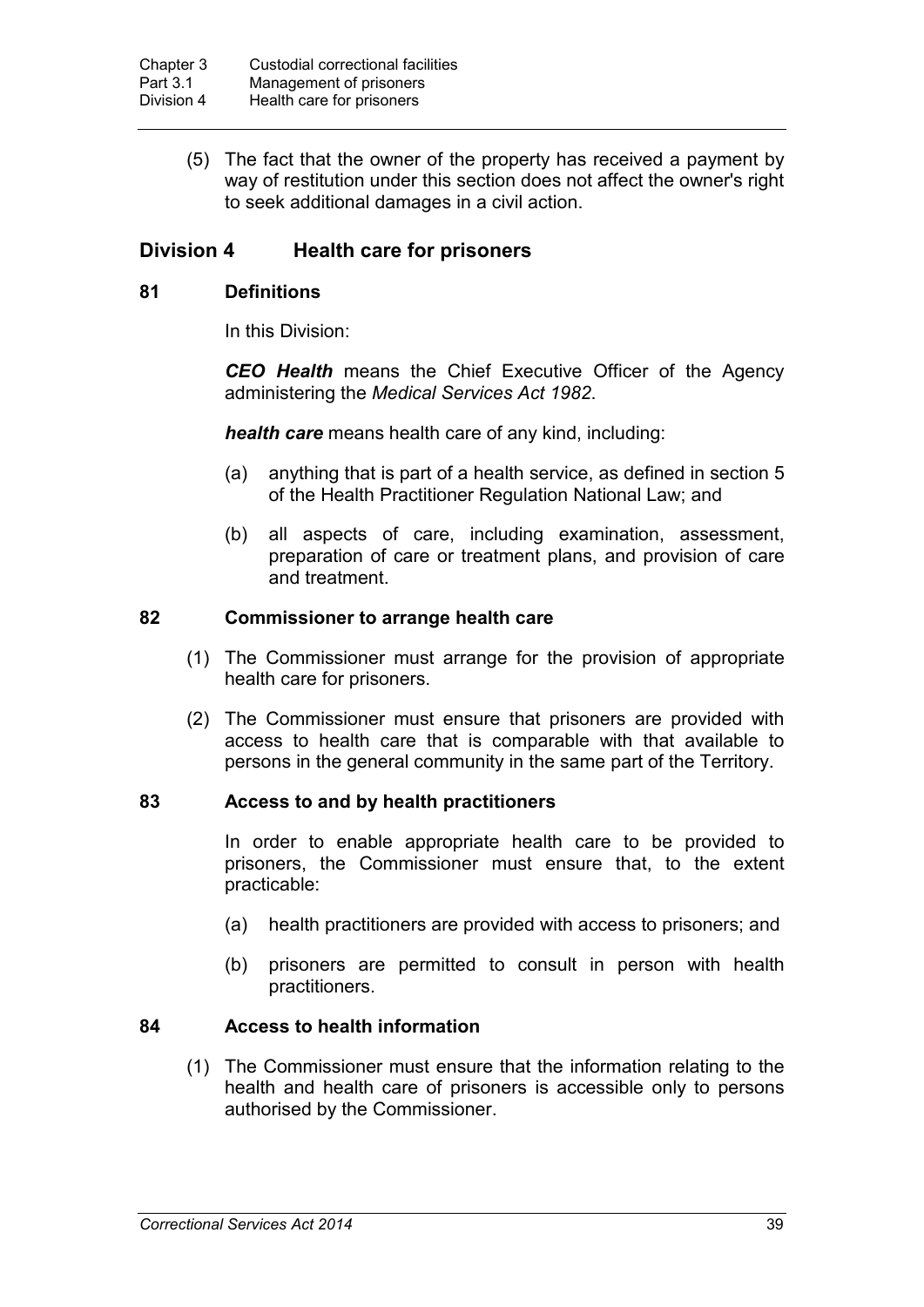(2) A person with access to the information must comply with the Commissioner's Directions in relation to obtaining, storing and use of the information.

*Note for section 84*

*Improper disclosure of health information may constitute an offence under section 189.*

#### **85 Recommendations of health practitioner**

- (1) This section applies if a health practitioner makes a recommendation to the General Manager about health care for a prisoner (including a recommendation that the prisoner be taken to a health care facility).
- (2) The General Manager must give reasonable consideration to implementing the recommendation.

#### **86 Prisoner may be taken to health care facility**

- (1) The General Manager may arrange for a prisoner to be taken to a health care facility to enable appropriate health care to be provided for the prisoner.
- (2) However, the General Manager must not arrange for the prisoner to be taken to a facility outside the Territory unless:
	- (a) an appropriate health practitioner has advised the General Manager that is it necessary to do so in order to provide appropriate health care for the prisoner; and
	- (b) there is no health care facility in the Territory at which:
		- (i) the health care can be provided; and
		- (ii) the prisoner can be accommodated.

## **87 Arrangements with health care facilities**

- (1) The General Manager must make arrangements with the person in charge of the facility to ensure that the prisoner:
	- (a) does not pose a threat to patients or staff of the facility or the general public; and
	- (b) is not able to leave the facility unescorted.
- (2) The arrangements must be made before, or as soon as practicable after, the prisoner is taken to the facility.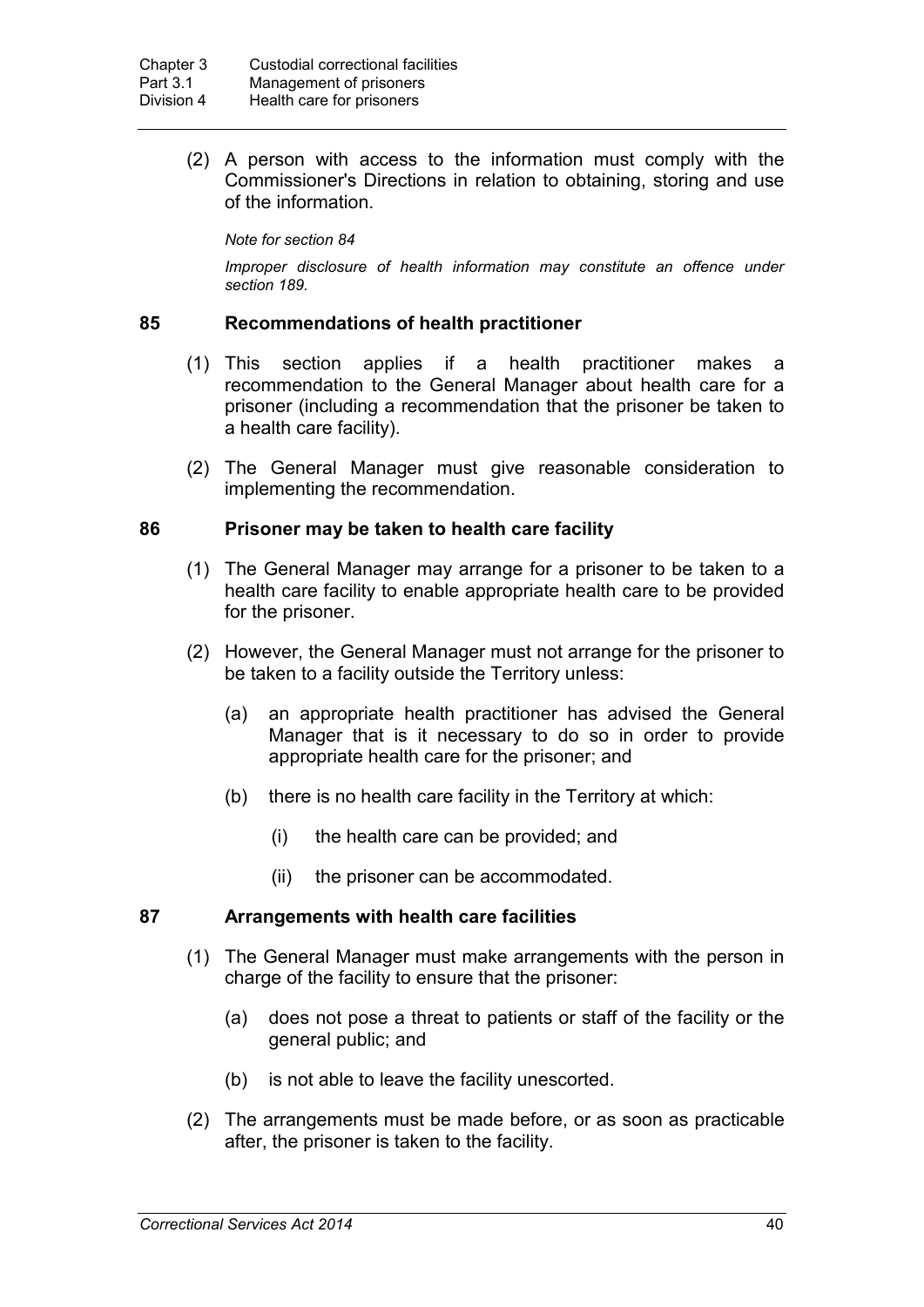## **88 Health care generally to be in Public Health System**

- (1) If practicable, health care for a prisoner is to be provided through the Public Health System.
- (2) The CEO Health must ensure that health care provided through the Public Health System for a prisoner is comparable to the health care that is provided through the System to persons in the general community.
- (3) A prisoner may, with the agreement of the Commissioner, obtain health care from outside the Public Health System at the prisoner's own cost.
- (4) In this section:

*Public Health System*, see section 11(1) of the *Health Services Act 2014*.

## **89 CEO Health to provide health information on request**

- (1) The General Manager of a custodial correctional facility may request the CEO Health to give the General Manager current health information about a prisoner.
- (2) As soon as practicable after receiving the request, the CEO Health must give to the General Manager all current health information about the prisoner:
	- (a) that is in the CEO Health's possession; or
	- (b) to which the CEO Health has access through an arrangement with another health care provider.
- (3) The CEO Health must comply with the request:
	- (a) even if the information requested is sensitive information for the *Information Act 2002*; and
	- (b) despite any obligation the CEO Health may be under not to disclose the information.
- (4) In this section:

*current health information*, for a prisoner, means health information about the prisoner that the General Manager might reasonably need:

(a) in order to ensure that appropriate health care is provided for the prisoner; or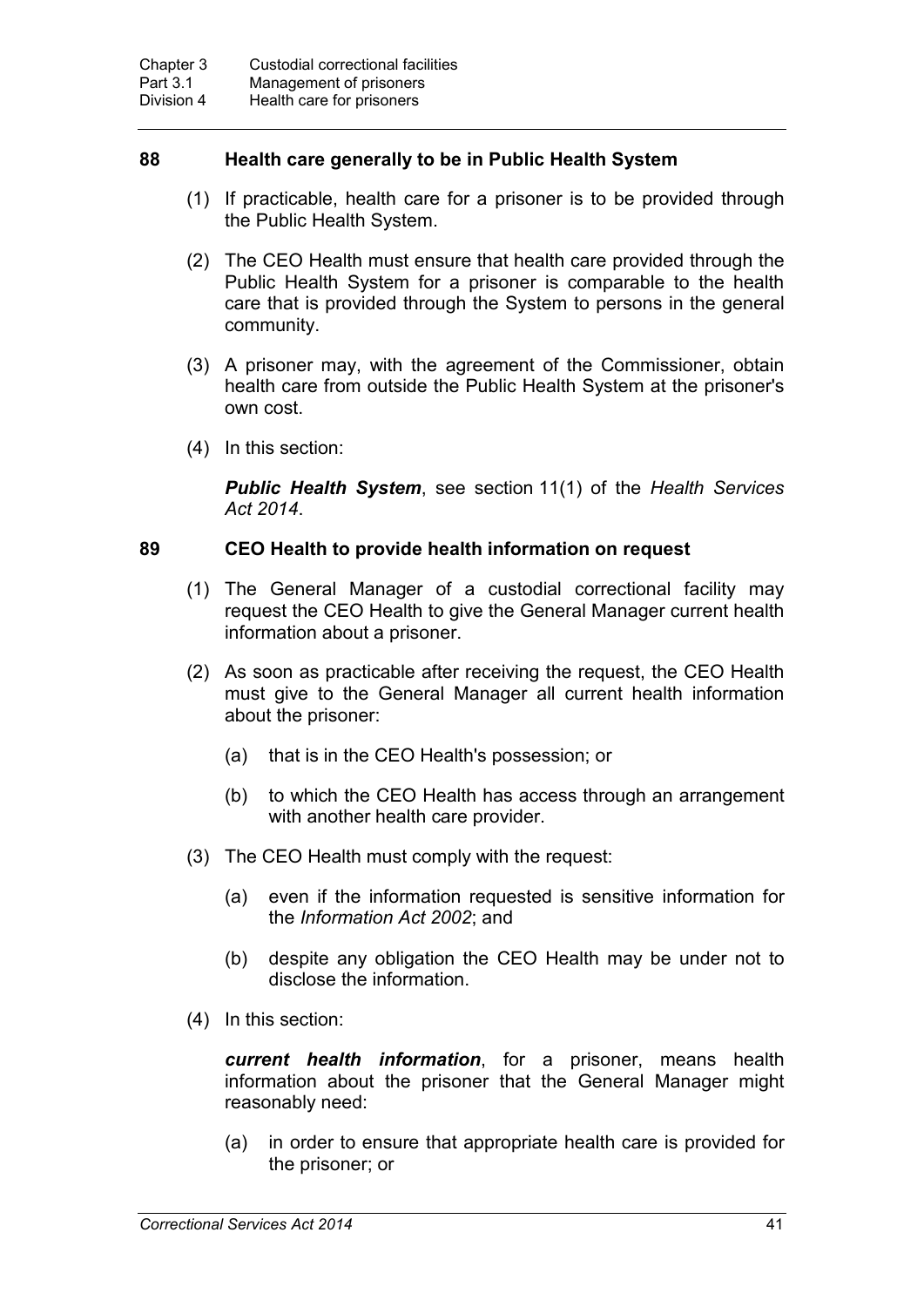(b) otherwise for the control and management of the prisoner.

*health information*, about a prisoner, means information about the prisoner's health and health care including:

- (a) the prisoner's health conditions and health risks; and
- (b) for each such health condition:
	- (i) the likelihood of the condition resulting in:
		- (A) a medical emergency; or
		- (B) the onset of significant health problems; and
	- (ii) symptoms associated with the condition; and
- (c) treatment that has been or is being provided for the prisoner; and
- (d) documented treatment plans for treatment that is proposed for the prisoner.

#### **90 Birth to be at health care facility**

If a prisoner is pregnant, the General Manager must ensure that the prisoner is taken to a health care facility to give birth, unless it is impracticable to do so in the circumstances.

#### **91 Notification of critical illness or injury or death**

- (1) The General Manager must notify the Commissioner as soon as practicable after either of the following occurs:
	- (a) a prisoner becomes critically ill or injured;
	- (b) a prisoner dies.
- (2) If the prisoner is critically ill or injured, the Commissioner must take reasonable steps to notify the prisoner's next of kin and legal practitioner, and any other person who has decision making authority for the prisoner.

#### *Notes for section 91*

- *1 Under section 12 of the Coroners Act 1993, the Commissioner is required to report the death of a prisoner to the Coroner. In the event of a death, the Coroner's staff notify next of kin.*
- *2 Other persons with decision making authority might include a guardian appointed under the Guardianship of Adults Act 2016 or a decision maker under the Advance Personal Planning Act 2013.*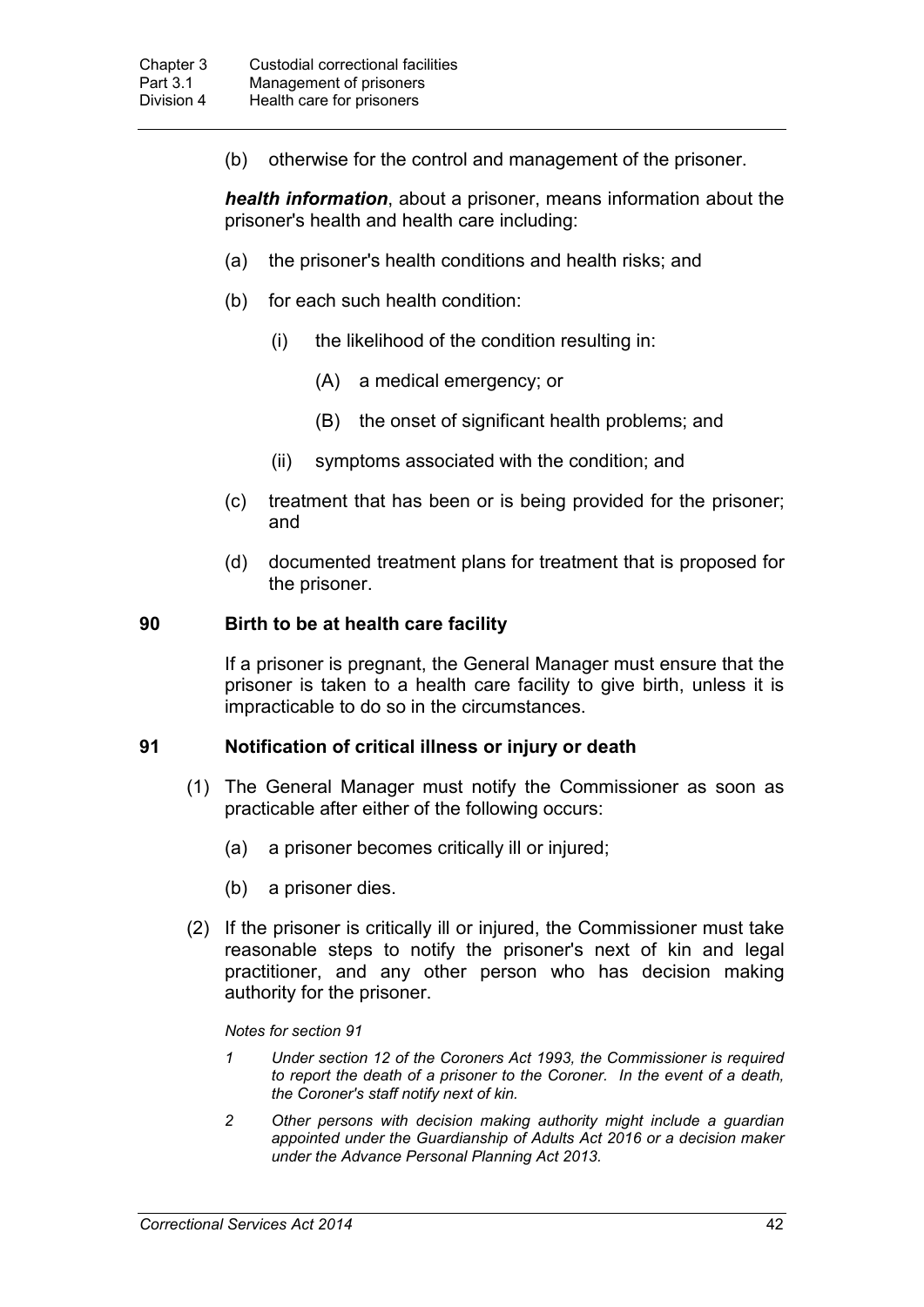# **92 Provision of health care without consent**

- (1) This section applies if:
	- (a) the General Manager of a custodial correctional facility:
		- (i) considers the provision of health care to a prisoner might be necessary to prevent serious harm to the prisoner; and
		- (ii) requests a medical practitioner to examine the prisoner and, if appropriate, provide health care; and
	- (b) the prisoner refuses to consent to the examination or provision of health care.
- (2) The medical practitioner may, without the prisoner's consent:
	- (a) examine the prisoner to determine whether the provision of health care is necessary; and
	- (b) if the medical practitioner considers that it is necessary provide the health care to the prisoner.
- (3) If the prisoner does not submit to the examination or provision of the health care, a correctional officer may assist the medical practitioner in examining the prisoner or providing the health care.
- (4) In providing the assistance, the correctional officer may use the force that is reasonably necessary.

*Note for subsection (4) Part 3.4 makes provision in relation to the use of force.*

## **93 Administration of medication to prevent harm**

- (1) This section applies if the General Manager of a custodial correctional facility:
	- (a) considers the administration of medication to a prisoner might be necessary to prevent, or reduce the risk of, the prisoner causing serious harm to himself or herself or to another person; and
	- (b) requests a medical practitioner to provide advice on:
		- (i) whether administering medication would prevent or reduce the risk of harm; and
		- (ii) the health consequences for the prisoner of doing so.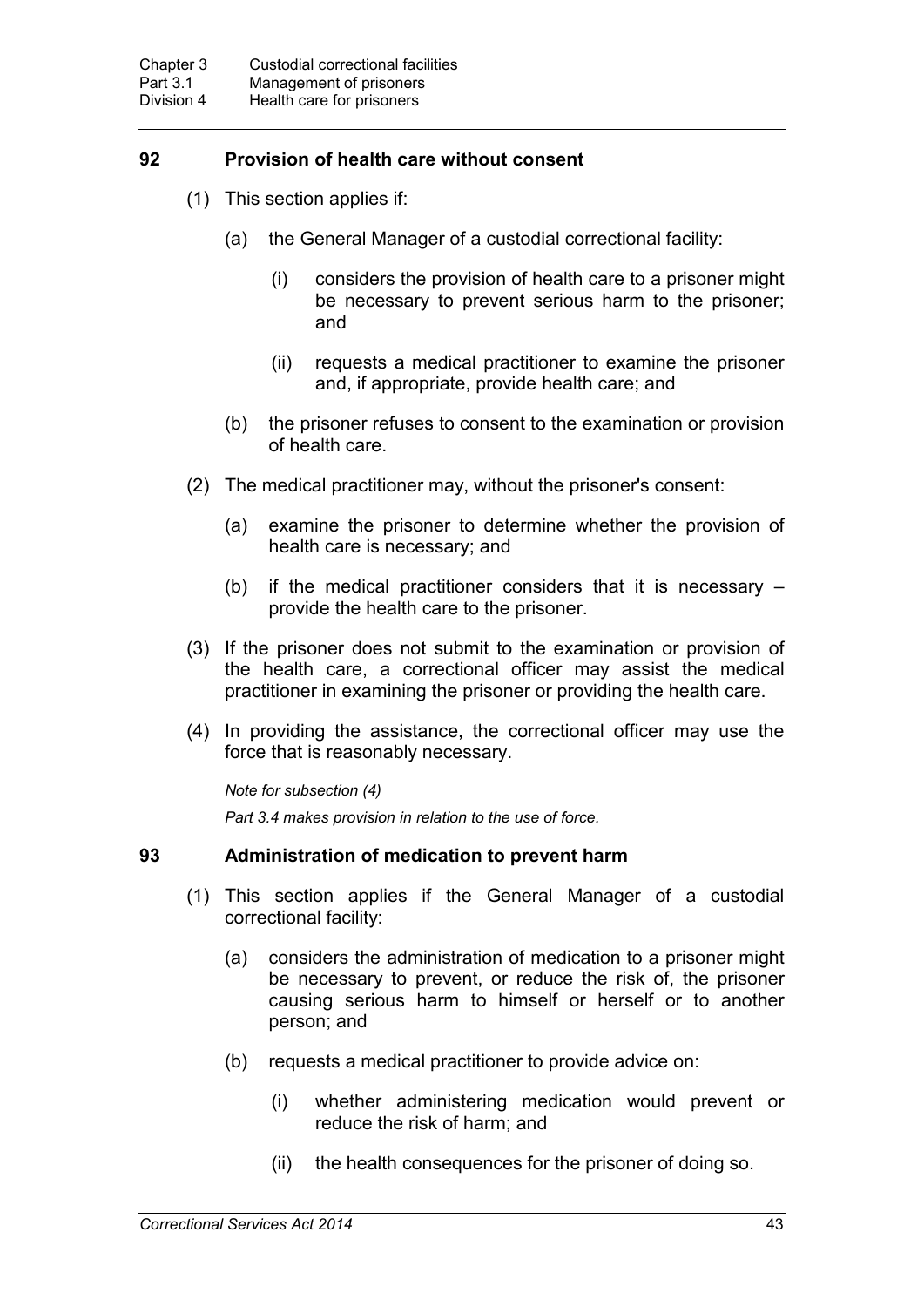- (2) For the purpose of providing the advice, the medical practitioner may examine the prisoner (whether or not the prisoner consents).
- (3) The General Manager may request a medical practitioner to administer the medication to the prisoner only if, after considering the medical practitioner's advice, the General Manager considers that doing so:
	- (a) is necessary to prevent or reduce the risk of harm; and
	- (b) is the least restrictive intervention available in the circumstance.
- (4) The medical practitioner:
	- (a) may, but is not required to, comply with the request; and
	- (b) may administer the medication whether or not the prisoner consents.
- (5) If the prisoner does not submit to the examination or administration of medication, a correctional officer may assist the medical practitioner in examining the prisoner or administering the medication.
- (6) In providing the assistance, the correctional officer may use the force that is reasonably necessary.

*Note for subsection (6)*

*Part 3.4 makes provision in relation to the use of force.*

# **Part 3.2 Visits and communication**

## **Division 1 Visits**

#### **94 Definitions**

In this Division:

*observed* means observed in real time by means of an audiovisual system.

*priority/legal visit* means a visit to a prisoner by a priority visitor or a prisoner's legal practitioner.

*priority visitor* means one of the following:

(a) a person mentioned in paragraphs (a) to (k) of the definition *protected correspondent* in section 151;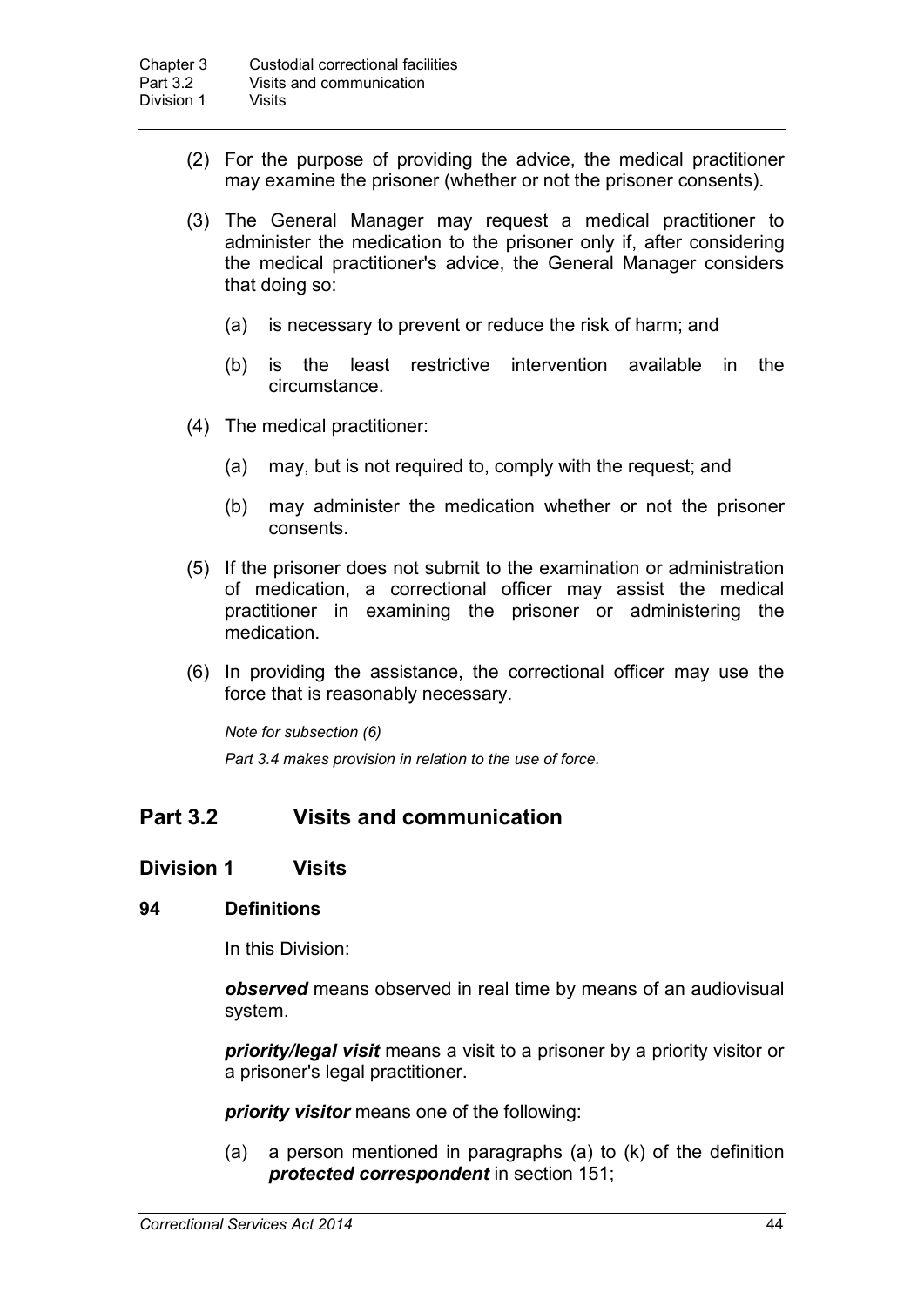- (b) a person nominated in writing by a person mentioned in paragraphs (d) to (k) of the definition *protected correspondent* in section 151 as that person's delegate;
- (c) a person nominated in writing by a body mentioned in paragraph  $(1)$  or  $(m)$  of the definition **protected**  $\mathsf{p}(\mathsf{I})$  or  $\mathsf{m}(\mathsf{m})$  of the *correspondent* in section 151 as the body's representative;
- (d) a person prescribed by regulation.

*recorded* means recorded by means of an audiovisual system.

## **95 Visit by priority visitors**

- (1) A priority visitor may visit a custodial correctional facility, and prisoners at the facility, at any reasonable time.
- (2) The priority visitor may be accompanied by one or more other persons to provide translation, administrative or technical assistance.
- (3) A priority visitor:
	- (a) is subject to sections 98 to 101 and 142 to 145; but
	- (b) may be refused entry, or directed to leave, only if the General Manager considers that doing so is reasonably necessary in order to maintain the security and good order of the facility.

## **96 Visit by prisoner's legal practitioner**

- (1) A prisoner's legal practitioner may visit the prisoner at any reasonable time by appointment with the General Manager.
- (2) The legal practitioner may be accompanied by one or more other persons to provide translation, legal, administrative or technical assistance.
- (3) A legal practitioner:
	- (a) is subject to sections 98 to 101 and 142 to 145; but
	- (b) may be refused entry, or directed to leave, only if the General Manager considers that doing so is reasonably necessary in order to maintain the security and good order of the facility.

## **97 Other visitors**

Any other person may visit a custodial correctional facility or a prisoner if permitted by the General Manager, subject to section 98.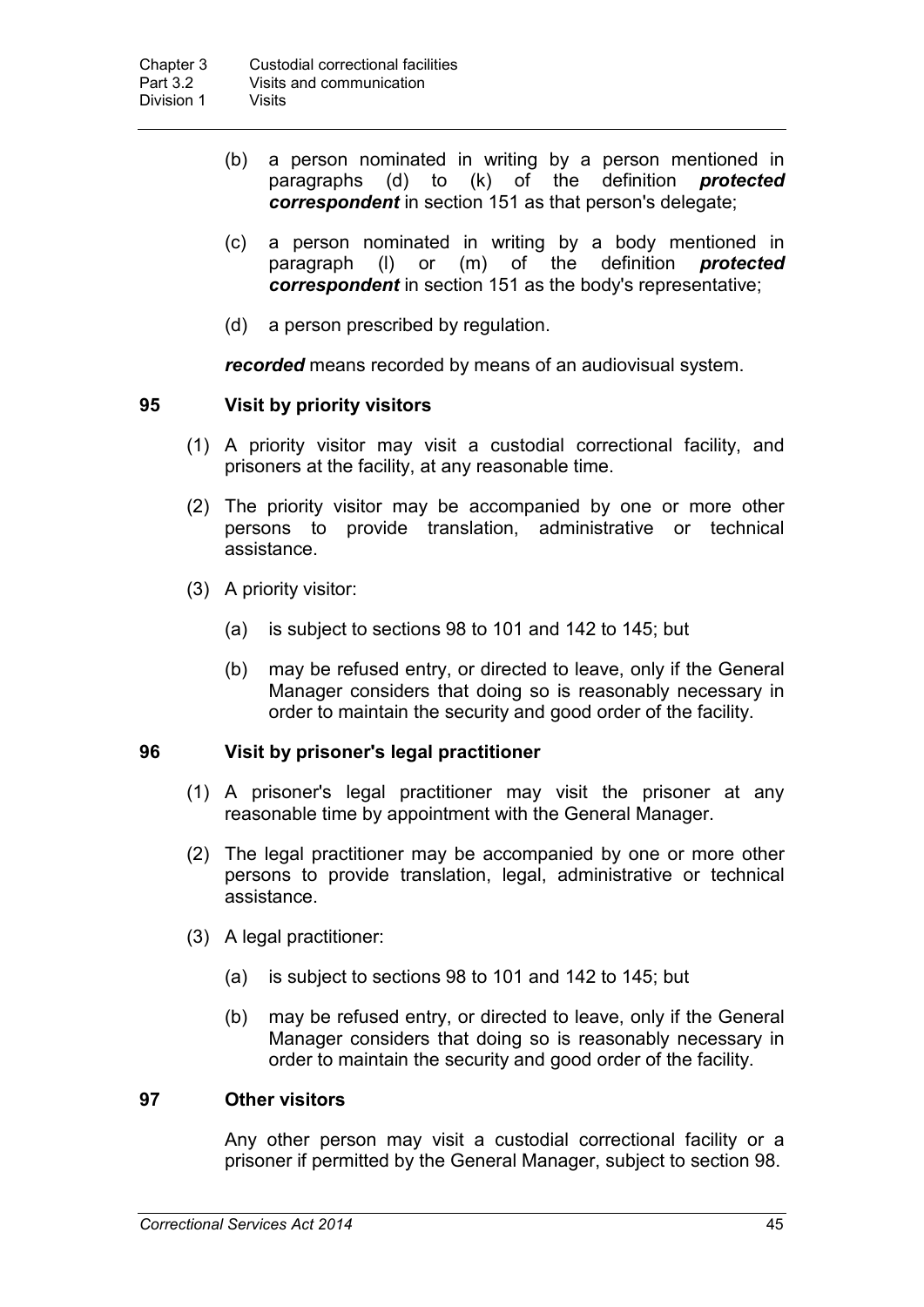## **98 Commissioner may prohibit visits**

The Commissioner may prohibit visits by a person or class of persons to the following:

- (a) custodial correctional facilities or a particular facility;
- (b) prisoners or a particular prisoner.

#### *Notes for section 98*

- *1 A correctional officer may use the force that is reasonably necessary to prevent entry by a person who is prohibited from visiting (see section 101).*
- *2 Entering a custodial correctional facility without authority may constitute an offence against section 179.*

#### **99 General Manager may refuse entry**

The General Manager of a custodial correctional facility may refuse entry to a person wishing to visit the facility or a prisoner if the General Manager considers it appropriate to do so.

#### *Examples for section 99*

*Examples of grounds on which it may be appropriate to refuse entry by a person include the following:* 

- *(a) the visit could threaten the security and good order of the facility or a prisoner;*
- *(b) a court order prohibits contact between a prisoner and the person;*
- *(c) a law enforcement agency has advised that contact between a prisoner and the person could prejudice an ongoing investigation;*
- *(d) the person has contravened this Act.*

#### *Notes for section 99*

- *1 A correctional officer may use the force that is reasonably necessary to prevent entry by a person who has been refused entry (see section 101).*
- *2 Entering a custodial correctional facility without authority may constitute an offence against section 179.*

#### **100 Person may be directed to leave custodial correctional facility**

A correctional officer may direct a visitor at a custodial correctional facility to leave the facility if the correctional officer considers it appropriate to do so.

#### *Examples for section 100*

*Examples of grounds on which it may be appropriate to direct a person to leave a facility include the following:*

*(a) the purpose for which the person was permitted to enter the facility has been achieved;*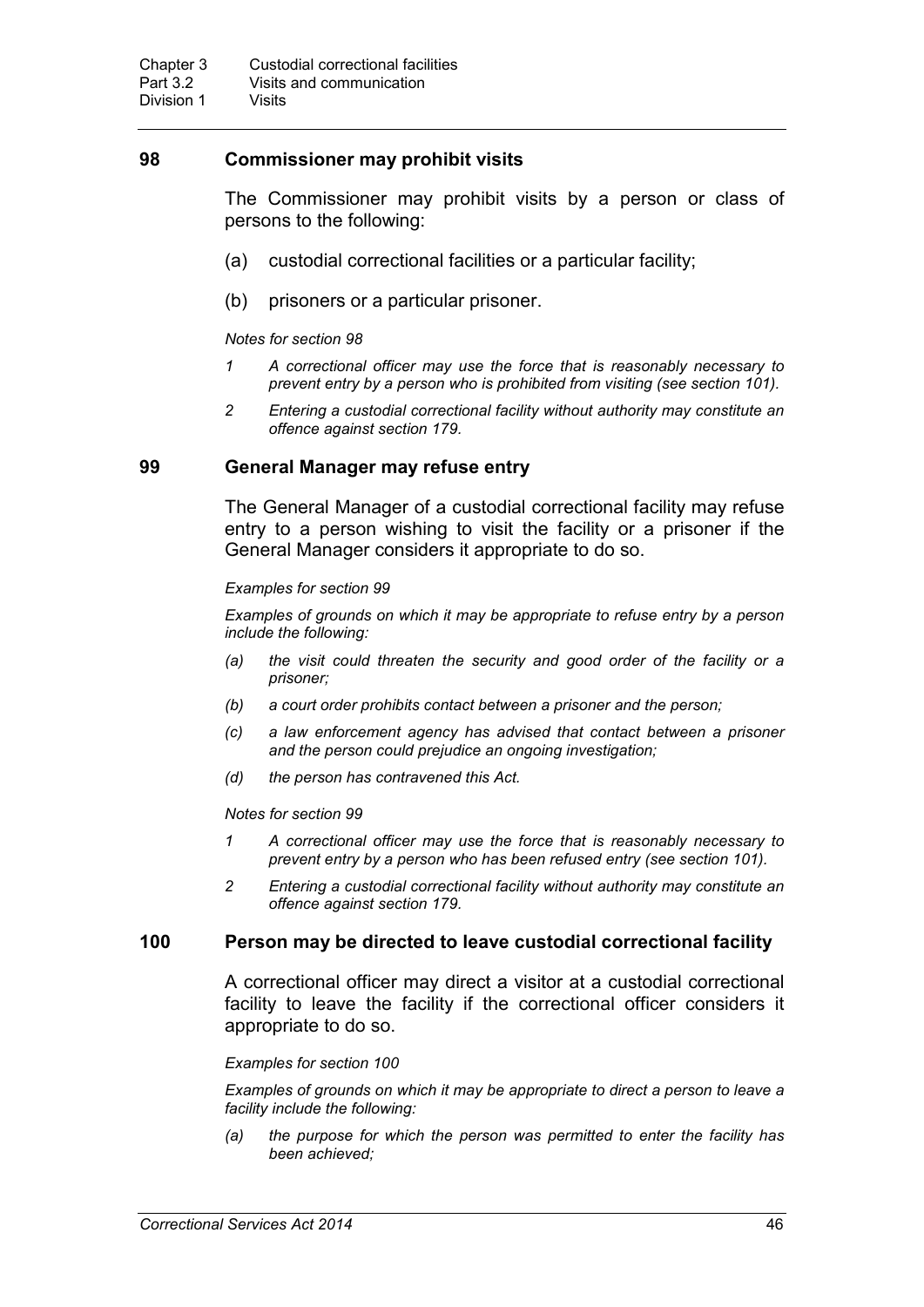- *(b) the person has failed to comply with a reasonable direction of the General Manager or a correctional officer;*
- *(c) the person has contravened this Act;*
- *(d) the visit is threatening the security and good order of the facility or a prisoner.*

*Notes for section 100*

- *1 A correctional officer may use the force that is reasonable necessary to remove a person who has been directed to leave (see section 101).*
- *2 Failing to leave a custodial correctional facility when directed to do so may constitute an offence against section 180.*

#### **101 Correctional officer may prevent entry or remove person**

- (1) If a person who is prohibited under section 98 from visiting a custodial correctional facility, or has been refused entry under section 99, attempts to enter the facility, a correctional officer may prevent the person from entering.
- (2) If a person who is directed under section 100 to leave a custodial correctional facility does not do so as quickly as practicable, a correctional officer may remove the person from the facility.
- (3) For the purpose of preventing entry by, or removing, the person, the correctional officer may use the force that is reasonably necessary.

*Note for subsection (3)*

*Part 3.4 makes provision in relation to the use of force.*

#### **102 Observation and recording visits**

- (1) The General Manager may require a visit that is not a priority/legal visit to be conducted in the presence of a correctional officer.
- (2) The General Manager may cause a visit that is not a priority/legal visit to be visually and aurally observed or recorded.
- (3) The General Manager may cause a priority/legal visit to be visually (but not aurally) observed or recorded.
- (4) The General Manager must not:
	- (a) require a priority/legal visit to be conducted in the presence of another person; or
	- (b) permit a priority/legal visit to be audibly observed or recorded without the consent of the visitor.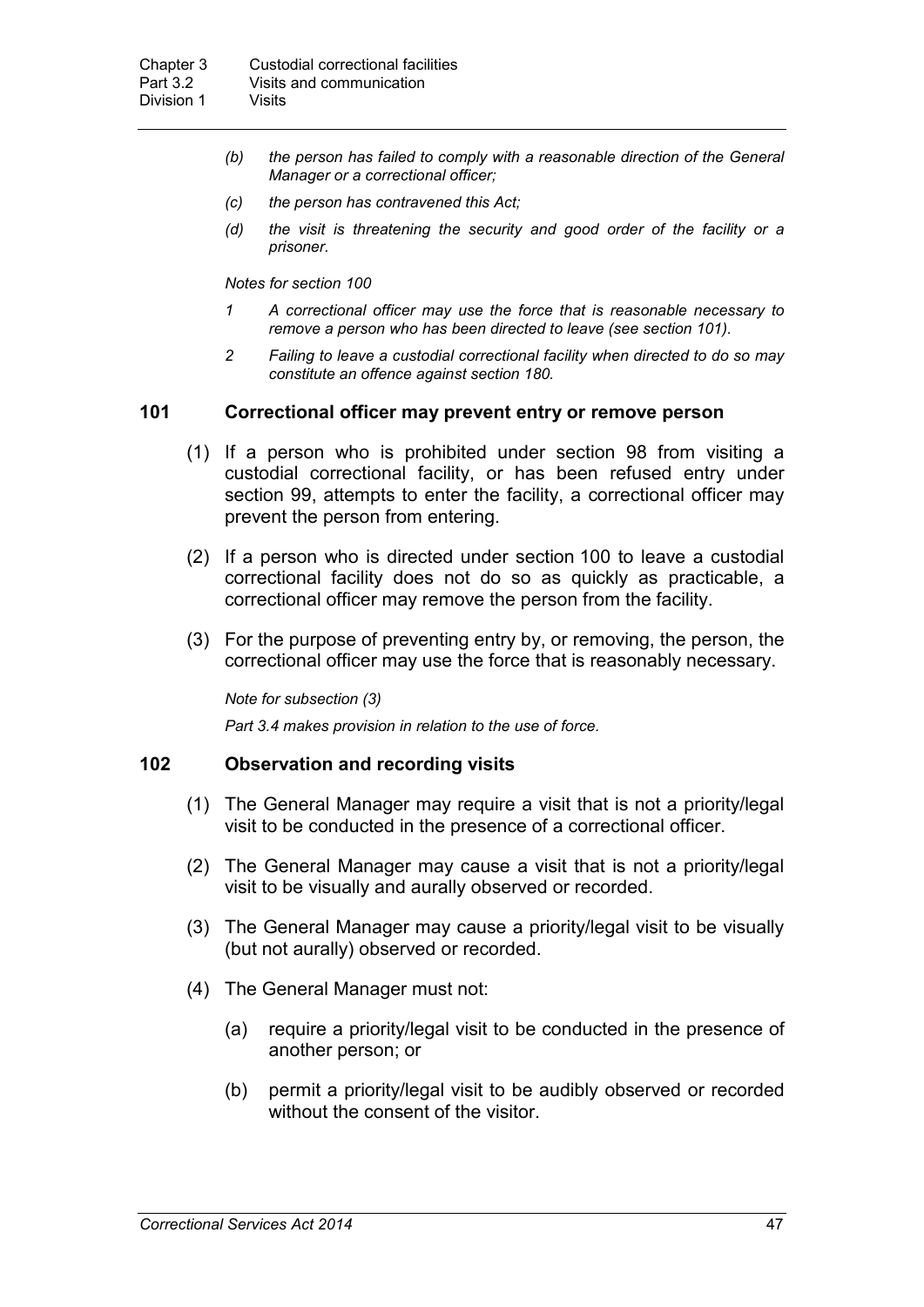# **Division 2 Telephone calls**

# **103 Definitions**

In this Division:

*monitored* means listened to in real time or recorded.

*priority/legal call* means a telephone call made:

- (a) by a prisoner to a priority visitor or the prisoner's legal practitioner; or
- (b) to a prisoner by a priority visitor or the prisoner's legal practitioner.

## **104 Prisoner may make telephone calls**

- (1) A prisoner may make and receive telephone calls in accordance with the Commissioner's Directions.
- (2) However, the General Manager may prohibit a prisoner from making or receiving a call that is not a priority/legal call if the General Manager considers it appropriate to do so.
- (3) A prisoner may be prohibited from making or receiving a priority/legal call only if the General Manager considers that doing so is reasonably necessary in order to maintain the security and good order of the custodial correctional facility.

## **105 Monitoring of telephone calls**

- (1) The General Manager may cause a call that is not a priority/legal call to be monitored.
- (2) The General Manager must not permit a protected/legal call to be monitored without the consent of the priority visitor or legal practitioner.

# **Division 3 Mail**

## **106 Prisoner may send and receive mail**

- (1) A prisoner may send and receive mail in accordance with the Commissioner's Directions.
- (2) However, the General Manager may prohibit a prisoner from sending or receiving mail if the General Manager considers it appropriate to do so.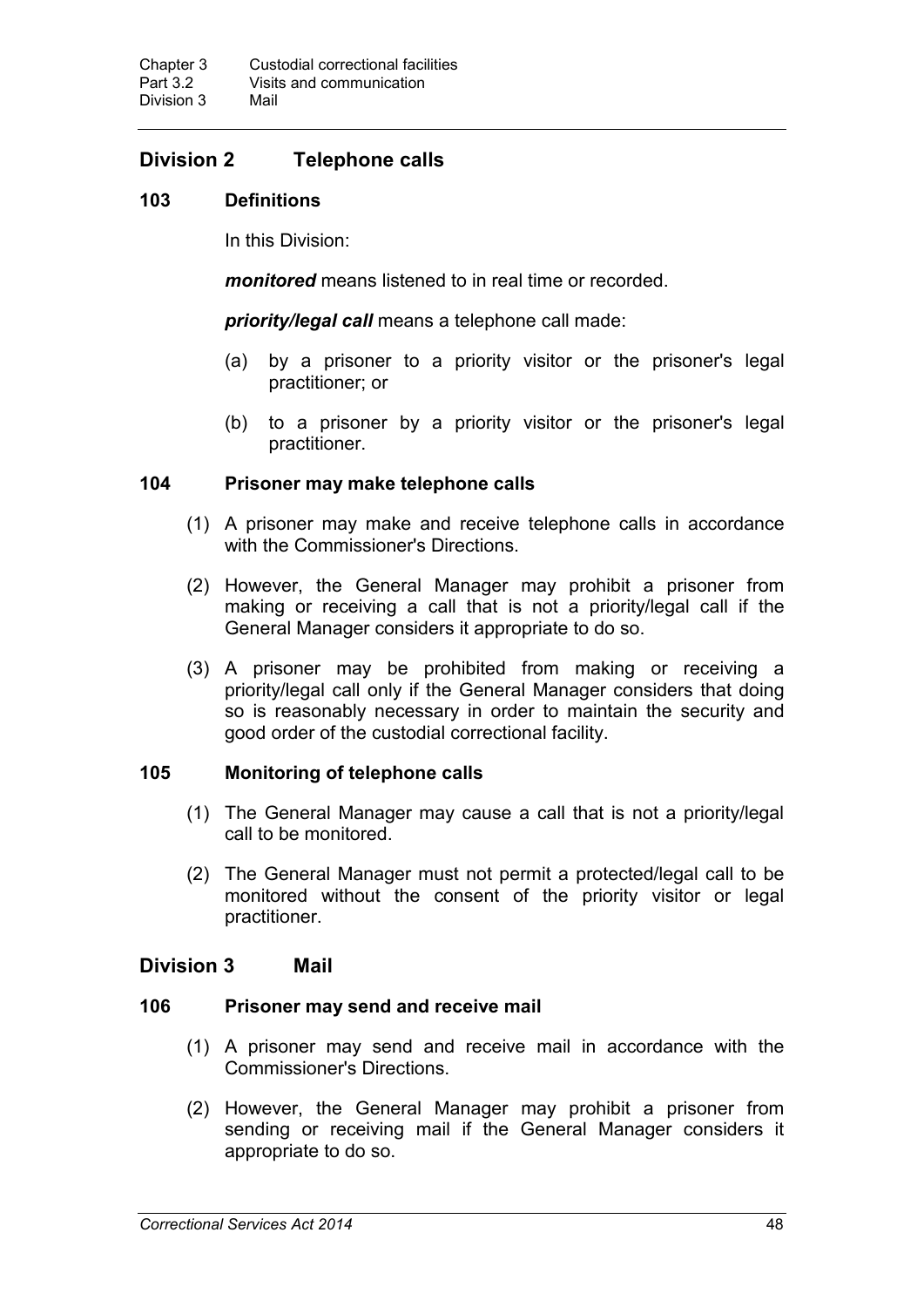- (3) A prisoner must not be prohibited from receiving mail that is a protected/legal item.
- (4) A prisoner may be prohibited from sending mail that is a protected/legal item only if the intended recipient has requested, in writing, that mail not be sent to the intended recipient by the prisoner.

## **107 Searches of mail**

Mail sent by or to a prisoner is taken to be part of the prisoner's personal possessions.

*Note for section 107*

*Under section 47, a correctional officer has power to search a prisoner's personal possessions. However, sections 153 and 154 limit the confiscation and inspection of protected/legal items.*

## **108 Disclosure of information to correctional officers**

- (1) This section applies if mail purporting to have been sent by a protected correspondent or a prisoner's legal practitioner is inspected under section 154 and found:
	- (a) not to have been sent by the protected correspondent or legal practitioner; or
	- (b) to be, or to contain, a thing that the nominated examiner reasonably believes is a prohibited thing.
- (2) The General Manager may inform correctional officers of the finding mentioned in subsection (1).
- (3) However, if the mail was a protected/legal item, the General Manager must not disclose to correctional officers any information about the contents of the mail other than information about any thing that is believed to be a prohibited thing.

# **Part 3.3 Leave permits**

## **Division 1 General matters**

## **109 Leave permits**

- (1) The Commissioner may authorise a prisoner to be absent from a custodial correctional facility by issuing to the prisoner one of the following (a *leave permit*):
	- (a) a general leave permit;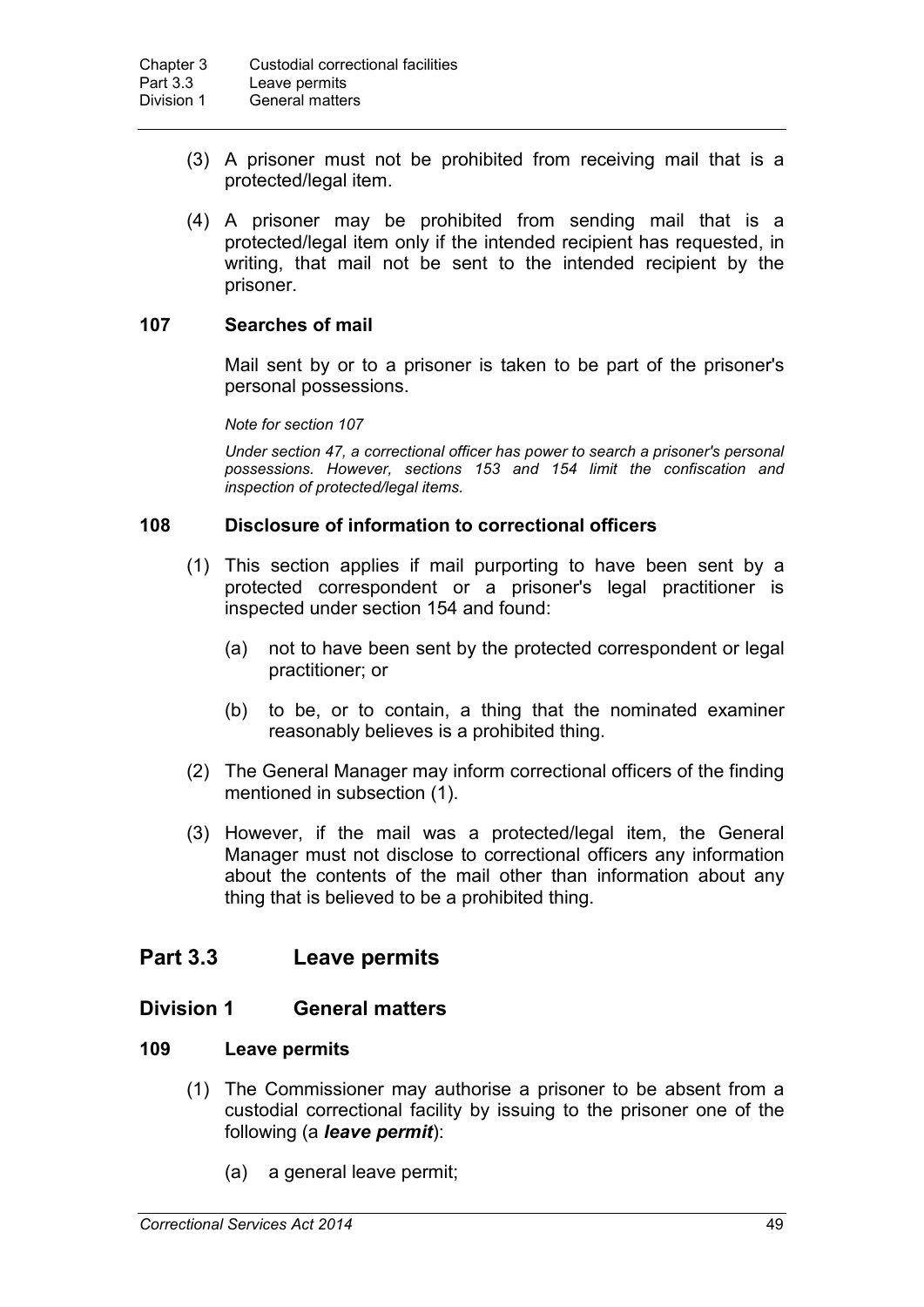- (b) an interstate custodial leave permit;
- (c) a foreign legal matters leave permit;
- (d) an administrative home detention permit.
- (2) A leave permit authorises the prisoner to be absent from a custodial correctional facility in accordance with the terms and conditions of the permit.
- (3) The Commissioner must give a copy of the permit to the Commissioner of Police.

#### **110 Duration of leave permit**

A leave permit is in force for the period specified in it (unless sooner revoked), being:

- (a) for an administrative home detention permit the period mentioned in section 134; or
- (b) otherwise a period the Commissioner considers appropriate having regard to the purposes for which the permit is issued.

#### **111 Conditions on leave permit**

A leave permit is subject to the following conditions:

- (a) the prisoner must obey all reasonable directions of the Commissioner, a correctional officer or a probation and parole officer;
- (b) the prisoner must not commit an offence;
- (c) any conditions prescribed by regulation;
- (d) any conditions specified in the permit.

#### **112 Effect of leave permit on lawful custody**

- (1) A prisoner who is absent from a custodial correctional facility as authorised by a leave permit:
	- (a) remains a prisoner; and
	- (b) remains in the lawful custody of the Commissioner.
- (2) The prisoner ceases to be in the lawful custody of the Commissioner if the prisoner:
	- (a) fails to comply with the terms and conditions of the permit; or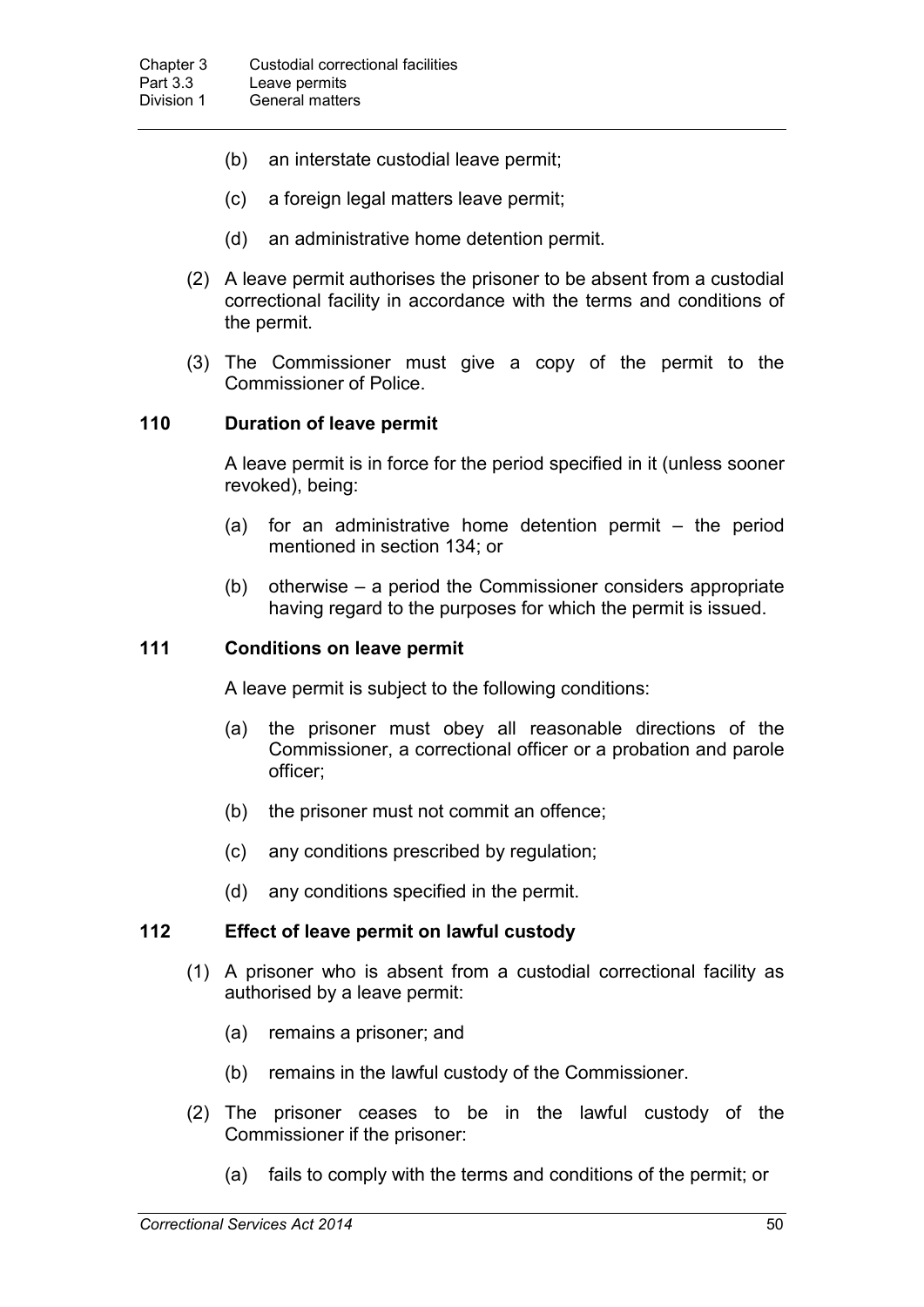(b) fails to return to the custodial correctional facility before the permit ceases to be in force.

#### *Note for section 112*

*If a prisoner ceases to be in the lawful custody of the Commissioner, the prisoner is unlawfully absent (see section 9(2)). If a prisoner is unlawfully absent:*

- *(a) if the prisoner is a sentenced prisoner – the prisoner's sentence of imprisonment ceases to run (see section 63A of the Sentencing Act 1995); and*
- *(b) the prisoner may be arrested (see section 141).*

#### **113 Variation or revocation of leave permit**

- (1) The Commissioner may vary or revoke a leave permit at any time.
- (2) A leave permit is automatically revoked if, while the permit is in force, an event occurs that would result in the person becoming a prisoner if he or she were not already a prisoner.

#### *Examples for subsection (2)*

*Examples of events that would result in a person becoming a prisoner include the following:* 

- *(a) being sentenced to another term of imprisonment;*
- *(b) being remanded in custody after being arrested for another offence.*

#### **114 Unlawfully absent prisoner may be returned to place authorised by permit**

- (1) This section applies if a prisoner to whom a leave permit has been issued fails to comply with it and is arrested under section 141.
- (2) For section 141(2)(b), an appropriate place includes a place at which the prisoner is authorised by the permit to be.

#### **115 Liability of Territory to maintain prisoner on leave**

- (1) The Territory is not liable to maintain a prisoner who is absent from a custodial correctional facility as authorised by an administrative home detention permit.
- (2) If a prisoner is absent as authorised by any other leave permit, the Territory's liability to maintain the prisoner is the same as it would be if the prisoner were at a custodial correctional facility, unless stated otherwise in the leave permit.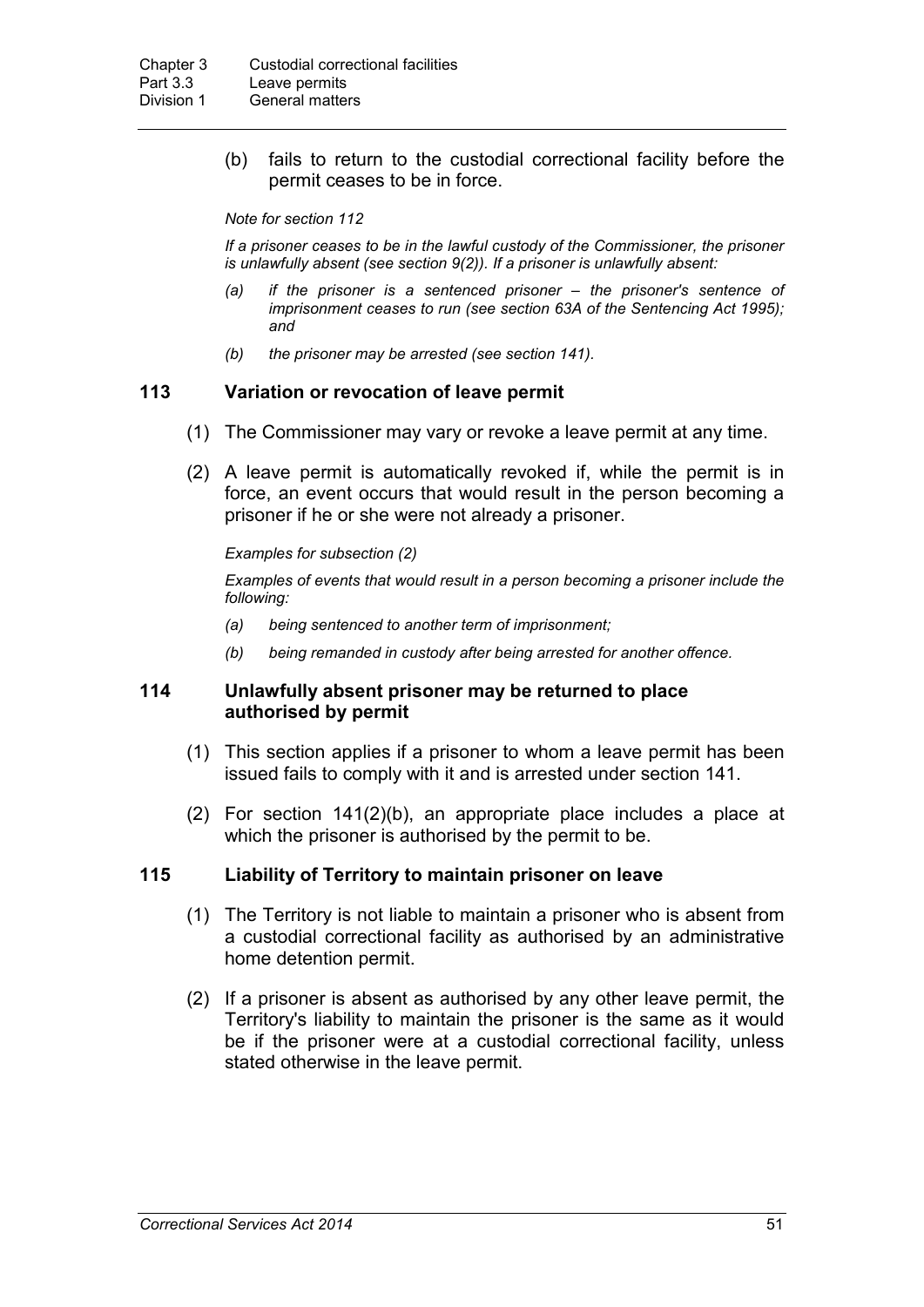## **116 Rules of natural justice do not apply**

The rules of natural justice (including any duty of procedural fairness) do not apply in relation to a decision of the Commissioner under this Part.

## **117 Decisions not reviewable**

No appeal or review lies against a decision of the Commissioner under this Part.

# **Division 2 General leave permits**

## **118 Commissioner may issue general leave permit**

The Commissioner may issue a permit (a *general leave permit*) to a prisoner that authorises the prisoner to be temporarily absent from a custodial correctional facility for a purpose the Commissioner considers appropriate.

#### *Examples for section 118*

*Examples of purposes for which a permit may be issued include the following:*

- *(a) education and training;*
- *(b) employment;*
- *(c) compassionate grounds;*
- *(d) recreation;*
- *(e) participation in community projects;*
- *(f) reintegration into the community.*

#### **119 Prisoner employed while on leave**

- (1) This section applies if a prisoner is issued with a general leave permit that authorises the prisoner to engage in paid employment.
- (2) The employer must pay all of the prisoner's earnings (after deducting any tax) to the Commissioner.
- (3) The Commissioner must pay the amount received into the prisoner's trust account.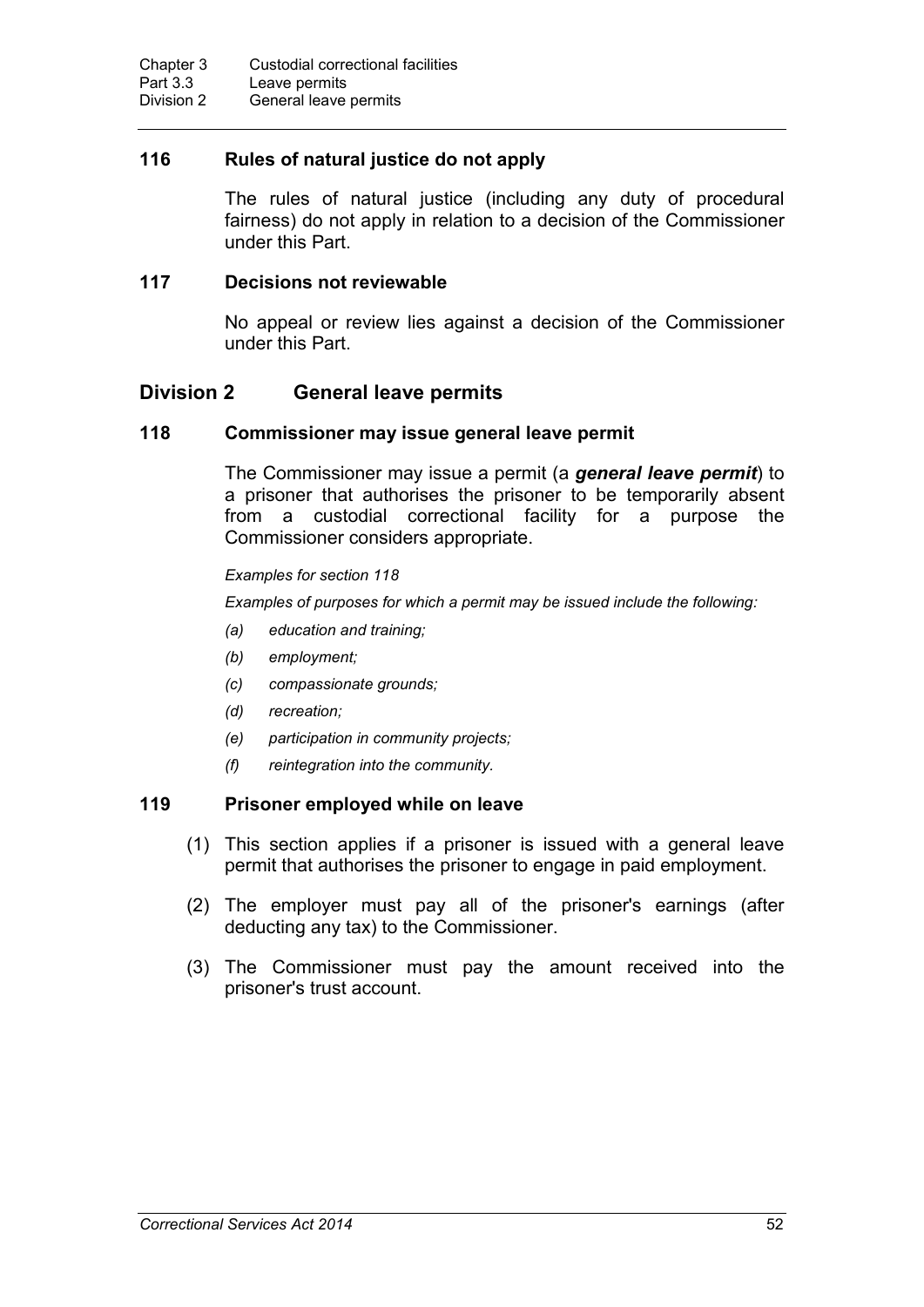# **Division 3 Interstate custodial leave permits**

#### **120 Definitions**

In this Division:

*corresponding Commissioner*, in relation to a participating State, means the official responsible for the administration of correctional centres (however described) in that State.

*corresponding interstate law* means a law of a State declared under section 121 to be a corresponding interstate law for this Division.

*corresponding permit* means a custodial leave permit (however described) issued under a corresponding interstate law.

*interstate custodial leave permit* means a permit issued under section 122.

*interstate escort*, in relation to a participating State, means:

- (a) a correctional officer (however described) or a police officer of the State; or
- (b) a person authorised to have the custody of an interstate prisoner under a corresponding permit; or
- (c) a person appointed in writing by the corresponding Commissioner of the State to be an interstate escort for the purpose of escorting an interstate prisoner to the State.

*interstate prisoner* means a person who is in the Territory under the authority of a corresponding permit.

*participating State* means a State in which a corresponding law is in force.

*State* means a State or another Territory.

#### **121 Corresponding interstate laws**

The Administrator may, by *Gazette* notice, declare a law of a State to be a corresponding interstate law for this Division if satisfied that the law substantially corresponds with this Division.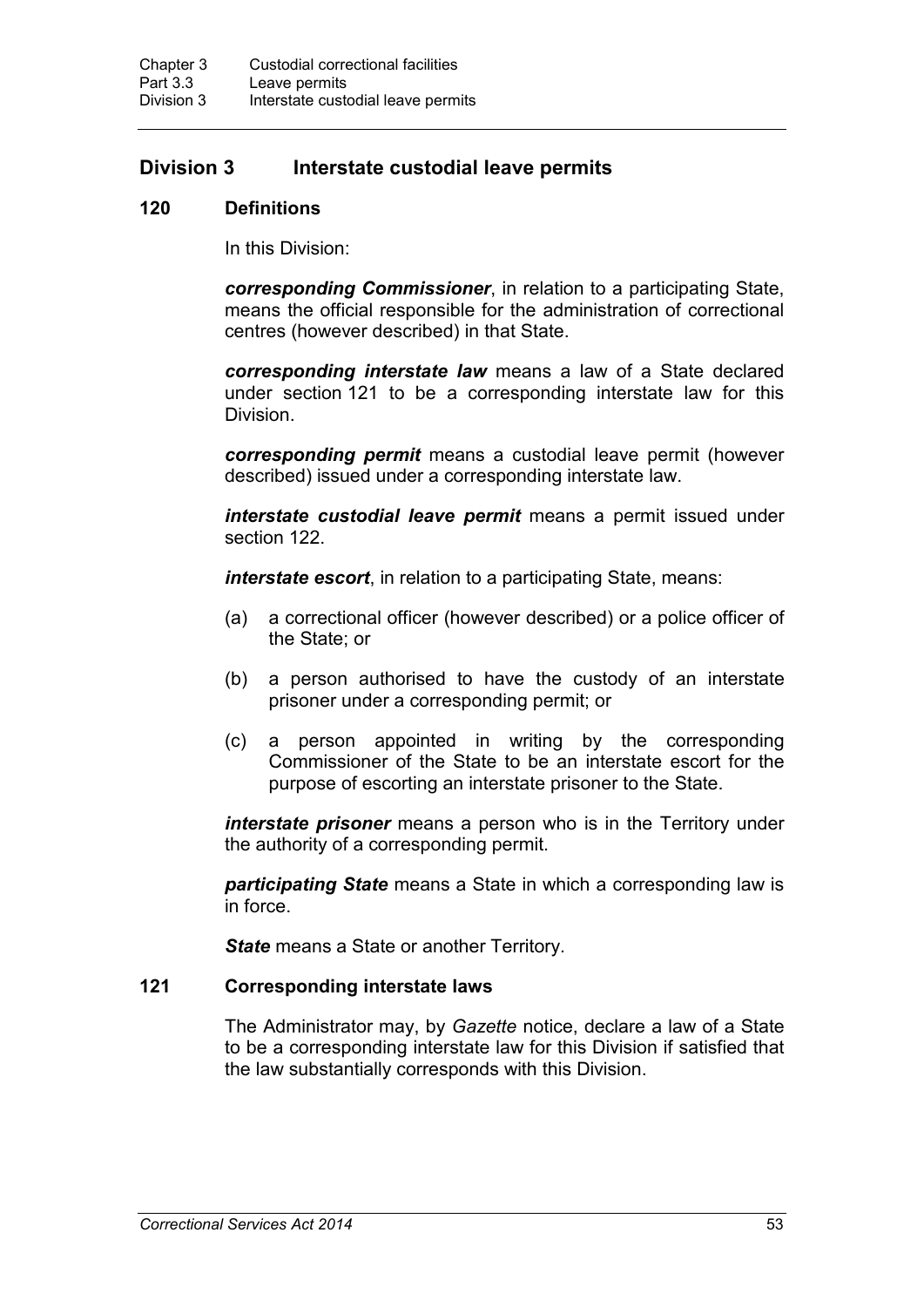## **122 Issue of interstate custodial leave permit**

- (1) The Commissioner may issue a permit (an *interstate custodial leave permit*) to a prisoner allowing the prisoner to travel to the participating State specified in the permit:
	- (a) for purposes relating to the health and wellbeing of the prisoner; or
	- (b) if the Minister has approved the issue of the permit on the grounds that there are exceptional personal circumstances that apply to the prisoner.
- (2) An interstate custodial leave permit is subject to:
	- (a) any conditions prescribed by regulation; and
	- (b) any other conditions specified in the permit.

## **123 Effect of permit**

An interstate custodial leave permit:

- (a) permits the prisoner specified in the permit to be absent from the custodial correctional facility specified in the permit in the custody of an escort for the purposes and for the period (not exceeding 10 days) specified in the permit; and
- (b) authorises the escort to take and keep in custody the prisoner for:
	- (i) escorting the prisoner to the participating State (whether or not across another State) and within the participating State for the purpose specified in the permit; and
	- (ii) returning the prisoner to the custodial correctional facility.

## **124 Appointment of escorts**

The Commissioner may, in writing, appoint as an escort for this Division any person the Commissioner considers to be appropriate.

## **125 Variation or revocation of permit**

The Commissioner may at any time:

(a) vary the terms of an interstate custodial leave permit, including the period of absence specified in the permit and any of its conditions, including any prescribed conditions; or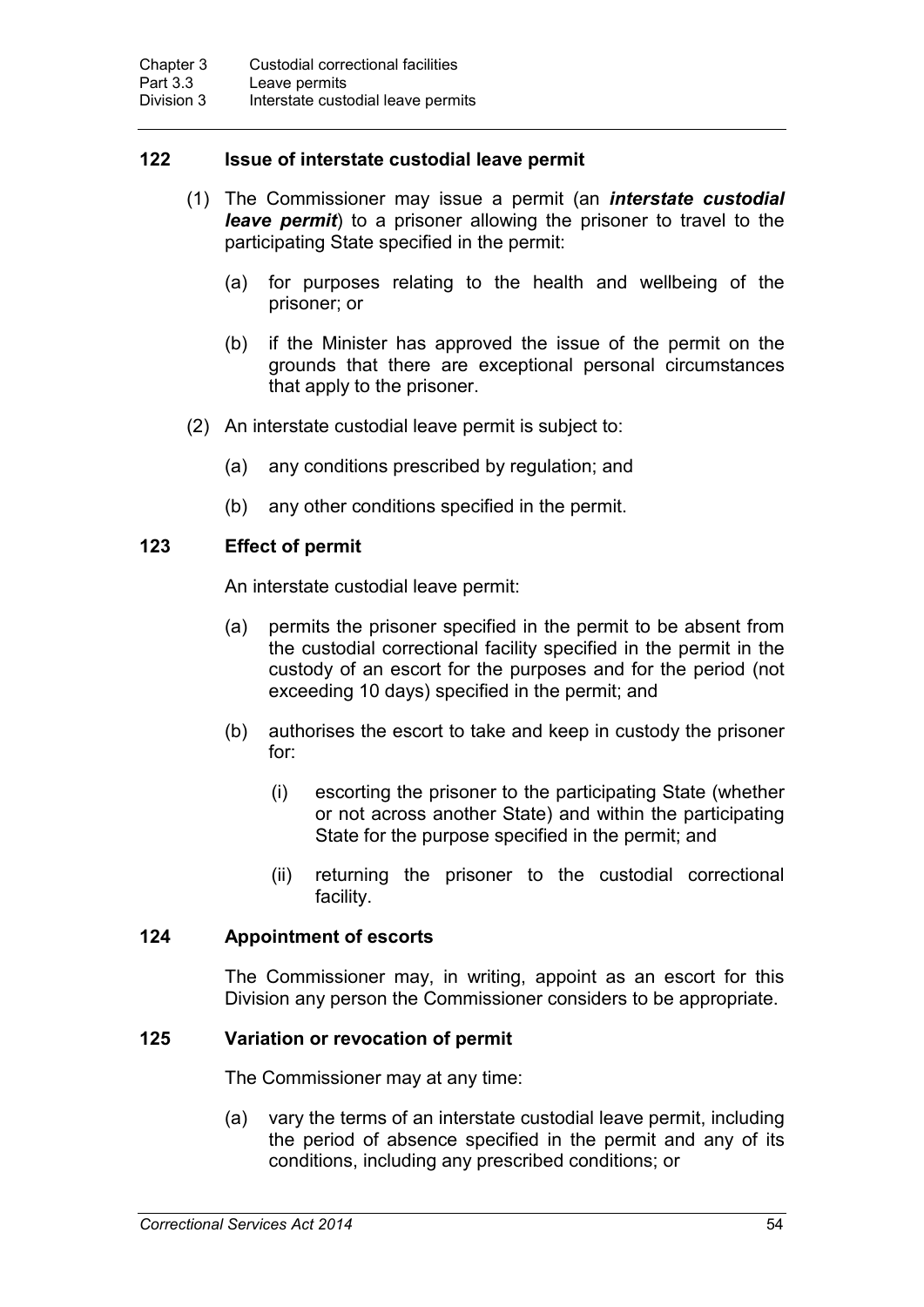(b) revoke the permit.

#### **126 Notice to participating States and transit States**

On issuing an interstate custodial leave permit, the Commissioner must give written notice of its issue and the period of absence specified in the permit to:

- (a) the corresponding Commissioner and the chief officer of police in the participating State to which the prisoner is to travel; and
- (b) the chief officer of police of any other State through which the prisoner is to travel by land to reach the participating State.

#### **127 Failure to comply with conditions of interstate custodial leave permit**

- (1) A prisoner who is absent from a custodial correctional facility on an interstate custodial leave permit commits an offence if:
	- (a) the prisoner engages in conduct; and
	- (b) the conduct contravenes a condition of the prisoner's leave permit.

Maximum penalty: 200 penalty units or imprisonment for 2 years.

(2) It is a defence to a prosecution for an offence against subsection (1) if the defendant establishes a reasonable excuse.

#### **128 Effect of permit issued under corresponding law**

The interstate escort of an interstate prisoner is authorised while in the Territory:

- (a) to take and keep custody of the interstate prisoner for the purposes and period set out in the applicable corresponding permit; and
- (b) to take and keep custody of the interstate prisoner for returning the interstate prisoner to the participating State.

## **129 Escape from custody of interstate prisoner**

(1) A correctional officer or police officer may arrest an interstate prisoner who has escaped the custody of an interstate escort.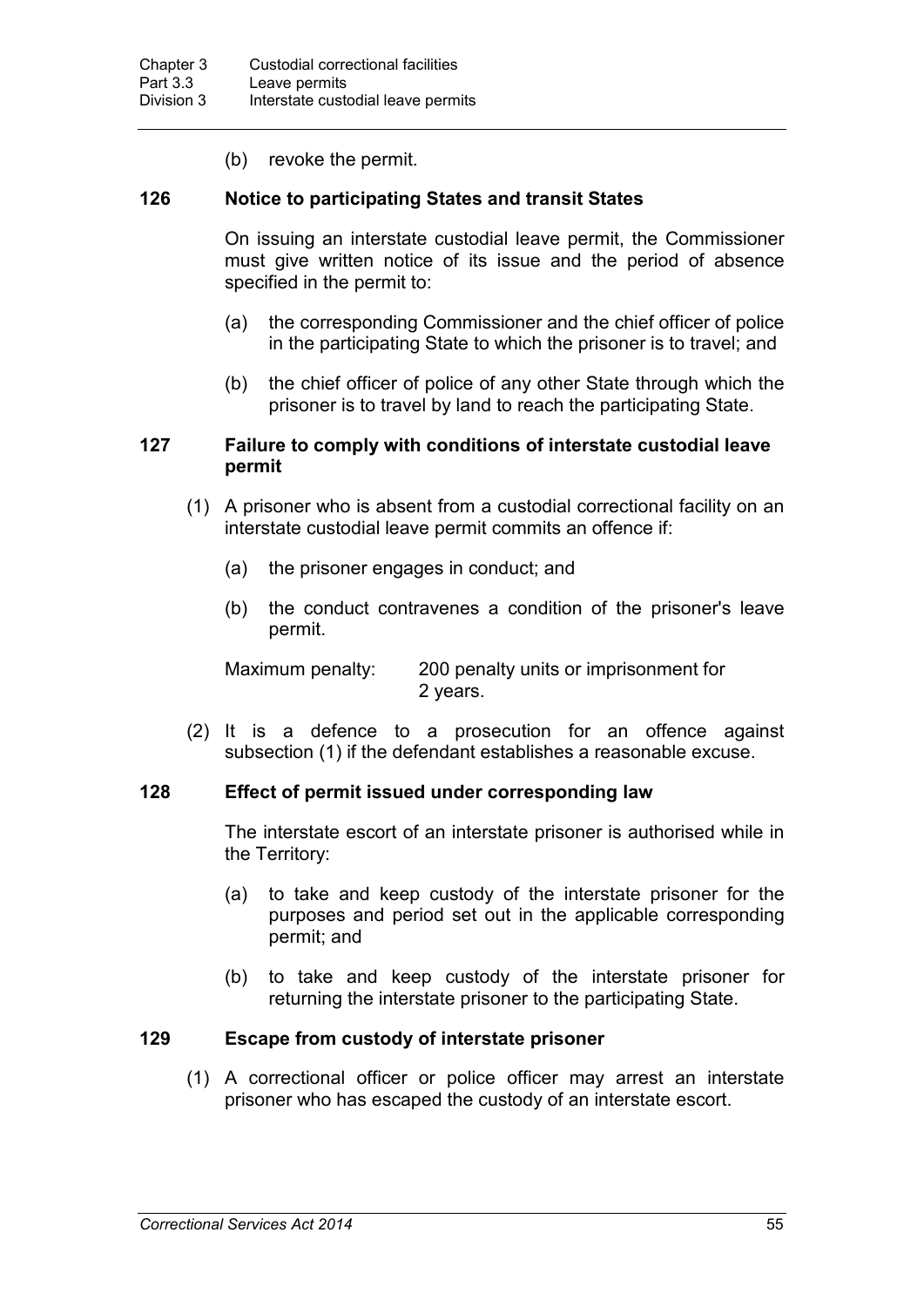- (2) An interstate prisoner must be taken before a Local Court Judge if the prisoner:
	- (a) has been arrested under subsection (1); or
	- (b) attempts to escape from the custody of an interstate escort.
- (3) Despite any corresponding permit issued to the interstate prisoner, the Local Court Judge may, by warrant:
	- (a) order the return of the interstate prisoner to the participating State in which the permit was issued; and
	- (b) order the interstate prisoner to be delivered to an interstate escort for that purpose.
- (4) The interstate prisoner may be detained by the Commissioner until:
	- (a) the interstate prisoner is delivered into the custody of an interstate escort under the warrant; or
	- (b) 7 days have elapsed since the warrant's issue.
- (5) If the interstate prisoner is not delivered into the custody of an interstate escort within 7 days after the warrant's issue, the warrant expires.

## **Division 4 Foreign legal matters leave permit**

#### **130 Commissioner may issue foreign legal matters leave permit**

- (1) This section applies if, under section 26 or 27 of the *Mutual Assistance in Criminal Matters Act 1987* (Cth), the Commonwealth Attorney-General makes arrangements for a prisoner to travel to a foreign country to:
	- (a) give evidence at a proceeding relating to a criminal matter; or
	- (b) give assistance in relation to an investigation relating to a criminal matter.
- (2) The Commissioner may issue a permit (a *foreign legal matters leave permit*) to a prisoner that authorises the prisoner to travel to the foreign country for that purpose.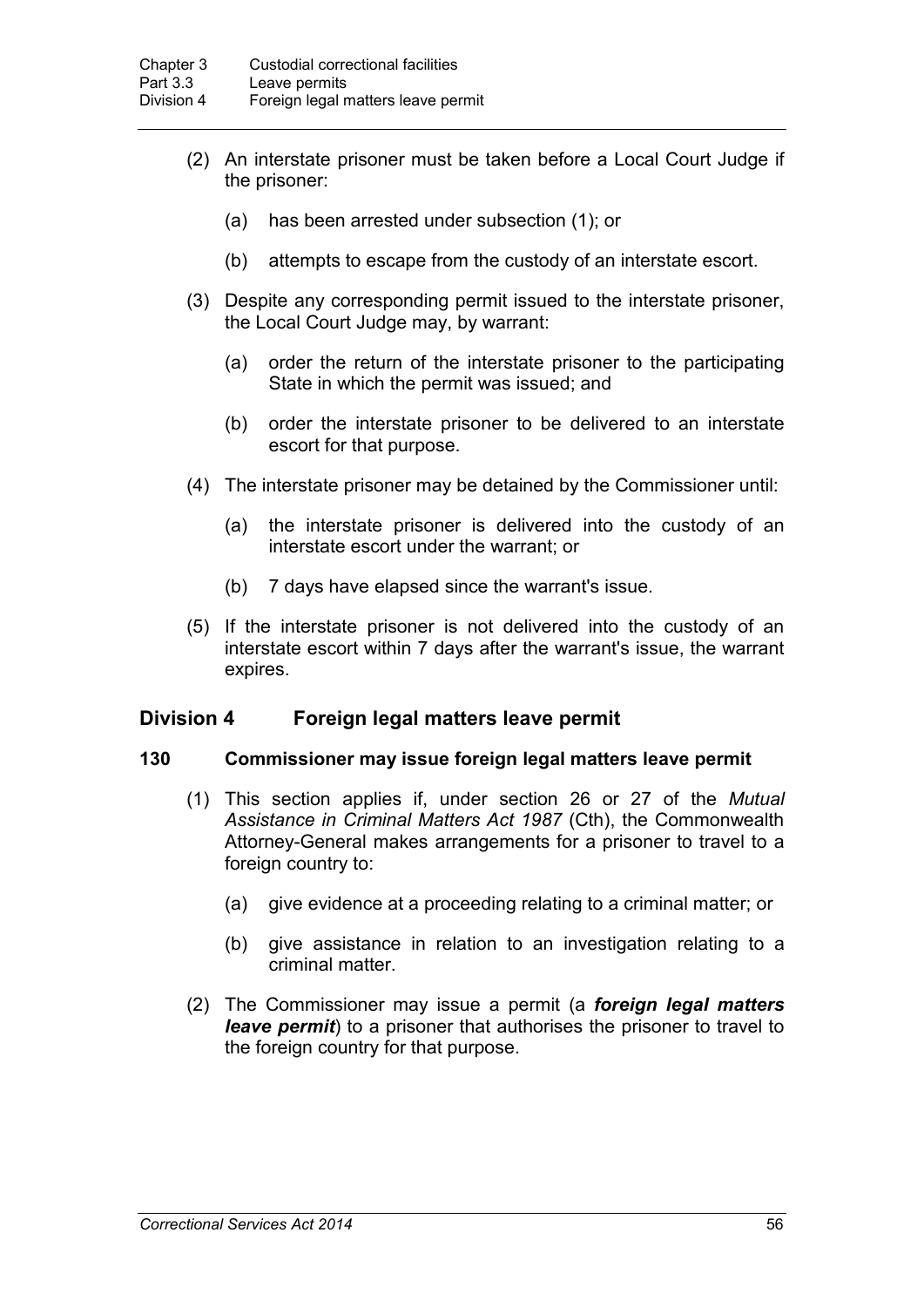# **Division 5 Administrative home detention permits**

#### **131 Definition**

In this Division:

*approved residence* means the place specified in an administrative home detention permit as the place at which the prisoner is to reside.

#### **132 Commissioner may issue permits**

- (1) The Commissioner may issue a permit (an *administrative home detention permit*) to a qualifying prisoner that authorises the prisoner to reside at a place outside a custodial correctional facility that is specified in the permit.
- (2) A prisoner is a *qualifying prisoner* if:
	- (a) the prisoner is not a disqualified prisoner; and
	- (b) the period from which it is proposed the permit will come into force to the prisoner's release date is 12 months or less.
- (3) A prisoner is a *disqualified prisoner* if the prisoner:
	- (a) is under a sentence of imprisonment and one or more of the following applies:
		- (i) the sentence includes a non-parole period;
		- (ii) the prisoner has served less than 50% of the term of imprisonment;
		- (iii) Part 3, Division 6A of the *Sentencing Act 1995* applied to the sentence and the person has not yet served the minimum term of imprisonment that the sentencing court was required under that Division to impose;
		- (iv) the sentence is for an indefinite term of imprisonment under Part 3, Division 5, Subdivision 4 of the *Sentencing Act 1995*; or
	- (b) is a youth prisoner; or
	- (c) is a detainee under the *Serious Sex Offenders Act 2013*; or
	- (d) is an immigration detainee.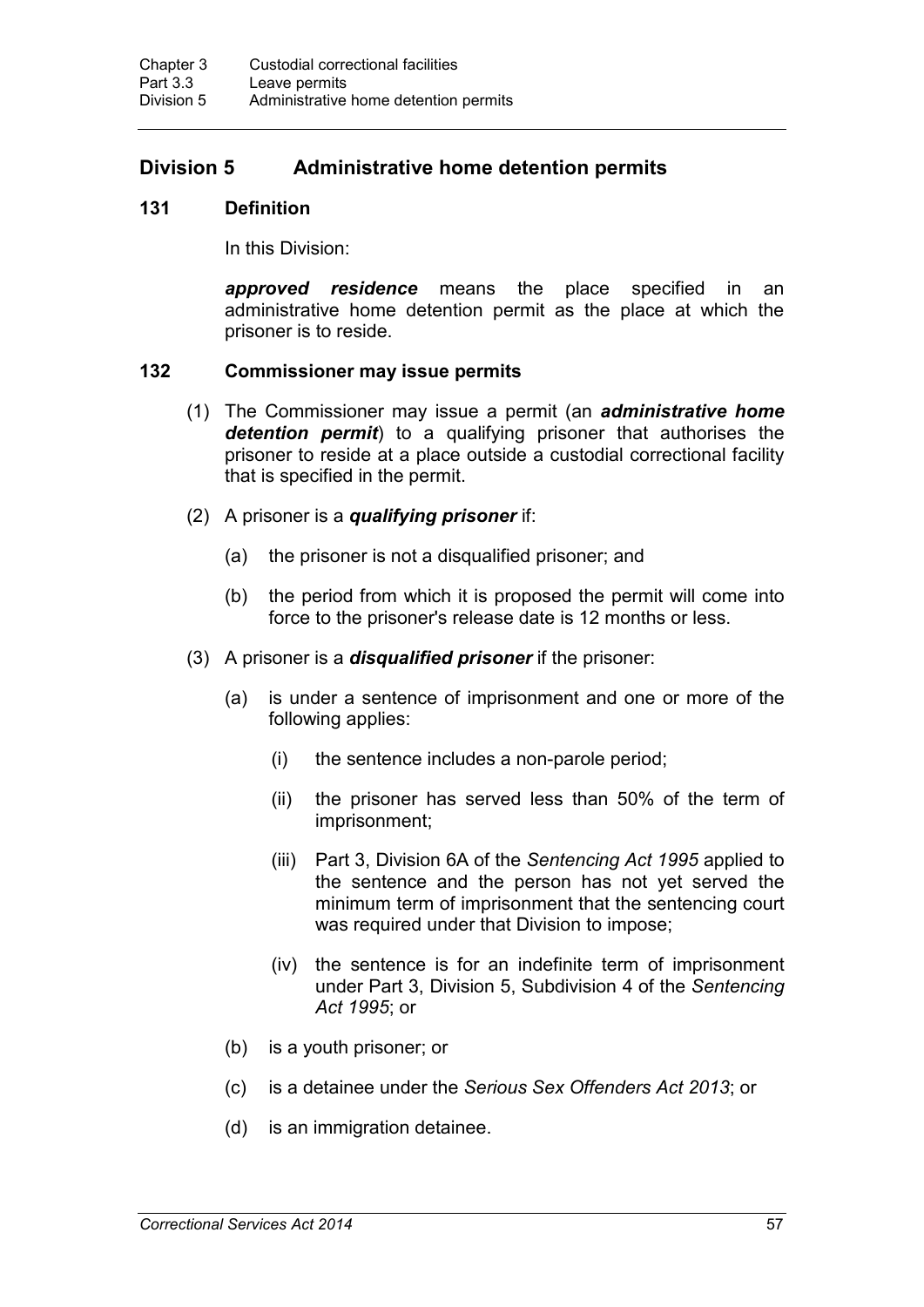## **133 Circumstances in which permit may be issued**

- (1) The Commissioner must not issue an administrative home detention permit to a prisoner unless the Commissioner considers that all of the following apply:
	- (a) the place proposed as the approved residence is suitable as a place for the prisoner to reside;
	- (b) suitable arrangements have been made for the prisoner to reside at that place;
	- (c) authorising the prisoner to reside at the proposed approved residence is not likely to unduly inconvenience or put at risk:
		- (i) other persons living at the proposed approved residence; or
		- (ii) the community generally;
	- (d) the prisoner agrees to the issue of the permit on the terms and conditions proposed by the Commissioner.
- (2) For subsection (1)(c), the Commissioner may take into account the views of members of the community who the Commissioner considers may be affected by the granting of the permit.

## **134 Duration of permit**

An administrative home detention permit is in force from the date it is issued (or a later date specified in it) until the prisoner's release date.

## **135 Compulsory conditions on permit**

The conditions specified in an administrative home detention permit under section 111(d) must include the condition that the prisoner must not leave the approved residence except at times and for periods:

- (a) prescribed by regulation; or
- (b) otherwise permitted by the Commissioner or a probation and parole officer.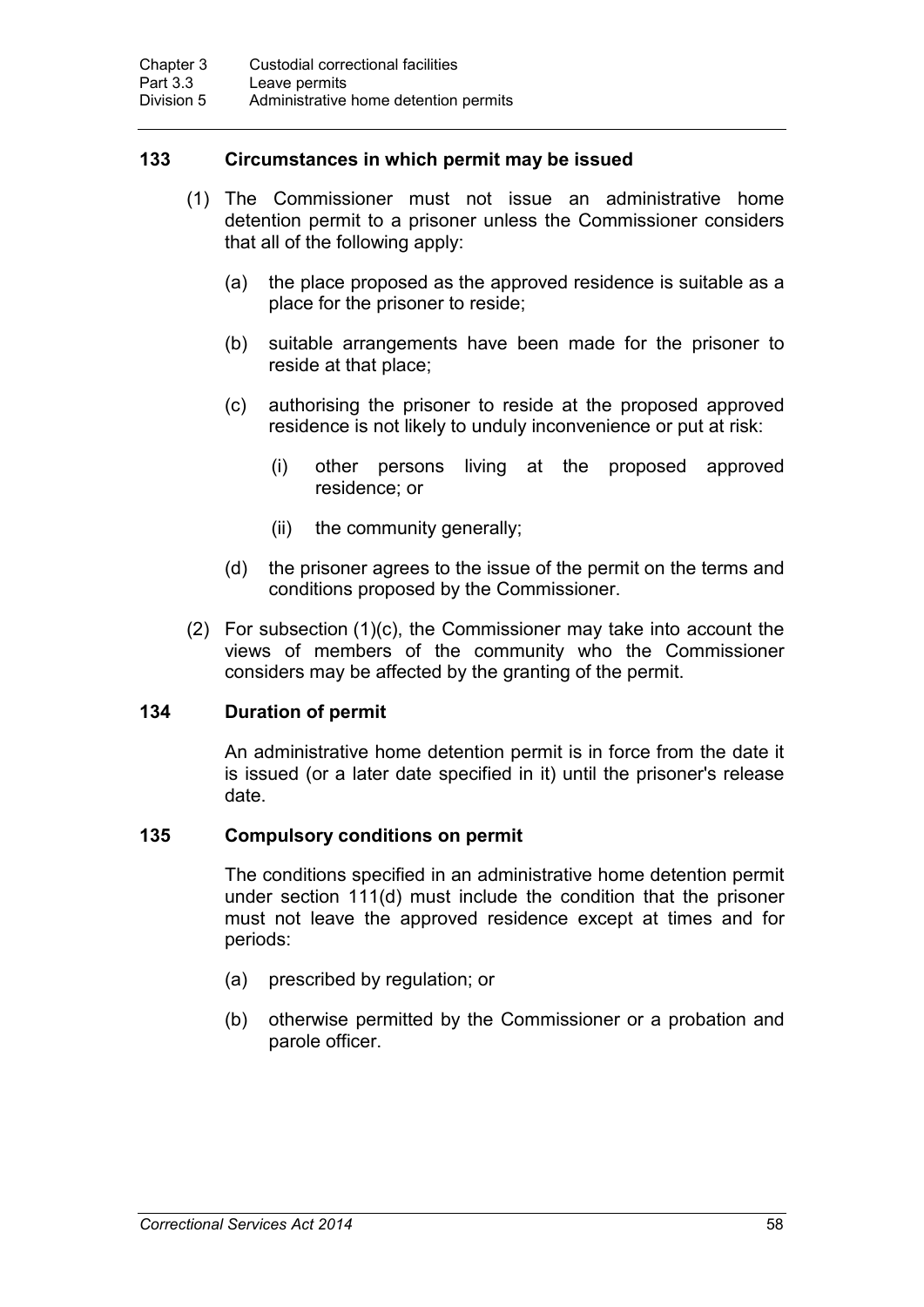## **136 Non-custodial offender provisions apply**

Chapter 4 (including any regulations made for the purposes of that Chapter) and section 197(3) apply in relation to a prisoner for whom an administrative home detention permit is in force as if:

- (a) the prisoner were a non-custodial offender; and
- (b) the permit were a monitoring order.

# **Part 3.4 Maintaining security and good order – use of force**

#### **137 Correctional officer to maintain security and good order**

- (1) A correctional officer may take any reasonable and appropriate steps in order to maintain the security and good order of a custodial correctional facility and prisoners.
- (2) For the purpose of doing so, a correctional officer may use the force that is reasonably necessary.
- (3) Examples of when it may be reasonably necessary to use force include the following:
	- (a) if a prisoner fails to do something the prisoner is required under this Act to do – to compel the prisoner to do the thing;
	- (b) to prevent a prisoner engaging in misconduct;
	- (c) to prevent a person at the facility from:
		- (i) harming himself or herself or another person; or
		- (ii) damaging property;
	- (d) in self-defence or to defend someone else;
	- (e) to restrain persons causing a disturbance at the facility;
	- (f) to prevent the escape of a prisoner.

#### *Note for section 137*

*There are also other provisions of this Act that provide for the use of force in specific circumstances, including the following:*

- *(a) section 42(3) – complying with directions of correctional officers;*
- *(b) section 47(3) – searching prisoner;*
- *(c) sections 48(4) and 50(5) – assisting person searching prisoner;*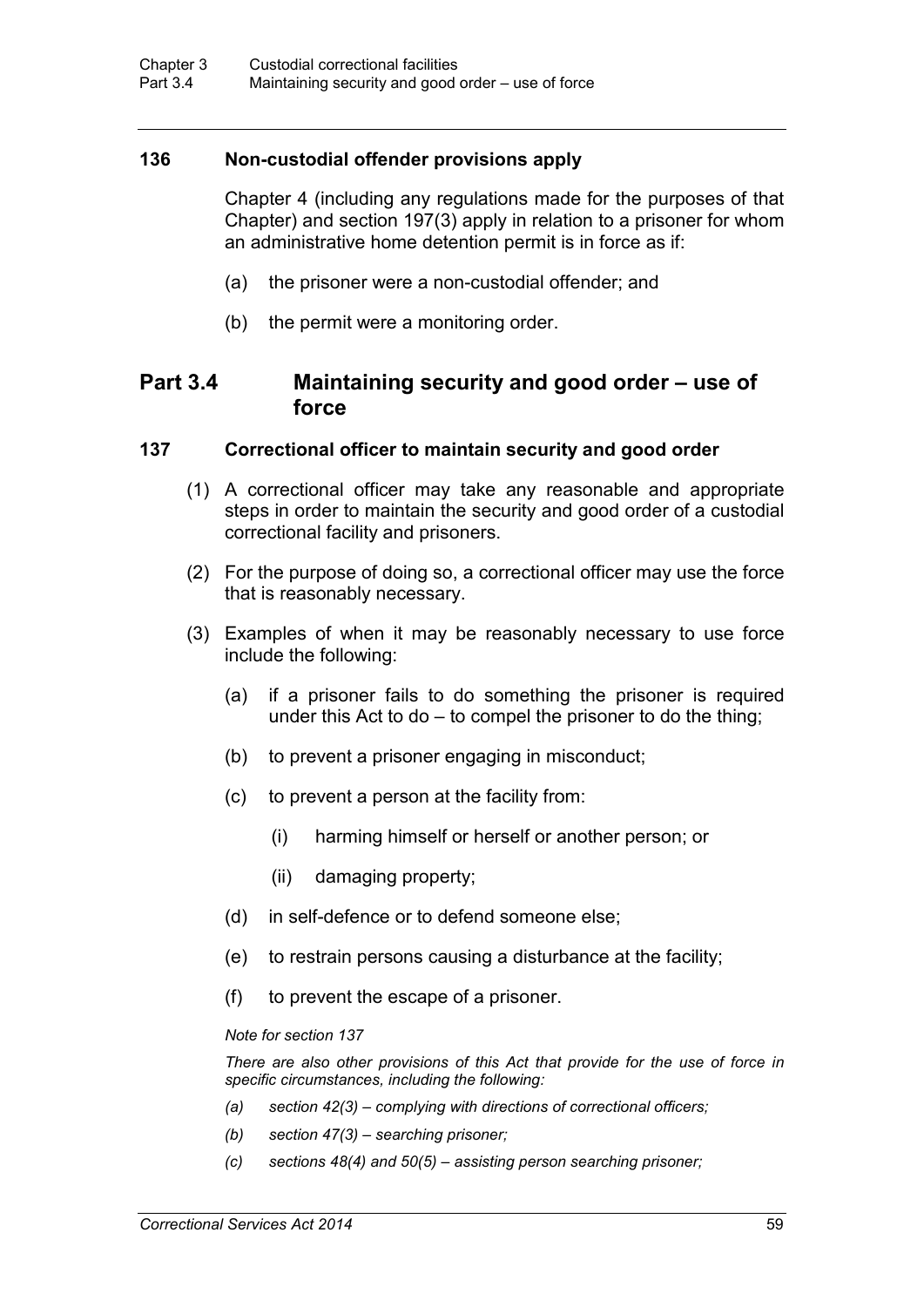- *(d) sections 51(3) and 52(3) – assisting person taking sample;*
- *(e) section 53(2) – using approved identification system;*
- *(f) sections 92(4) and 93(6) – assisting medical practitioner;*
- *(g) sections 101(3) and 146(3) – preventing person entering, or removing person from, custodial correctional facility;*
- *(h) section 147(4) – searching vehicle;*
- *(i) section 150(3) – arresting person committing offence.*

#### **138 Limitations of use of force**

- (1) This section applies when a correctional officer is permitted under this Act to use force.
- (2) The use of force by a correctional officer is *reasonably necessary* only if the correctional officer reasonably believes that:
	- (a) the purpose for which the force is used could not reasonably be achieved in another practicable way; and
	- (b) the nature and amount of force used is reasonable in the circumstances.

#### **139 Firearms and other weapons**

- (1) A correctional officer lawfully using force under this Act may use an approved firearm, weapon or restraint for that purpose.
- (2) A correctional officer may possess an approved firearm, weapon or restraint for the purpose of using it as permitted under subsection (1).
- (3) In this section:

*approved* means approved by the Commissioner in the Commissioner's Directions.

#### **140 Commissioner to manage use of force**

- (1) The Commissioner must ensure that:
	- (a) to the extent practicable, force is used under this Act only:
		- (i) as a last resort; and
		- (ii) when the use of force is reasonably necessary; and
	- (b) correctional officers who use force do so in accordance with this Act.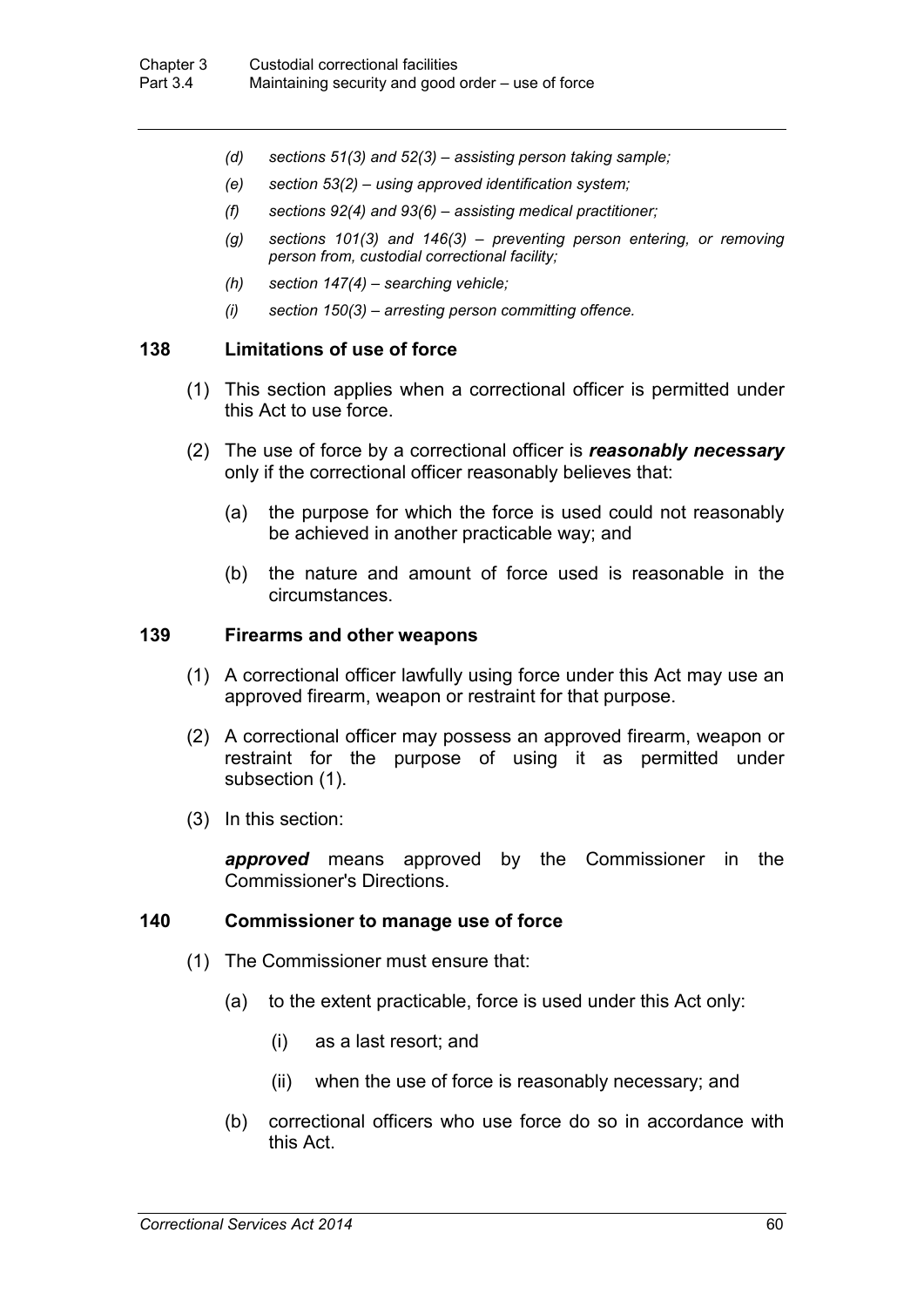- (2) The Commissioner must issue Commissioner's Directions in relation to the use of force, including as to:
	- (a) the circumstances in which, and by whom, force may be used; and
	- (b) the nature of the force that may be used in those circumstances.

## **141 Arrest of unlawfully absent prisoner**

- (1) If a correctional officer or police officer reasonably believes that a prisoner is unlawfully absent from a custodial correctional facility, the officer may arrest the prisoner without warrant.
- (2) As soon as practicable after making the arrest, the officer must take the prisoner (or arrange for the prisoner to be taken) to:
	- (a) the custodial correctional facility; or
	- (b) another appropriate place.

*Examples for subsection (2)(b)*

*Examples of other places where it may be appropriate to take the prisoner include the following:* 

- *(a) another custodial correctional facility;*
- *(b) a police station;*
- *(c) if the prisoner is sick or injured – a health care facility.*
- (3) For the purpose of exercising the power under subsection (1), a correctional officer may exercise the powers, and has the immunities of, a police officer under the *Police Administration Act 1978*.

# **Part 3.5 General matters about custodial correctional facilities**

## **Division 1 Matters relating to people and things at custodial correctional facility**

#### **142 Name and address to be provided**

(1) A correctional officer or employee of the Agency may direct a person who is at, or in the vicinity of, a custodial correctional facility (other than a prisoner) to give the person's name and residential address.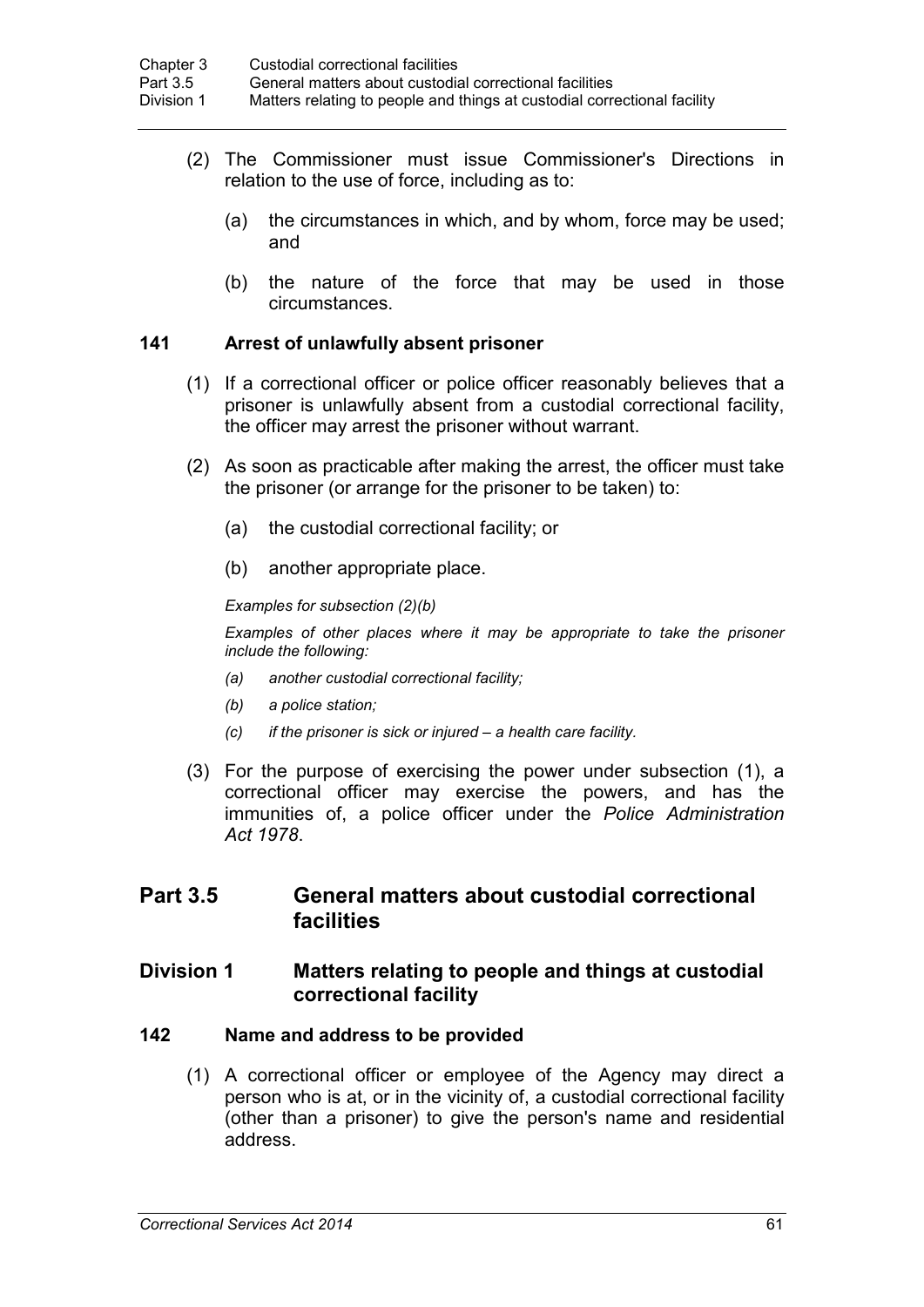- (2) If a person fails to comply with the direction, the General Manager may refuse entry to the person or, if the person is at a facility, direct the person to leave the facility.
- (3) When giving the direction, the officer or employee must tell the person that failure to comply with the direction is an offence.

#### *Notes for section 142*

- *1 This section applies to priority visitors and legal practitioners, but subject to sections 95(3) and 96(3).*
- *2 A correctional officer may use the force that is reasonably necessary to prevent entry or remove a person from a facility (see section 146).*
- *3 Failing to give a name or address may constitute an offence against section 185. Entering a facility without authority, or failing to leave when directed to do so, may constitute an offence against section 179 or 180.*

## **143 Proof of identity**

- (1) The General Manager of a custodial correctional facility may direct a person at, or wishing to enter, the facility (other than a prisoner) to do either or both of the following:
	- (a) provide evidence of the person's identity;
	- (b) submit to the use of an approved identification system.
- (2) If the person fails to comply with the direction, the General Manager may refuse entry to the person or direct the person to leave the facility.
- (3) The Commissioner may keep details, or a copy, of any thing (including a photograph or biometric material (as defined in section 194)) provided by, or taken from, a person for the purpose of this section.

*Notes for section 143*

- *1 This section applies to priority visitors and legal practitioners, but subject to sections 95(3) and 96(3).*
- *2 A correctional officer may use the force that is reasonably necessary to prevent entry or remove a person from a facility (see section 146).*
- *3 Entering a facility without authority, or failing to leave when directed to do so, may constitute an offence against section 179 or 180.*

## **144 Search of persons at facility**

(1) The General Manager of a custodial correctional facility may direct a person at, or wishing to enter, the facility (other than a prisoner) to submit to a search of the person's clothing and personal possessions.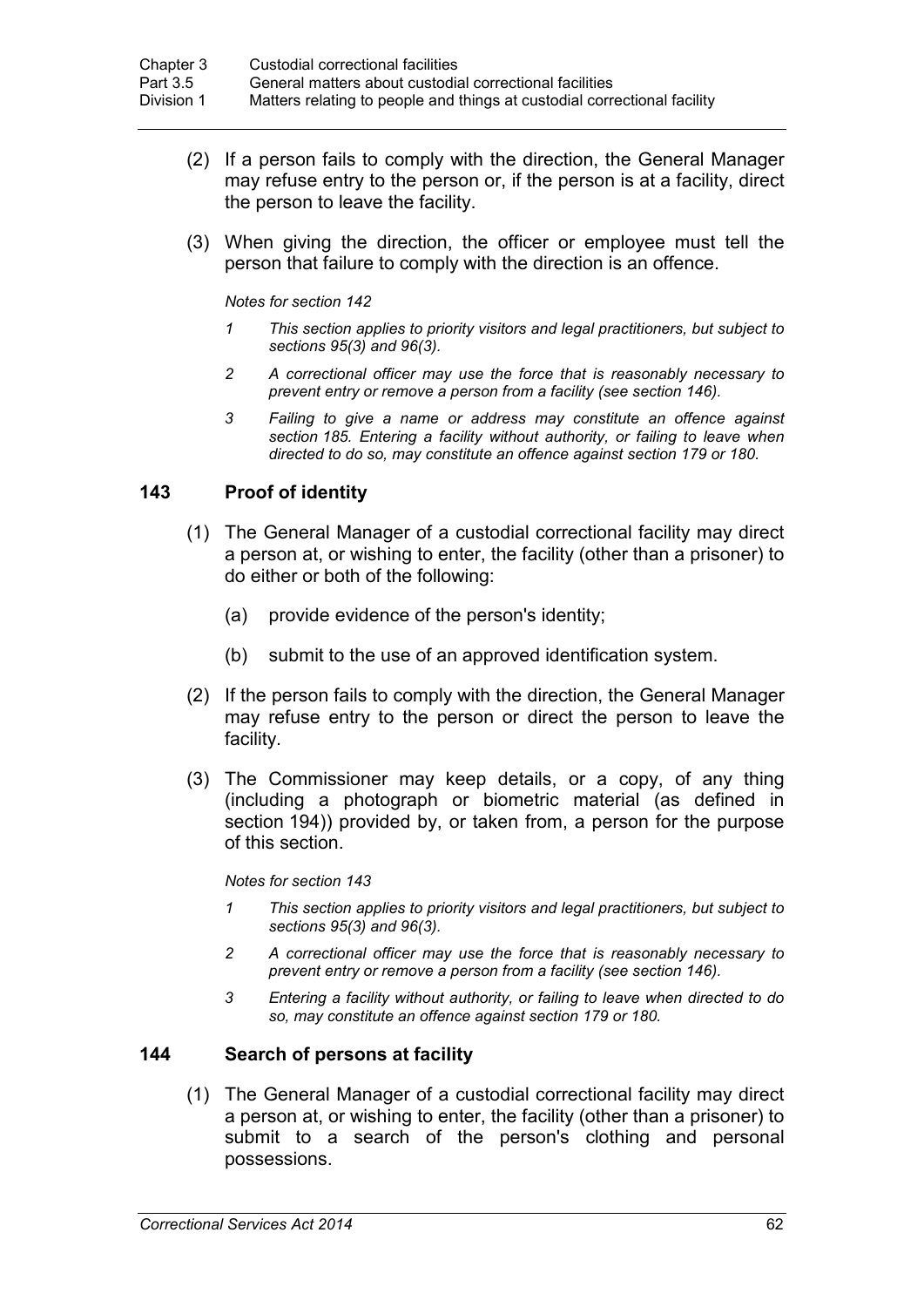- (2) If a person fails to submit to the search, the General Manager may refuse entry to the person or direct the person to leave the facility.
- (3) A correctional officer may confiscate a thing found during the search that the correctional officer reasonably believes is:
	- (a) a prohibited thing; or
	- (b) connected with an offence against this Act.

*Notes for section 144*

- *1 This section applies to priority visitors and legal practitioners, but subject to sections 95(3) and 96(3).*
- *2 A correctional officer may use the force that is reasonably necessary to prevent entry or remove a person from a facility (see section 146).*
- *3 Entering a facility without authority, or failing to leave when directed to do so, may constitute an offence against section 179 or 180.*
- *4 Part 3.5, Division 2 makes provision in relation to confiscation and how confiscated things are to be dealt with.*

#### **145 Alcohol and drug testing of persons at facility**

- (1) The General Manager of a custodial correctional facility may direct a person at, or wishing to enter, the facility (other than a prisoner) to submit to a prescribed alcohol/drug test.
- (2) If a person fails to submit to the test, or the test reveals the presence of alcohol or a drug, the General Manager may refuse entry to the person or direct the person to leave the facility.

*Notes for section 145*

- *1 This section applies to priority visitors and legal practitioners, but subject to sections 95(3) and 96(3).*
- *2 A correctional officer may use the force that is reasonably necessary to prevent entry or remove a person from a facility (see section 146).*
- *3 Entering a facility without authority, or failing to leave when directed to do so, may constitute an offence against section 179 or 180.*
- *4 Section 195 makes provisions for the carrying out of prescribed alcohol/drug tests.*

#### **146 Correctional officer may prevent entry or remove person**

(1) If a person who has been refused entry to a custodial correctional facility under sections 142 to 145 attempts to enter the facility, a correctional officer may prevent the person from entering.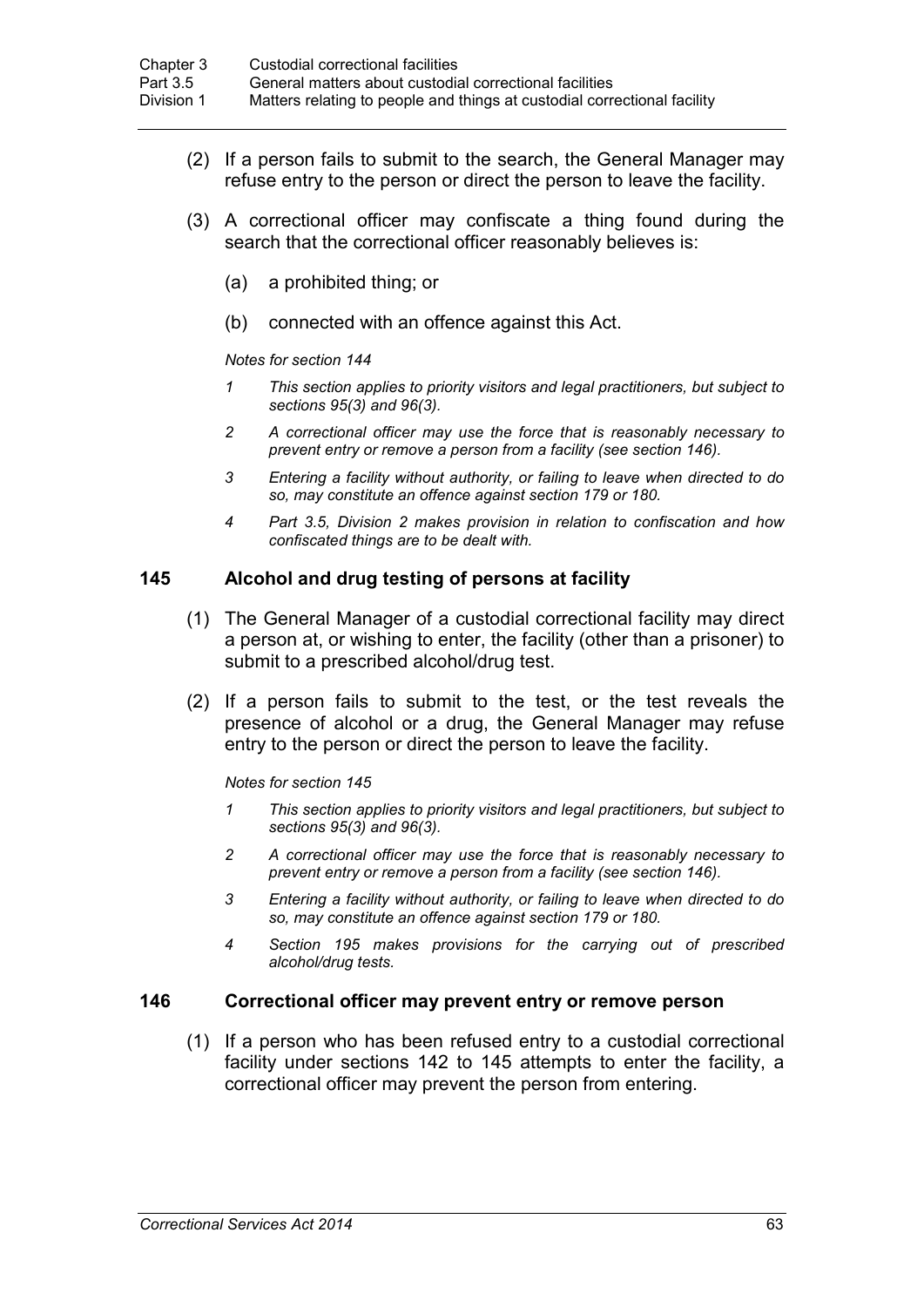- (2) If a person who is directed under sections 142 to 145 to leave a custodial correctional facility does not do so as quickly as practicable, a correctional officer may remove the person from the facility.
- (3) For the purpose of preventing entry by, or removing, the person, the correctional officer may use the force that is reasonably necessary.

*Note for subsection (3)*

*Part 3.4 makes provision in relation to the use of force.*

### **147 Search of vehicles**

- (1) A correctional services officer may search a vehicle at a custodial correctional facility if the correctional officer reasonably believes that the vehicle contains something that is:
	- (a) a prohibited thing; or
	- (b) connected with an offence against this Act.
- (2) For the purpose of the search, the correctional officer may do one or more of the following:
	- (a) stop the vehicle;
	- (b) detain the vehicle for as long as reasonably necessary;
	- (c) if the vehicle is locked direct a person who has the means to do so to unlock it;
	- (d) if there is a person in or on the vehicle direct the person to get out or off it.
- (3) If a person fails to comply with a direction under subsection (2)(c) or (d), the officer may do one or more of the following:
	- (a) open the vehicle;
	- (b) remove the person from the vehicle.
- (4) For the purposes of subsection (3), the officer may use the force that is reasonably necessary.

*Note for subsection (4) Part 3.4 makes provision in relation to the use of force.*

- (5) The correctional officer may confiscate a thing found during the search that the correctional officer reasonably believes is:
	- (a) a prohibited thing; or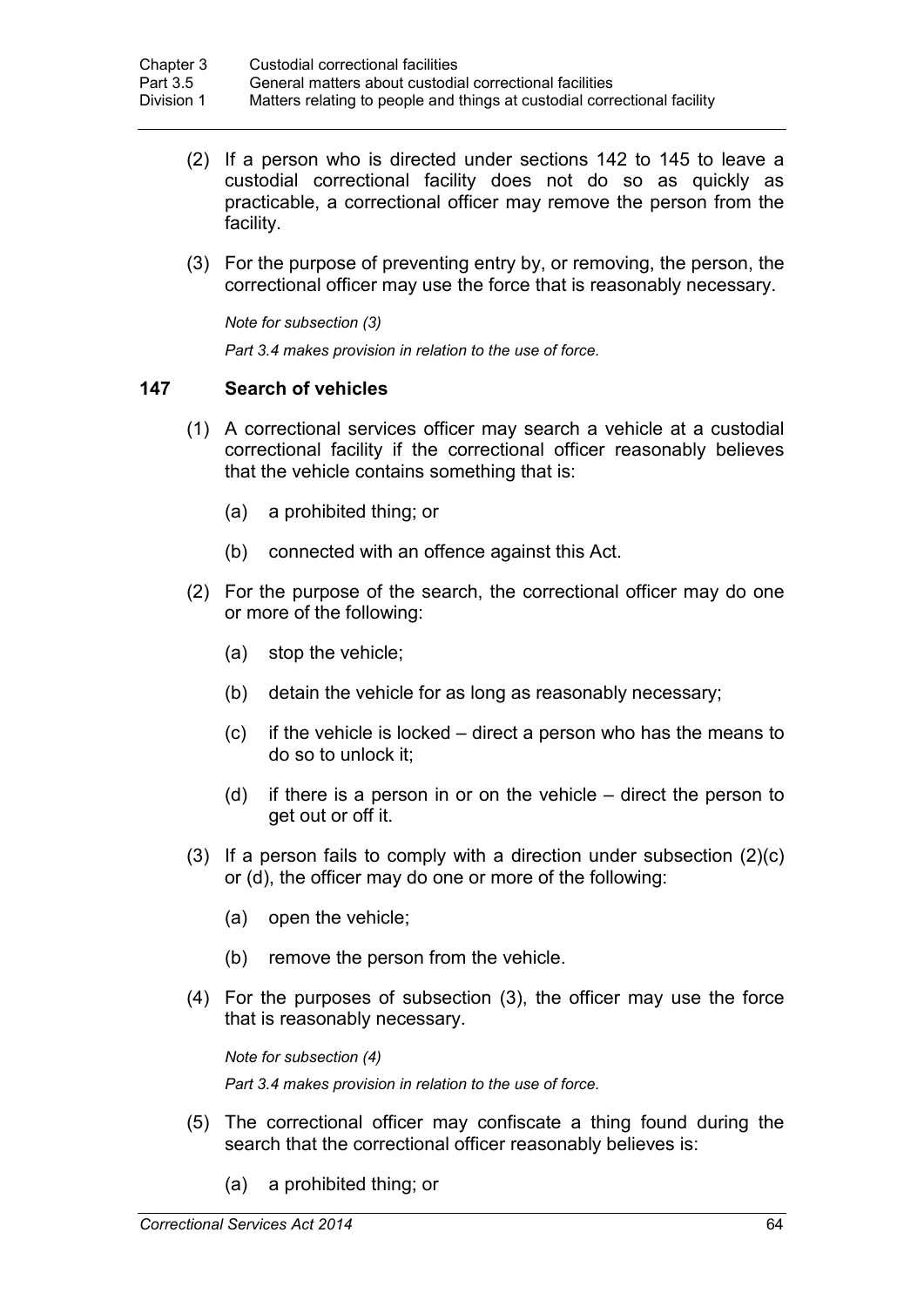(b) connected with an offence against this Act.

*Note for subsection (5)*

*Part 3.5, Division 2 makes provision in relation to confiscation and how confiscated things are to be dealt with.*

#### **148 Search of custodial correctional facility**

- (1) A correctional officer may search any part of a custodial correctional facility, including a prisoner's cell.
- (2) The correctional officer may confiscate a thing found during the search that the correctional officer reasonably believes is:
	- (a) a prohibited thing; or
	- (b) connected with an offence against this Act.

#### *Note for subsection (2)*

*Part 3.5, Division 2 makes provision in relation to confiscation and how confiscated things are to be dealt with.*

#### **149 Person loitering may be directed to leave vicinity**

- (1) A correctional officer may direct a person who is loitering in the vicinity of a custodial correctional facility to leave the vicinity if the correctional officer considers it is appropriate to do so in order to maintain the security and good order of the facility.
- (2) When giving the direction, the officer must tell the person that failure to comply with the direction is an offence.

*Note for section 149*

*Failing to leave the vicinity of a custodial correctional facility when directed to do so may constitute an offence against section 181.*

#### **150 Arrest of person suspected of offence**

- (1) This section applies if a correctional officer reasonably believes that a person is committing, has committed, or will if not arrested commit:
	- (a) if the person is at a custodial correctional facility  $-$  an offence against this or any other Act; or
	- (b) if a person is in the vicinity of a custodial correctional facility an offence against this Act.

*Note for subsection (1)*

*An offence against another Act includes the offence against section 112 of the Criminal Code of escaping from lawful custody.*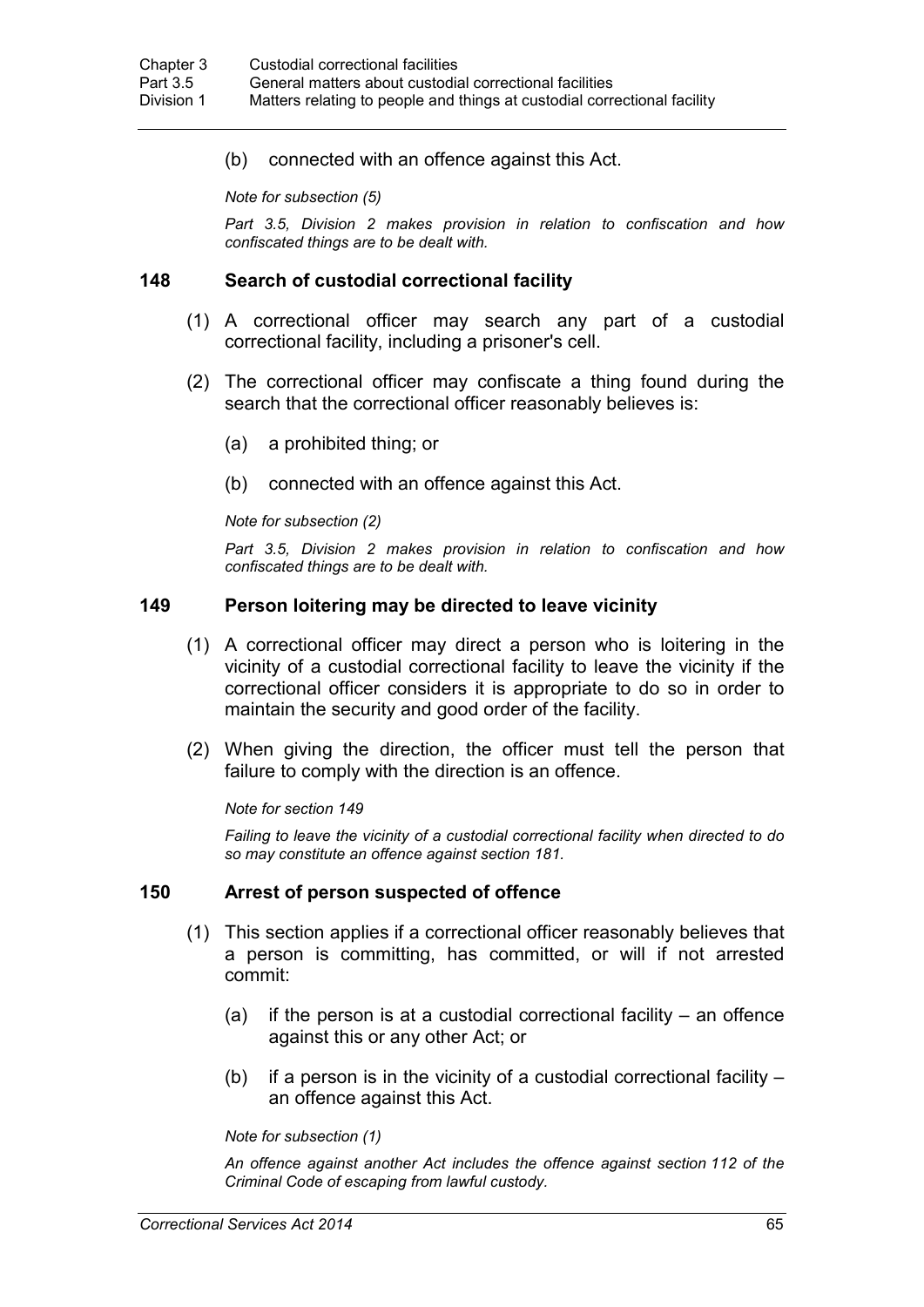- (2) The correctional officer may arrest the person.
- (3) The correctional officer may use the force that is reasonably necessary to do so.

*Note for subsection (3) Part 3.4 makes provision in relation to the use of force.*

- (4) If a person is arrested, the General Manager:
	- (a) must deliver the person to a police officer as soon practicable after the arrest; and
	- (b) may detain the person at the facility until the person is delivered to a police officer.

### **Division 2 Searches, confiscation and confiscated things**

#### **151 Definitions**

In this Division:

*legal item* means an item of mail, document or other thing that:

- (a) has been, is being, or is intended to be, given:
	- (i) by a prisoner to the prisoner's legal practitioner; or
	- (ii) to a prisoner by the prisoner's legal practitioner; and
- (b) is subject to client legal privilege.

#### *nominated examiner* means:

- (a) for a protected item a person nominated under section 156(1); or
- (b) for a legal item a person nominated under section 156(2).

*protected correspondent* means one of the following:

- (a) for a custodial correctional facility an official visitor for that facility;
- (b) a Supreme Court Judge or Local Court Judge;
- (c) a member of the Legislative Assembly;
- (d) the Ombudsman;
- (e) the Children's Commissioner;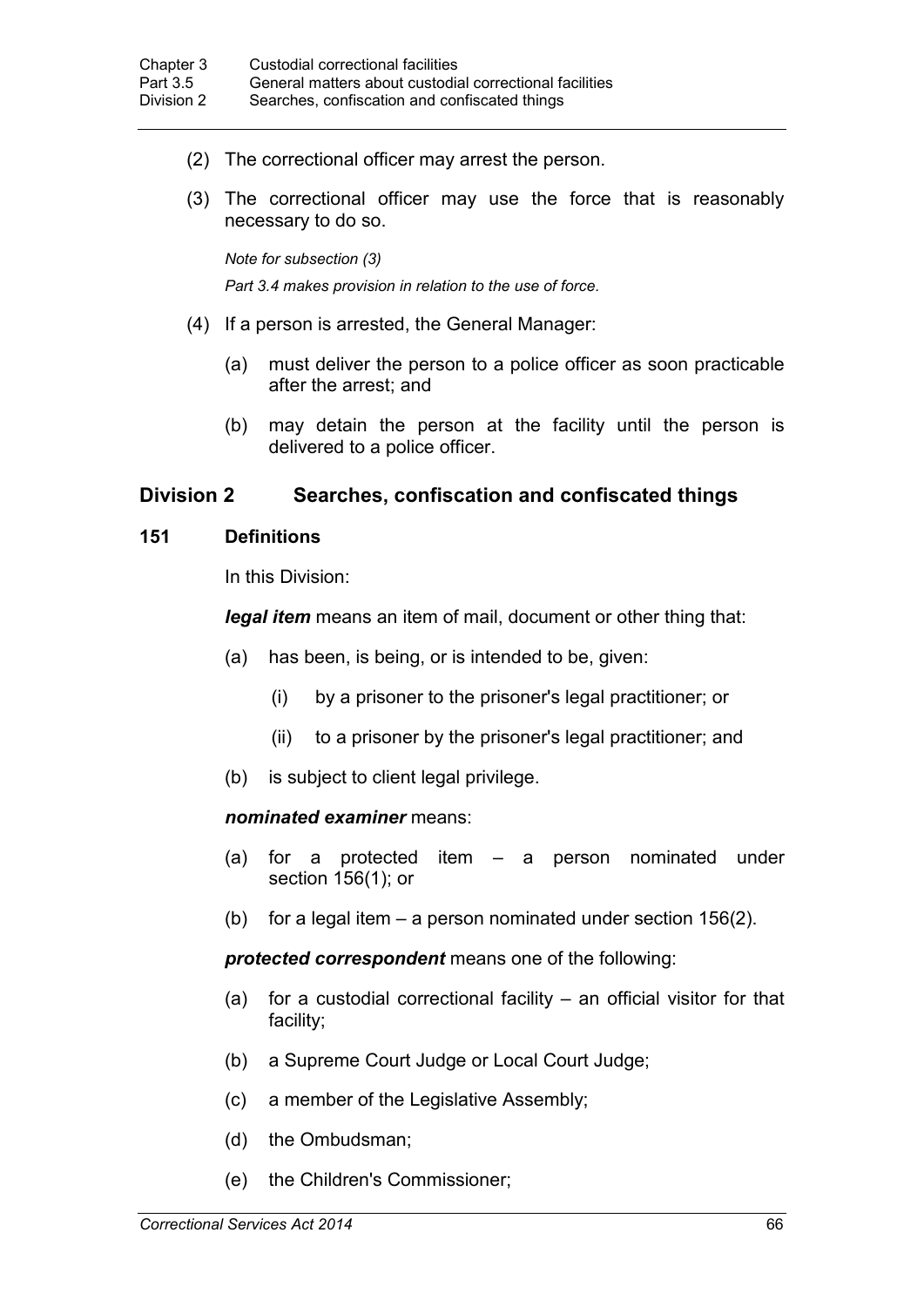- (f) the Commissioner for Health and Community Services Complaints;
- (g) the Anti-Discrimination Commissioner;
- (h) the Information Commissioner;
- (i) the ICAC;
- (j) the Commissioner of Police;
- (k) the Director of Public Prosecutions;
- (l) Australian Human Rights Commission established by section 7 of the *Australian Human Rights Act 1986* (Cth);
- (m) Australian Crime Commission established by section 7 of the *Australian Crime Commission Act 2002* (Cth);
- $(n)$  for a prisoner a health practitioner of whom the prisoner is a patient;
- (o) a person or entity prescribed by regulation.

*protected item* means an item of mail, document or other thing that:

- (a) has been, is being, or is intended to be, given:
	- (i) by a prisoner to a protected correspondent; or
	- (ii) to a prisoner by a protected correspondent; and
- (b) relates to the performance by the protected correspondent of the correspondent's official functions.

*protected/legal item* means a protected item or a legal item.

#### **152 Conduct of searches – use of devices and dogs**

For the purposes of conducting a search under this Act, a correctional officer may make use of either or both of the following:

- (a) an electronic or other screening or scanning device;
- (b) a correctional services dog.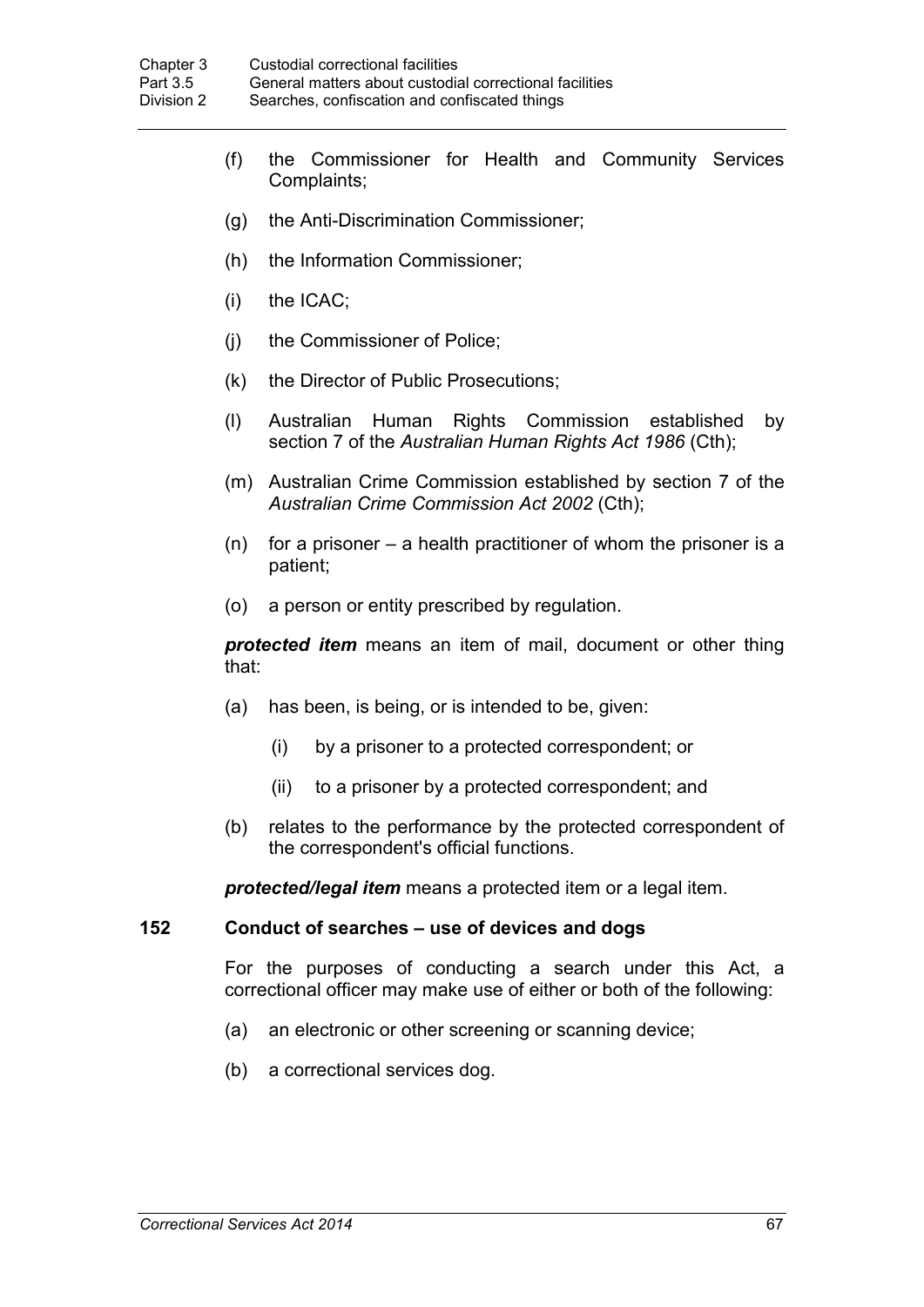# **153 Confiscation of protected/legal items**

- (1) This section applies if a correctional officer conducting a search under this Act finds a thing that purports to be a protected/legal item.
- (2) The correctional officer:
	- (a) must not open or inspect the thing; and
	- (b) may confiscate the thing only if the correctional officer reasonably believes that:
		- (i) it is not a thing that has been, is being, or is intended to be, given:
			- (A) by a prisoner to a protected correspondent or the prisoner's legal practitioner; or
			- (B) to a prisoner by a protected correspondent or the prisoner's legal practitioner; or
		- (ii) it is, or contains a thing that is, a prohibited thing.
- (3) If a correctional officer confiscates a thing that purports to be a protected/legal item, the correctional officer must, as soon as practicable, give it to:
	- (a) if it purports to be a protected item a nominated examiner; or
	- (b) if it purports to be a legal item the General Manager.
- (4) As soon as practicable after being given a confiscated thing under subsection (3)(b), the General Manager must give it to a nominated examiner.

#### **154 Inspection of purported protected/legal items**

- (1) This section applies if a thing that purports to be a protected/legal item is given to a nominated examiner.
- (2) The nominated examiner must open (if required) and inspect the thing to the extent reasonably necessary to determine whether:
	- (a) it is a protected/legal item; and
	- (b) whether it, or something in it, is a thing that the examiner reasonably believes is a prohibited thing.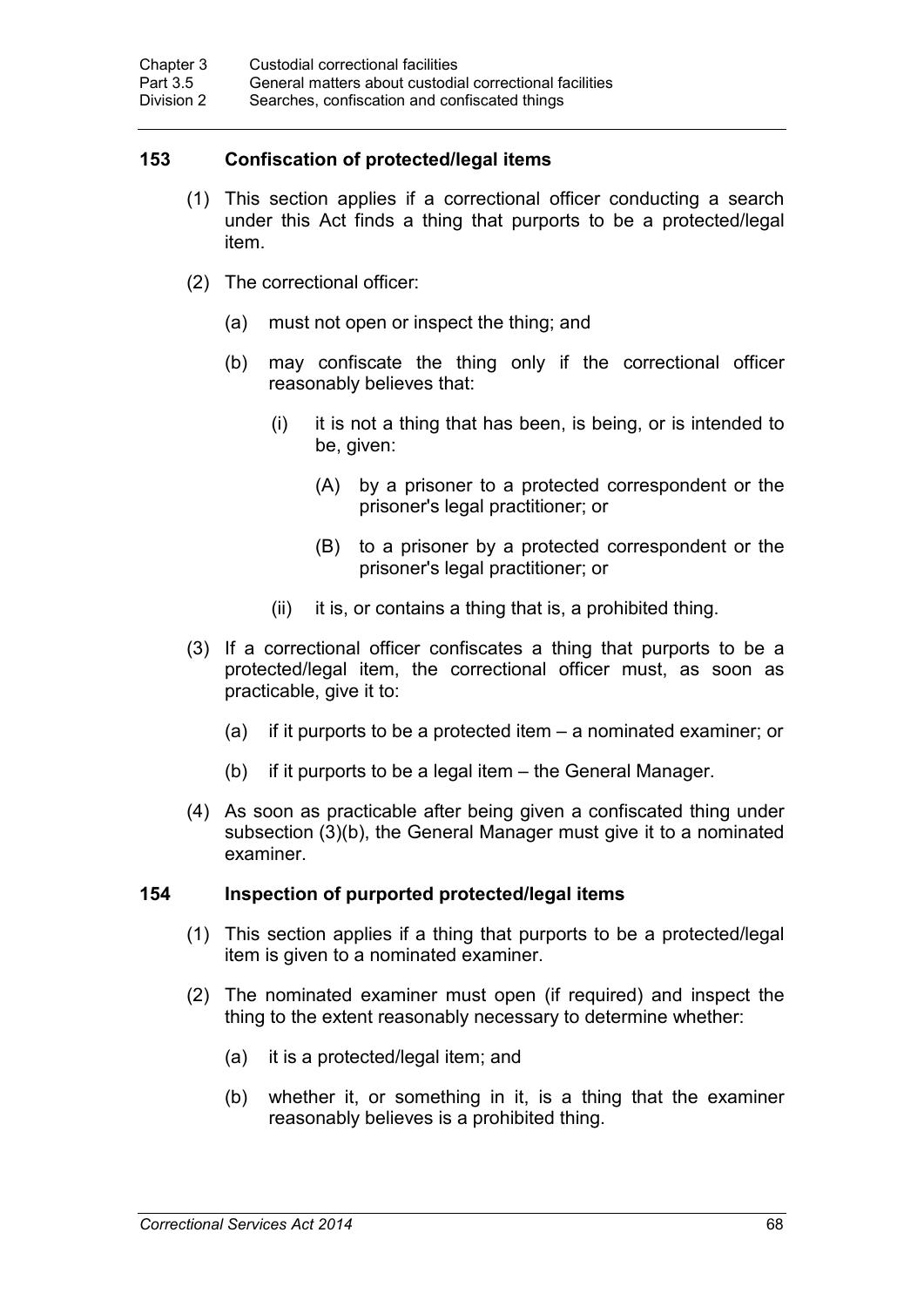- (3) As soon as practicable after being given the thing, the nominated examiner must:
	- (a) advise the General Manager, in writing, of the examiner's findings on inspecting the thing; and
	- (b) give the thing to the General Manager to be dealt with under section 155.
- (4) As soon as practicable after receiving the advice from the nominated examiner, the General Manager must advise the Commissioner, in writing, of the following:
	- (a) the fact that the thing was confiscated;
	- (b) the grounds for the belief mentioned in section 153(2)(b);
	- (c) the findings of the nominated examiner on inspecting the thing;
	- (d) how the thing was dealt with under section 155.

#### **155 General Manager to deal with inspected items**

- (1) This section applies if a thing that purports to be a protected/legal item is given to the General Manager under section 154(3)(b).
- (2) If the nominated examiner found that the thing was not a protected/legal item, the General Manager must deal with it under section 157(3) as a confiscated thing.
- (3) If the nominated examiner found that the thing was a protected/legal item, subject to subsections (4) and (5), the General Manager must:
	- (a) if the protected/legal item was confiscated from a person return it to that person; or
	- (b) if the protected/legal item was mail:
		- $(i)$  if it was sent to a prisoner give it to the prisoner; or
		- (ii) otherwise send it to the addressee.
- (4) If the General Manager reasonably believes that the protected/legal item is a prohibited thing, the General Manager may deal with it under section 157(3).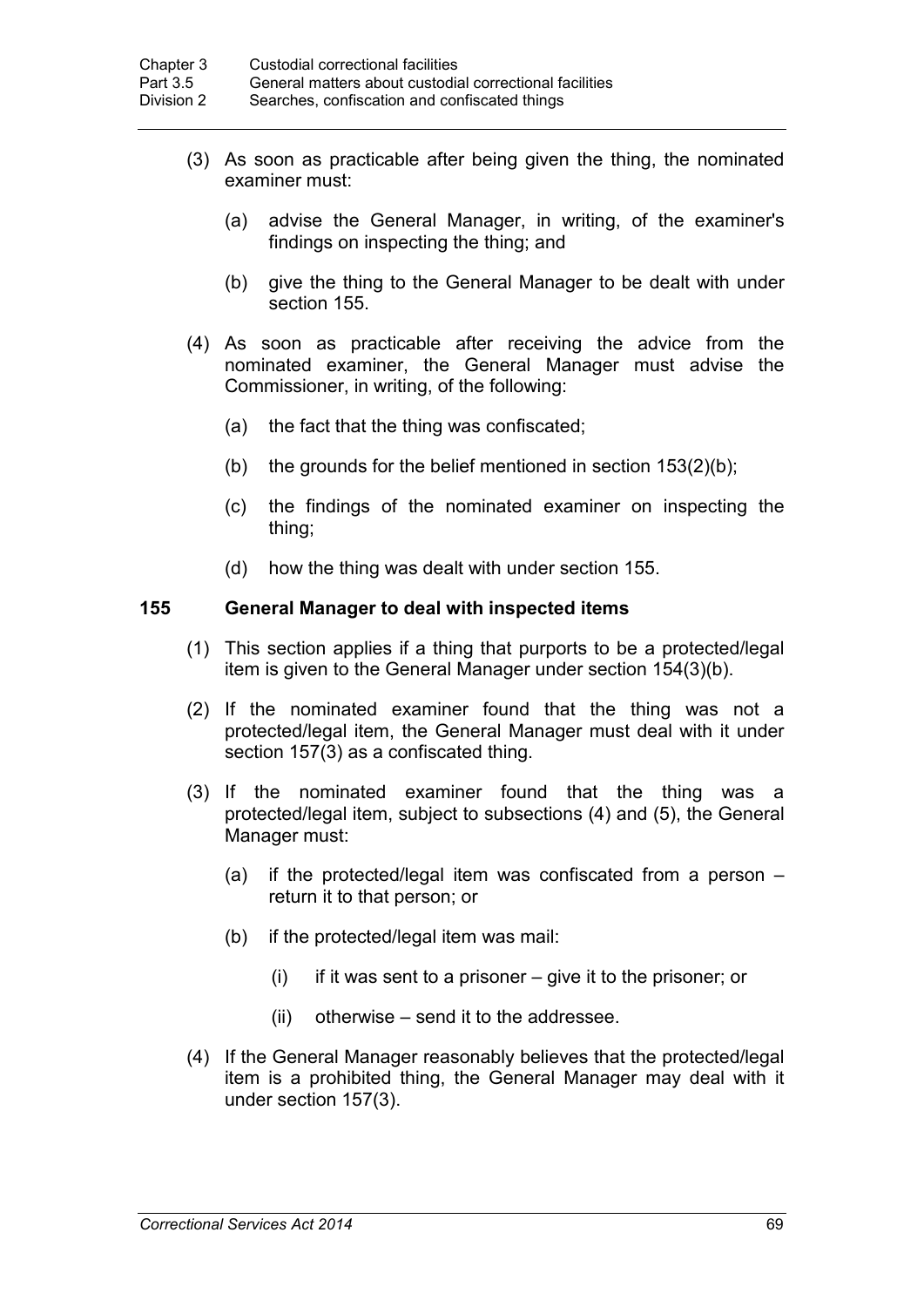- (5) If the General Manager reasonably believes that the protected/legal item contains a thing that is a prohibited thing, the General Manager:
	- (a) may remove the thing and deal with it under section 157(3); and
	- (b) must deal with the rest of the protected/legal item under subsection (3).
- (6) However, if the protected/legal item is a document and only part of it is a prohibited thing, the General Manager may redact that part of the document and deal with the document under subsection (3).

#### **156 Nomination of nominated examiners**

- (1) The General Manager of a custodial correctional facility may nominate a correctional officer, an employee of the Agency, or himself or herself, to be a nominated examiner for protected items.
- (1A) Despite subsection (1), for protected items where the protected correspondent is the ICAC, the nominated examiner is:
	- (a) the Inspector; or
	- (b) a person agreed by the Commissioner and the ICAC.
	- (2) The Minister must nominate a legal practitioner to be a nominated examiner for legal items.
	- (3) In this section:

*Inspector*, see section 4 of the *Independent Commissioner Against Corruption Act 2017*.

#### **157 Dealing with confiscated things**

- (1) This section applies if a correctional officer confiscates a thing under this Act, unless section 153(3) applies.
- (2) As soon as practicable after confiscating it, the correctional officer must give the thing to the General Manager.
- (3) The General Manager must do one of the following with the thing:
	- (a) if it was confiscated from a person at, or wishing to enter, the facility:
		- (i) give it back to the person; or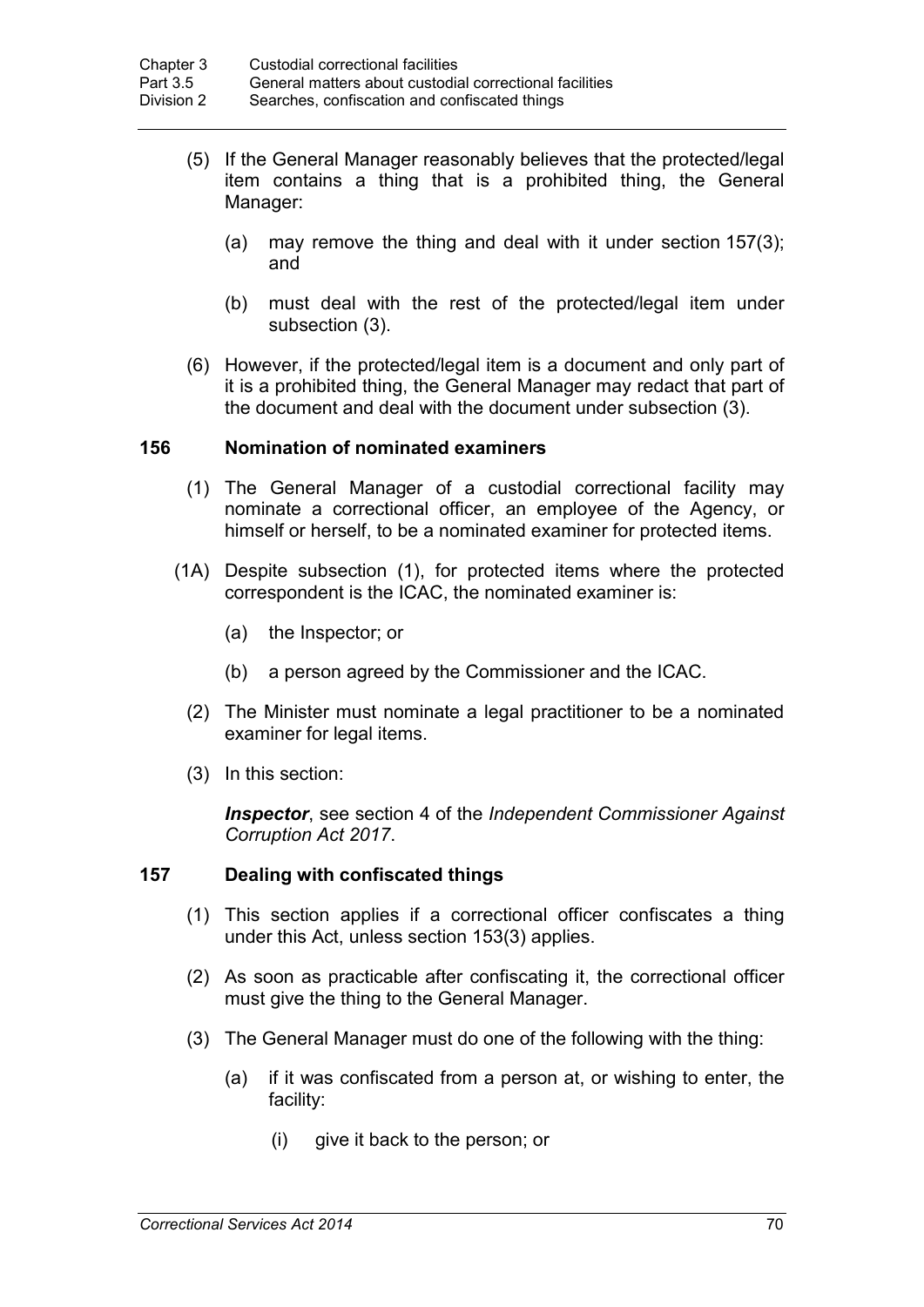- (ii) hold it and return it to the person when the person leaves the facility;
- (b) if it was confiscated from mail being sent into or out of the facility:
	- (i) return it to the sender; or
	- (ii) allow it to be delivered to the addressee;
- (c) seize it and give it to the Commissioner to deal with under section 158.
- (4) If the General Manager is holding a thing under subsection (3)(a), the General Manager may later seize it under subsection (3)(c).

#### **158 Dealing with seized things**

- (1) This section applies if a thing (the *seized thing*) is given to the Commissioner under section 157(3)(c).
- (2) The Commissioner may do one of the following with the seized thing:
	- (a) give it to an appropriate law enforcement agency;
	- (b) give it to:
		- (i) the person from whom it was confiscated; or
		- (ii) a person the Commissioner reasonably believes owns, or is lawfully entitled to possession of, the thing;
	- (c) retain it for forensic or evidentiary purposes in relation to an offence against this Act;
	- (d) dispose of it (including by selling it or destroying it).
- (3) If the Commissioner receives any money from the sale of a seized thing, the Commissioner must:
	- (a) if it was owned by a prisoner pay the amount received into the prisoner's trust account; or
	- (b) pay the amount received to a person the Commissioner reasonably believes owned, or was lawfully entitled to possession of, the thing.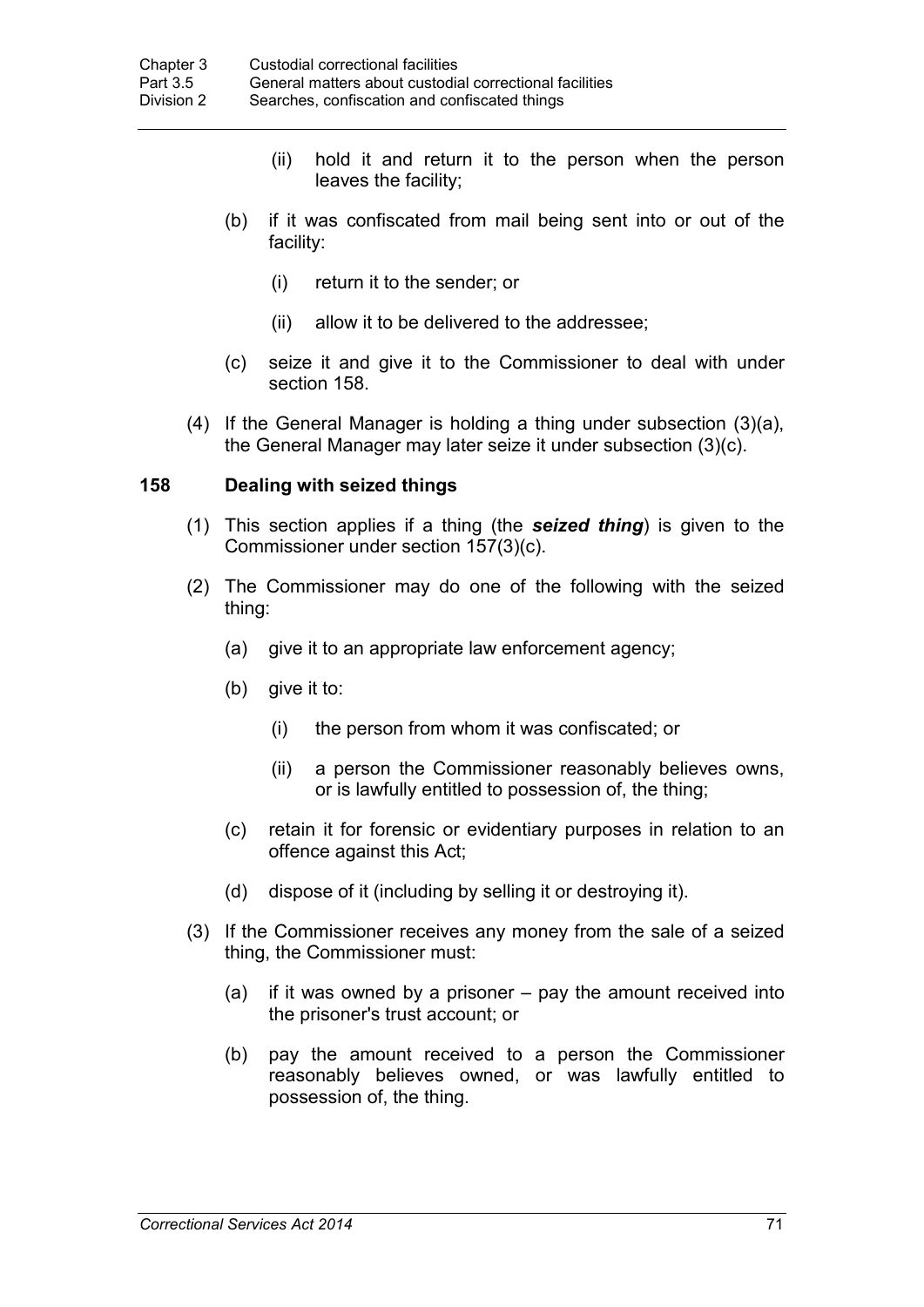### **159 Disclosure of information about unlawful or improper conduct**

- (1) This section applies if a nominated examiner, the General Manager of a custodial correctional facility or the Commissioner (a *relevant person*):
	- (a) obtains information as a result of the inspection of a thing that purports to be a protected/legal item; and
	- (b) the relevant person reasonably believes that the information discloses conduct by another person that:
		- (i) is unlawful; or
		- (ii) constitutes professional misconduct under an Act applicable to the other person.
- (2) The relevant person may disclose the information to:
	- (a) a relevant law enforcement agency;
	- (b) a relevant Minister;
	- (c) for professional misconduct the person or body responsible for taking action in relation to misconduct of that kind;
	- (d) if the other person is a member of the staff of, or an agent or other representative of, a protected correspondent – the protected correspondent;
	- (e) if the relevant person is not the Commissioner the **Commissioner**

## **Division 3 Administrative matters**

#### **160 General Manager may declare things to be prohibited**

- (1) The General Manager of a custodial correctional facility may, in writing, declare a thing to be a prohibited thing for the facility.
- (2) The declaration has effect only while a notice is prominently displayed at each entrance to the facility identifying the thing as a prohibited thing.

### **161 Commissioner to maintain trust accounts**

(1) The Commissioner must maintain a trust account for a prisoner.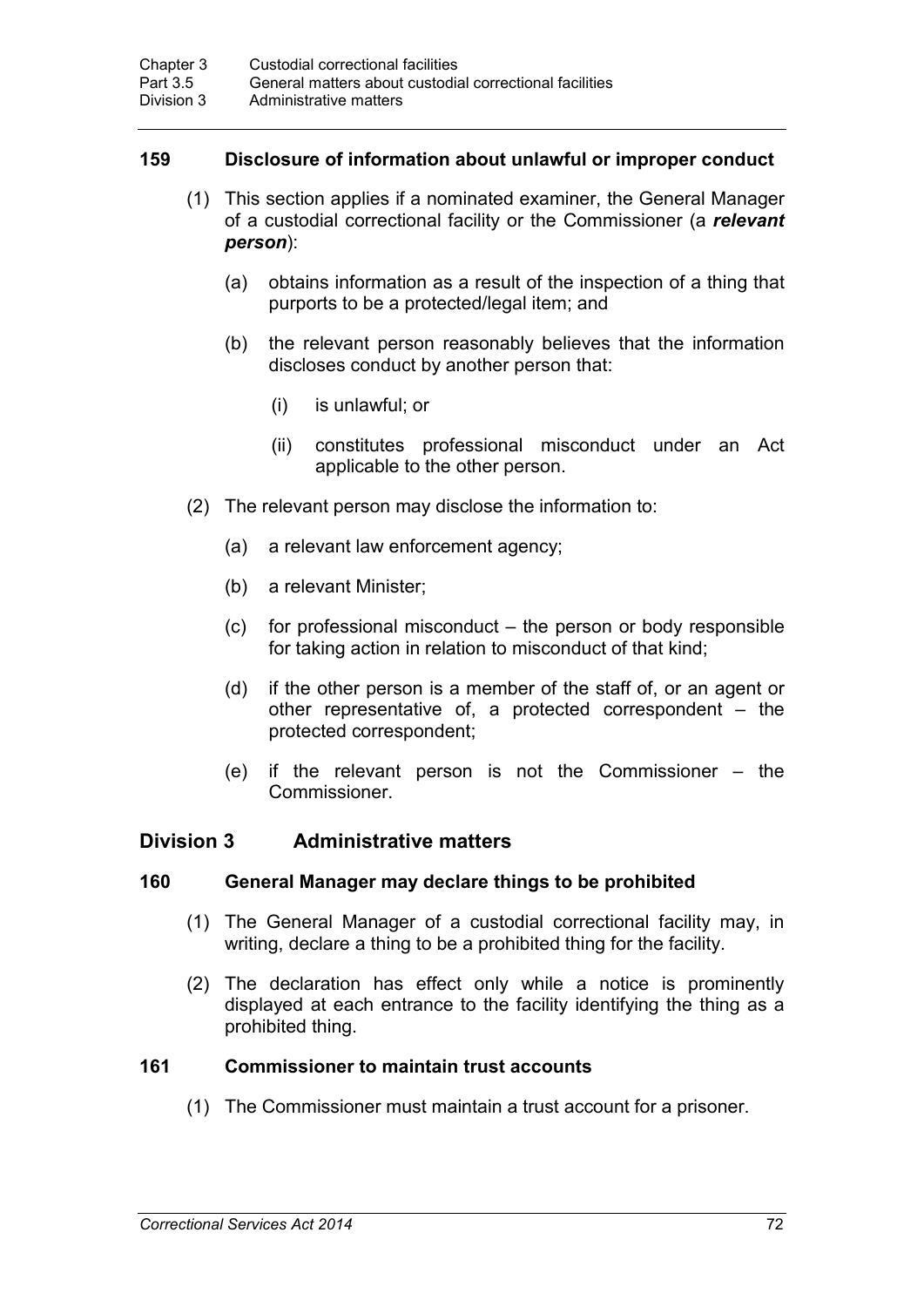- (2) The Commissioner must pay the following into the account:
	- (a) any amount that the Commissioner is required under this Act to pay into the account;
	- (b) any amount paid to the Commissioner (by the prisoner or another person) for payment into the prisoner's account.
- (3) The Commissioner may deduct the following from the account:
	- (a) any amounts that the Commissioner is permitted under this Act to deduct from the account;
	- (b) any amounts that the prisoner requests the Commissioner to pay out of the account.

#### *Examples for subsection (3)(b)*

*Examples of amounts that a prisoner might request the Commissioner to pay include the following:*

- *(a) educational expenses;*
- *(b) a fine or other amount that the prisoner has been ordered to pay as a result of a conviction for an offence;*
- *(c) an amount for the purchase of an allowable item.*
- (4) When a person ceases to be a prisoner the Commissioner must:
	- (a) if the balance of the account:
		- $(i)$  is positive pay an amount equal to the balance to the person; or
		- (ii) is negative write off the amount of the balance; and
	- (b) close the prisoner's trust account.

#### **162 Commissioner may charge fees**

- (1) The Commissioner may charge a prisoner a fee:
	- (a) to recover costs incurred by the Territory in relation to the prisoner; or
	- (b) for providing a service or thing to the prisoner.
- (2) The amount of fees that may be charged is to be fixed by the Commissioner in the Commissioner's Directions.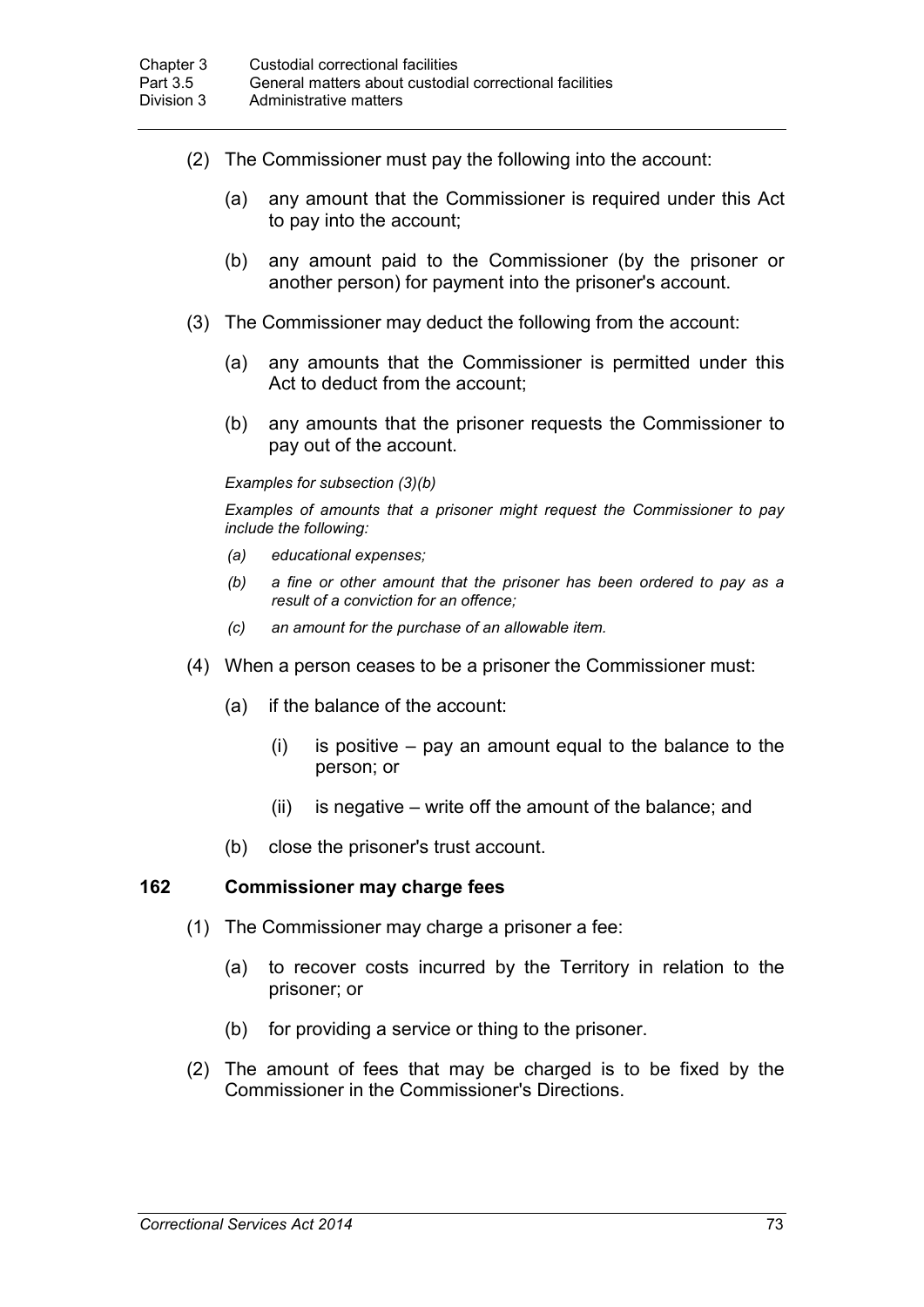- (3) The amount fixed for a fee to be charged under:
	- (a) subsection  $(1)(a)$  must not exceed the amount of costs reasonably incurred; or
	- (b) subsection  $(1)(b)$  must be reasonable and proportionate having regard to the cost of providing the service or thing.
- (4) If the Commissioner charges a prisoner a fee, the Commissioner may deduct the amount of the fee from the prisoner's trust account.

#### **163 Use of custodial correctional facilities to accommodate sheriff's detainees**

- (1) The Commissioner may, in accordance with an arrangement with the sheriff under section 12A of the *Sheriff Act 1962*, agree to accommodate a person who is in the custody of the sheriff at a custodial correctional facility.
- (2) A person accommodated under this section:
	- (a) is not a prisoner; and
	- (b) to the extent practicable, must be kept separate from prisoners.

### **164 Act etc. to be made available**

- (1) The General Manager of a custodial correctional facility must ensure that copies of the following are available for inspection by prisoners:
	- (a) this Act;
	- (b) the Regulations;
	- (c) the Commissioner's Directions, so far as they relate to the conduct and entitlements of prisoners.
- (2) Subsection (1) does not apply to provisions of the Regulations or Commissioner's Directions that relate to the maintenance of security and good order of a custodial correctional facility or prisoners.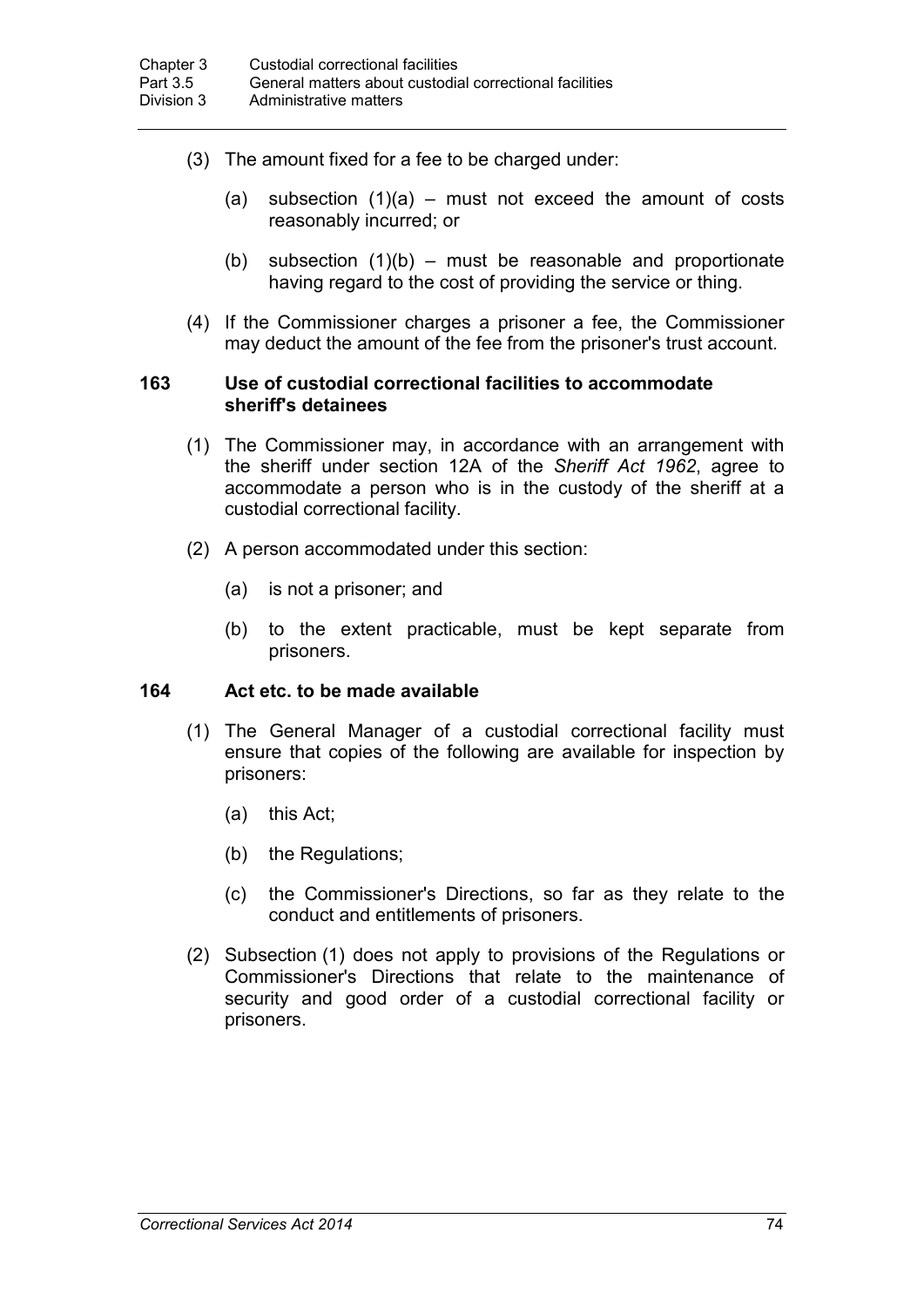# **Chapter 4 Non-custodial offenders and community correctional facilities**

#### *Notes for Chapter 4*

- *1 Section 136 extends the operation of this Chapter to prisoners who are absent from a custodial correctional facility under an administrative home detention permit.*
- *2 Section 27B of the Bail Act 1983 also extends the operation of this Chapter to certain accused persons who are released on bail under that Act.*
- *3 Section 64 of the Serious Sex Offenders Act 2013 extends the operation of some provisions of this Chapter to persons who are subject to supervision orders under that Act.*

## **Part 4.1 Non-custodial offenders**

#### **165 Definitions**

In this Part:

*approved monitoring device* means a monitoring device approved under section 168.

*approved residence*, for an offender who is subject to a monitoring order, means the place at which the offender is required under the order to reside.

*community based order*, see section 39B(1) of the *Sentencing Act 1995*.

*community custody order*, see section 48B(1) of the *Sentencing Act 1995*.

*community work order* means a community work order under Part 3, Division 4 of the *Sentencing Act 1995*.

*home detention order*, see Part 3, Division 5, Subdivision 2 of the *Sentencing Act 1995*.

*monitoring device* means one of the following:

- (a) an electronic device attached to, or worn by, a person for one or more of the following purposes:
	- (i) to monitor a person's compliance with a non-custodial order;
	- (ii) to monitor a person's compliance with this Act;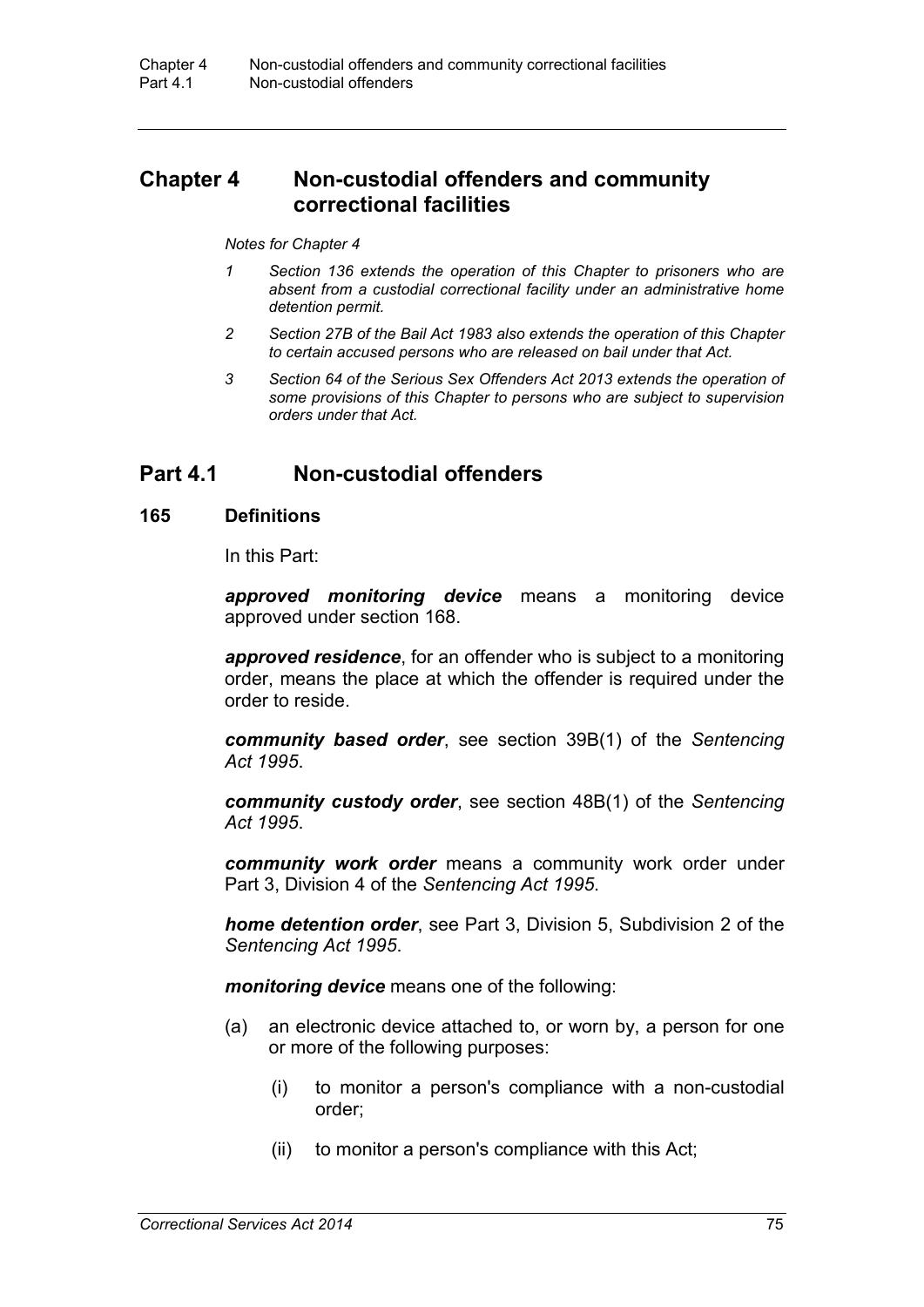- (iii) a purpose prescribed by regulation;
- (iv) to enable electronic reporting of the results of the matters mentioned in subparagraphs (i) to (iii);
- (b) a voice recognition system that is designed to:
	- (i) verify the voice of a particular person; and
	- (ii) enable the person's geographical location to be monitored.

#### **166 Non-custodial orders**

- (1) Each of the following is a *non-custodial order*:
	- (a) a monitoring order;
	- (b) a community work order.
- (2) Each of the following is a *monitoring order*:
	- (a) a home detention order;
	- (b) a community custody order;
	- (c) a community based order;
	- (d) an order under section 11, 13 or 40 of the *Sentencing Act 1995* that:
		- (i) imposes conditions on the offender; and
		- (ii) requires the Commissioner (or a probation and parole officer) to monitor compliance with those conditions;
	- (e) a parole order.
- (3) Each of the following is a *non-custodial work order*:
	- (a) a community custody order;
	- (b) a community based order that includes a condition imposed under section 39G(1) of the *Sentencing Act 1995*;
	- (c) a community work order.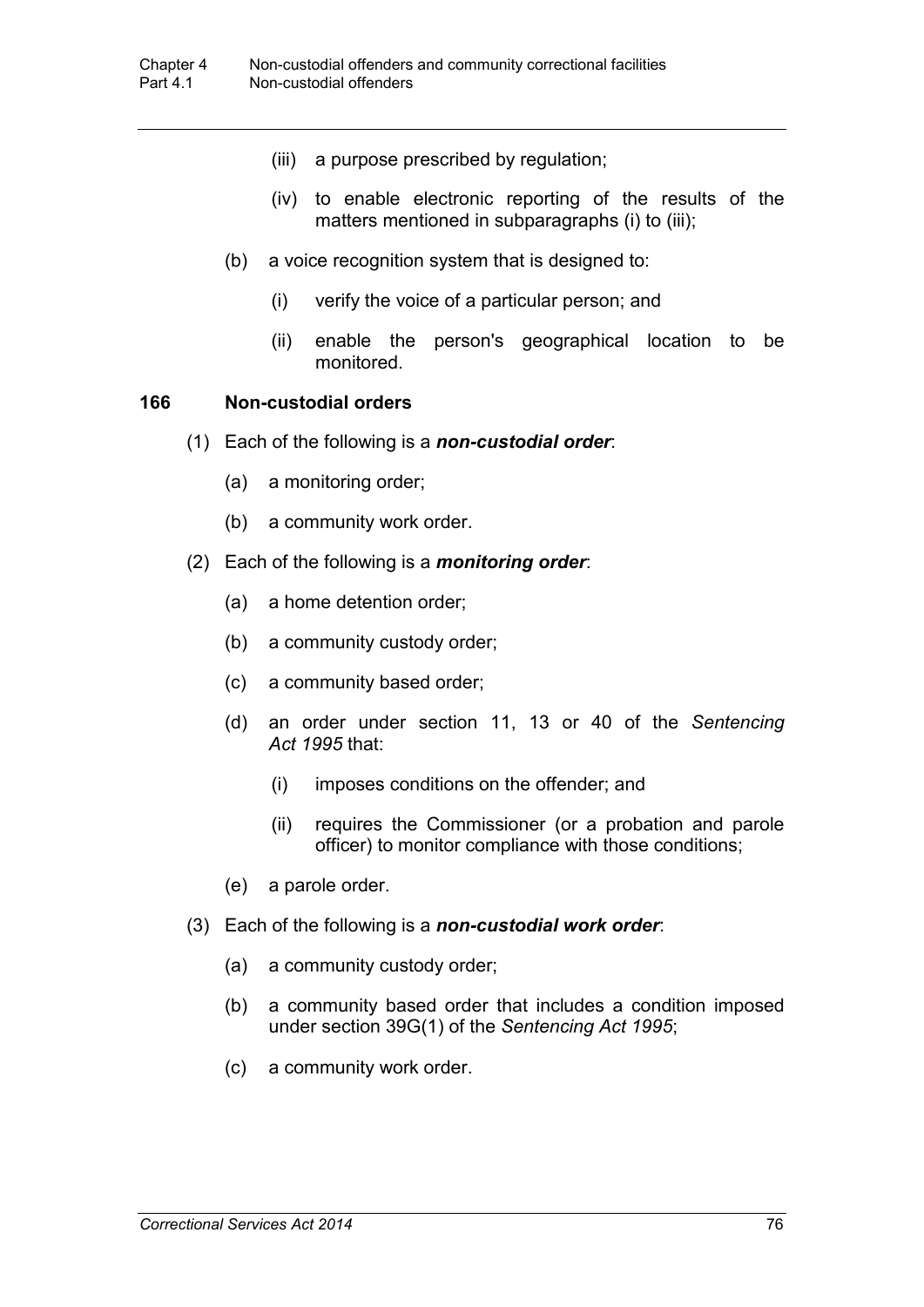#### **167 Approval of rehabilitation programs and work**

For the definition of *approved project* in section 3 of the *Sentencing Act 1995*, the Commissioner may approve a rehabilitation program or work or both as an approved project.

#### **168 Approval of monitoring devices**

The Commissioner may approve a monitoring device for use to monitor the location and activities of non-custodial offenders who are subject to monitoring orders.

#### **169 Direction by probation and parole officer**

- (1) A probation and parole officer may give a non-custodial offender any reasonable direction that the officer considers appropriate.
- (2) A direction under subsection (1) may be about a matter dealt with in the offender's non-custodial order, but the direction must not contradict the order.
- (3) A failure by a non-custodial offender to comply with the direction is taken to be a breach of the conditions of the non-custodial order.

#### **170 Commissioner may direct use of monitoring device**

The Commissioner may direct a non-custodial offender who is subject to a monitoring order to submit to the use of an approved monitoring device (including its attachment to the offender) to monitor the offender's compliance with the order.

#### **171 Compliance with monitoring order**

- (1) This section applies in relation to a non-custodial offender who is subject to a monitoring order.
- (2) A probation and parole officer may do one or more of the following:
	- (a) enter the approved residence;
	- (b) search the approved residence;
	- (c) search the non-custodial offender;
	- (d) place on, or attach to, the non-custodial offender an approved monitoring device;
	- (e) at the approved residence, do either or both of the following:
		- (i) install an approved monitoring device and related equipment;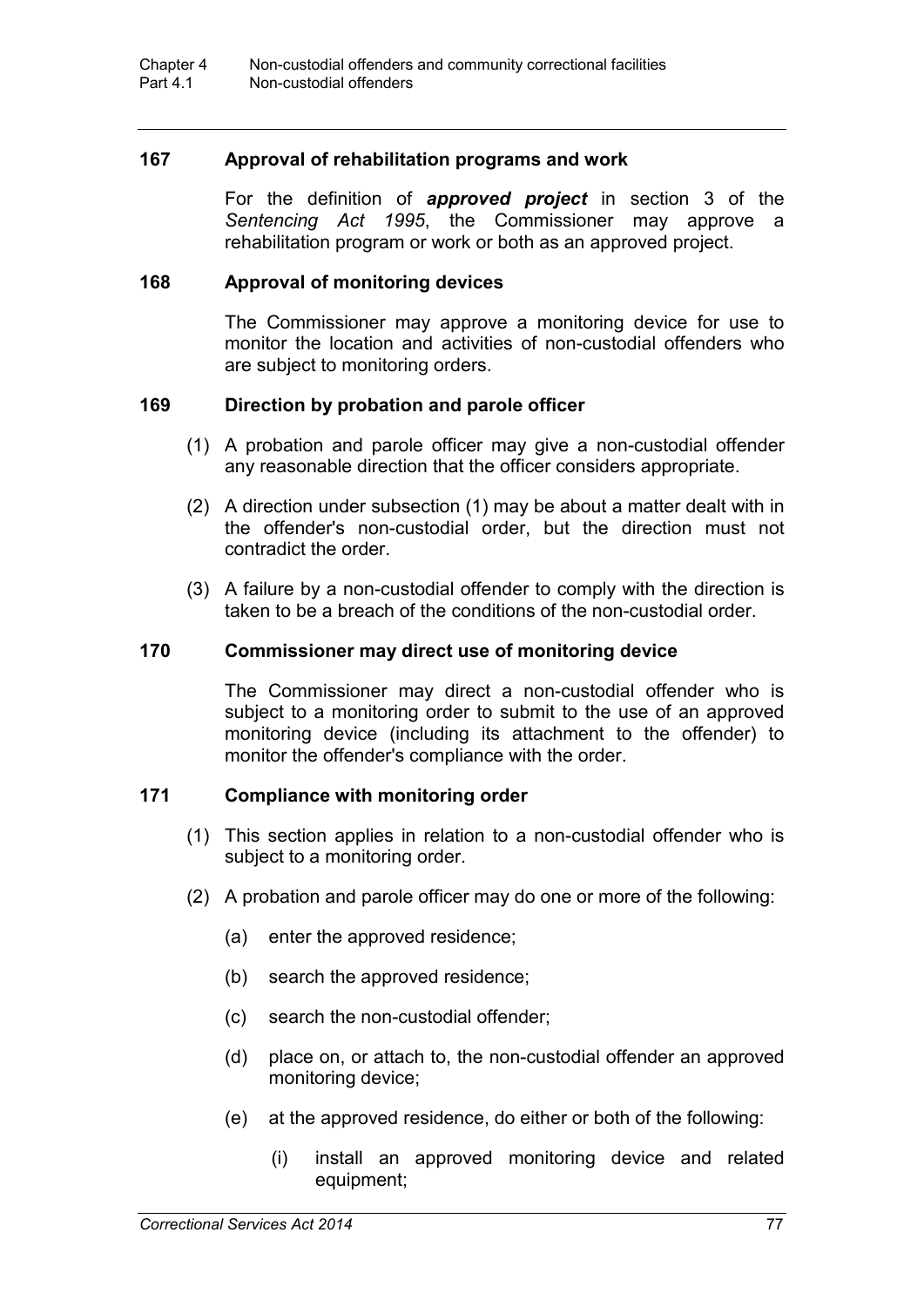- (ii) inspect or remove any installed device or equipment.
- (3) A probation and parole officer may exercise the power mentioned in subsection (2)(e)(ii) after the order has expired in order to remove a device or related equipment.
- (4) In this section:

*related equipment* means a thing used in connection with the effective operation of an approved monitoring device.

#### **172 Alcohol and drug testing**

- (1) A probation and parole officer may direct a non-custodial offender to submit to a prescribed alcohol/drug test.
- (2) If the offender does not submit to the test as required under section 195(2):
	- (a) the prescribed sampler may take the required sample without the offender's consent; and
	- (b) a correctional officer or police officer may assist to enable the test to be conducted, including by doing either or both of the following:
		- (i) taking the offender to a place where the required sample can be taken;
		- (ii) assisting a prescribed sampler to obtain the required sample.
- (3) In providing the assistance, the officer may use the force that is reasonably necessary.

*Notes for section 172*

- *1 Part 3.4 makes provision in relation to the use of force by a correctional officer.*
- *2 Section 195 makes provisions for the carrying out of prescribed alcohol/drug tests.*

# **Part 4.2 Community correctional facilities**

#### **173 Name and address to be provided**

(1) An employee of the Agency may direct a person who is at, or in the vicinity of, a community correctional facility to give the person's name and residential address.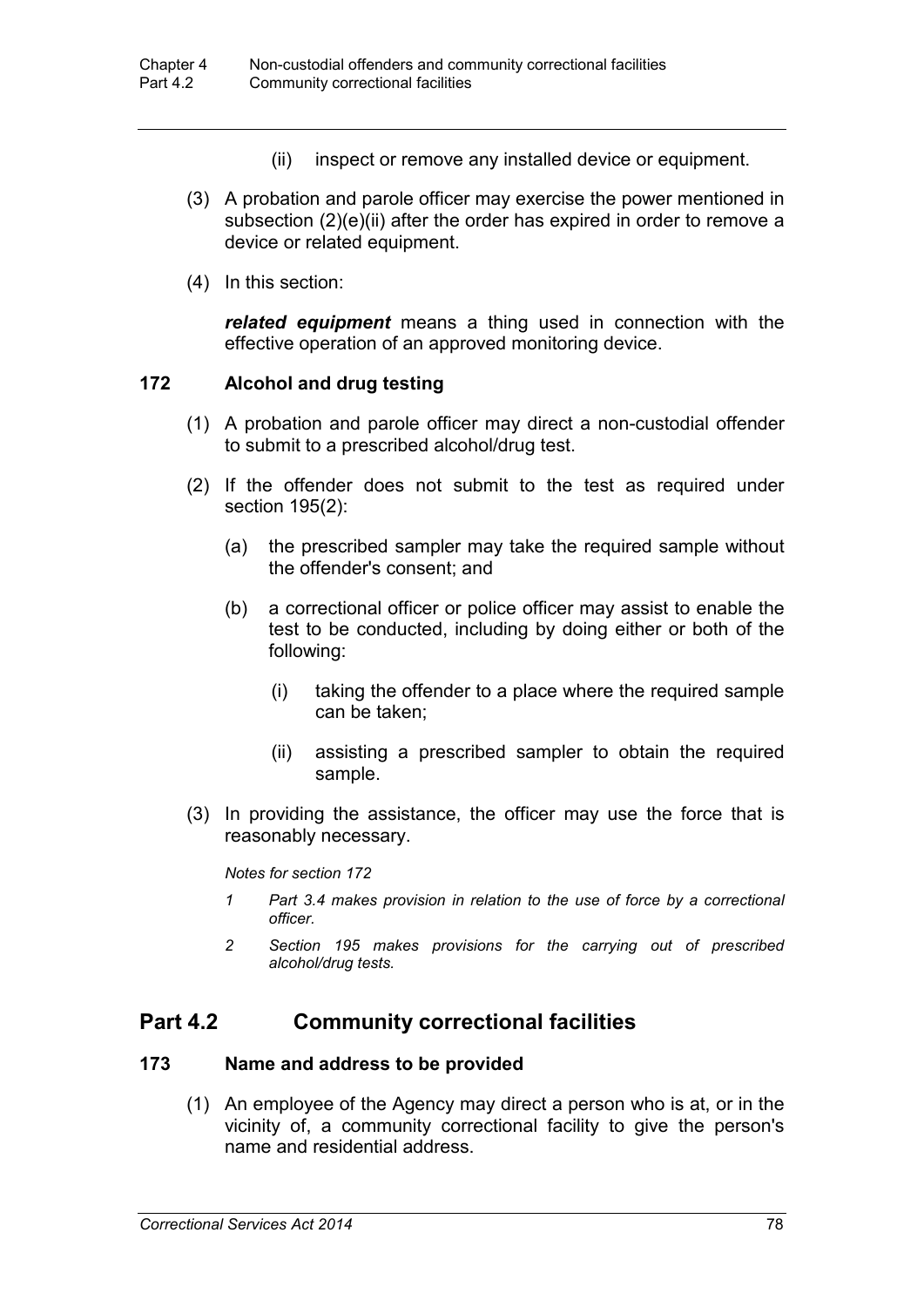(2) When giving the direction, the employee must tell the person that failure to comply with the direction is an offence.

*Note for section 173*

*Failing to give a name or address may constitute an offence against section 190.*

#### **174 Proof of identity**

- (1) The employee of the Agency who is in charge of a community correctional facility may direct a person at, or wishing to enter, the facility to do either or both of the following:
	- (a) provide evidence of the person's identity;
	- (b) submit to the use of an approved identification system.
- (2) If the person fails to comply with the direction, the employee in charge may refuse entry to the person or direct the person to leave the facility.
- (3) The Commissioner may keep details, or a copy, of any thing (including a photograph or biometric material (as defined in section 194)) provided by, or taken from, a person for the purpose of this section.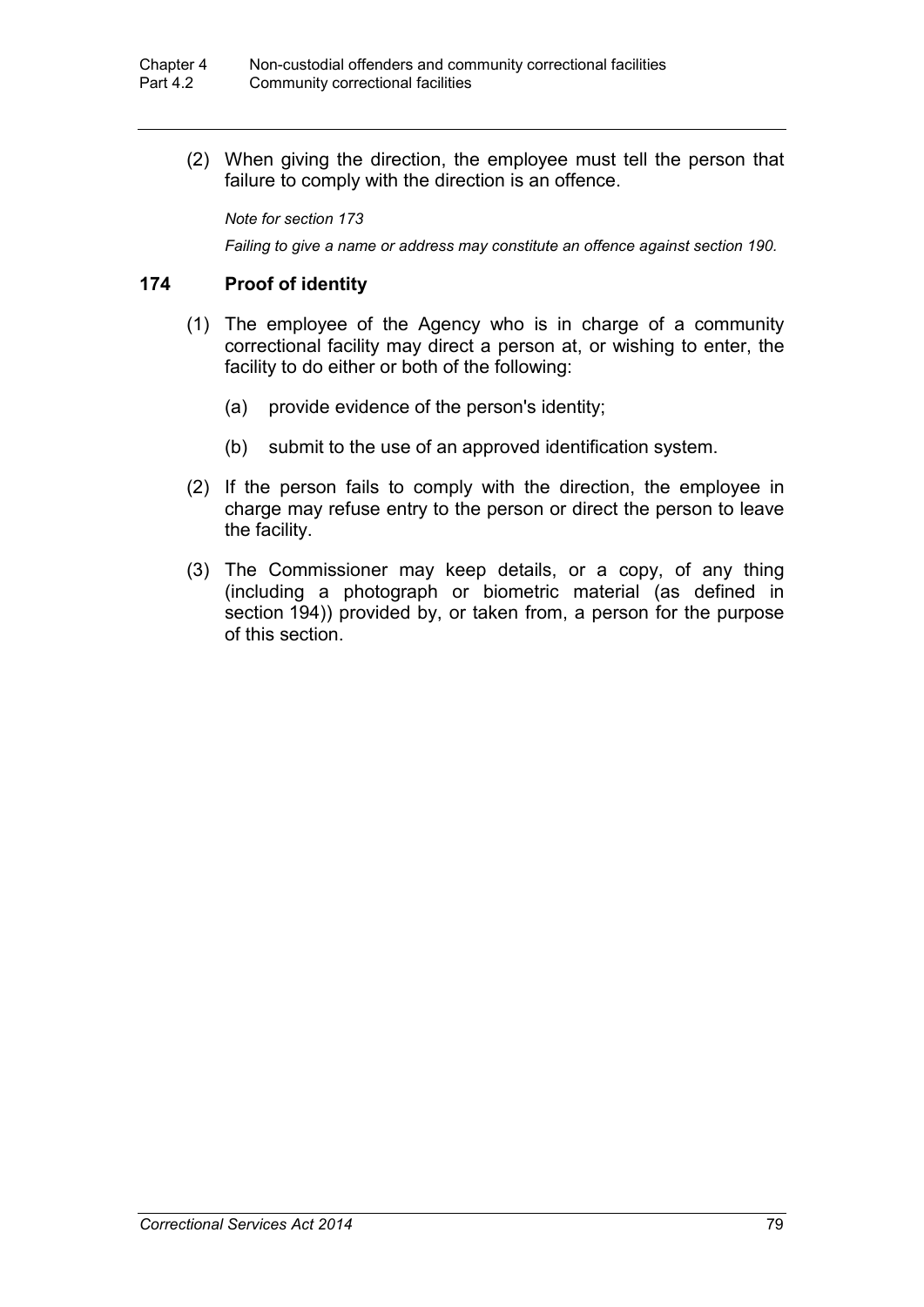# **Chapter 5 General matters**

# **Part 5.1 Offences**

# **Division 1 Offences relating to prisoners**

### **175 Possession of things by prisoners**

- (1) A prisoner commits an offence if:
	- (a) the prisoner is in possession of a thing; and
	- (b) the thing is a prohibited thing.

Maximum penalty: 200 penalty units or imprisonment for 2 years.

- (2) Subsection (1) does not apply if the prisoner has the consent of the General Manager to be in possession of the thing.
- (3) In this section:

*prohibited thing* does not include a thing that is a prohibited thing under the definition of that term in section 4 only because of paragraph (g) or (h) of the definition.

*Note for section 175*

*This section applies to a prisoner wherever the prisoner is. It is not limited to a prisoner who is at a custodial correctional facility.*

## **176 Nothing to pass to or from prisoner**

- (1) A person commits an offence if the person:
	- (a) is a visitor at a custodial correctional facility; and
	- (b) gives a thing to a prisoner; and
	- (c) does not have the consent of the General Manager to do so.

Maximum penalty: 200 penalty units or imprisonment for 2 years.

- (2) A prisoner commits an offence if the prisoner:
	- (a) is at a custodial correctional facility; and
	- (b) gives a thing to another person; and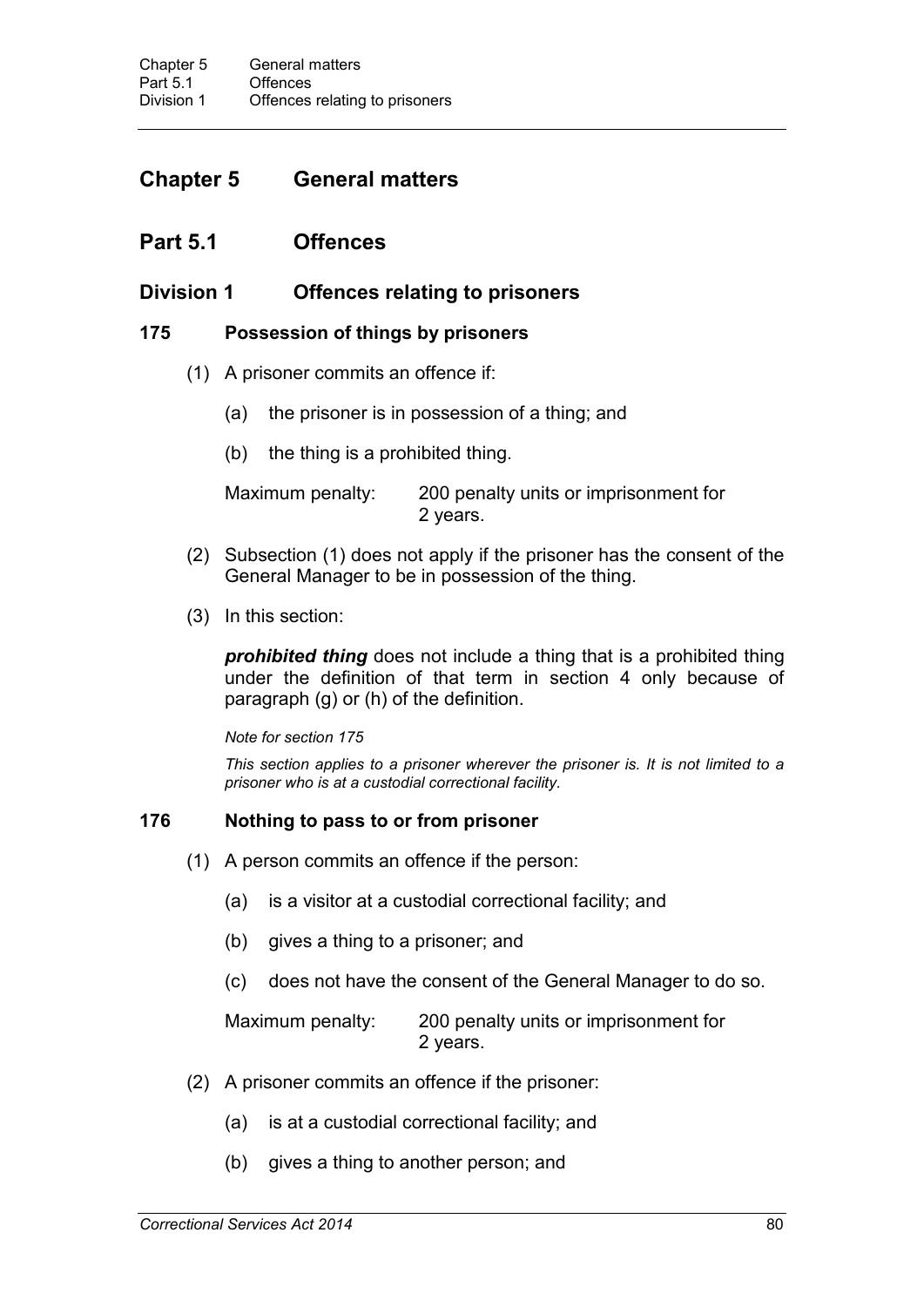(c) does not have the consent of the General Manager to do so.

Maximum penalty: 200 penalty units or imprisonment for 2 years.

- (3) Strict liability applies to subsections (1)(a) and (2)(a).
- (4) Subsections (1) and (2) do not apply if:
	- (a) the person is a priority visitor and the thing is a protected item; or
	- (b) the person is the prisoner's legal practitioner and the thing is a legal item.

#### **177 Leaving things for prisoner**

- (1) A person commits an offence if:
	- (a) the person leaves a thing at a place; and
	- (b) the place:
		- (i) is at a custodial correctional facility; or
		- (ii) is in the vicinity of a custodial correctional facility; and
	- (c) the person does so with the intention that the thing may come into the possession of a prisoner; and
	- (d) the person does not have the consent of the General Manager to leave the thing.

| Maximum penalty: | 200 penalty units or imprisonment for |
|------------------|---------------------------------------|
|                  | 2 years.                              |

- (2) Strict liability applies to subsection  $(1)(b)(i)$ .
- (3) Subsection (1) does not apply if:
	- (a) the person is a priority visitor and the thing is a protected item; or
	- (b) the person is the prisoner's legal practitioner and the thing is a legal item.
- (4) For subsection (1), it is immaterial whether the thing in fact comes into the possession of a prisoner.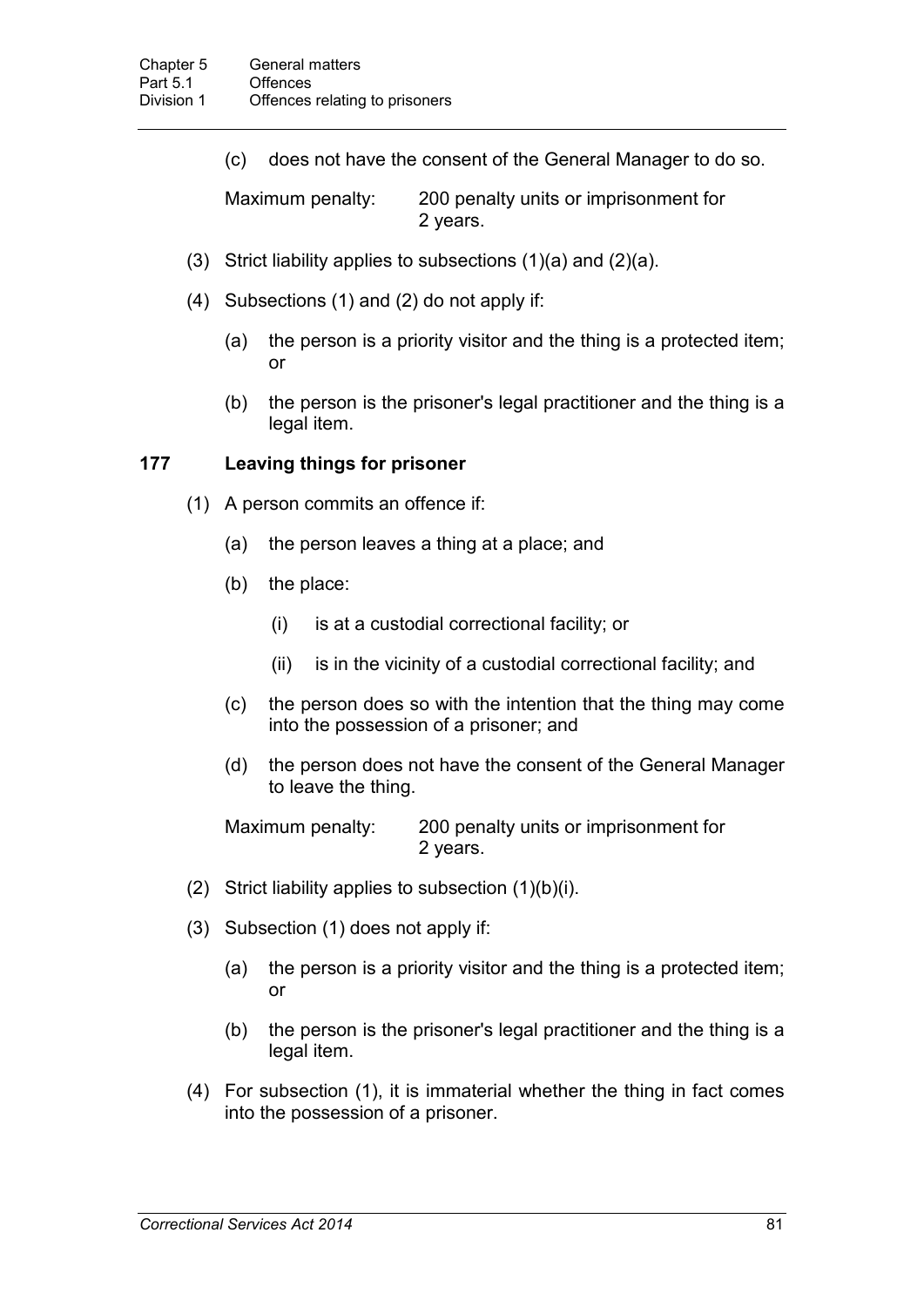# **178 Communicating with prisoner**

- (1) A person commits an offence if the person:
	- (a) is a visitor at a custodial correctional facility; and
	- (b) communicates with a prisoner; and
	- (c) does not have the consent of the General Manager to do so.

Maximum penalty: 200 penalty units or imprisonment for 2 years.

- (2) Strict liability applies to subsection (1)(a).
- (3) Subsection (1) does not apply if:
	- (a) the person is a priority visitor and the communication relates to the performance by the visitor of the visitor's official functions; or
	- (b) the person is the prisoner's legal practitioner and the communication is subject to client legal privilege.

# **Division 2 Offences relating to custodial correctional facility**

#### **179 Entering custodial correctional facility without authority**

- (1) A person commits an offence if:
	- (a) the person enters a place; and
	- (b) the place is a custodial correctional facility; and
	- (c) the person does not have authority to enter the facility.

Maximum penalty: 200 penalty units or imprisonment for 2 years.

(2) Strict liability applies to subsection (1)(b).

## **180 Person directed to leave custodial correctional facility**

- (1) A person commits an offence if the person:
	- (a) is at a custodial correctional facility; and
	- (b) has been directed to leave the facility:
		- (i) by a correctional officer under section 100; or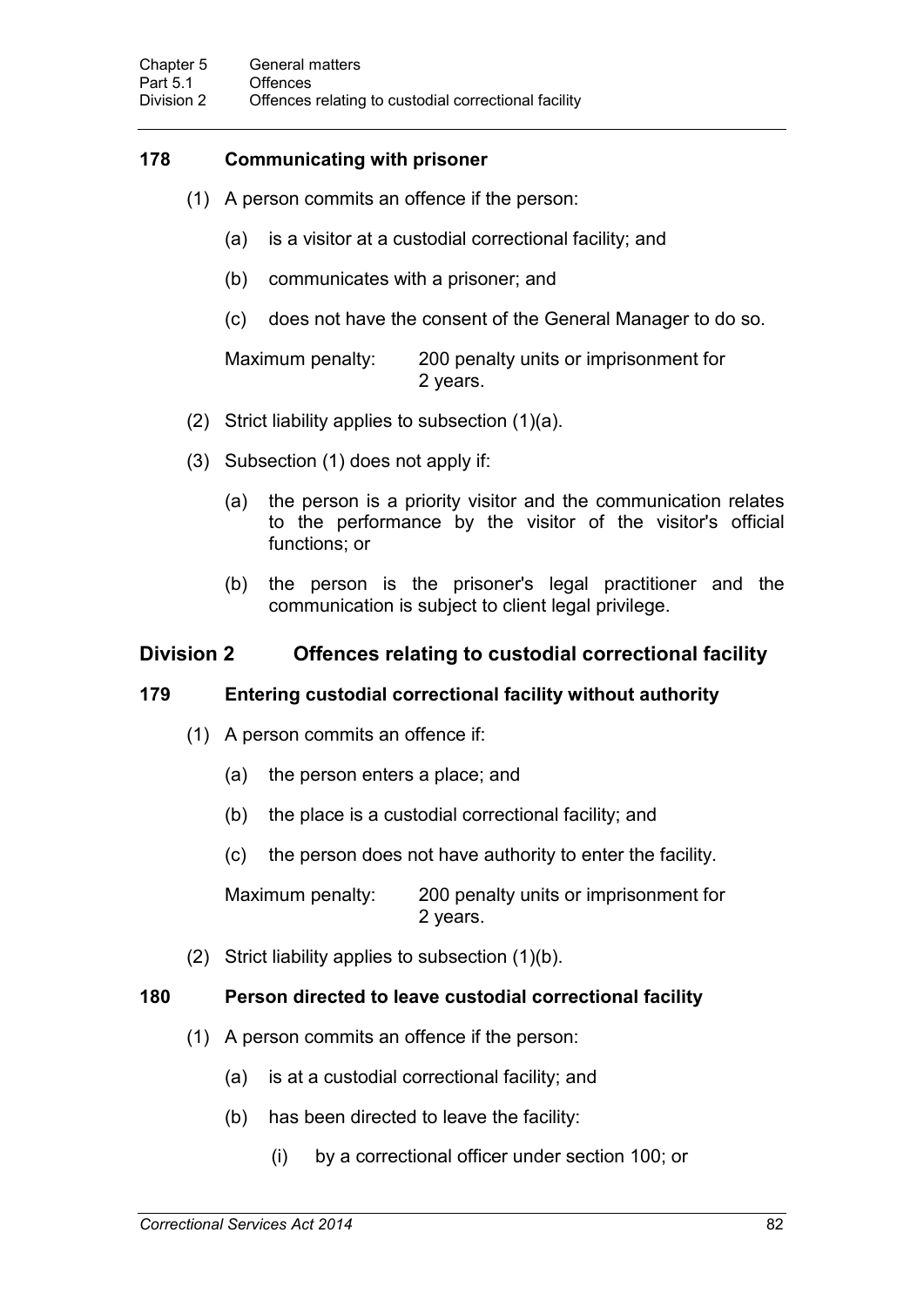- (ii) by the General Manager under sections 142 to 145; and
- (c) engages in conduct that results in a failure to comply with the direction.

Maximum penalty: 50 penalty units or imprisonment for 6 months.

(2) Strict liability applies to subsection (1)(a).

#### **181 Person loitering in vicinity of custodial correctional facility**

- (1) A person commits an offence if:
	- (a) the person is loitering at a place; and
	- (b) the place is in the vicinity of a custodial correctional facility; and
	- (c) the person has been directed to leave the vicinity by a correctional officer under section 149; and
	- (d) the person engages in conduct that results in a failure to comply with the direction.

Maximum penalty: 50 penalty units or imprisonment for 6 months.

(2) Subsection (1) does not apply unless, when giving the direction, the correctional officer tells the person that failure to comply with the direction is an offence.

#### **182 Possession of things at custodial correctional facility**

- (1) A person, other than a prisoner, commits an offence if:
	- (a) the person is at a custodial correctional facility; and
	- (b) the person is in possession of a thing; and
	- (c) the thing is a prohibited thing; and
	- (d) the person does not have the consent of the General Manager to possess the thing at the facility.

Maximum penalty: 200 penalty units or imprisonment for 2 years.

(2) Strict liability applies to subsection (1)(a).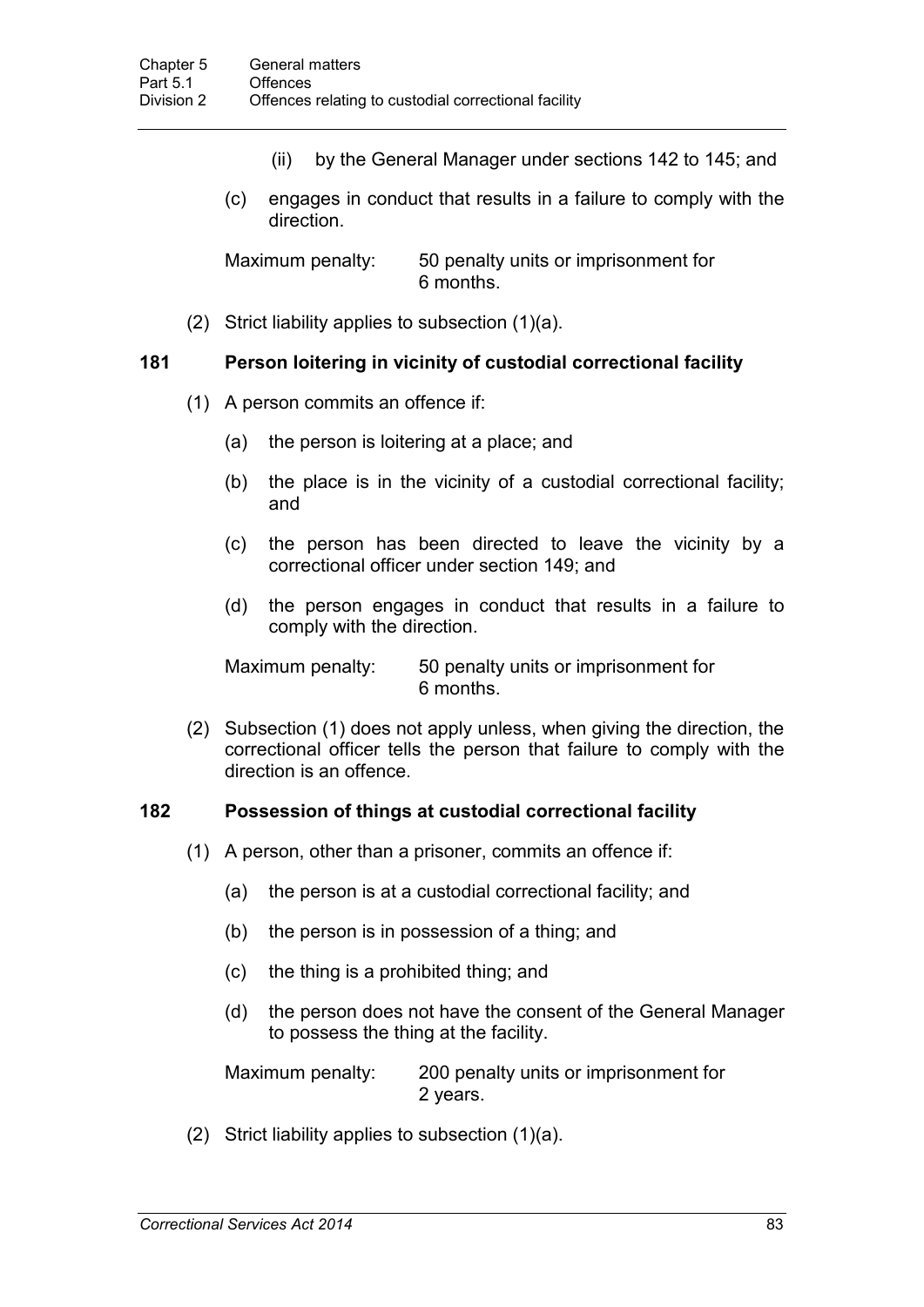(3) In this section:

*prohibited thing* does not include a thing that is a prohibited thing under the definition of that term in section 4 only because of paragraph (g) or (h) of the definition.

### **183 Removal of property from a custodial correctional facility**

A person commits an offence if the person:

- (a) removes a thing from a custodial correctional facility; and
- (b) is not the owner, or otherwise lawfully entitled to be in possession of, the thing; and
- (c) does not have the consent of the General Manager to remove the thing.

Maximum penalty: 50 penalty units.

## **184 Unauthorised photograph or recording**

- (1) A person commits an offence if the person:
	- (a) is:
		- (i) at a custodial correctional facility; or
		- (ii) in the vicinity of a custodial correctional facility; and
	- (b) takes a photograph or makes a video or audio recording; and
	- (c) does so for a purpose related to the facility or a prisoner; and
	- (d) does not have the consent of the General Manager to do so.

Maximum penalty: 200 penalty units or imprisonment for 2 years.

- (2) Strict liability applies to:
	- (a) subsection  $(1)(a)(i)$ ; and
	- (b) if the person is at a custodial correctional facility subsection (1)(c).
- (3) Subsection (1) does not apply if:
	- (a) the person is a priority visitor and the photograph or recording relates to the performance by the visitor of the visitor's official functions; or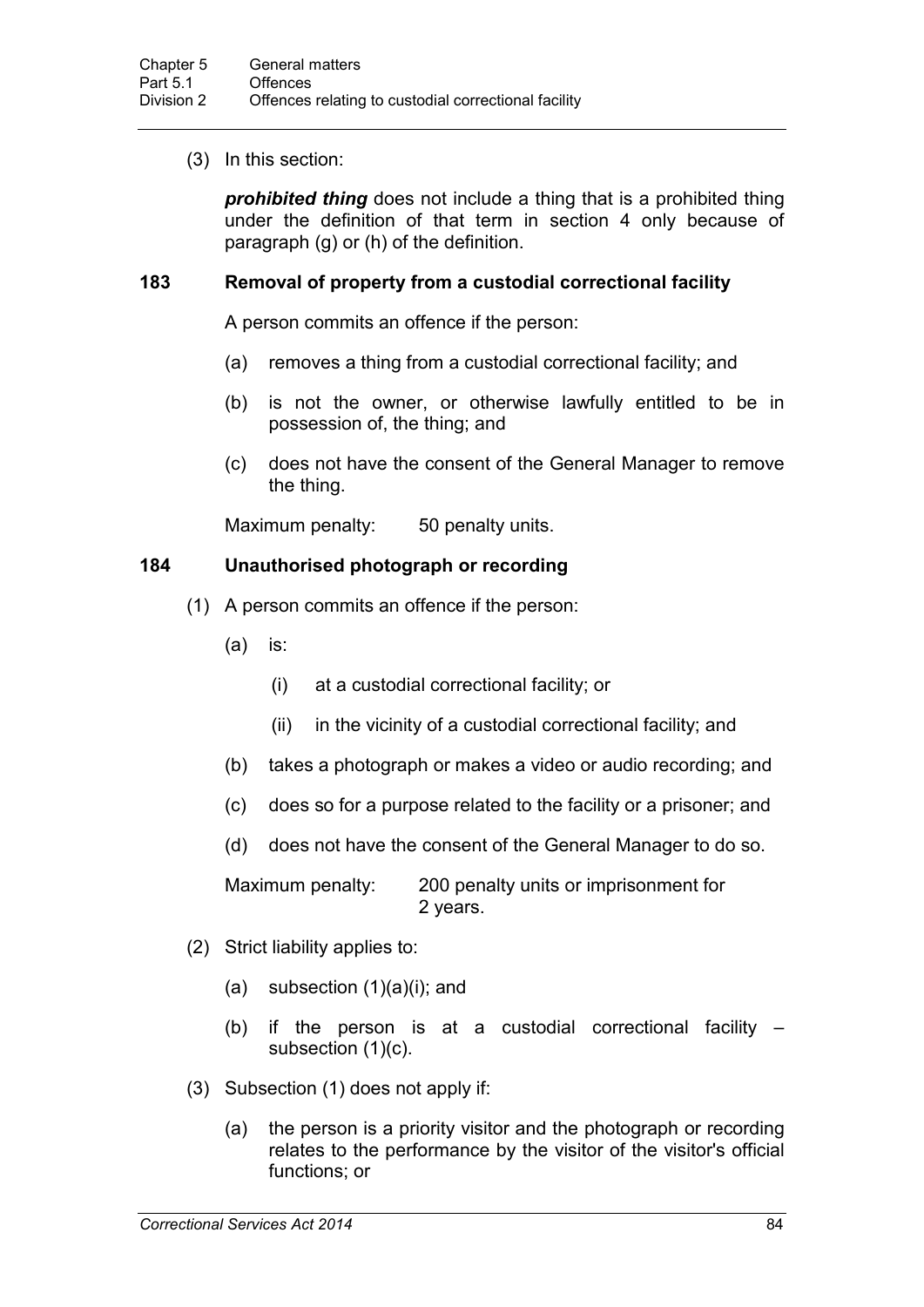(b) the person is a prisoner's legal practitioner and the photograph or recording is subject to client legal privilege.

### **185 Failure to provide name and address**

- (1) A person commits an offence if:
	- (a) the person is:
		- (i) at a custodial correctional facility; or
		- (ii) in the vicinity of a custodial correctional facility; and
	- (b) a correctional officer or employee of the Agency has directed the person to give the person's name and address under section 142; and
	- (c) the person engages in conduct that results in a failure to comply with the direction.

Maximum penalty: 50 penalty units or imprisonment for 6 months.

- (2) Subsection (1) does not apply unless, when giving the direction, the officer or employee tells the person that a failure to comply with the direction is an offence.
- (3) It is a defence to a prosecution for an offence against subsection (1), in the circumstance mentioned in subsection (1)(a)(ii), if the defendant establishes a reasonable excuse.

## **Division 3 Administration related offences**

#### **186 Falsely representing to be correctional services officer**

A person commits an offence if the person:

- (a) represents, by words or conduct, that the person or another person is a correctional services officer; and
- (b) knows the representation is false.
- Maximum penalty: 200 penalty units or imprisonment for 2 years.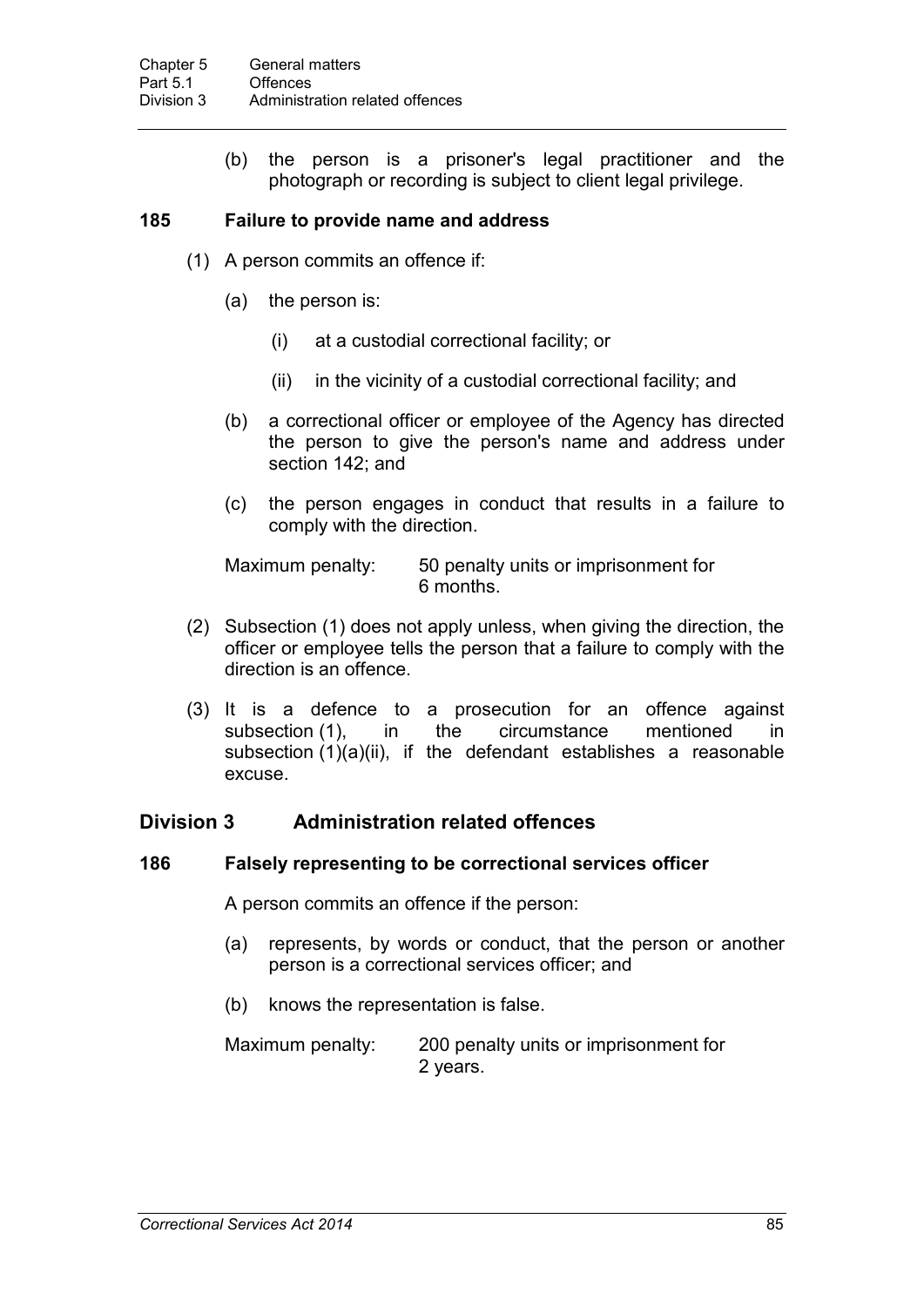### **187 Obstruction of correctional services officer**

- (1) A person commits an offence if:
	- (a) the person obstructs another person; and
	- (b) the other person is a correctional services officer; and
	- (c) the person knows the officer is acting in an official capacity.

Maximum penalty: 200 penalty units or imprisonment for 2 years.

- (2) Strict liability applies to subsection (1)(b).
- (3) In this section:

*obstruct* includes hinder and resist.

### **188 Misleading information**

- (1) A person commits an offence if:
	- (a) the person gives information to another person; and
	- (b) the other person is a correctional services officer; and
	- (c) the person knows the information is misleading; and
	- (d) the person knows the officer is acting in an official capacity.

Maximum penalty: 200 penalty units or imprisonment for 2 years.

- (2) A person commits an offence if:
	- (a) the person gives a document to another person; and
	- (b) the other person is a correctional services officer; and
	- (c) the person knows the document contains misleading information; and
	- (d) the person knows the officer is acting in an official capacity.

Maximum penalty: 200 penalty units or imprisonment for 2 years.

(3) Strict liability applies to subsections (1)(b) and (2)(b).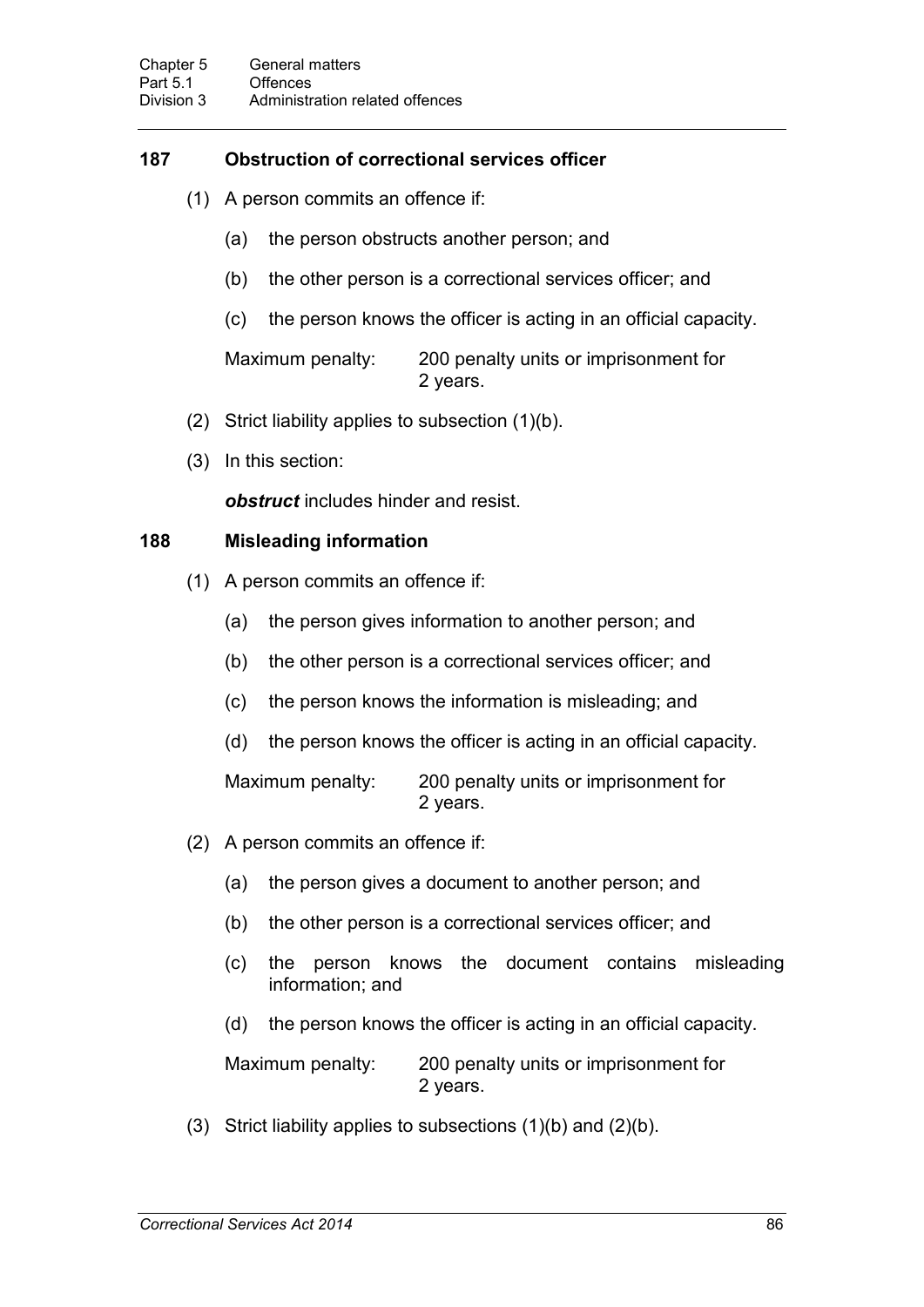- (4) Subsection (2) does not apply if the person, when giving the document:
	- (a) draws the misleading aspect of the document to the correctional services officer's attention; and
	- (b) to the extent that the person can reasonably do so  $-$  gives the officer the information necessary to remedy the misleading aspect of the document.
- (5) In this section:

*misleading information* means information that is misleading in a material particular or because of the omission of a material particular.

#### **189 Confidentiality of information**

- (1) A person commits an offence if the person:
	- (a) obtains information in the course of performing functions connected with the administration of this Act; and
	- (b) engages in conduct that results in the disclosure of the information.

Maximum penalty: 200 penalty units or imprisonment for 2 years.

- (2) Strict liability applies to subsection (1)(a).
- (3) Subsection (1) does not apply if:
	- (a) the person discloses the information:
		- (i) for the administration of this Act; or
		- (ii) for legal proceedings arising out of the operation of this Act; or
	- (b) for information that identifies or otherwise relates to a person (*person A*) – one of the following applies:
		- (i) person A has consented to the disclosure;
		- (ii) the information is disclosed in a statistical form that does not identify person A;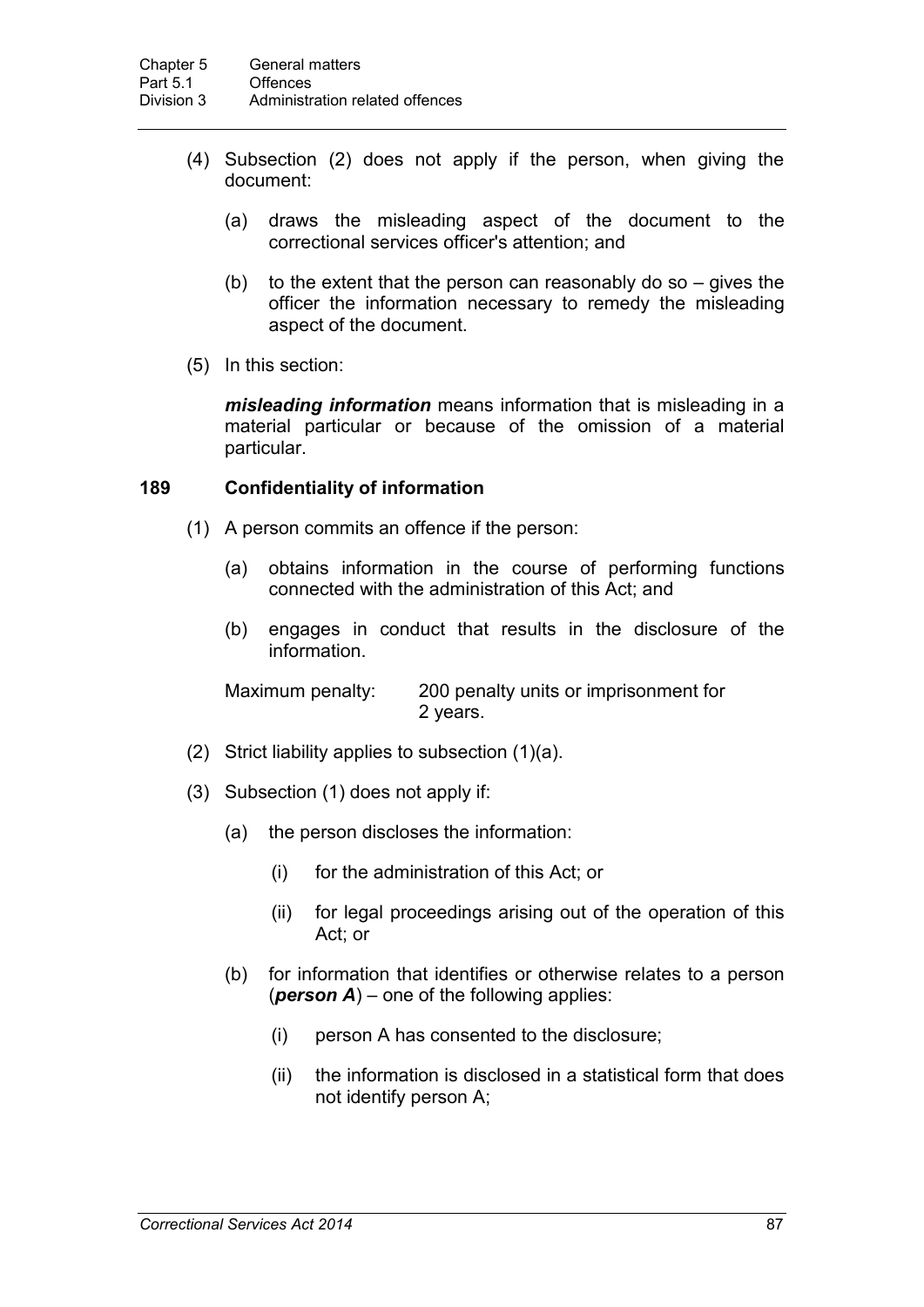- (iii) the disclosure does no more than:
	- (A) identify the custodial correctional facility at which person A is a prisoner; or
	- (B) identify person A as being subject to a non-custodial order or a leave permit; or
- (c) the Commissioner has authorised the disclosure of the information under subsection (4); or
- (d) the information is otherwise available to the public.

*Note for subsection (3)*

*In addition to the circumstances mentioned in subsection (3), a person who discloses confidential information will not be criminally responsible for an offence if the disclosure is justified or excused by or under a law (see section 43BE of the Criminal Code).*

- (4) The Commissioner may, in writing, authorise the disclosure of information if the Commissioner considers that:
	- (a) not disclosing it might reasonably be expected to put a person's life or physical safety at risk; or
	- (b) it is otherwise in the public interest.

#### **Division 4 Miscellaneous offences**

#### **190 Failure to provide name and address at community correctional facility**

- (1) A person commits an offence if:
	- (a) the person is at, or in the vicinity of, a community correctional facility; and
	- (b) an employee of the Agency has directed the person to give the person's name and address under section 173; and
	- (c) the person engages in conduct that results in a failure to comply with the direction.

Maximum penalty: 50 penalty units or imprisonment for 6 months.

(2) Subsection (1) does not apply unless, when giving the direction, the employee tells the person that failure to comply with the direction is an offence.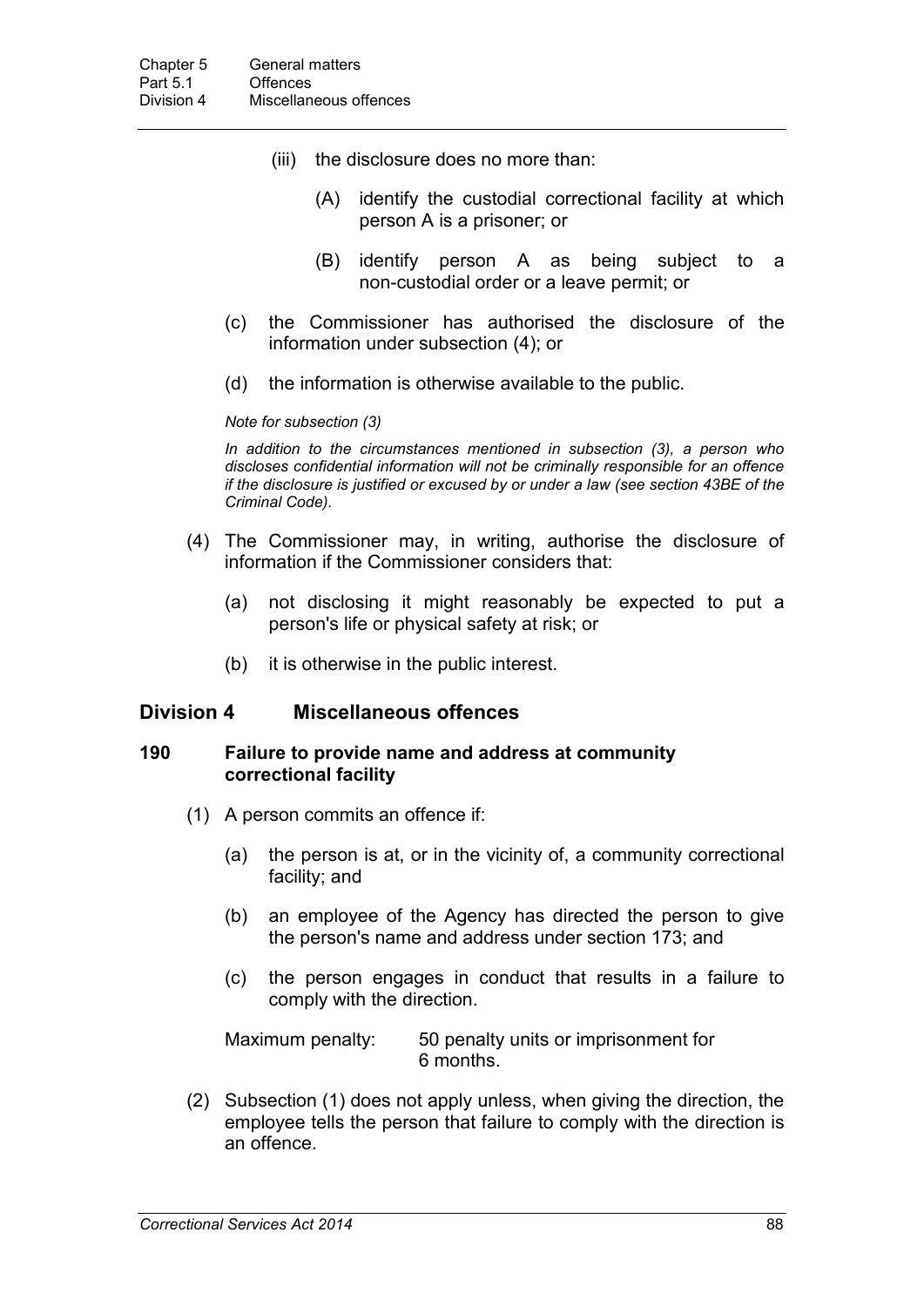(3) It is a defence to a prosecution for an offence against subsection (1) if the defendant establishes a reasonable excuse.

#### **191 Tampering with samples for alcohol/drug tests**

A person commits an offence if the person tampers with a sample of breath or a bodily substance given or taken for the purposes of a prescribed alcohol/drug test.

Maximum penalty: 200 penalty units or imprisonment for 2 years.

#### **192 Name change by prisoner or parolee**

- (1) A person (*person A*) commits an offence if:
	- (a) person A applies under a name registration Act to register a change of the person's own name or the name for another person; and
	- (b) the person whose name it is sought to change (*named person*) is:
		- (i) a prisoner; or
		- (ii) a non-custodial offender who is subject to a parole order; and
	- (c) person A does not have the consent of the Commissioner to make the application.

Maximum penalty: 50 penalty units or imprisonment for 6 months.

- (2) If person A is the named person, strict liability applies to subsection (1)(b).
- (3) It is a defence to a prosecution for an offence against subsection (1) if the defendant establishes a reasonable excuse.
- (4) For subsection (1)(c), in deciding whether to give consent, the Commissioner must have regard to each of the following:
	- (a) the nature of the offence committed by the named person;
	- (b) the named person's criminal history;
	- (c) whether the proposed name change could be used to further an unlawful activity or purpose;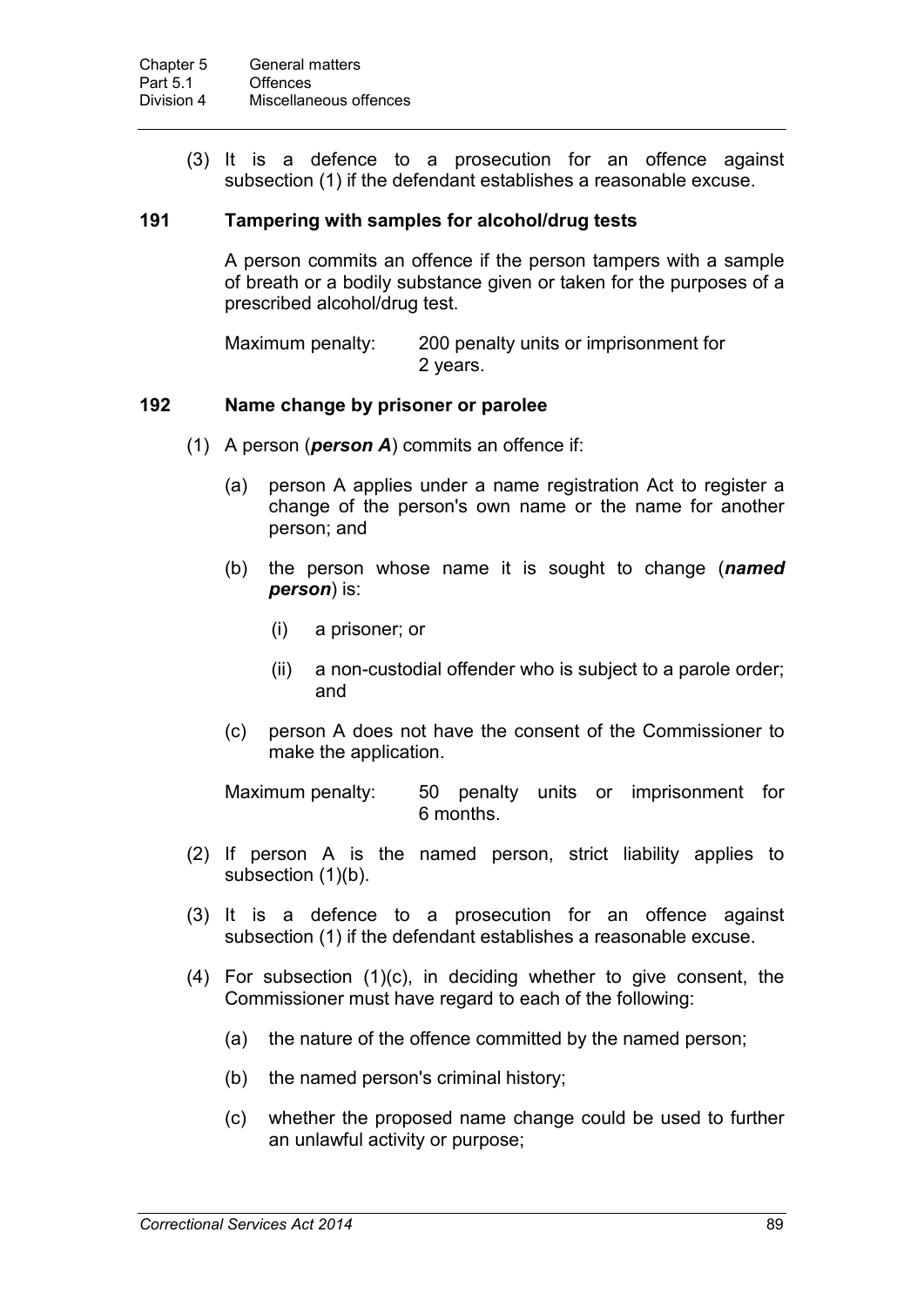- (d) whether the proposed name change could be considered offensive to victims, or the families of victims, of offences committed by the named person.
- (5) As a secondary consideration, the Commissioner may have regard to the interests of the named person.
- (6) In this section:

#### *name registration Act* means:

- (a) the *Births, Deaths and Marriages Registration Act 1996*; or
- (b) an Act of another jurisdiction that permits a person to register a change of the person's name.

#### **193 Harming correctional services dog**

- (1) A person commits an offence if the person:
	- (a) engages in conduct that results in harm to, or the death of, a dog; and
	- (b) the person knows the dog is a correctional services dog.

Maximum penalty: 200 penalty units or imprisonment for 2 years.

- (2) It is a defence to a prosecution for an offence against subsection (1) if the defendant establishes a reasonable excuse.
- (3) A court that finds a person guilty of an offence against subsection (1) may, in addition to any other penalty that may be imposed, order the person to pay restitution to the Territory.
- (4) The amount the person may be ordered to pay is the reasonable cost of either or both of the following:
	- (a) the treatment, care, rehabilitation and retraining of the dog;
	- (b) if it is necessary to replace the dog the acquisition and training of its replacement.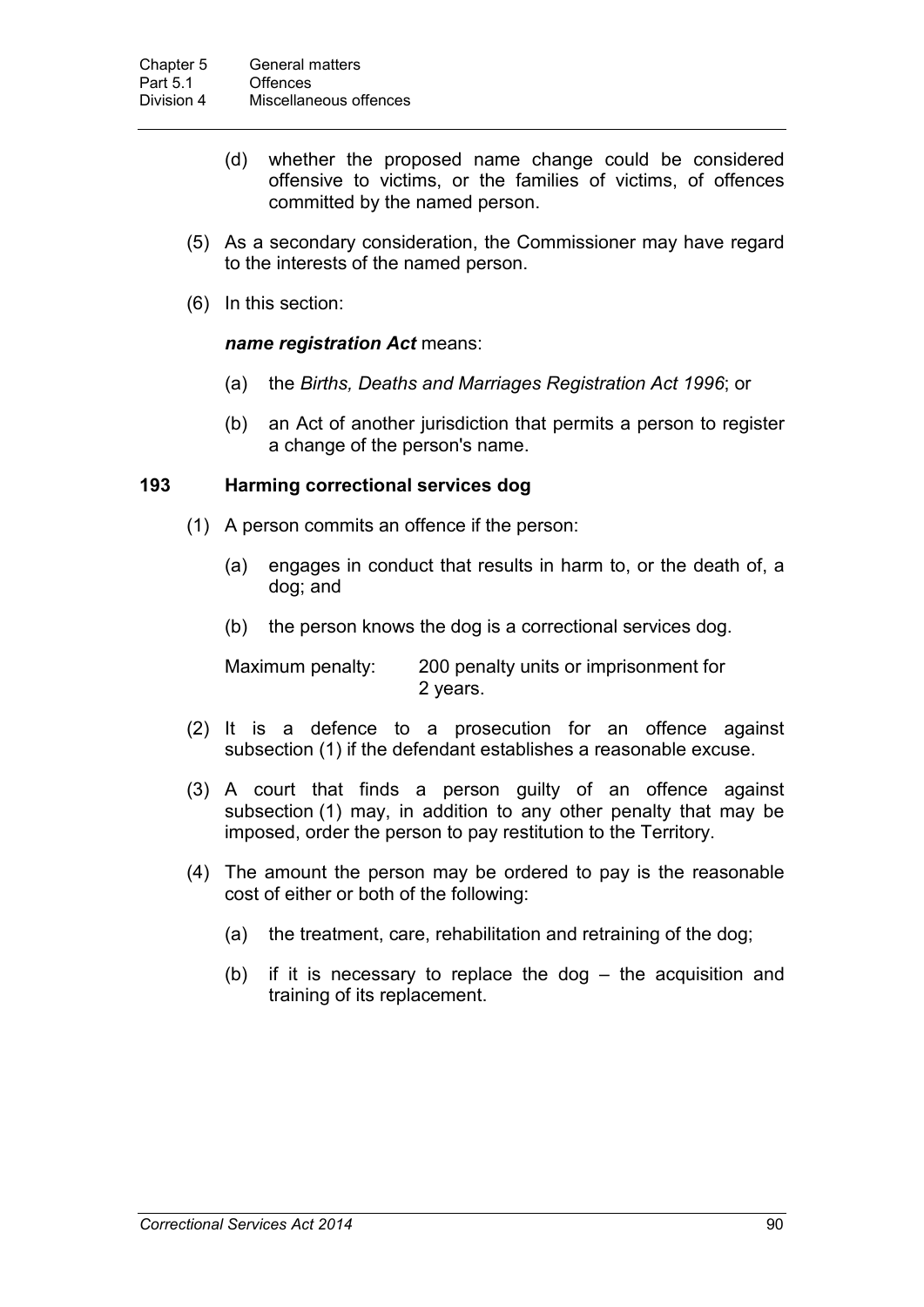# **Part 5.2 Miscellaneous matters**

### **Division 1 Administrative matters**

#### **194 Approvals for identification systems**

- (1) The Commissioner may approve an identification system for the purposes of any of the following:
	- (a) identifying prisoners under section 53;
	- (ab) identifying persons under section 143;
	- (b) identifying persons under section 174.
- (2) In this section:

*biometric information* includes fingerprints, hand and palm geometry, face recognition and retinal scans.

*identification system* means a system for establishing or confirming a person's identity, whether through the use of biometric information or otherwise.

#### **195 Alcohol and drug testing**

- (1) Regulations may prescribe one or more of the following:
	- (a) alcohol/drug tests for use under this Act;
	- (b) persons who are prescribed samplers for a prescribed alcohol/drug test;
	- (c) matters in relation to the carrying out of a prescribed alcohol/drug test.
- (2) If a person is required under this Act to submit to a prescribed alcohol/drug test, the person must:
	- (a) give to a prescribed sampler, or allow a prescribed sampler to take, (as the case requires) a sample of breath or a bodily substance that is sufficient for the purposes of the test; and
	- (b) comply with any reasonable direction of the prescribed sampler.

*Note for subsection (2)*

*Tampering with a sample may constitute an offence against section 191.*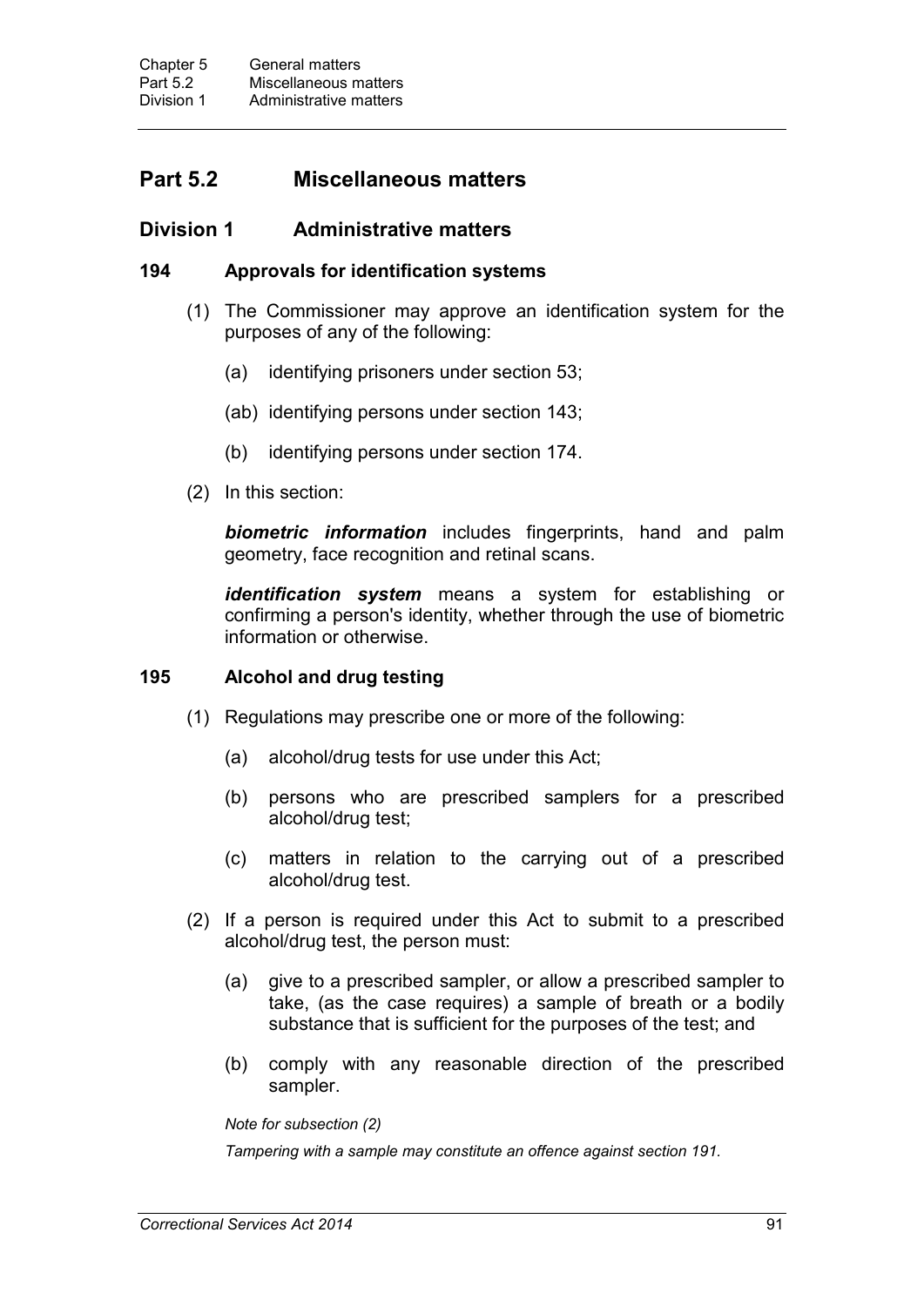- (3) A sample of breath or a bodily substance given or taken for a prescribed alcohol/drug test is the property of the Territory.
- (4) In this section:

*alcohol/drug test* means a test under which a sample of a person's breath, blood, saliva, urine or another bodily substance is tested or analysed to detect the presence, or ascertain the concentration of, alcohol or a drug.

### **196 Criminal history to be provided**

- (1) The Commissioner may request that the Commissioner of Police provide a report on the criminal history of the following:
	- (a) an offender;
	- (b) a correctional services officer;
	- (c) a person employed in the Agency;
	- (d) a volunteer;
	- (e) a person about whom the Minister is consulting the Commissioner under section 26(4);
	- (f) a person applying to become a person mentioned in paragraph (b), (c) or (d).
- (2) The Commissioner of Police must provide the report as soon as practicable.
- (3) To the extent reasonably necessary for the control and management of an offender, the Commissioner may disclose information from the report about the offender to a person having the control or management of the offender.

*Example for subsection (3)*

*An offender's employer under a community work program.*

(4) In this section:

*criminal history* includes details of any spent records, as defined in section 3(1) of the *Criminal Records (Spent Convictions) Act 1992*.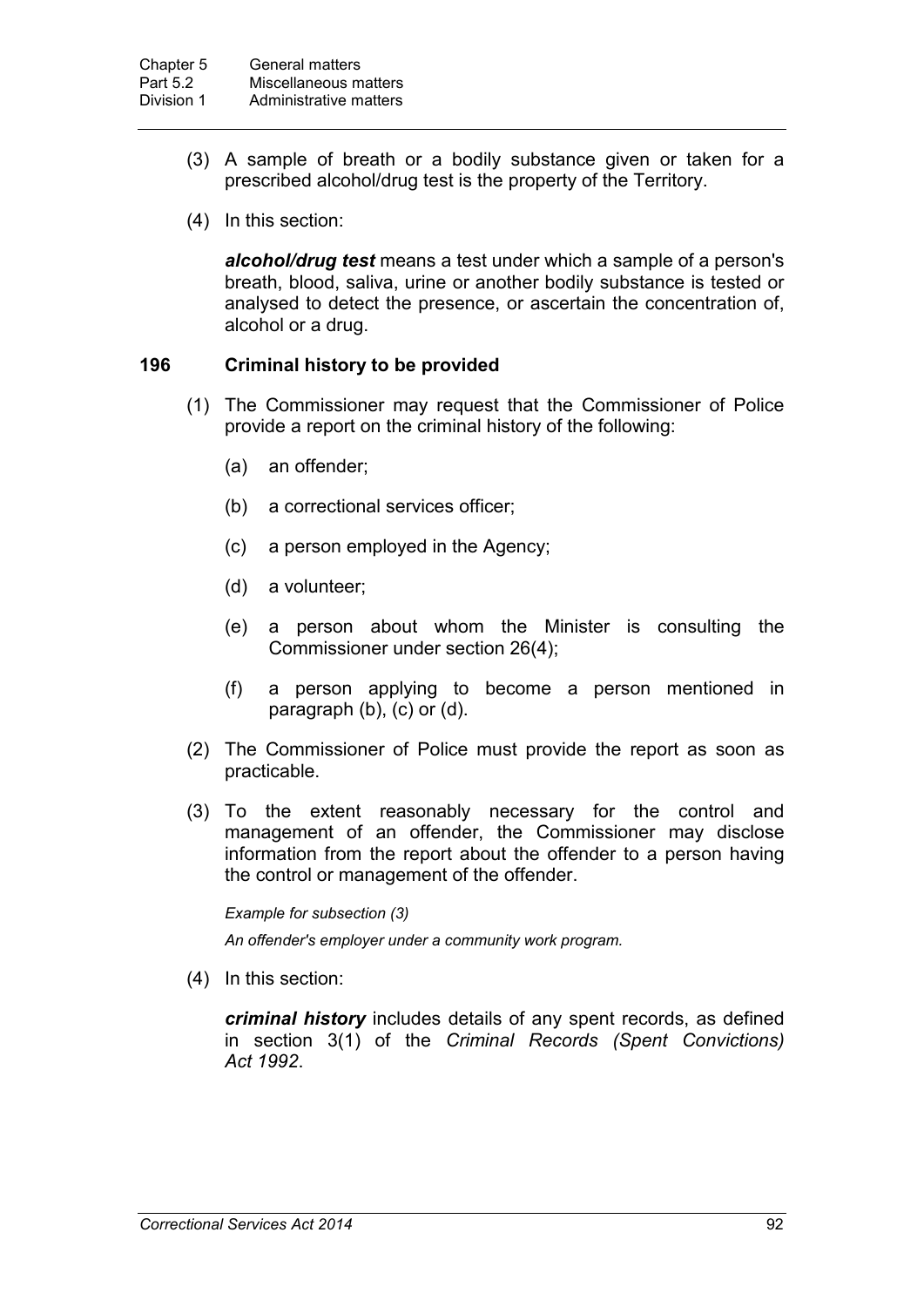#### **197 Records to be kept**

- (1) The Commissioner must keep records in relation to correctional services establishments and offenders that are sufficient for the proper control and management of the establishments and offenders.
- (2) Without limiting subsection (1), the records must include the following information for each prisoner:
	- (a) the prisoner's identity;
	- (b) the order or other authority under which the prisoner is a prisoner;
	- (c) details of every occasion on which force is used by a correctional officer in relation to the prisoner;
	- (d) details of all leave permits issued to the offender;
	- (e) details of all property confiscated from the prisoner (including how it was dealt with);
	- (f) details of all protected/legal items relating to the prisoner inspected under section 154 (including how they were dealt with).
- (3) Without limiting subsection (1), the records must include the following information for each non-custodial offender:
	- (a) the offender's identity;
	- (b) the offender's non-custodial order;
	- (c) for an offender who is subject to a non-custodial work order details of work carried out under the order;
	- (d) for an offender who is subject to a monitoring order details of occasions on which an approved monitoring device is used in relation to the offender.

#### **198 Damage to property – cost recoverable by Territory**

- (1) An offender who damages correctional services property is liable to pay restitution to the Territory for the reasonable costs of repairing or replacing the property.
- (2) The Territory may recover restitution payable under subsection (1) as a debt due to the Territory.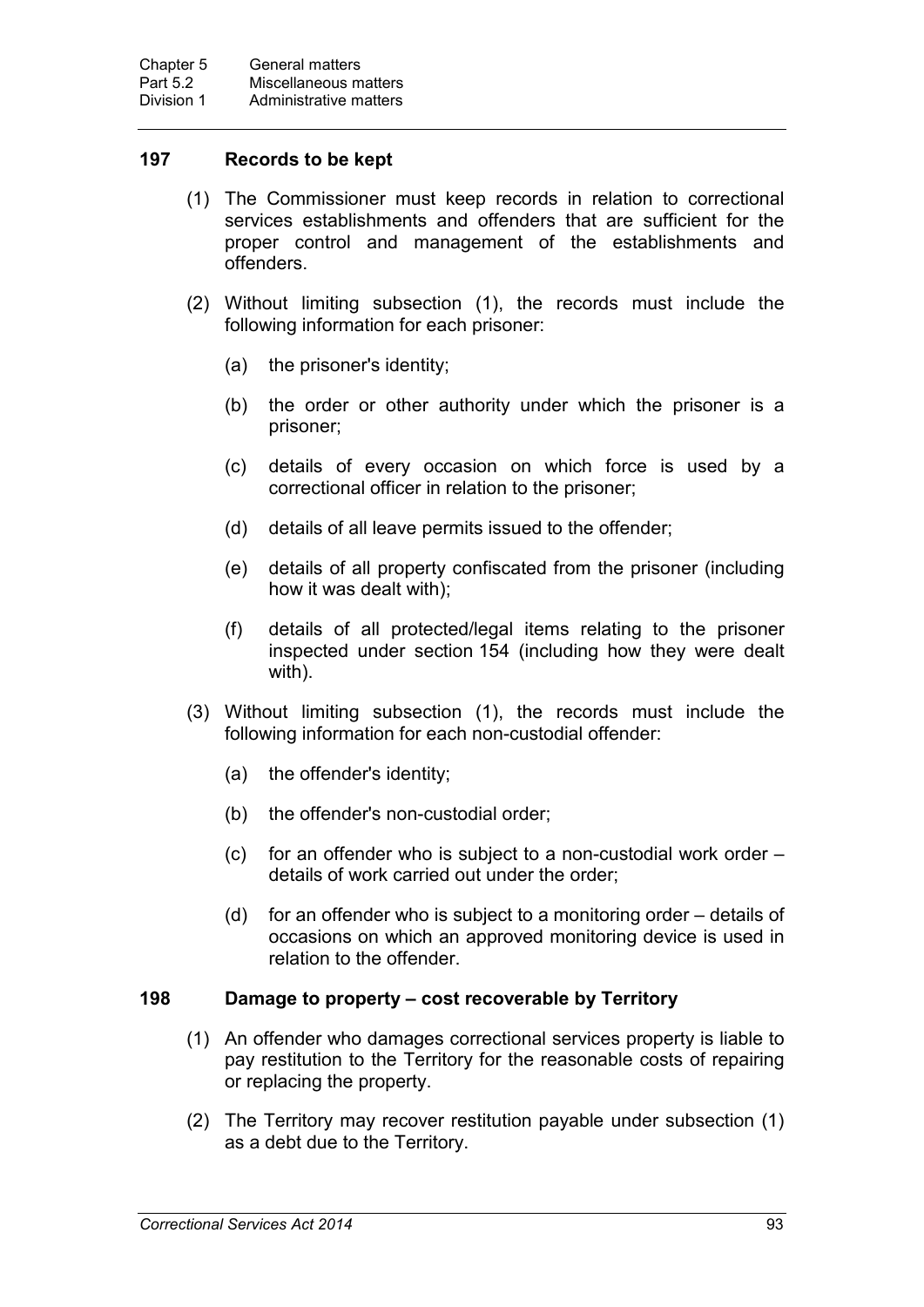(3) In this section:

#### *correctional services property* means:

- (a) a thing at a correctional services establishment that is owned or used by the Territory; and
- (b) approved monitoring devices and related equipment (as defined in section 171(4)).

## **Division 2 Legal matters**

#### **199 Protection from liability**

- (1) A person is not civilly or criminally liable for an act done or omitted to be done by the person in good faith in the exercise of a power or performance of a function as any of the following:
	- (a) a correctional services officer;
	- (b) an official visitor;
	- (c) a volunteer;
	- (d) an authorised person.
- (2) Subsection (1) does not affect any liability the Territory would, apart from that subsection, have for the act or omission.
- (3) An authorised person who performs a relevant function that the person is authorised to perform, is taken, for all purposes, to have done so with the consent of the person in respect of whom the function is performed.
- (4) In this section:

*authorised person* means a health practitioner or other person authorised to perform a relevant function.

*exercise*, of a power, includes the purported exercise of the power.

*performance*, of a function, includes the purported performance of the function.

*relevant function* means one of the following:

- (a) examining a prisoner under section 92 or 93;
- (b) providing health care under section 92;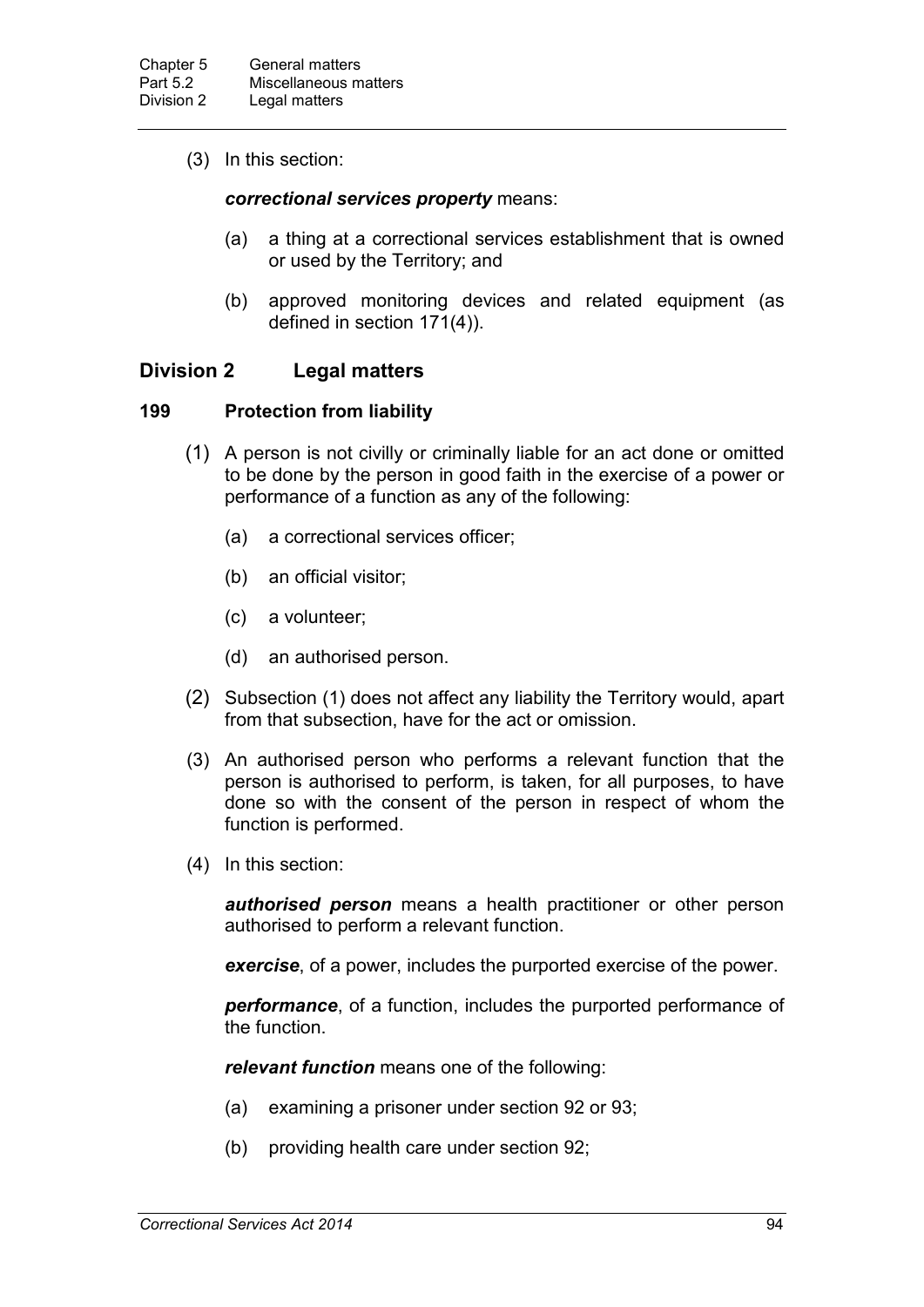- (c) administering medication under section 93;
- (d) carrying out a search under section 48 or 50;
- (e) doing any of the following in relation to a prescribed alcohol/drug test or buccal swab under section 52:
	- (i) taking a sample;
	- (ii) carrying out a test;
	- (iii) analysing a sample;
- (f) a function prescribed by regulation.

#### **200 Prosecutions**

- (1) Proceedings for an offence against this Act may be started only by:
	- (a) the Commissioner; or
	- (b) a person authorised by the Minister.
- (2) The proceedings must be started within 6 months after the date on which the Commissioner first became aware of the commission of the offence.

#### **201 Evidentiary matters in relation to prescribed alcohol/drug tests**

- (1) This section applies for the purposes of legal proceedings arising out of the operation of this Act in which the carrying out or results of a prescribed alcohol/drug test are relevant.
- (2) If a prescribed alcohol/drug test detects:
	- (a) the presence of alcohol in a sample of a person's breath; or
	- (b) the presence of alcohol or a drug in a person's body;

the person is taken to have consumed or used alcohol or the drug, unless the contrary is proved.

#### *Note for subsection (2)*

*In criminal proceedings, the defendant has a legal burden of proof in relation to proving to the contrary (see section 43BV(c) of the Criminal Code).*

(3) A certificate signed by a prescribed certifier stating matters relating to a certifiable matter is evidence of the matters stated in the certificate and the facts on which they are based.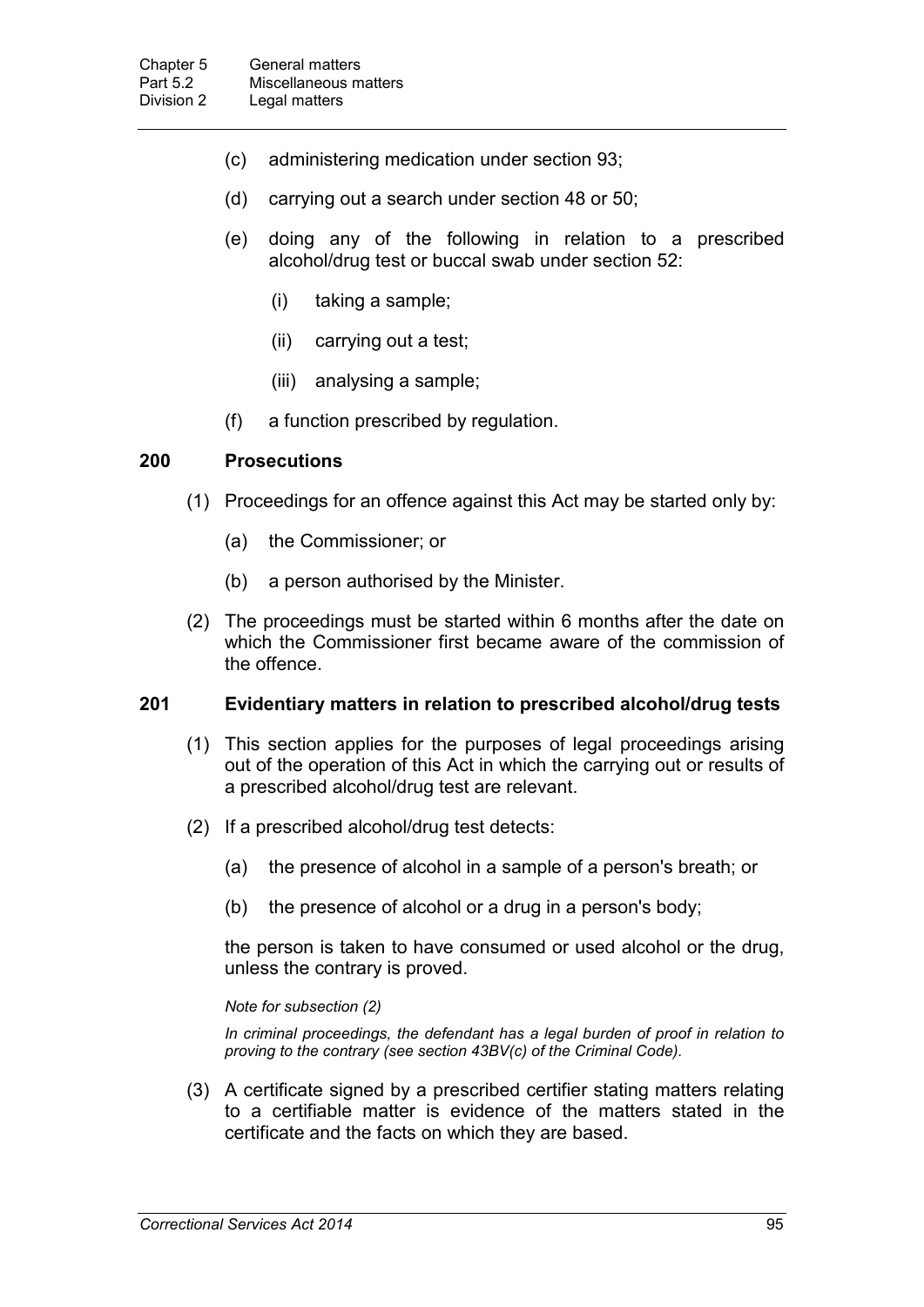(4) In this section:

*certifiable matter*, for a prescribed certifier, means a matter relating to a prescribed alcohol/drug test that is specified in the regulations as a matter in relation to which the certifier may issue an evidentiary certificate.

*prescribed certifier* means a person prescribed by regulation as a person who may issue an evidentiary certificate.

### **202 Civil proceedings**

- (1) Civil proceedings in relation to an act done or omitted to be done by a person under this Act must be started within 6 months after the act was done or omitted to be done.
- (2) However, subsection (1) does not prevent a court exercising its jurisdiction under section 44 of the *Limitation Act 1981*.

#### **203 Acquisition on just terms**

If the operation of this Act would, apart from this section, result in an acquisition of property from a person otherwise than on just terms:

- (a) the person is entitled to receive from the Territory the compensation necessary to ensure the acquisition is on just terms; and
- (b) a court of competent jurisdiction may decide the amount of compensation or make the orders it considers necessary to ensure the acquisition is on just terms.

## **Division 3 Miscellaneous matters**

#### **204 Training in relation to dangerous drugs**

For Part VIA of the *Police Administration Act 1978*, a correctional officer who is attending police training in relation to dangerous drugs is taken to be a police officer.

### **205 Commissioner's Directions**

- (1) The Commissioner may issue written directions in relation to the following:
	- (a) the internal management of correctional services establishments;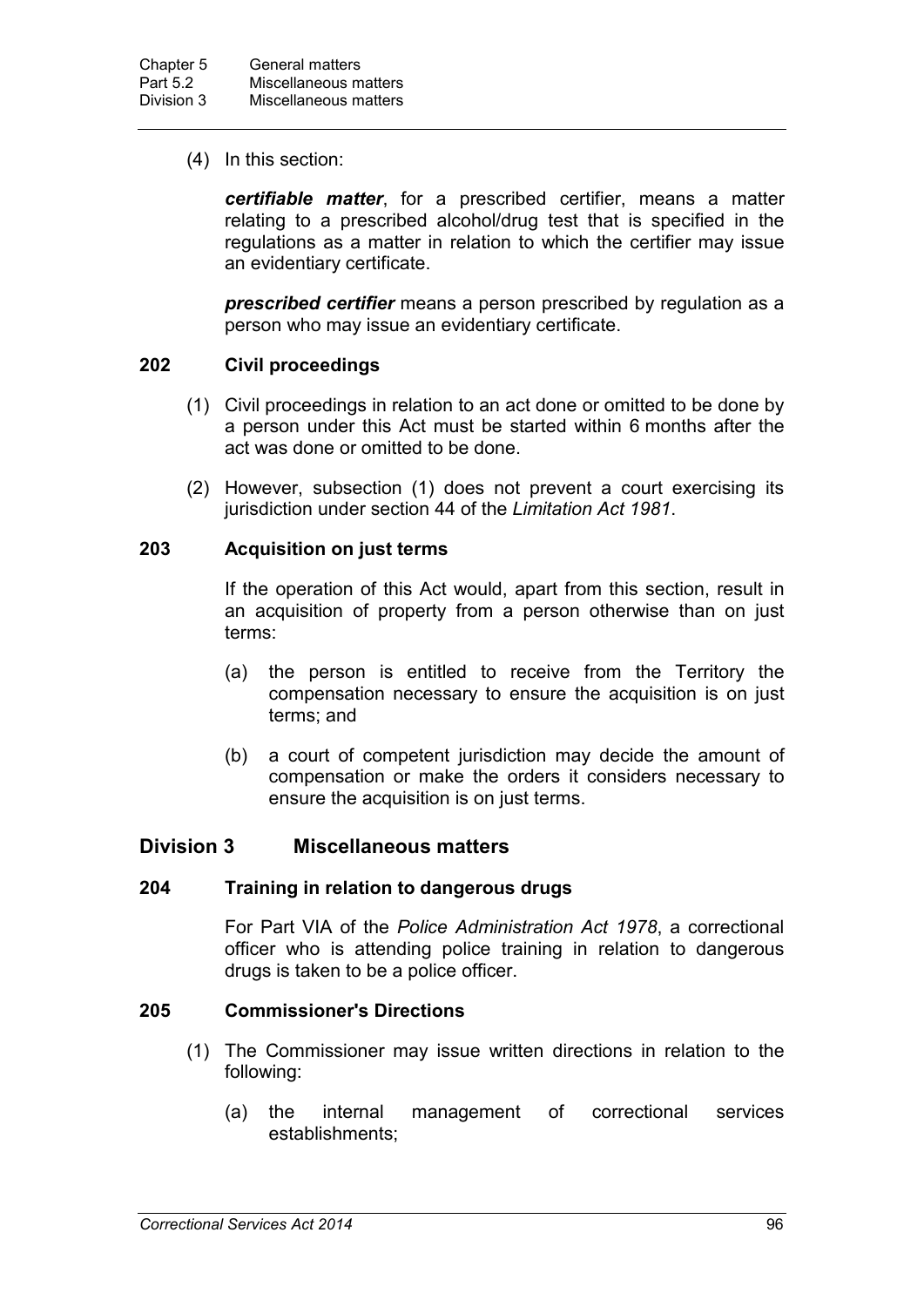- (b) the maintenance of security and good order of correctional services establishments and offenders;
- (c) anything required or permitted by this Act to be provided for in the Commissioner's Directions;
- (d) the exercise of powers and performance of functions under this Act by correctional services officers, volunteers and employees of the Agency.
- (2) The Commissioner's Directions must not conflict with the Act or the Regulations.
- (3) The Commissioner must publish the Directions as the Commissioner considers appropriate.

#### **206 Approved forms**

The Commissioner may approve forms for use under this Act.

#### **207 Regulations**

- (1) The Administrator may make regulations under this Act.
- (2) Without limiting subsection (1), regulations may make provision in relation to the following:
	- (a) the control and management of correctional services establishments, including practices and procedures to be followed in relation to those establishments;
	- (b) the control and management of offenders, including practices and procedures to be followed by, or in relation to, offenders;
	- (c) the exercise of powers and performance of functions under this Act (including limitations on when and how correctional services officers may exercise powers and performance functions);
	- (d) the making of awards to persons for conduct relating to correctional services.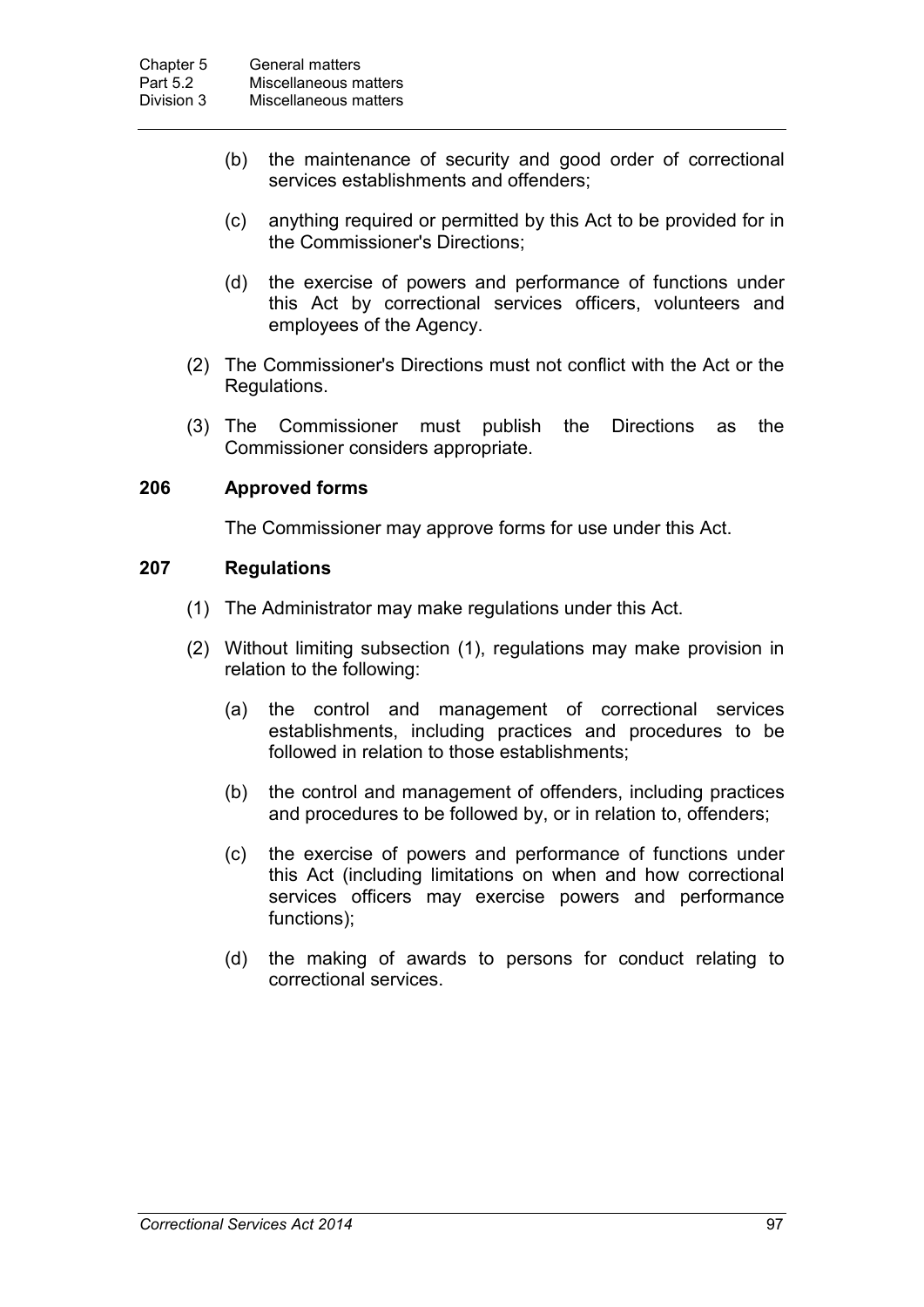# **Chapter 6 Repeals and transitional provisions**

# **Part 6.1 Repeal**

#### **208 Repeal**

The Acts specified in the Schedule are repealed.

*Note for section 208*

*Some of the Regulations in force under the Prisons (Correctional Services) Act 1980 immediately before the commencement of this Act are not repealed and become regulations under this Act (see section 218).*

# **Part 6.2 Transitional provisions for Correctional Services Act 2014**

#### **209 Definitions**

In this Part:

*commencement* means the commencement of section 208.

*repealed Act* means the *Prisons (Correctional Services) Act* as in force before the commencement.

#### **210 Custodial correctional facilities**

- (1) On the commencement, each place, premises or institution that was a prison under the repealed Act immediately before the commencement becomes a correctional centre under section 12.
- (2) On the commencement, each place, premises or institution that was a police prison under the repealed Act immediately before the commencement becomes a police custody centre under section 13.

#### **211 Correctional services officers**

- (1) On the commencement, the person who was the Director of Correctional Services under the repealed Act immediately before the commencement becomes the Commissioner under section 17.
- (2) On the commencement, the person who was the officer in charge of a prison under the repealed Act immediately before the commencement becomes the General Manager of the corresponding correctional centre under section 21.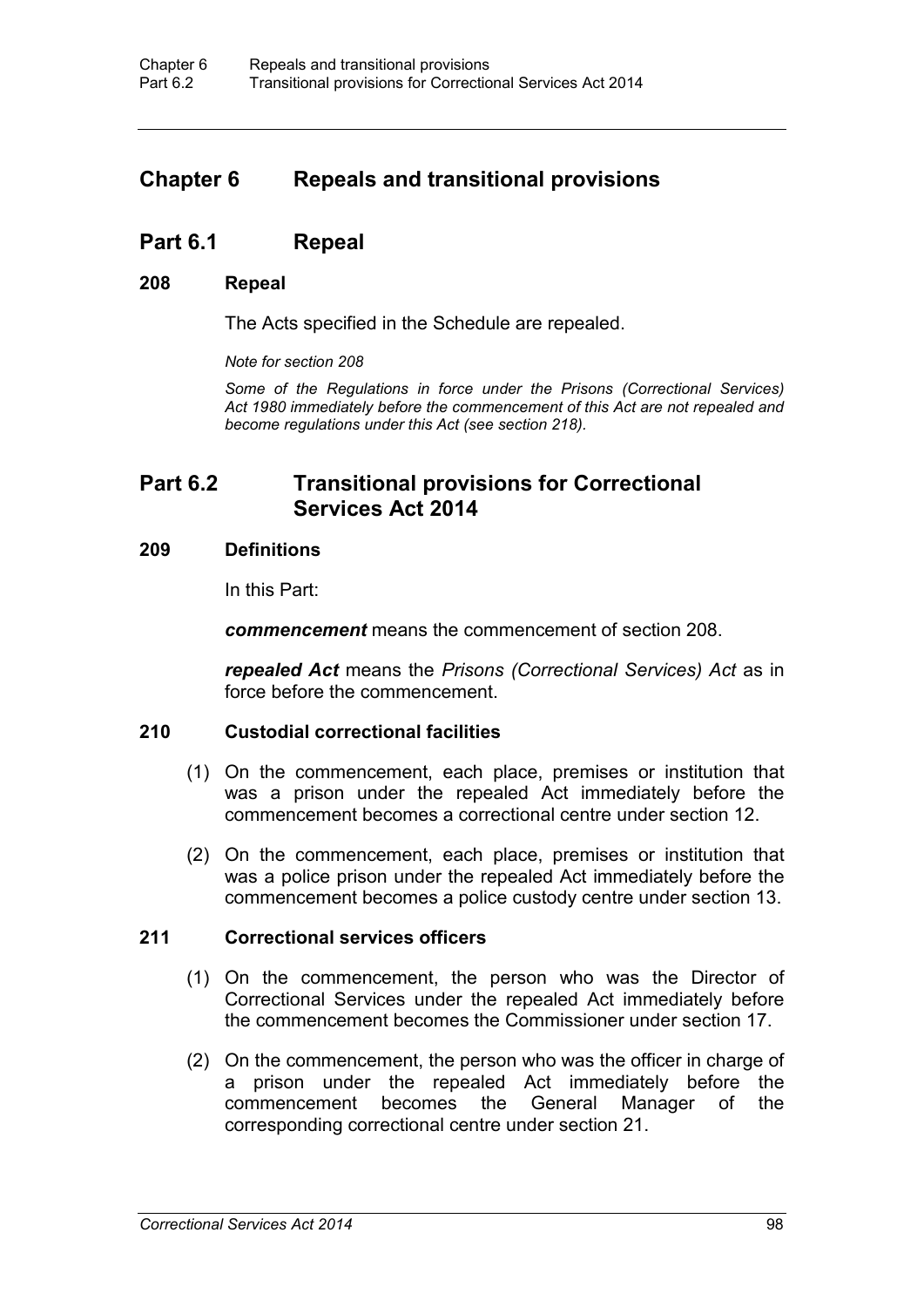- (3) On the commencement, each person who was a prison officer under the repealed Act immediately before the commencement becomes a correctional officer under section 24.
- (4) On the commencement, each person who was a surveillance officer under the repealed Act or a parole officer under the *Parole of Prisoners Act 1971* immediately before the commencement becomes a probation and parole officer under section 25.

# **212 Official visitors**

On the commencement, a person who was an official visitor for a prison under the repealed Act immediately before the commencement becomes an official visitor for the corresponding custodial correctional centre under section 26.

### **213 Misconduct – existing charges**

- (1) This section applies if, before the commencement, a charge of prison misconduct had been brought against a prisoner and, as at the commencement, the charge had not been finally determined.
- (2) The proceedings for the charge (including any review or appeal) are to be continued and completed in accordance with the repealed Act as if this Act had not commenced.

# **214 Misconduct – prior conduct may be charged under this Act**

In Part 3.1, Division 3, a reference to conduct engaged in by a prisoner includes a reference to conduct engaged in before the commencement (unless a charge of misconduct had been made in relation to the conduct under the repealed Act).

# **215 Leave**

- (1) On the commencement, any leave of absence under section 63 of the repealed Act that was in force immediately before the commencement becomes a general leave permit under section 118.
- (2) On the commencement, a supervised custodial interstate permit under the repealed Act that was in force immediately before the commencement becomes an interstate custodial leave permit under section 122.
- (3) On the commencement, any leave of absence under section 65L of the repealed Act that was in force immediately before the commencement becomes a foreign legal matters leave permit under section 130.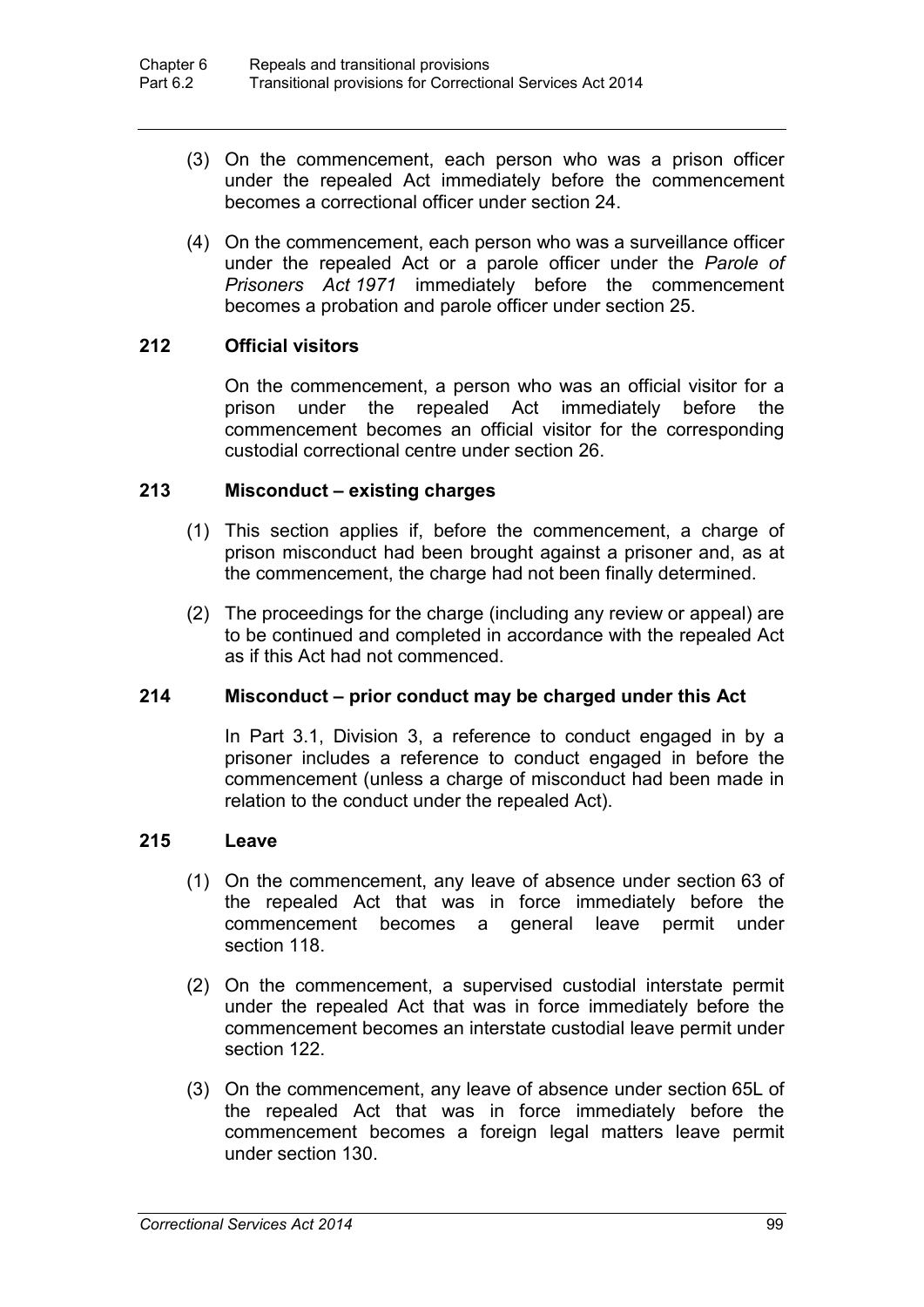### **216 Prisoner's trust accounts**

If, immediately before the commencement, the Director held an amount of money on behalf of a person who was a prisoner, on the commencement that amount constitutes the balance of the prisoner's trust account under section 161.

### **217 Commissioner's Directions**

On the commencement, any Director's determinations under the repealed Act that were in force immediately before the commencement become Commissioner's Directions under section 205.

### **218 Regulations**

- (1) On the commencement, the *Prisons (Correctional Services) (Community Orders) Regulations* that were in force immediately before the commencement become regulations under this Act.
- (2) Those regulations expire on 1 July 2016 (if not sooner repealed).

### **219 Other statutory instruments**

- (1) This section applies if:
	- (a) a provision of the repealed Act provided for statutory instruments to be made for a purpose; and
	- (b) a provision of this Act provides for statutory instruments to be made for the same or a substantially similar purpose; and
	- (c) a statutory instrument made under the provision of the repealed Act was in force immediately before the commencement.
- (2) On the commencement, the statutory instrument becomes a statutory instrument under the provision of this Act.
- (3) The instrument applies with the necessary changes.
- (4) All statutory instruments to which this section applies expire on 1 July 2016 (if not sooner revoked).

# **220 Continuation of ongoing things**

- (1) This section applies if:
	- (a) a provision of the repealed Act conferred a power or function on a person (*person A*); and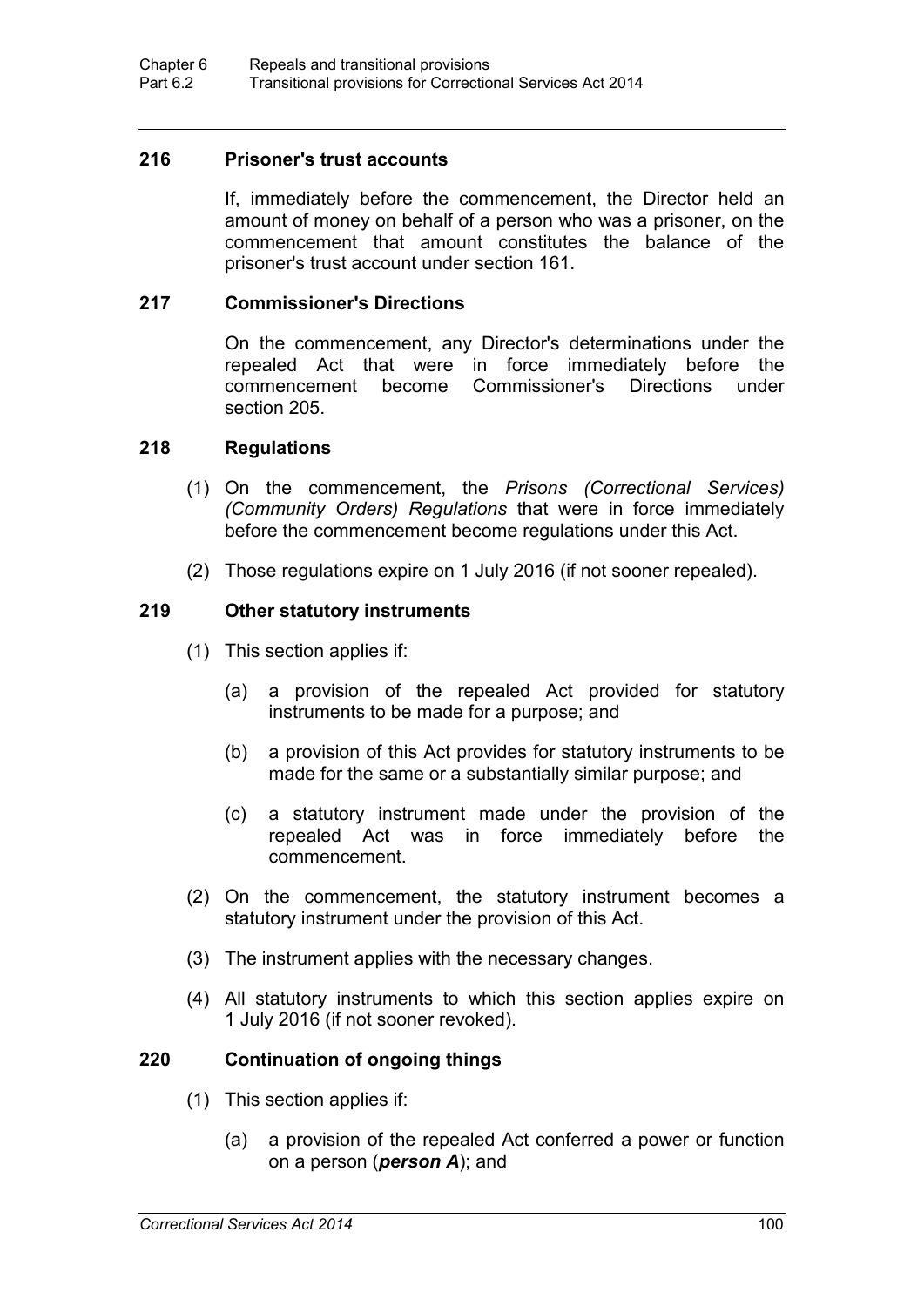- (b) a provision of this Act confers the same or a substantially similar power or function on a person (*person B*); and
- (c) as at the commencement, something that was done by, or in relation to, person A in or for the exercise of the power or performance of the function under the repealed Act had ongoing effect.
- (2) On the commencement, the thing becomes a thing having the same effect under this Act as if it had been done by, or in relation to, person B in the exercise of the power or performance of the function under this Act.
- (3) This section does not apply in relation to something in respect of which provision is made by another section in this Part.

# **221 Court orders, warrants of commitment**

An order of a court or other person or body, or a warrant of commitment, conferring authority on an officer in charge of a prison to hold an offender in custody that was in force immediately before the commencement, is taken to confer authority on the Commissioner to hold the offender in custody on the same terms and conditions.

#### **222 Definition of** *prisoner*

For section 6, it is immaterial whether the person was committed, remanded or detained, the order was made, or the sentence was imposed, before or after the commencement.

# **223 Confidentiality of information**

In section 189:

- (a) a reference to this Act includes a reference to the repealed Act; and
- (b) a reference to a person obtaining information includes a reference to a person having obtained information before the commencement.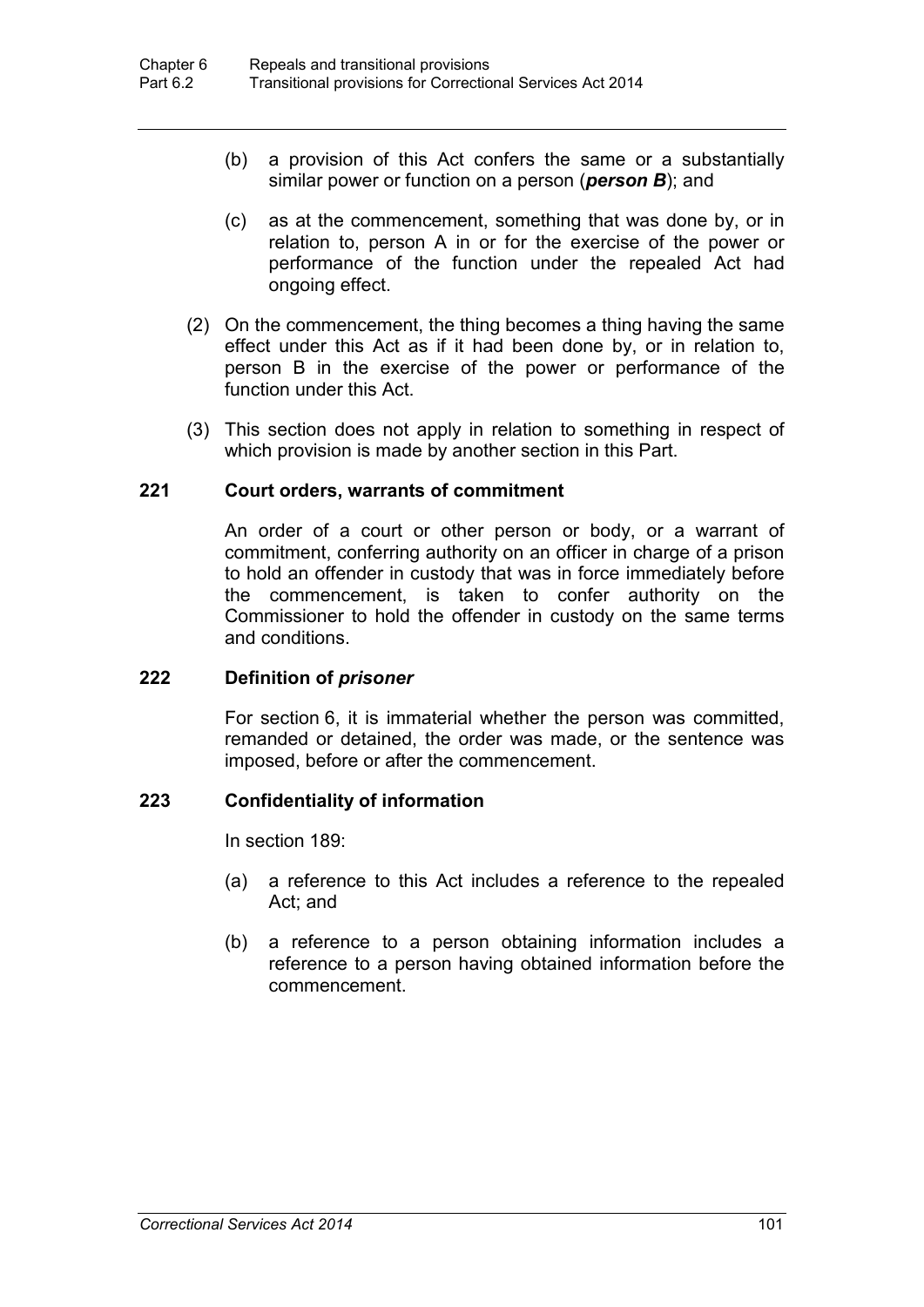# **Schedule Repealed Acts**

| section 208 |  |
|-------------|--|
|-------------|--|

| <b>Prisons (Correctional Services) Act 1980</b>                              | Act No. 49 of 1980 |
|------------------------------------------------------------------------------|--------------------|
| Prisons (Correctional Services) (Criminal Code)<br><b>Amendment Act 1983</b> | Act No. 64 of 1983 |
| <b>Prisons (Correctional Services) Amendment Act 1985</b>                    | Act No. 39 of 1985 |
| <b>Prisons (Correctional Services) Amendment Act 1993</b>                    | Act No. 39 of 1993 |
| <b>Prisons (Correctional Services) Amendment Act 1994</b>                    | Act No. 21 of 1994 |
| <b>Prisons (Correctional Services) Amendment</b><br>Act (No.2) 1994          | Act No. 32 of 1994 |
| <b>Prisons (Correctional Services) Amendment Act 1996</b>                    | Act No. 41 of 1996 |
| <b>Prisons (Correctional Services) Amendment</b><br>Act (No. 2) 1996         | Act No. 63 of 1996 |
| Prisons (Correctional Services) Amendment Act 1998                           | Act No. 60 of 1998 |
| <b>Prisons (Correctional Services) Amendment</b><br>Act (No. 2) 1998         | Act No. 88 of 1998 |
| <b>Prisons (Correctional Services) Amendment Act 2000</b>                    | Act No. 22 of 2000 |
| <b>Prisons (Correctional Services) Amendment</b><br>Act (No. 2) 2000         | Act No. 53 of 2000 |
| <b>Prisons (Correctional Services) Amendment Act 2002</b>                    | Act No. 27 of 2002 |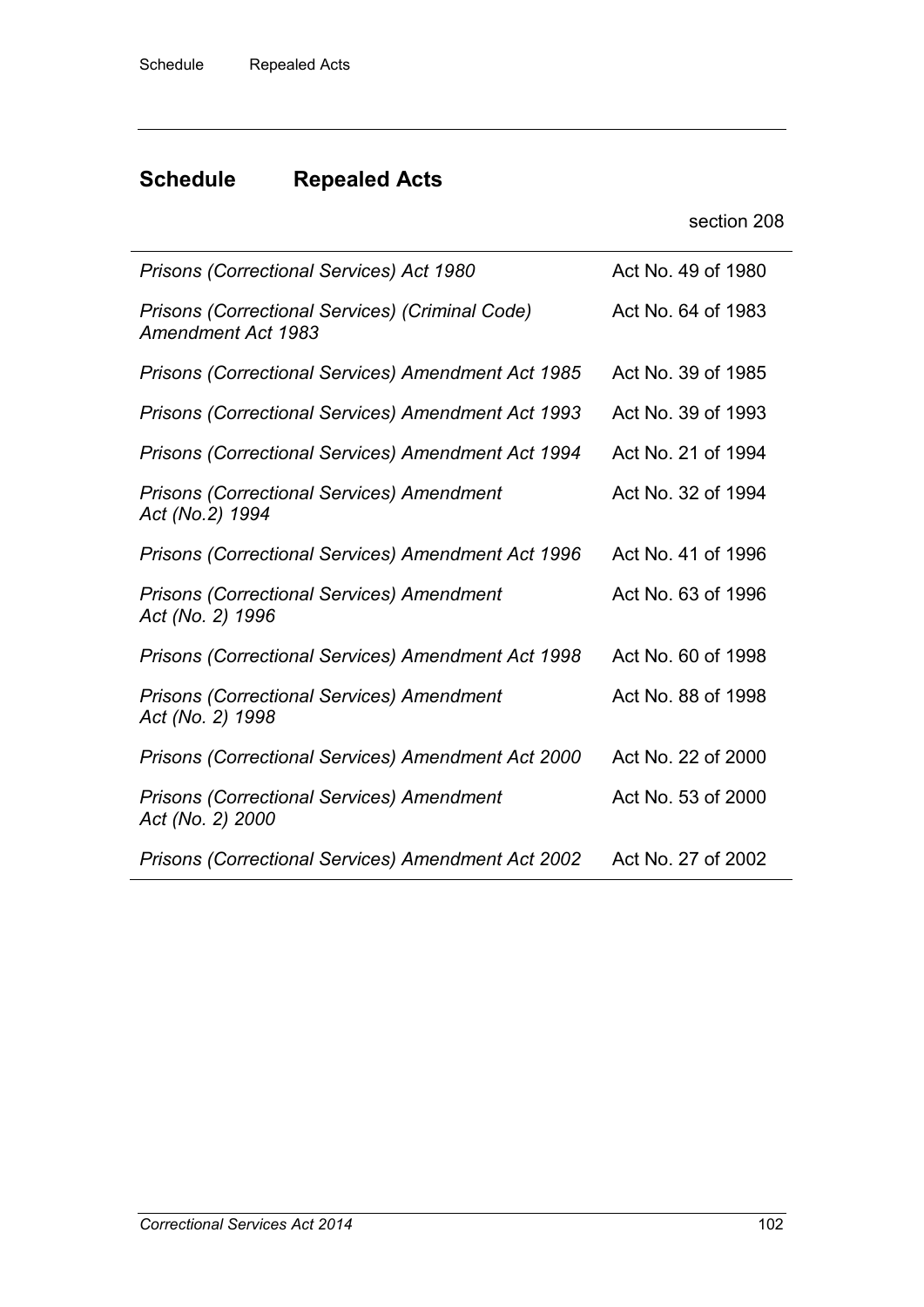#### **ENDNOTES**

**1 KEY**

Key to abbreviations

**amd = amended od = order app = appendix om = omitted bl** = **by-law**<br>**ch** = Chapter **ch = Chapter r = regulation/rule cl = clause rem = remainder**  $exp = exp$ **ires/expired**<br>**f** = forms **f** = forms <br> **s** = section<br> **Gaz** = Gazette <br> **sch** = Sche *Gaz* **=** *Gazette* **sch = Schedule hdg = heading sdiv = Subdivision nc = not commenced**

**renum = renumbered**<br>rep = repealed **ins = inserted SL = Subordinate Legislation lt = long title sub = substituted**

# **2 LIST OF LEGISLATION**

# *Correctional Services Act 2014* **(Act No. 26, 2014)**

Assent date 4 September 2014<br>Commenced 9 September 2014 9 September 2014 (*Gaz* S80, 9 September 2014, p 1)

# *Education Act 2015* **(Act No. 28, 2015)**

Assent date 10 December 2015<br>Commenced bt 6. divs 2 and 4 a pt 6, divs 2 and 4 and pt 7: 1 April 2016; pt 3: 1 July 2016; rem: 1 January 2016 (s 2)

# *Local Court (Related Amendments) Act 2016* **(Act No. 8, 2016)**

6 April 2016 Commenced 1 May 2016 (s 2, s 2 *Local Court (Repeals and Related Amendments) Act 2016* (Act No. 9, 2016) and *Gaz* S34, 29 April 2016)

# *Guardianship of Adults Act 2016* **(Act No. 15, 2016)**

Assent date<br>Commenced

28 July 2016 (*Gaz* S74, 27 July 2016, p 1)

# *Statute Law Revision Act 2017* **(Act No. 4, 2017)**

Assent date 10 March 2017<br>Commenced 12 April 2017 ( Commenced 12 April 2017 (*Gaz* G15, 12 April 2017, p 3)

#### *Youth Justice Legislation Amendment Act 2017* **(Act No. 19, 2017)**

| Assent date | 30 October 2017                                 |
|-------------|-------------------------------------------------|
| Commenced   | 5 January 2018 (Gaz G51, 20 December 2017, p 4) |

#### *Independent Commissioner Against Corruption (Consequential and Related Amendments) Act 2018* **(Act No. 3, 2018)**

| Assent date | 21 February 2018                                            |
|-------------|-------------------------------------------------------------|
| Commenced   | 30 November 2018 (s 2, s 2 Independent Commissioner         |
|             | Against Corruption Act 2017 (Act No. 23, 2017) and Gaz S94, |
|             | 30 November 2018)                                           |